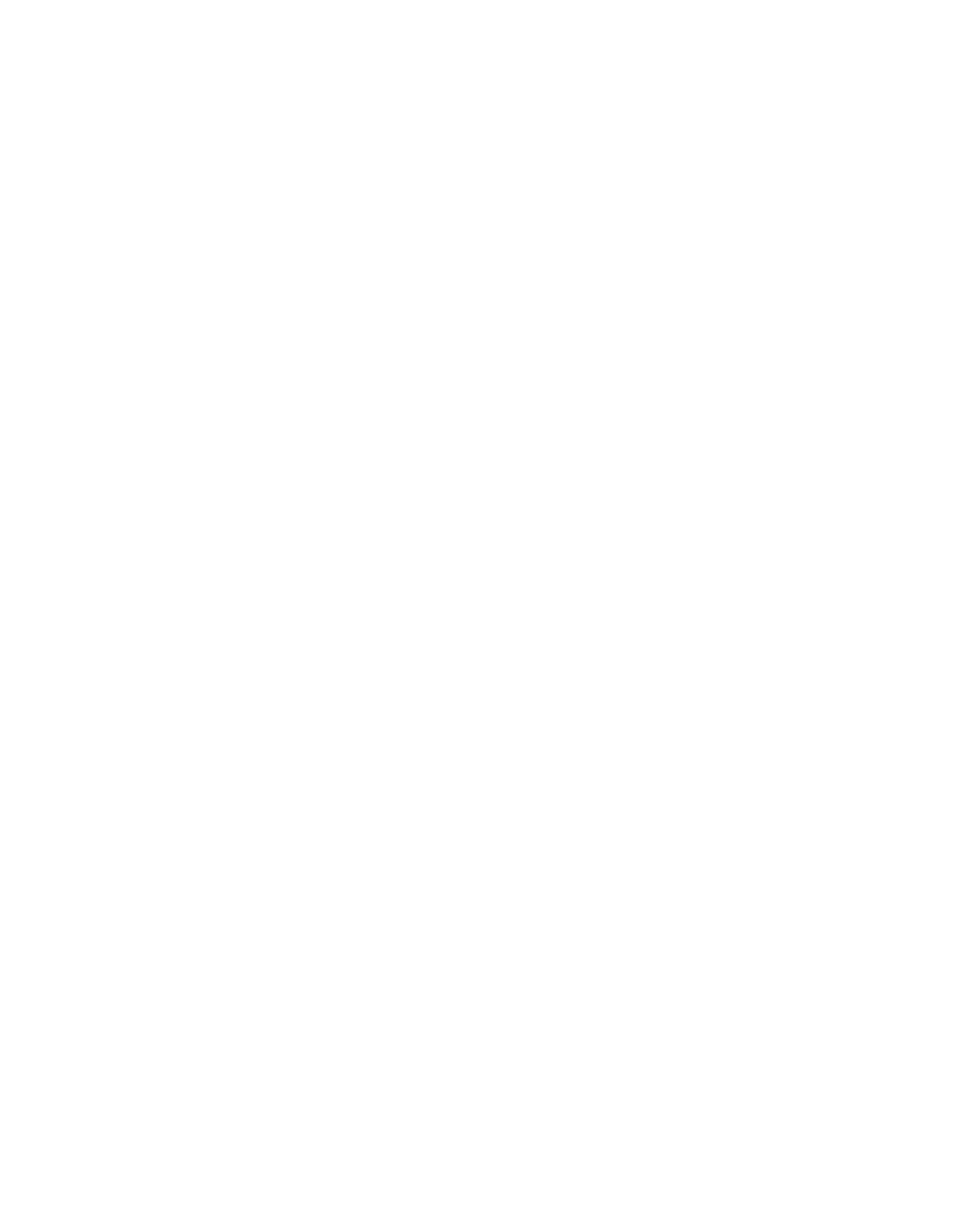1 2 3 4 5 6 7 8 9 10 11 12 13 14 15 16 17 18 19 20 21 22 23 24 25 dose, if we increase doses for some of these - or at least evaluate, based on increases from some of Joyce's comments versus the decrease that would be caused by the highest ten, if we're not acceptable to say okay, we're good to go as-is. **DR. NETON:** Yeah, we're thinking on the fly here, and I think maybe -- my thought was - behind this is that we -- we have to have some empirical thought process between why is say 160 nanocuries bounding and if -- for a nonmonitored worker who probably shouldn't have been monitored and -- you know, I'll use the extreme as an example; the administrative support staff, secretarial type, who barely entered the production environment -- I think we can build the argument in this few paragraphs as to why it's unlikely that this person who was not on the production lines, not opening drums, not doing the real mechanical processes, would fall in that category. I think we need to build that case.  **MR. GRIFFON:** Well, and Jim -- Jim, your comment was kind of leading to what I've been thinking, which is, you know, is -- is coworker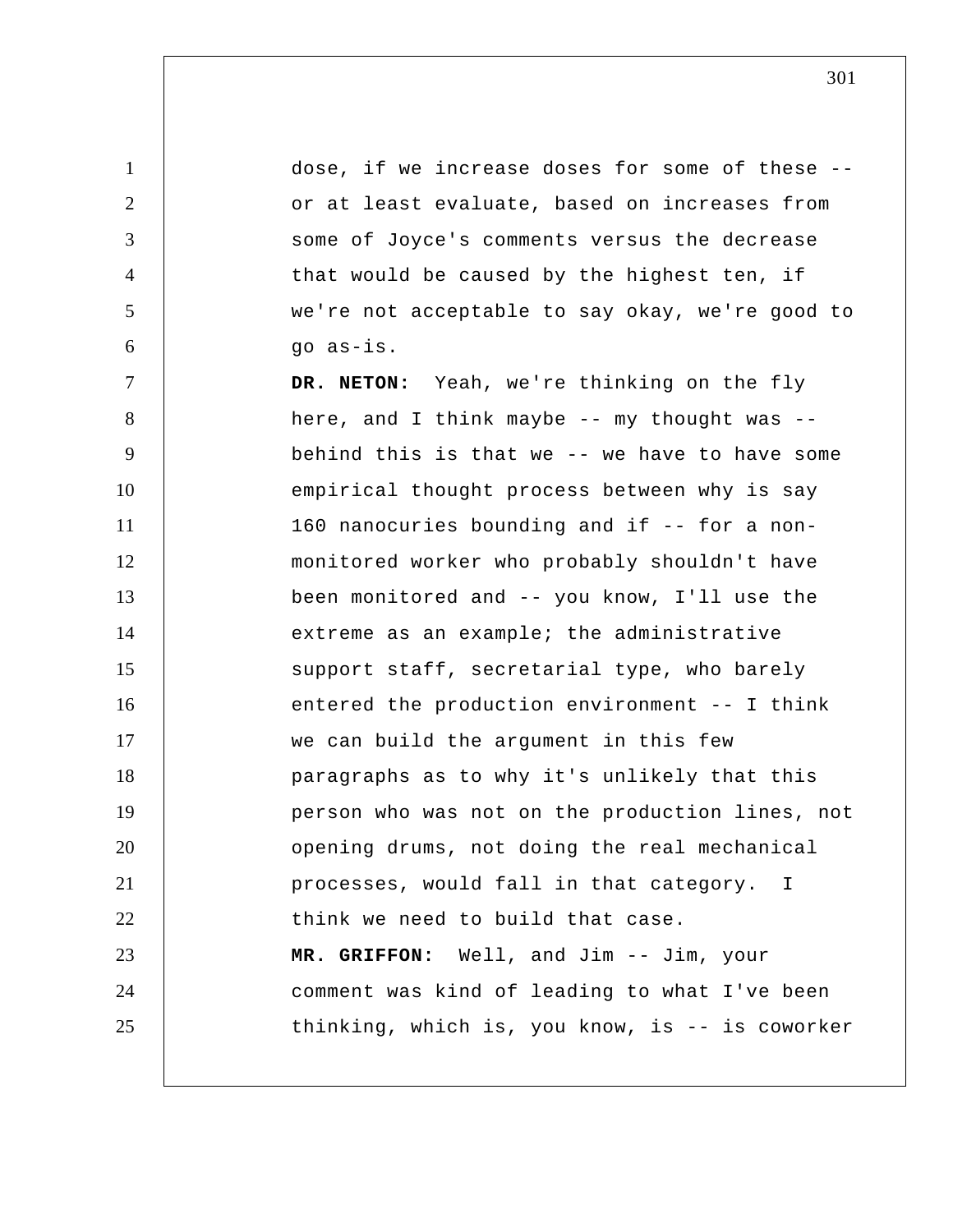1 2 3 4 5 6 7 8 9 10 11 12 13 14 15 16 17 18 19 20 21 22 23 24 25 model for Savannah River being developed that's consistent with Y-12 and Mallinckrodt and, you know, that -- that sort of approach that you've been using at many of the other sites. **DR. NETON:** Yeah, and I -- I thought that there was some efforts going down that path -- maybe we're not as close or far along as I -- as I had thought, but -- and that would -- that would be the ultimate, I think, 'cause then we could compare it to the monitoring data that are out there. And in fact this is kind of what we try to do. I mean rather than resort to coworker distributions, you take the highest five intakes that were assigned and -- and almost by definition those are going to fall somewhere in the coworker -- you know, the high end of the -- the very high end of the coworker model. It's just, you know, how do you -- how do you convince folks of that. It's something that's fairly intuitive, I think, but you know, can you put a slam dunk on it by -- you know, by looking at some existing processes and...  **MR. GRIFFON:** Well, yeah, and I guess that - you know, back to my point on that, I think your -- your evaluation report will go along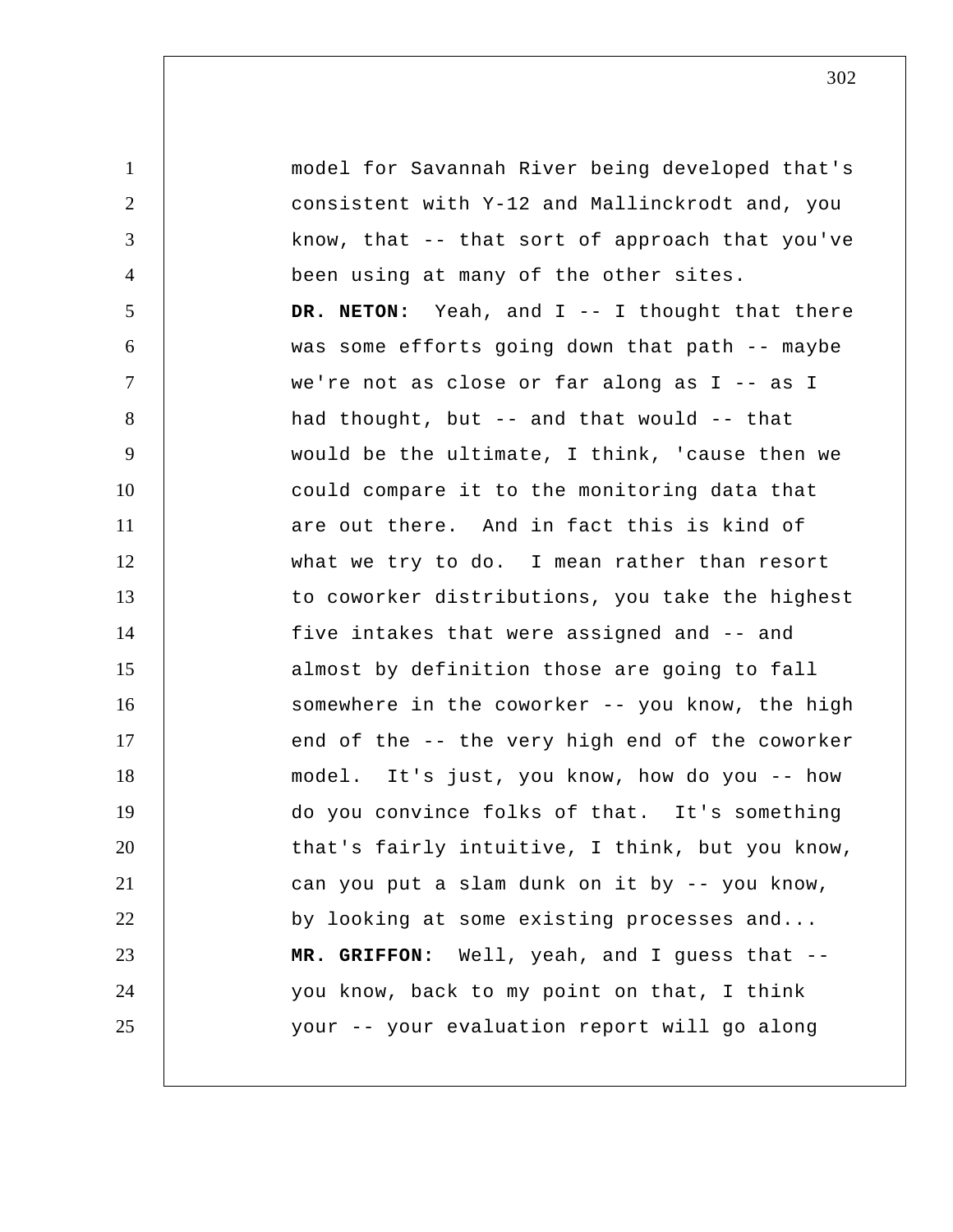1 2 3 4 5 6 7 8 9 10 11 12 13 14 15 16 17 18 19 20 21 22 23 24 25 way to helping us to clarify this, though. But I mean back to -- to my other point on this whole thing, which is -- sort of falls in with Joyce's evaluation of 68 versus 30, I mean if - if you had -- if NIOSH had independently evaluated these intakes, then you would have used 68 if you went back to the -- you know, the raw data and said okay, here's the - here's the incidents, let's re-evaluate the data itself, instead of taking just the intake from those cases. **DR. NETON:** Yeah.  **MR. GRIFFON:** So you know, and -- and this issue would go away completely. But anyway, I think we'll wait for your evaluation report I  $think$   $-$ **DR. NETON:** Yeah.  **MR. GRIFFON:** -- I think, at this point, yeah.  **DR. LIPSZTEIN:** One of the thing -- I don't know how valid this is, but I was just thinking if I was someone that was applying for compensation, so for example if you look at the -- for example, for plutonium 241, there was that very high intake in '62, and then there was a high intake in '77 also, and then if I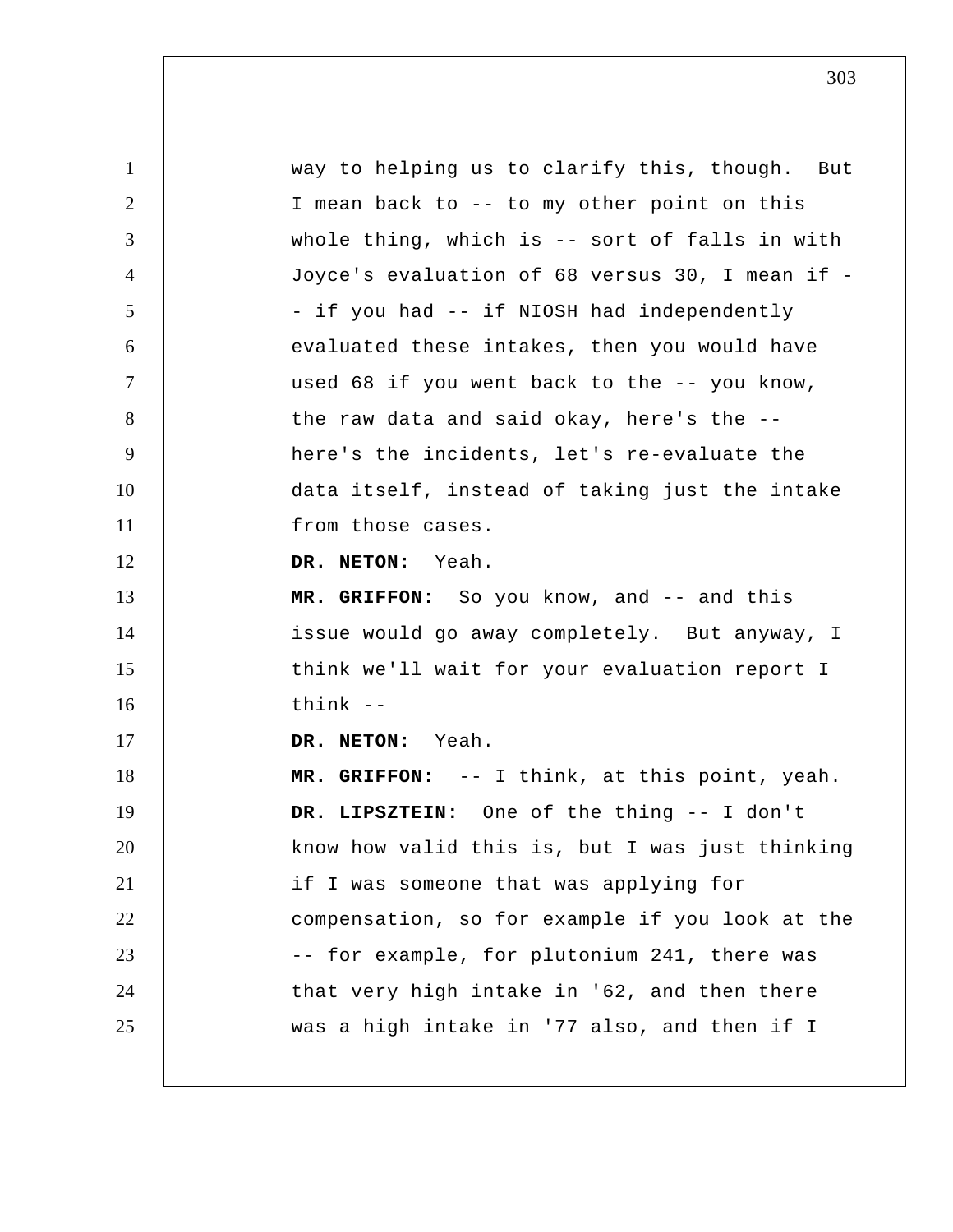1 2 3 4 5 6 7 8 9 10 11 12 13 14 15 16 17 18 19 20 21 22 23 24 25 worked in the '60s period, I would -- I would rather use the -- I would actually (unintelligible) I would -- why didn't they use the data from the '60, why did they mix with data from the '70s and -- and I get a lower intake on the calculation of my dose when I was not there in the '70s, for example. (Unintelligible) you know, I know (unintelligible) you have to -- you have to find a (unintelligible) criteria to use, but the criteria is objective and if you think on the side of the client, he might, you know, go with (unintelligible) and say look, I -- you know, this -- this was the -- where the largest intakes et cetera (unintelligible) they were from a time I was not working there. And that's why the  $--$  the  $--$  the mean of the five is lower than the highest intakes from the period I was working there. **MR. ALLEN:** But the idea that it was -- we had some, I don't know, 6,000 intakes estimated by Savannah River and they were done using ICRP-30 methodology is why we had all the consternations in there, but they were throughout time, so we picked the highest five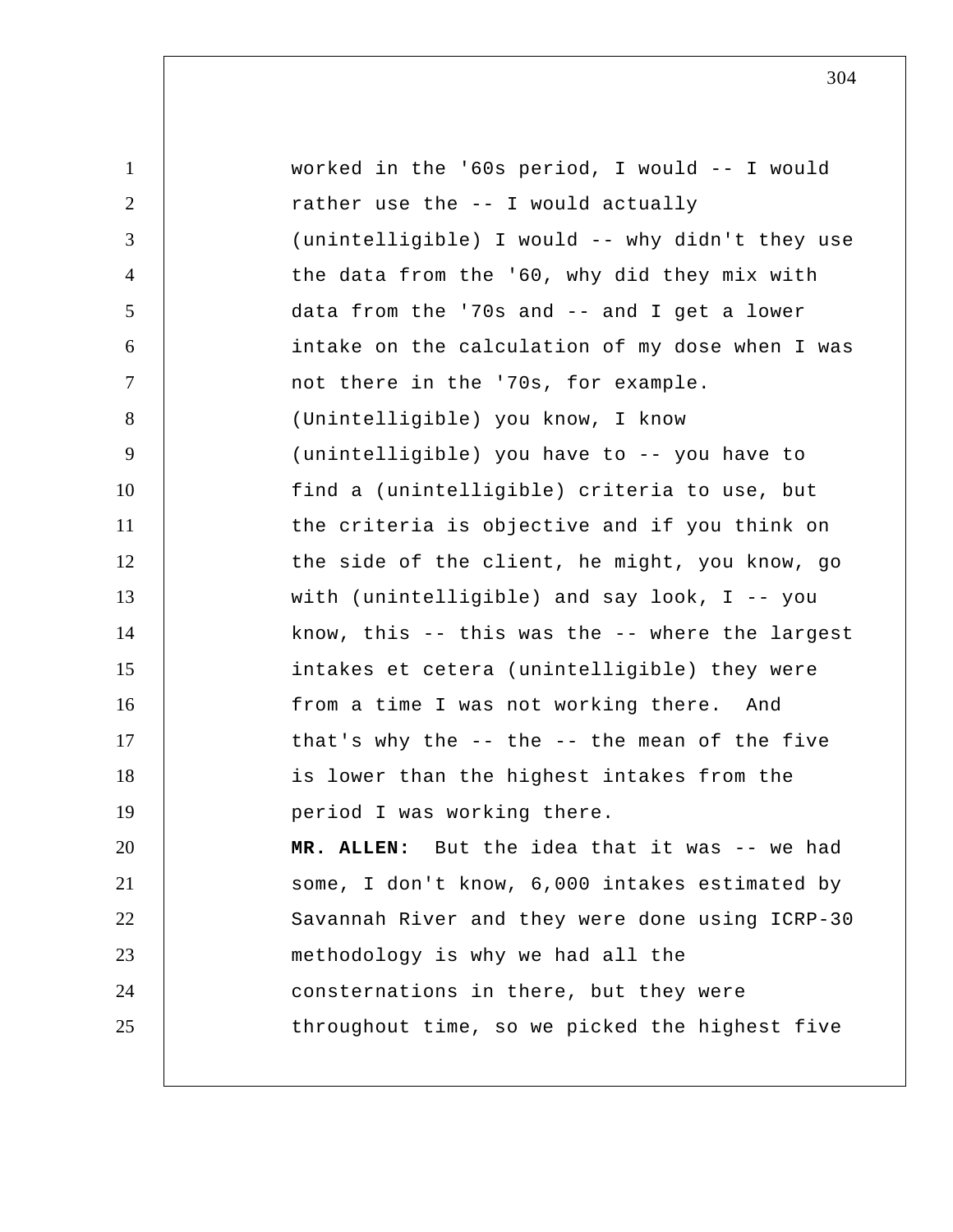1 2 3 4 5 6 7 8 9 10 11 12 13 14 15 16 17 18 19 20 21 22 23 24 25 for each isotope that there was an intake calculated for. If we were to refine that to a -- say a decade, then by definition there's going to be some -- some in there that are much lower in that decade, so the average should drop. So I mean it's just a question of -- you know, is high five throughout -- high five throughout time is going to be higher than the high five for any given decade, generally.  **DR. LIPSZTEIN:** Depends on the decade (unintelligible) --**DR. NETON:** It does, but -- **DR. LIPSZTEIN:** -- and I know you have to have a criteria, I don't argue with that. I'm just saying that if I was someone claiming for something, I wouldn't -- you know, and I understood what was on those tables, I wouldn't let it go like that.  **MR. GRIFFON:** I think -- I think at this point we'll wait -- you know, Jim's offered an evaluation report. I think we need -- you know.  **DR. LIPSZTEIN:** (Unintelligible)  **MR. GRIFFON:** Short evaluation report will help us, and then we can go from there. Right, Jim?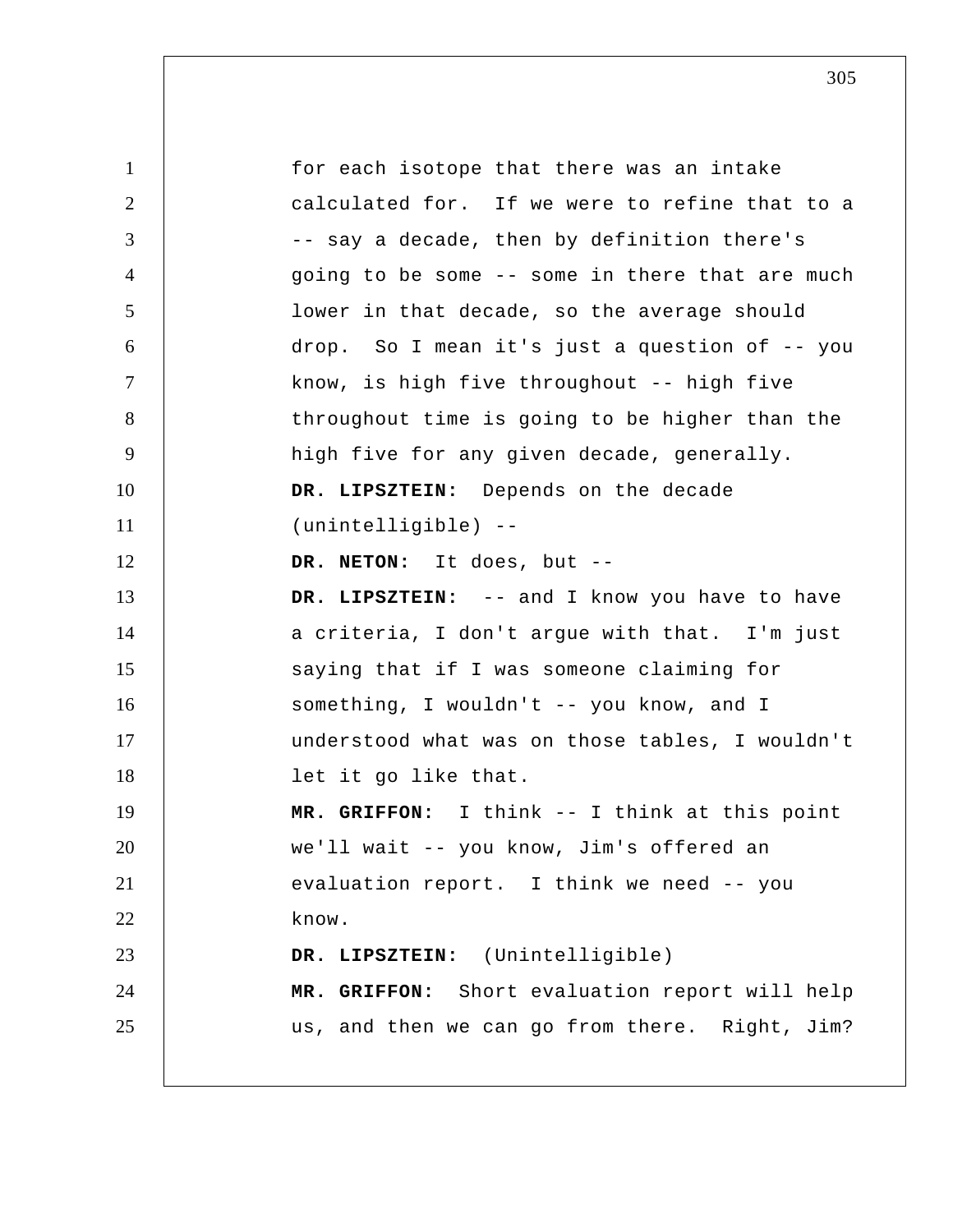1 2 3 4 5 6 7 8 9 10 11 12 13 14 15 16 17 18 19 20 21 22 23 24 25 Is that  $-$  **DR. LIPSZTEIN:** Okay. **DR. NETON:** Yeah.  **MR. GRIFFON:** All right. Number 11?  **DR. LIPSZTEIN:** Number 11 -- I think Jim explained that at that time IMBA didn't have the -- all the numbers. Right?  **MR. GRIFFON:** Oh, right.  **DR. LIPSZTEIN:** And they had to use surrogates, and now this can be (unintelligible), is that - did I understand right? **MR. ALLEN:** Yeah, that was discussed earlier, I remember, anyway.  **MR. GRIFFON:** So this is the one revised as needed, sort of. **DR. NETON:** Right.  **MR. GRIFFON:** Yeah, and it's -- so you didn't have the -- the most current version of IMBA, obviously. **DR. NETON:** Right.  **MR. GRIFFON:** Right. Okay. Number 12? Oh, we've gone through the IMBA. A new topic, anyway.  **MS. MUNN:** Oh, goody-goody. **MR. ALLEN:** Well, if nobody else will speak up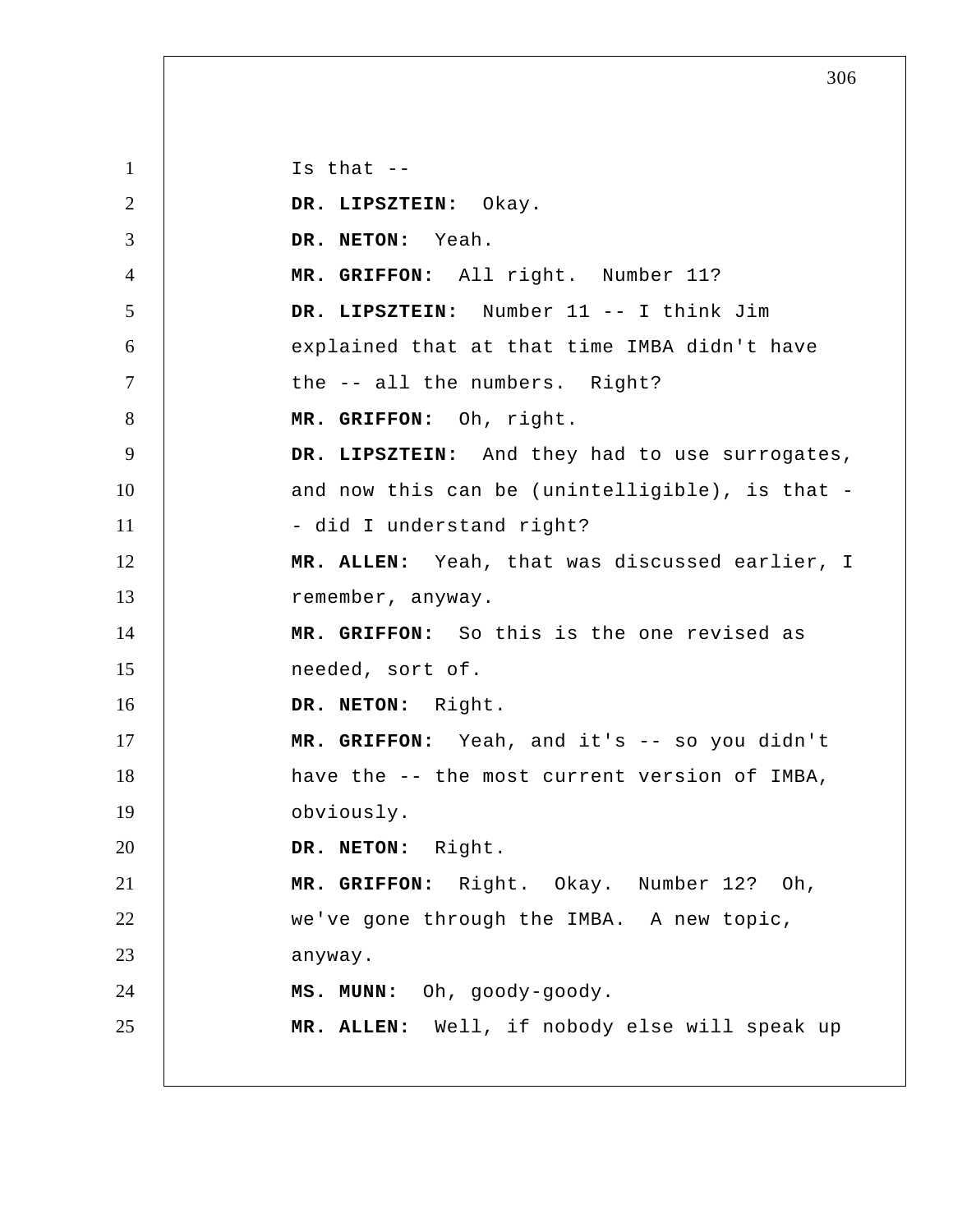| $\mathbf{1}$   |                                                 |
|----------------|-------------------------------------------------|
| 2              | MR. GRIFFON: Yeah, go ahead.                    |
| 3              | MS. MUNN: Please do.                            |
| $\overline{4}$ | MR. ALLEN: This one our issue -- if I'm not     |
| 5              | mistaken, the comment was essentially if we     |
| 6              | assumed tritium was organically-bound tritium,  |
| $\overline{7}$ | the doses would be higher, and we agree. What   |
| 8              | we -- the problem is we cannot find any reason  |
| 9              | to believe at Savannah River that organically-  |
| 10             | bound tritium would be a significant --         |
| 11             | significant hazard compared to other forms of   |
| 12             | tritium.                                        |
| 13             | That's good news.<br>MS. MUNN:                  |
| 14             | DR. MAURO: John Mauro. We've been discussing    |
| 15             | this amongst ourselves also, and we feel that,  |
| 16             | given the -- that organically-bound tritium I   |
| 17             | believe may have up to a four-fold higher dose  |
| 18             | conversion factor -- I'm not quite sure, in     |
| 19             | that range -- and that the percent of exposure, |
| 20             | though, to organically-bound tritium at         |
| 21             | Savannah River -- at least in the case of       |
| 22             | Savannah River, is -- is very small, so bottom  |
| 23             | line is this issue is really an extremely minor |
| 24             | issue. And --                                   |
| 25             | MR. GRIFFON: So in your --                      |
|                |                                                 |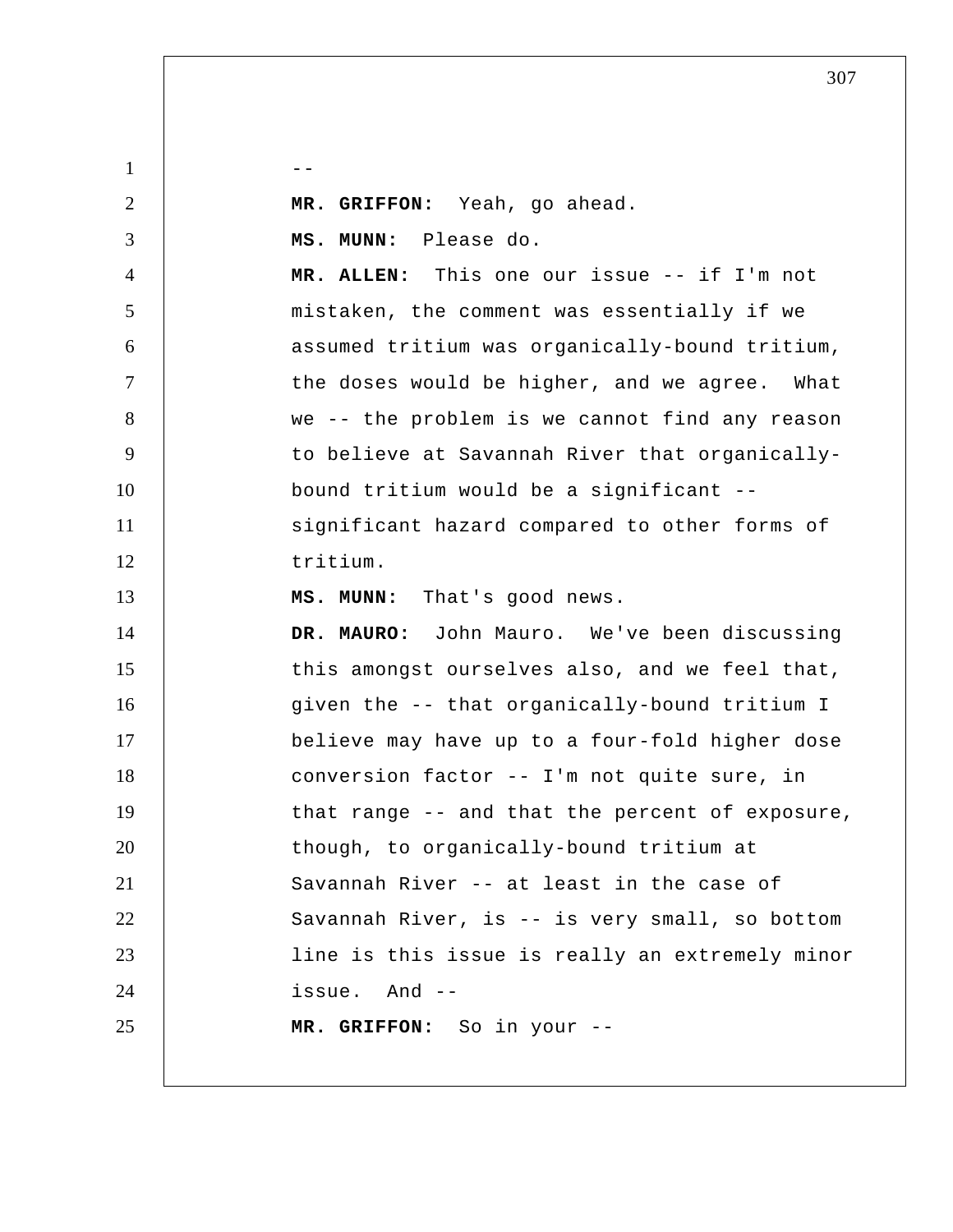| $\mathbf{1}$   | DR. MAURO: -- so Hans or Kathy --               |
|----------------|-------------------------------------------------|
| $\overline{2}$ | MR. GRIFFON: -- in your opinion --              |
| 3              | DR. MAURO: -- did I correctly characterize      |
| $\overline{4}$ | this?                                           |
| 5              | DR. BEHLING: Yeah, I think you said it. I       |
| 6              | guess the assumption of a ten-day biological    |
| $\tau$         | half-life (unintelligible) in 40 days so it     |
| 8              | raises the (unintelligible) time integrated     |
| 9              | dose, but the percent of the organified tritium |
| 10             | is so small as to make a difference as maybe    |
| 11             | one or two percent or something like that,      |
| 12             | which really is an insignificant -- has an      |
| 13             | insignificant impact on total dose.             |
| 14             | MR. GRIFFON: So in your opinion, any -- any     |
| 15             | modification necessary to the TIB or no?        |
| 16             | DR. BEHLING:<br>No.                             |
| 17             | MR. GRIFFON: And did this finding cover metal   |
| 18             | tritides? I thought it also covered -- I guess  |
| 19             | just OBT, huh?                                  |
| 20             | DR. MAURO: That's a separate one, yeah.         |
| 21             | MS. MUNN: Just organics.                        |
| 22             | MR. GRIFFON: Metal tritides is separate? I      |
| 23             | don't see it.                                   |
| 24             | DR. MAURO: I think they have it later           |
| 25             | (unintelligible).                               |
|                |                                                 |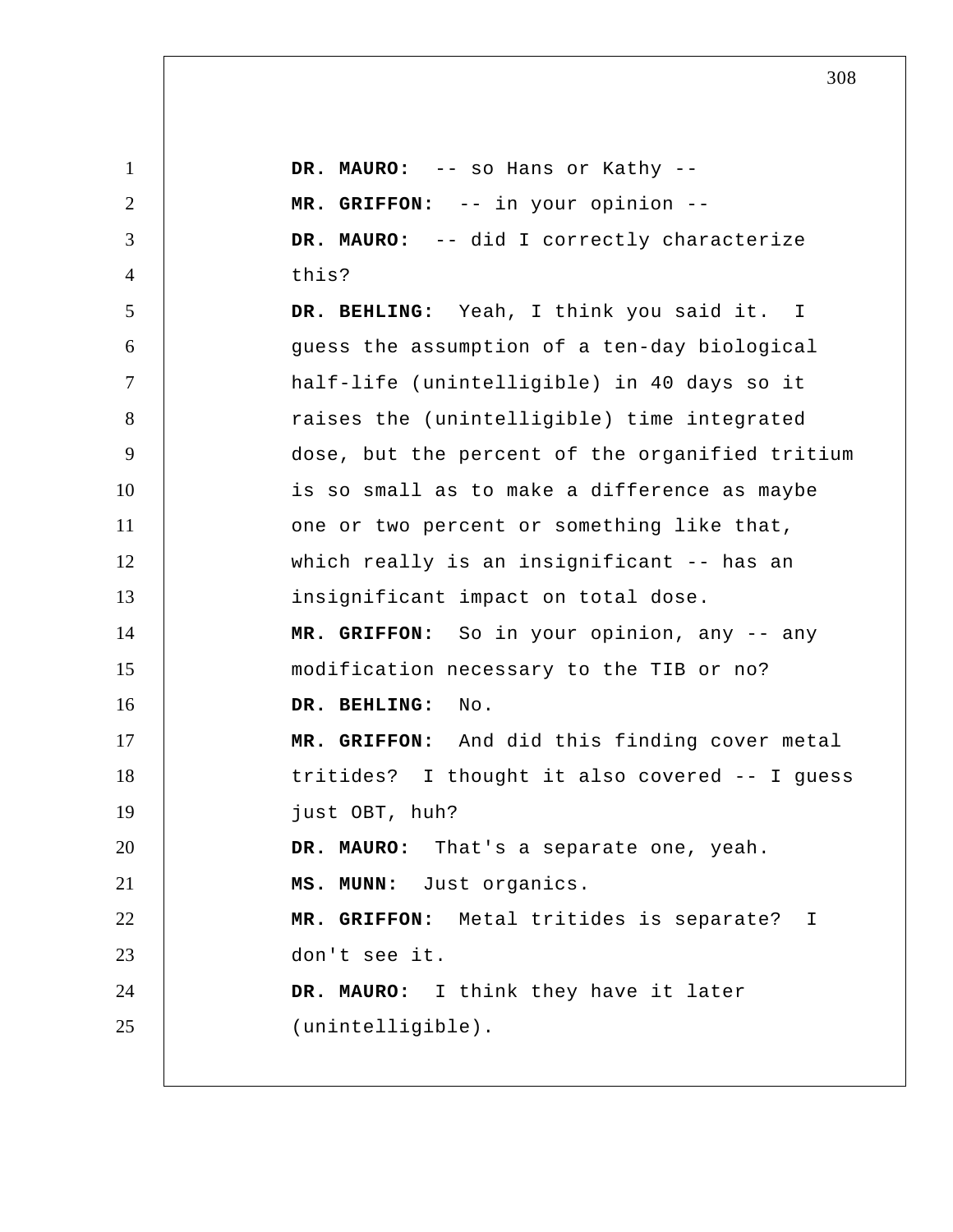1 2 3 4 5 6 7 8 9 10 11 12 13 14 15 16 17 18 19 20 21 22 23 24 25  **MR. HINNEFELD:** Metal -- metal tritides is --  **MS. MUNN:** Uh-huh.  **MR. GRIFFON:** Oh, okay. **DR. MAURO:** We'll see, but I guess the only point being made here is that there's reason to believe that there's a large fraction of the tritium exposure was to organically-bound tritium. Well, yeah, then we have a three or four-fold (unintelligible), but if it's not, as is the case at Savannah River, I can't see really worrying too much about this.  **MR. GIBSON:** This is Mike Gibson. So you're speaking right now specifically at Savannah River and organically-bound tritium and, just as Mark said, not necessarily other forms of stable tritides? **DR. MAURO:** Yeah -- yeah, there were these - another issue of I guess metal tritides that was -- I think that's here or -- I'm not sure if that's discussed with a specific -- other procedures, I'm not sure, but -- other separate issue, and I'm not quite sure where we came down on that one.  **DR. BEHLING:** I think it's part of the revised TIB-11, I think. Don't they discuss metal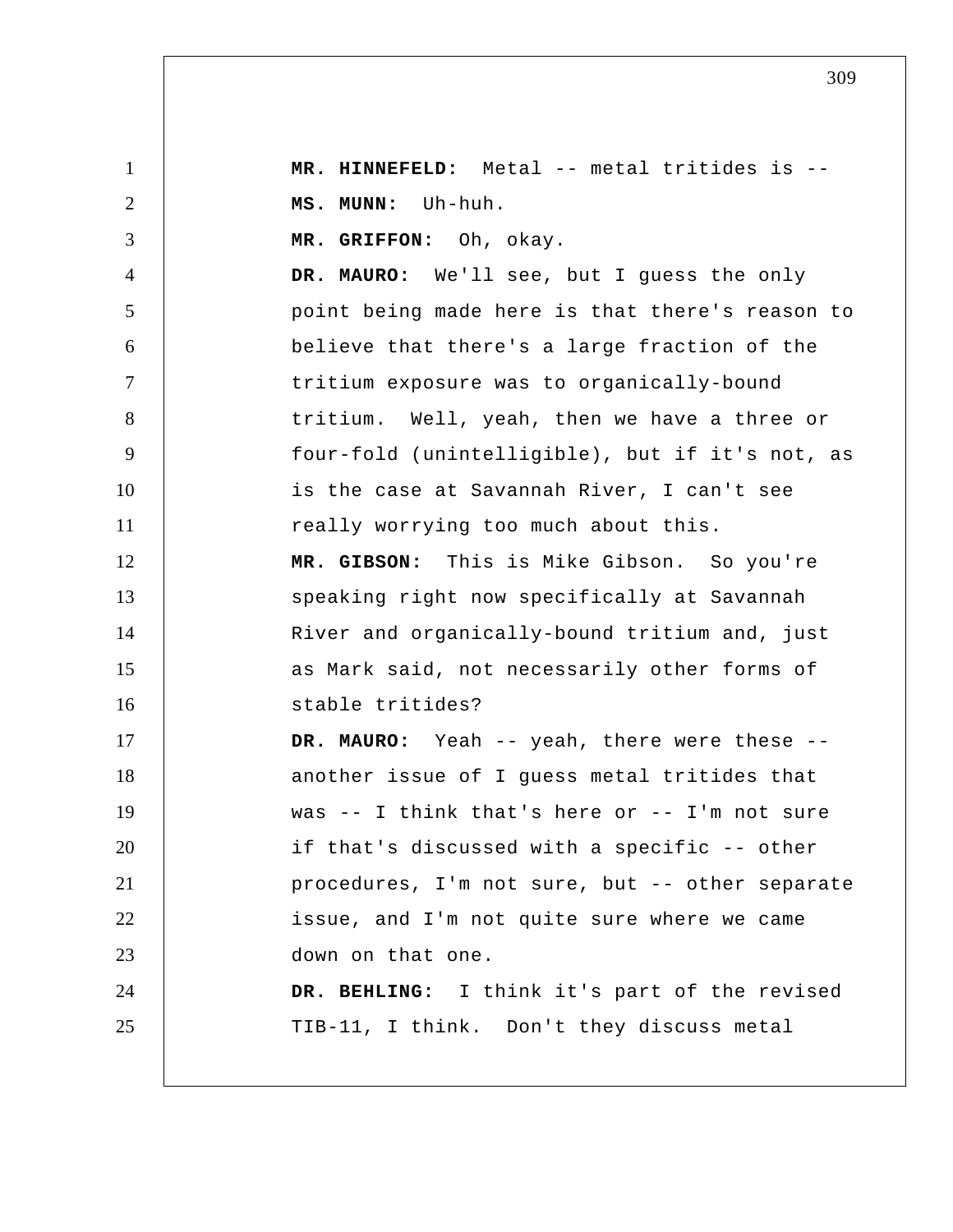tritides in TIB-11?

1

2 3 4 5 6 7 8 9 10 11 12 13 14 15 16 17 18 19 20 21 22 23 24 25  **MR. GRIFFON:** I guess that's what I was asking. It's coming up next, so we'll (unintelligible) in a second here. But yeah, OB-- so OBT for the -- for Savannah River Site for this TIB-1, you don't think that the TIB has to be modified in any way? I mean is -- is clarification needed that if it's likely that -- if -- if data suggests that a person was, you know, exposed to organically-bound tritium in any significant way, then -- then consideration should be given for a different -- I guess that's obvious, you know. I think that a dose reconstructor would do that if -- if data was there to present itself and -- so I guess no - no change is needed. Is that what -- **MS. MUNN:** Yeah.  **MR. GRIFFON:** -- I'm hearing?  **DR. BEHLING:** Perhaps a statement should be made that the issue of organified tritium has been looked into and there's no supportive data to suggest that it's there in significant quantities, which would then minimize the potential concern. **MR. ALLEN:** You're talking about that statement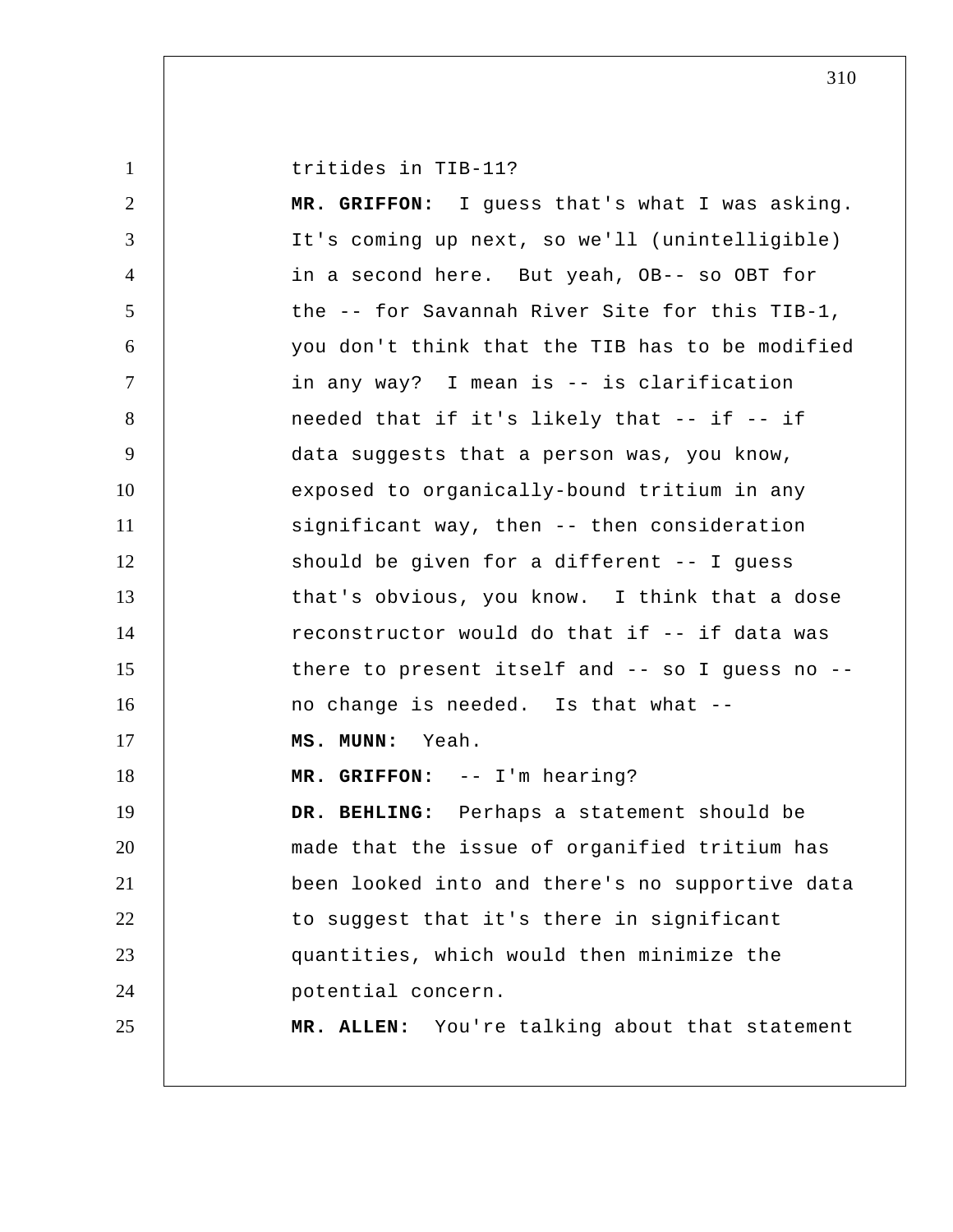1 2 3 4 5 6 7 8 9 10 11 12 13 14 15 16 17 18 19 20 21 22 23 24 25 in the TIB -- **DR. BEHLING:** Yeah. **MR. ALLEN:** -- or in the review of your --  **DR. BEHLING:** In the TIB, so that you can take a preemptive position in saying that this has been looked into and if there is data to support that statement perhaps then that would put that whole issue to rest. **MR. ALLEN:** I'm kind of worried about it confusing people more than clearing things up if it's in the TIB.  **DR. BEHLING:** Well --**MR. ALLEN:** It'd be great in the review, you know, or some documentation here.  **MR. GIBSON:** I couldn't hear that. What was that again? Who was talking? **MR. ALLEN:** I'm sorry, this is Dave Allen. I was -- me and Hans were just talking across the table here and he's suggesting possibly a -- a few sentences in the TIB saying that organically-bound tritium was looked into and it's not an issue at Savannah River. I'm just wondering if it might not confuse the issue more than clarify it if it's in the TIB, and suggest maybe the -- somewhere in this review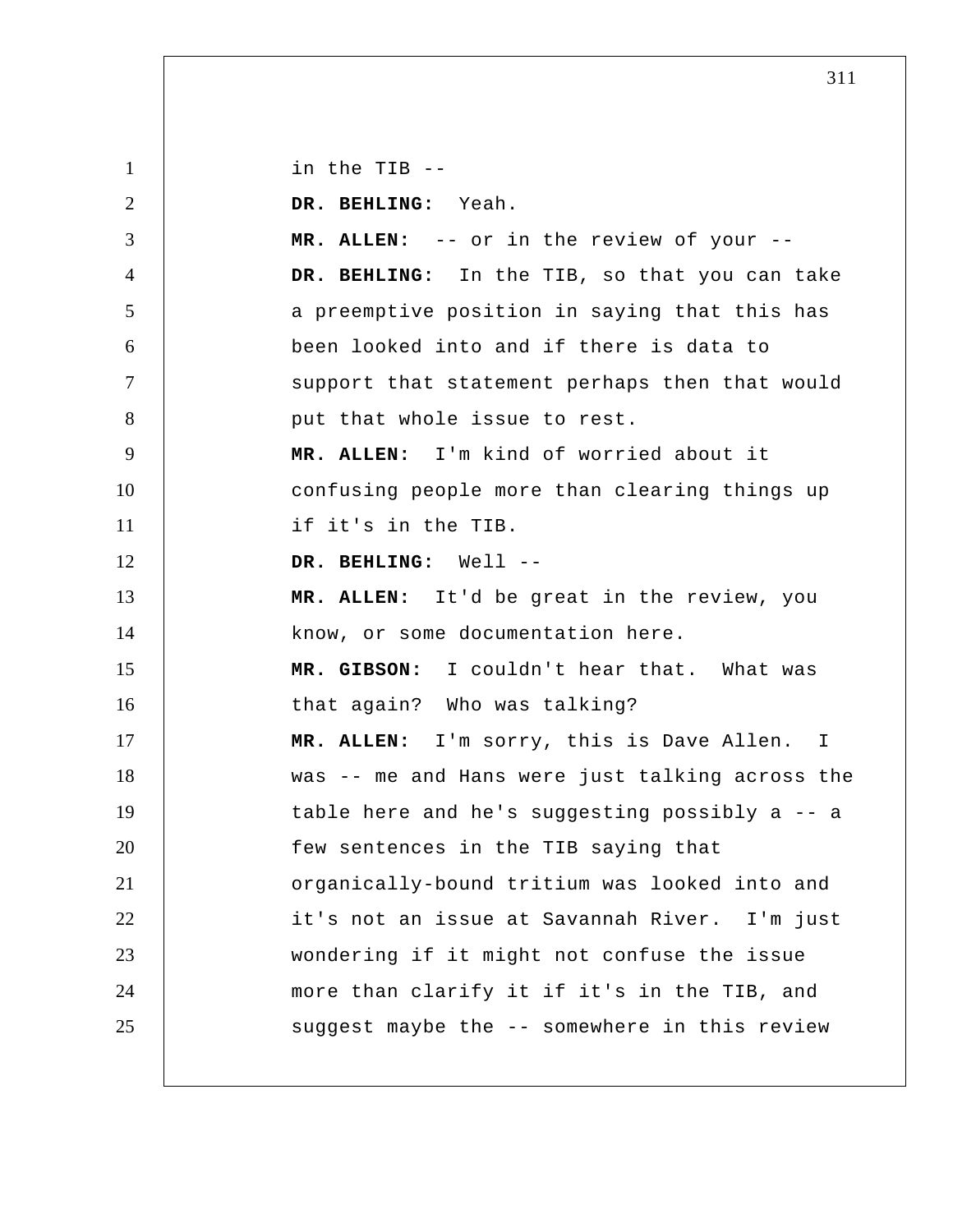1 2 3 4 5 6 7 8 9 10 11 12 13 14 15 16 17 18 19 20 21 22 23 24 25 might be a better place for it.  **MR. GRIFFON:** Yeah, and I think it's in the NIOSH response right now as -- you know, what you said is so far OCAS has not conceptualized an exposure scenario da da da da da da. Could  $I - -$  **DR. LIPSZTEIN:** Yeah, because -- I'm sorry - because the way it's written makes people more confused 'cause it only says organically-bound tritium historically has been ignored for occupational dose assessment, and the Savannah River Site assumes that there is no significant quantities of stable metal tritides.  **MR. GRIFFON:** Oh, that's different.  **DR. LIPSZTEIN:** So it just says that this historically has been ignored and then nothing else about organically-bound, so maybe -- would say that there are no significant quantities of SMT and OBT, also.  **MR. ELLIOTT:** Another thing to evaluate and --  **MR. GIBSON:** This is Mike Gibson. Could I ask this question of I guess someone from NIOSH, and maybe this is not the right place for it, but when -- if someone gets some illness, how - you know, whether it's -- I know you guys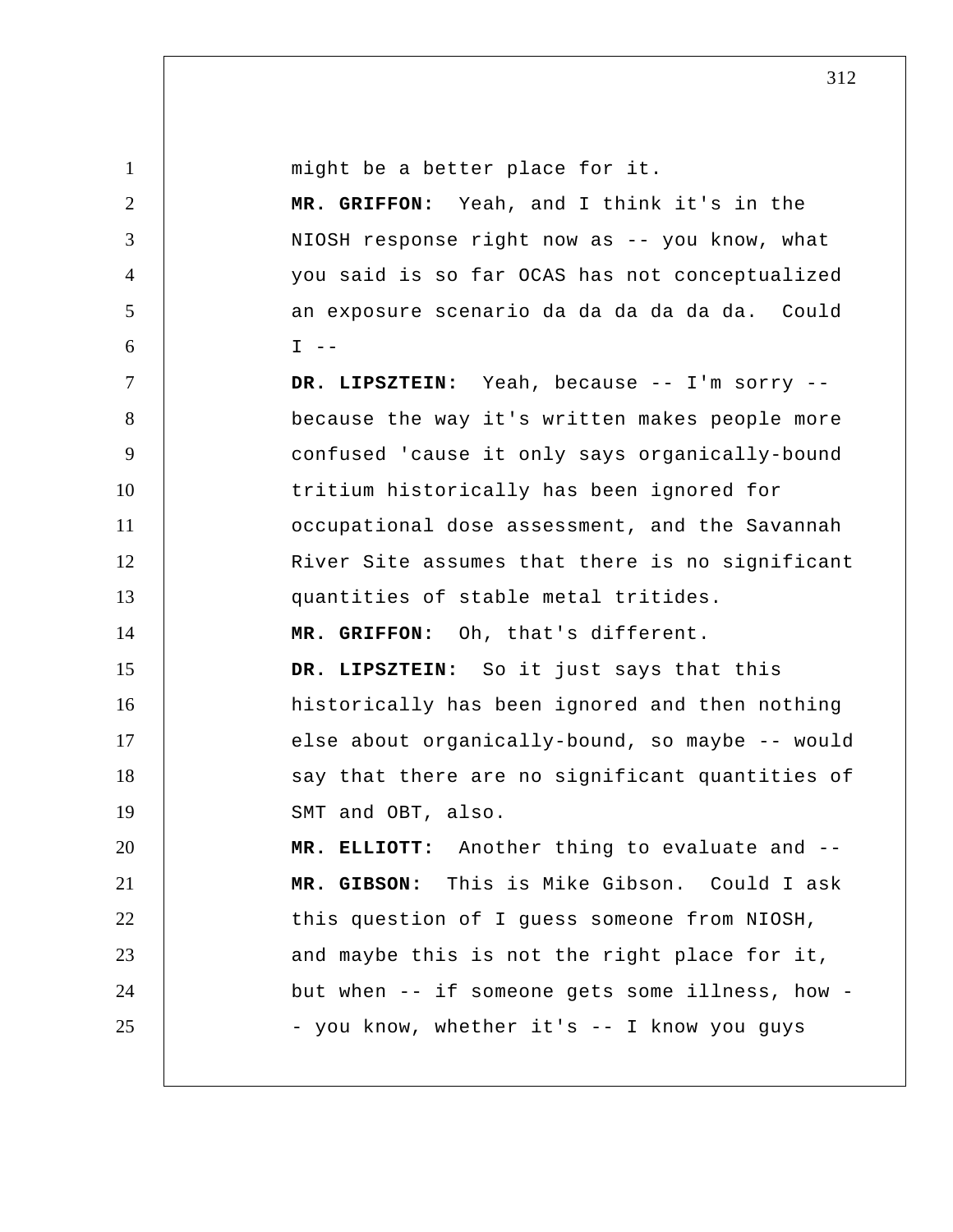1 2 3 4 5 6 7 8 9 10 11 12 13 14 15 16 17 18 19 20 21 22 23 24 25 deal with subtitle B and Labor deal with E, but how do we consider the combination of the radiation dose and possibly the toxicity of the metal that this tritium that's bound to that's lodged in the lungs and -- and the synchronization of -- of those two elements that may have caused whatever illness the people have? **DR. NETON:** Well, I guess the short answer, Mike -- **MR. GRIFFON:** I guess, you know, in answer to your question, Mike, I think it's up to -- to Labor to do that under subtitle E, but -- DR. NETON: Right, we're -- we're not addressing at this point any -- any synergistic effects between other agents and radiation, mostly because we don't have the models available to do anything in that area (unintelligible).  **MR. HINNEFELD:** That'd be Labor, anyway. **DR. NETON:** And Labor -- subpart E, as you - as you pointed out, is -- is tasked with doing that.  **MS. MUNN:** We are not charged to do so.  **MR. GIBSON:** So would it -- would be our --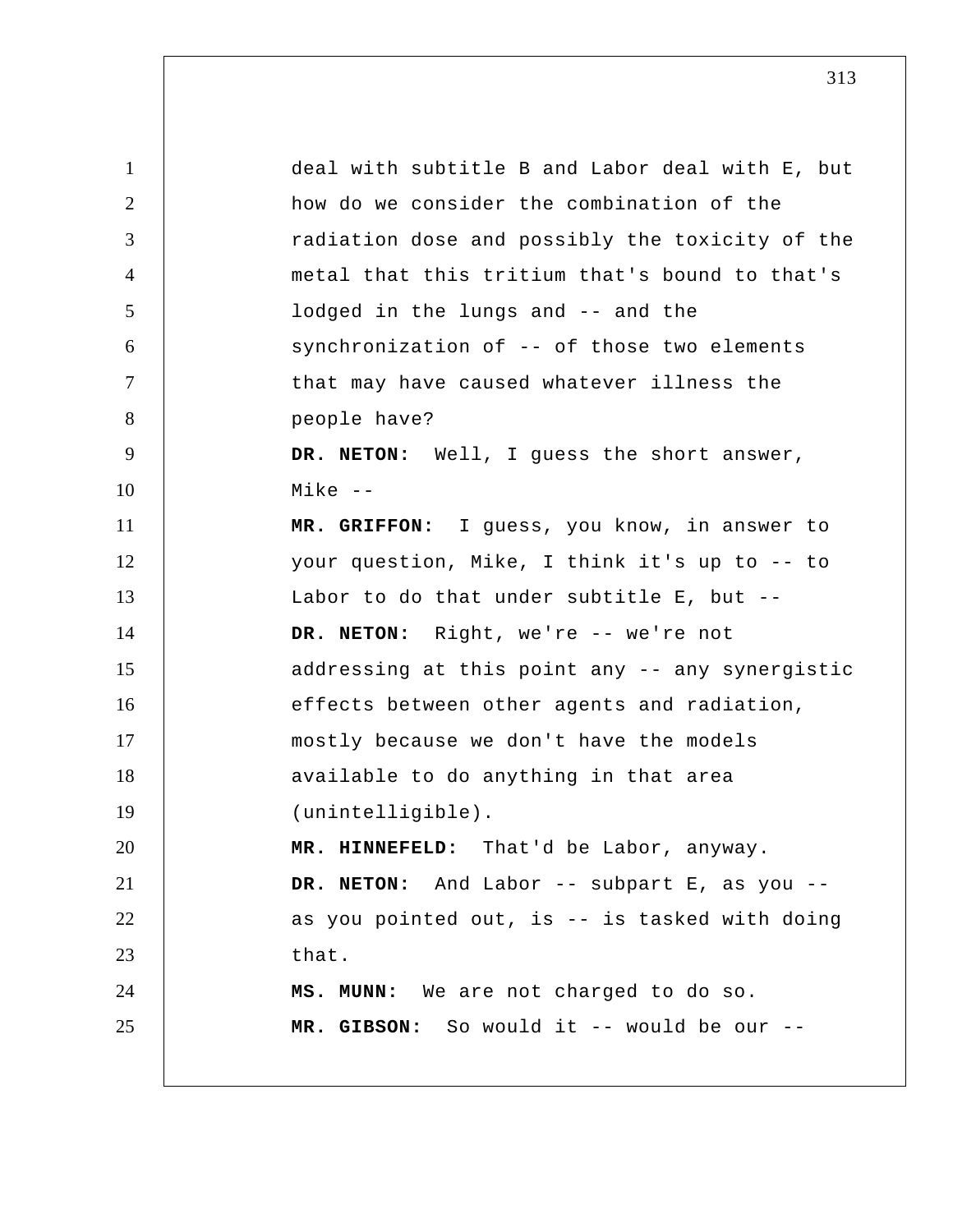1 2 3 4 5 6 7 8 9 10 11 12 13 14 15 16 17 18 19 20 21 22 23 24 25 would it -- this is Mike again. Is it under our charge to ask the Department of Labor to make sure that they are considering that, or should we raise that issue with them or who - how do we make sure this issue is addressed?  **MS. MUNN:** It wasn't -- this is Wanda. It wasn't in our charge when we were originally established, because that's the question I asked of several people at the time and read the documentation very carefully because I was concerned about having to express some opinions or develop expertise with respect to something other than radiation effects. I was hesitant to do that.  **DR. WADE:** It's not the responsibility of the Board. Certainly any individual member of the Board could comment to Labor, as they might wish -- **MR. GRIFFON:** Right.  **DR. WADE:** -- on the importance of that issue. But it's not the responsibility of this Board as constituted to look at that issue. Again, I would encourage you, if you have strong feelings, to let those feelings be known on a personal level.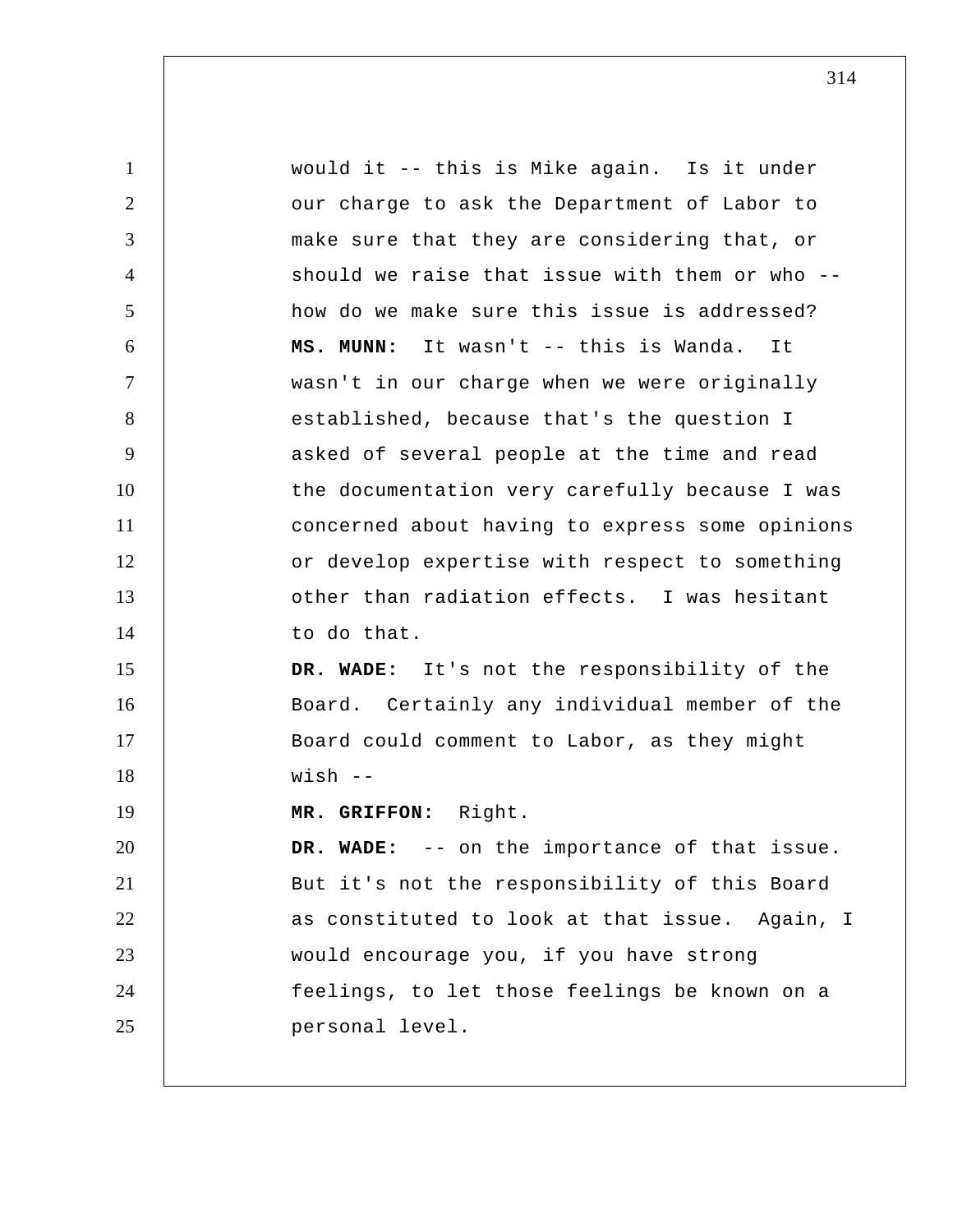| $\mathbf{1}$   | MR. GIBSON: Okay, thank you.                         |
|----------------|------------------------------------------------------|
| $\overline{2}$ | MR. GRIFFON: Right, right, we don't advise           |
| 3              | Department of Labor.                                 |
| $\overline{4}$ | Okay, so -- but -- but I'm just going back -- I      |
| 5              | guess Joyce is reading from the TIB, and that        |
| 6              | to me $-$ - I mean that $-$ - that raises a question |
| $\tau$         | of -- of -- in my mind, anyway, of NIOSH's           |
| 8              | response here. I mean I get the opinion, if          |
| 9              | I'm reading this right, from -- from your            |
| 10             | response that -- that -- that NIOSH has looked       |
| 11             | into this, that it's not just that historically      |
| 12             | OBT has not been considered, as is stated in         |
| 13             | the -- in the OTIB now. It's that NIOSH has          |
| 14             | investigated this and determined that no             |
| 15             | exposure scenario -- there's a difference            |
| 16             | there. It's subtle, but I think it's an              |
| 17             | important difference because I think if -- if        |
| 18             | workers at Savannah read that and said well,         |
| 19             | yeah, we know historically they haven't              |
| 20             | considered OBT, that's why we're concerned           |
| 21             | about it, or what -- you know, someone could         |
| 22             | say that. And I think it's different for NIOSH       |
| 23             | to say that we've looked at all possib-- you         |
| 24             | know, not all possible, but we've looked at,         |
| 25             | you know, all exposure scenarios we can think        |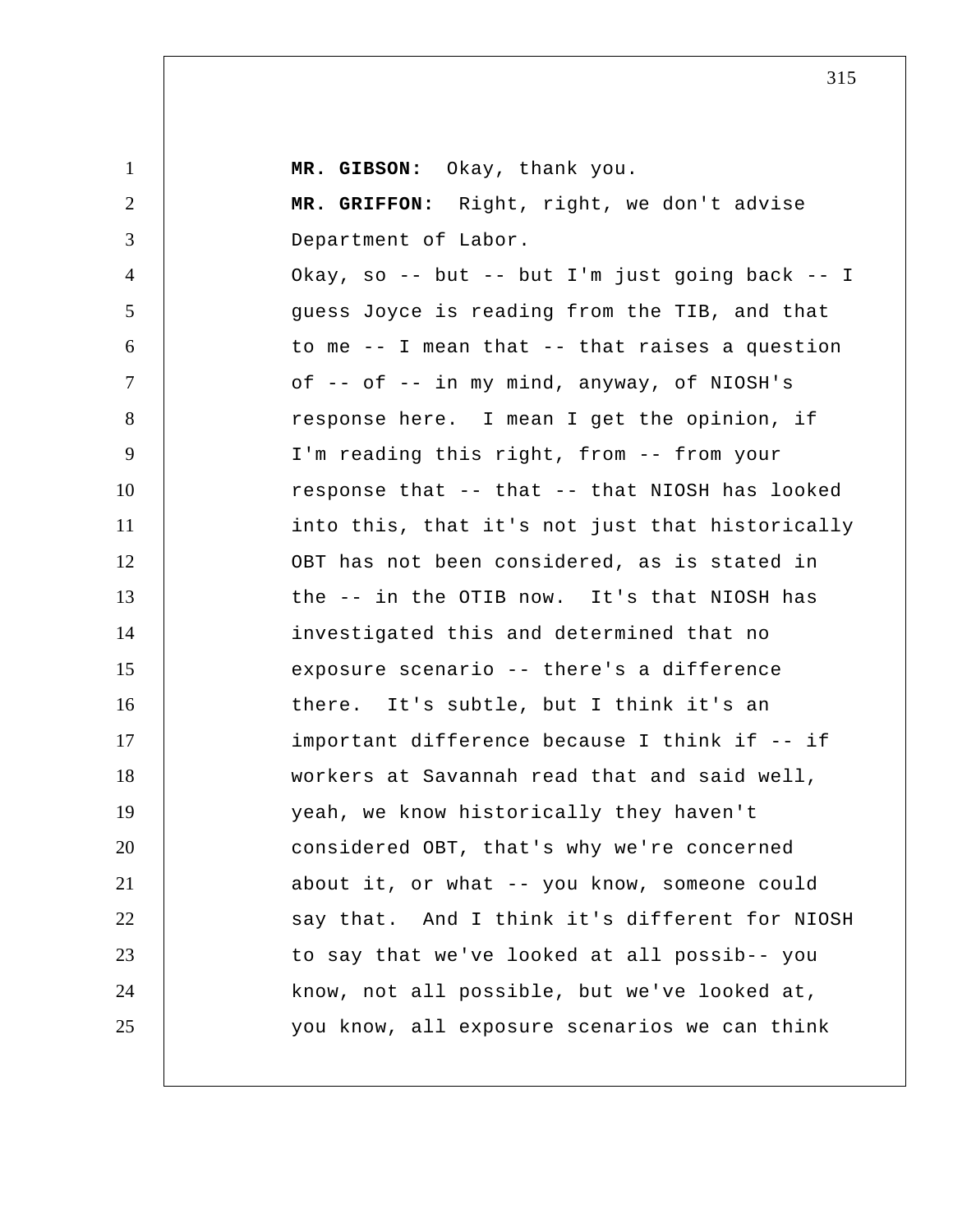1 2 3 4 5 6 7 8 9 10 11 12 13 14 15 16 17 18 19 20 21 22 23 24 25 of and we don't think OBT would be a -- have any kind of impact on the overall dose. Is that what was done here or... **MR. ALLEN:** That's basically it, Mark, and we agree that the sentence in the TIB is very poorly worded and we -- I guess it's just a debate, you know, between us what's -- whether it's better to revise that or to eliminate the issue altogether from the TIB.  **MR. ELLIOTT:** We can certainly revise the sentence, but it's -- am I hearing that it's our understanding that we've not identified any processes or relevant exposure scenarios that would lead us to believe there was a high potential for organically-bound tritium? **MR. ALLEN:** Right.  **MR. GRIFFON:** Right.  **MR. ELLIOTT:** And I hear SC&A must have come to that same conclusion in their evaluation of this piece. They don't find any processrelated commentary that leads us to believe there's organically-bound tritium in --  **MS. MUNN:** Of any significance, yeah, (unintelligible).  **MR. HINNEFELD:** Of significance.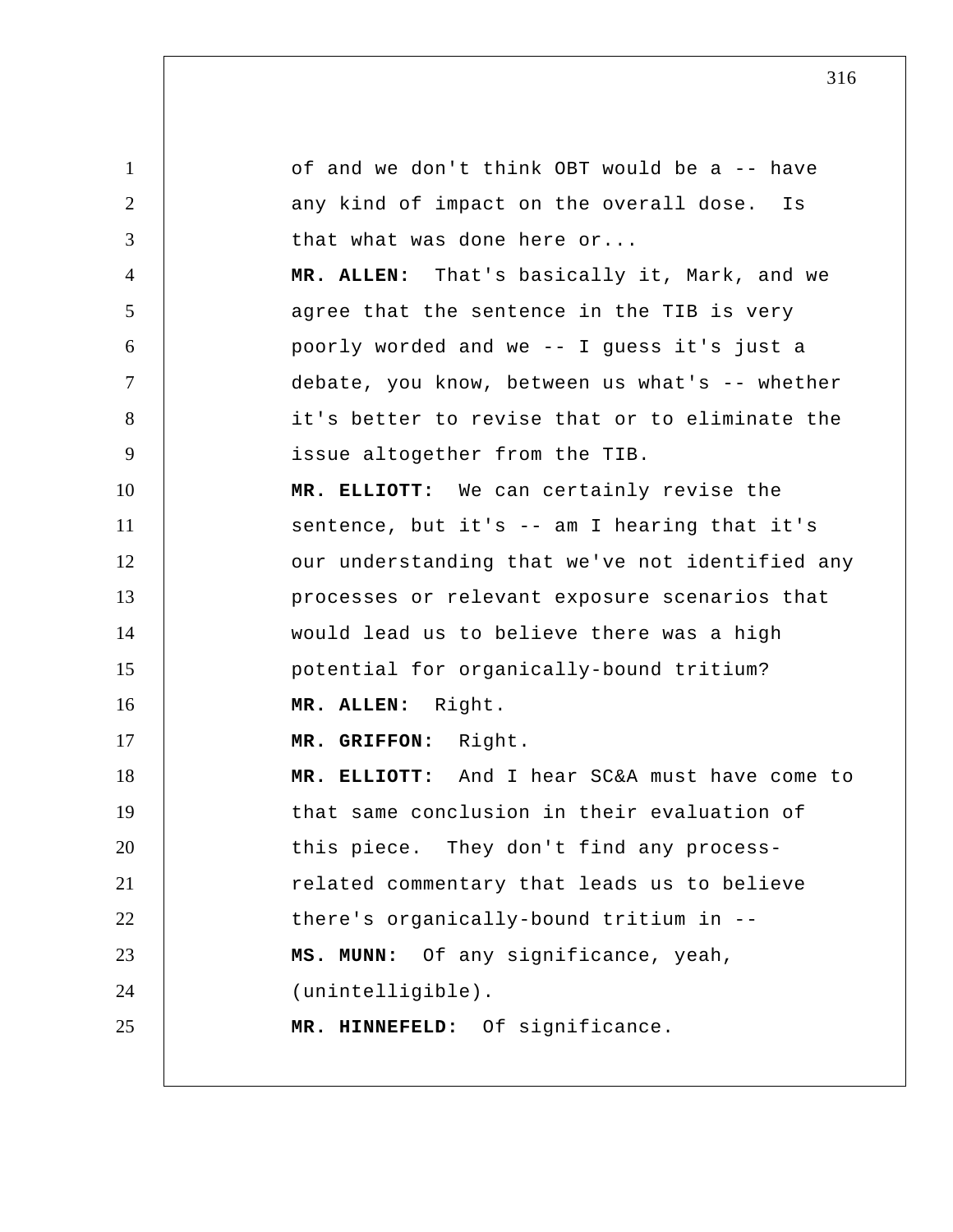| $\mathbf{1}$   | MR. ELLIOTT: Of significance.                   |
|----------------|-------------------------------------------------|
| $\overline{2}$ | MR. HINNEFELD: There would be some              |
| 3              | organically-bound tritium there, but we don't   |
| $\overline{4}$ | believe it's a significant exposure source for  |
| 5              | the workers --                                  |
| 6              | MR. GRIFFON: Right.                             |
| $\tau$         | MR. HINNEFELD: -- compared to the other         |
| 8              | tritium -- tritium forms, and so that's our     |
| 9              | opinion and I believe that's --                 |
| 10             | MR. ELLIOTT: So it goes back to how we -- how   |
| 11             | we characterize what we've done here and how we |
| 12             | explain and communicate what we've done.        |
| 13             | MR. HINNEFELD: Right.                           |
| 14             | MR. ELLIOTT: So it's -- we will take that to    |
| 15             | note.                                           |
| 16             | MR. GRIFFON: Okay, yes -- yeah, thanks for      |
| 17             | that clarification, Joyce. I mean               |
| 18             | MR. ELLIOTT: Open for suggestions.              |
| 19             | MR. GRIFFON: -- so I put -- I put that NIOSH    |
| 20             | will consider revising or deleting language in  |
| 21             | TIB related to organically-bound tritides.      |
| 22             | SC&A agrees -- I'll put that first, that SC&A   |
| 23             | is in agreement with the NIOSH response, and    |
| 24             | NIOSH -- additionally, NIOSH will revise or     |
| 25             | delete language in TIB related to organically-  |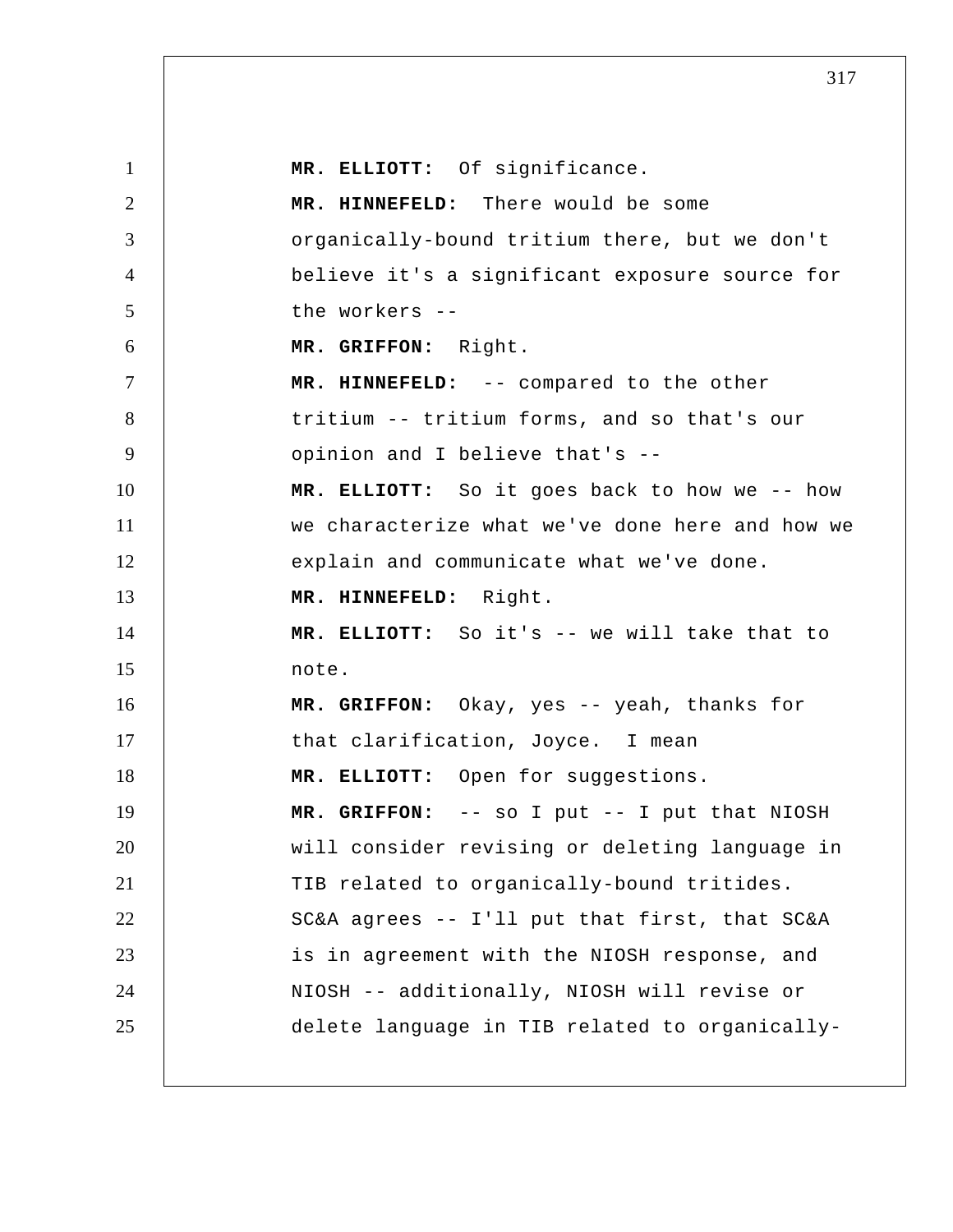1 2 3 4 5 6 7 8 9 10 11 12 13 14 15 16 17 18 19 20 21 22 23 24 25 bound tritides. Is that okay?  **DR. LIPSZTEIN:** Okay.  **MR. GRIFFON:** Number 13.  **DR. LIPSZTEIN:** The uncertainty problem. I agree with some of the arguments saying that there's an overestimate of the dose, given the high five. On the other hand, we know that the IREP program, it depends a lot on the uncertainty issue. If the uncertainty is higher, you get a higher probability of getting compensation. Now when you consider the intakes from the high five, you have some intakes that were taken in the early years, so they had a higher -- high uncertainty linked to them. So I think something has to be written about the uncertainty. I might even consider okay, it's an overestimate, the high five, and so we don't need to consider the uncertainty. But something has to be said about uncertainty because we know IREP depends on -- the result of IREP depends on the uncertainty. **DR. NETON:** Well, IREP has a lot of uncertainty other than the dosimetric uncertainty. In fact, the radiation effectiveness factors are all in there with a fair amount of uncertainty,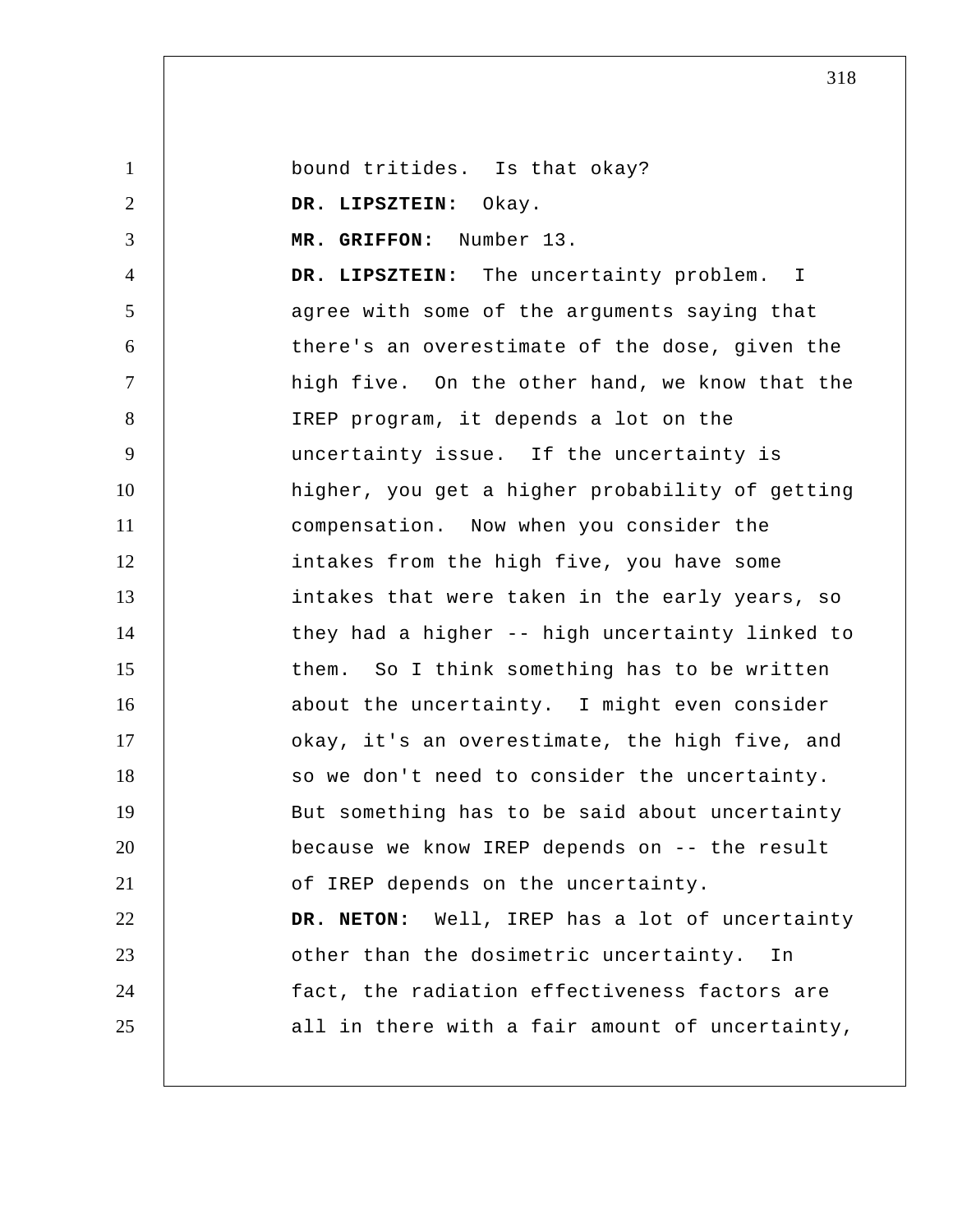| $\mathbf{1}$   | but I suppose -- I don't have a fundamental     |
|----------------|-------------------------------------------------|
| 2              | argument against saying why uncertainty's not   |
| 3              | included. I would object to including           |
| $\overline{4}$ | uncertainty in that analysis if we do agree     |
| 5              | that these are bounding values 'cause otherwise |
| 6              | why have a bounding value. Why not use our      |
| $\overline{7}$ | best estimate of the maximum intake. I mean     |
| 8              | then we $--$ you know, it doesn't $--$          |
| 9              | MR. HINNEFELD: Our best estimate of the         |
| 10             | person's intake. Remember --                    |
| 11             | DR. NETON: Yeah -- yeah, right --               |
| 12             | MR. HINNEFELD: -- these are overestimates for   |
| 13             | $- -$                                           |
| 14             | DR. NETON: Right, and that's my point.          |
| 15             | MR. HINNEFELD: -- this person, and so that's    |
| 16             | just the general approach on it.                |
| 17             | (Unintelligible) overestimate or an             |
| 18             | underestimate on a quantity that we put in IREP |
| 19             | we enter as a constant so IREP has to sample a  |
| 20             | distribution, it samples that number every      |
| 21             | time.                                           |
| 22             | MR. ALLEN: I think Joyce was just saying that   |
| 23             | we should $--$                                  |
| 24             | MR. HINNEFELD: Explain it in --                 |
| 25             | MR. ALLEN: -- include that statement --         |
|                |                                                 |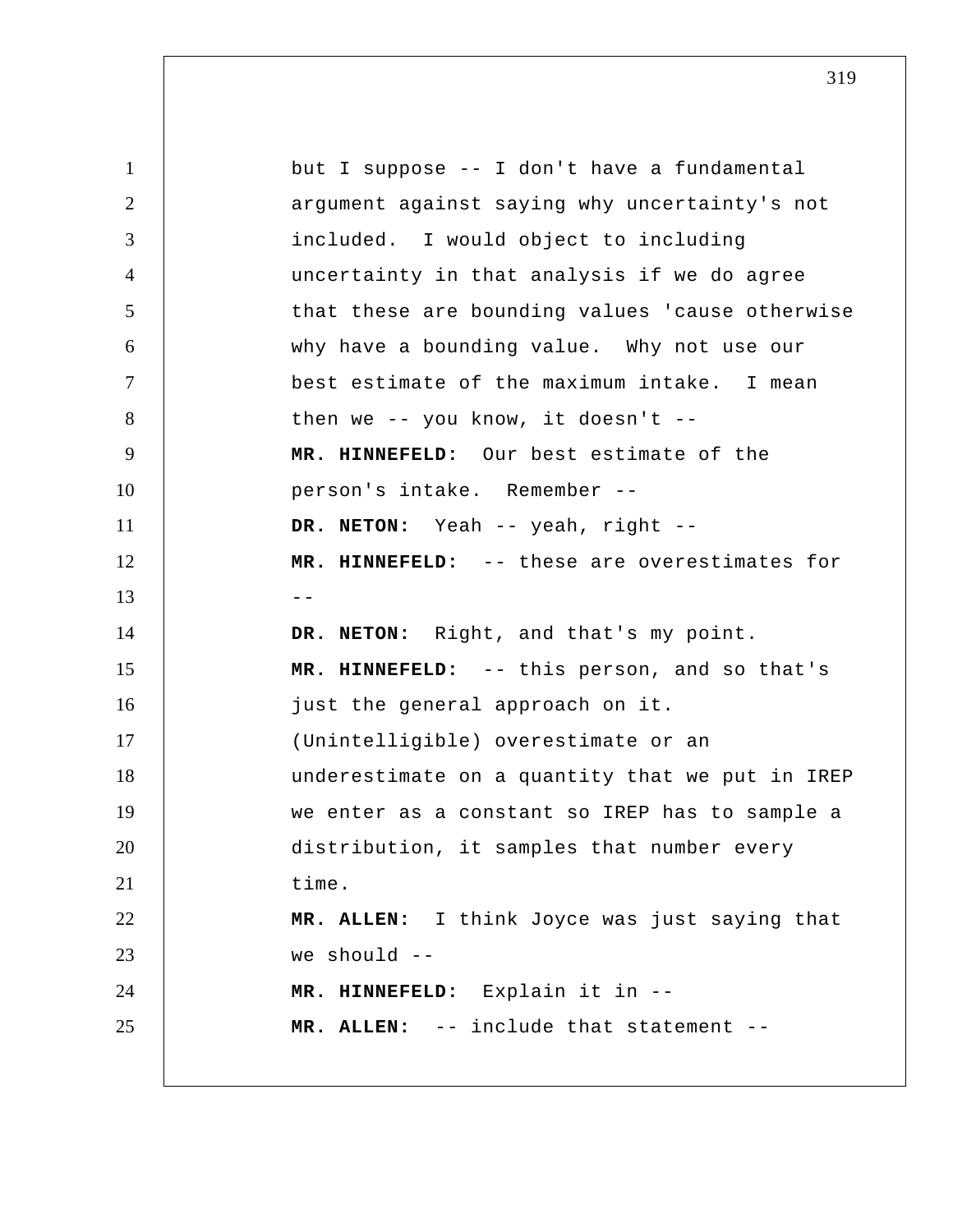1 2 3 4 5 6 7 8 9 10 11 12 13 14 15 16 17 18 19 20 21 22 23 24 25  **MR. HINNEFELD:** -- the TIB, right. **MR. ALLEN:** -- yeah, I -- **DR. NETON:** Yeah, I don't have a problem with that.  **MR. HINNEFELD:** That -- that's appropriate. **DR. NETON:** If we -- if we include a statement saying that a constant will be used and - because of, you know, way -- a rationale as to why.  **MR. GRIFFON:** Okay. Number 14.  **MR. HINNEFELD:** Number 14 I thought was sort of a summary comment 'cause it kind of encompasses many of the other comments --  **MR. GRIFFON:** Okay.  **MR. HINNEFELD:** -- that were made, unless I misinterpreted.  **MR. GRIFFON:** Okay. That's fine, then we've covered that one. Is that a separate finding even, or can it be deleted as a finding?  **DR. LIPSZTEIN:** Yeah, it could -- yeah, it - everything that is -- is said again, yeah. It's just a (unintelligible).  **MR. GRIFFON:** I'm asking, I'm not stating it.  **DR. LIPSZTEIN:** No, no, it's just -- just a repetition, yeah.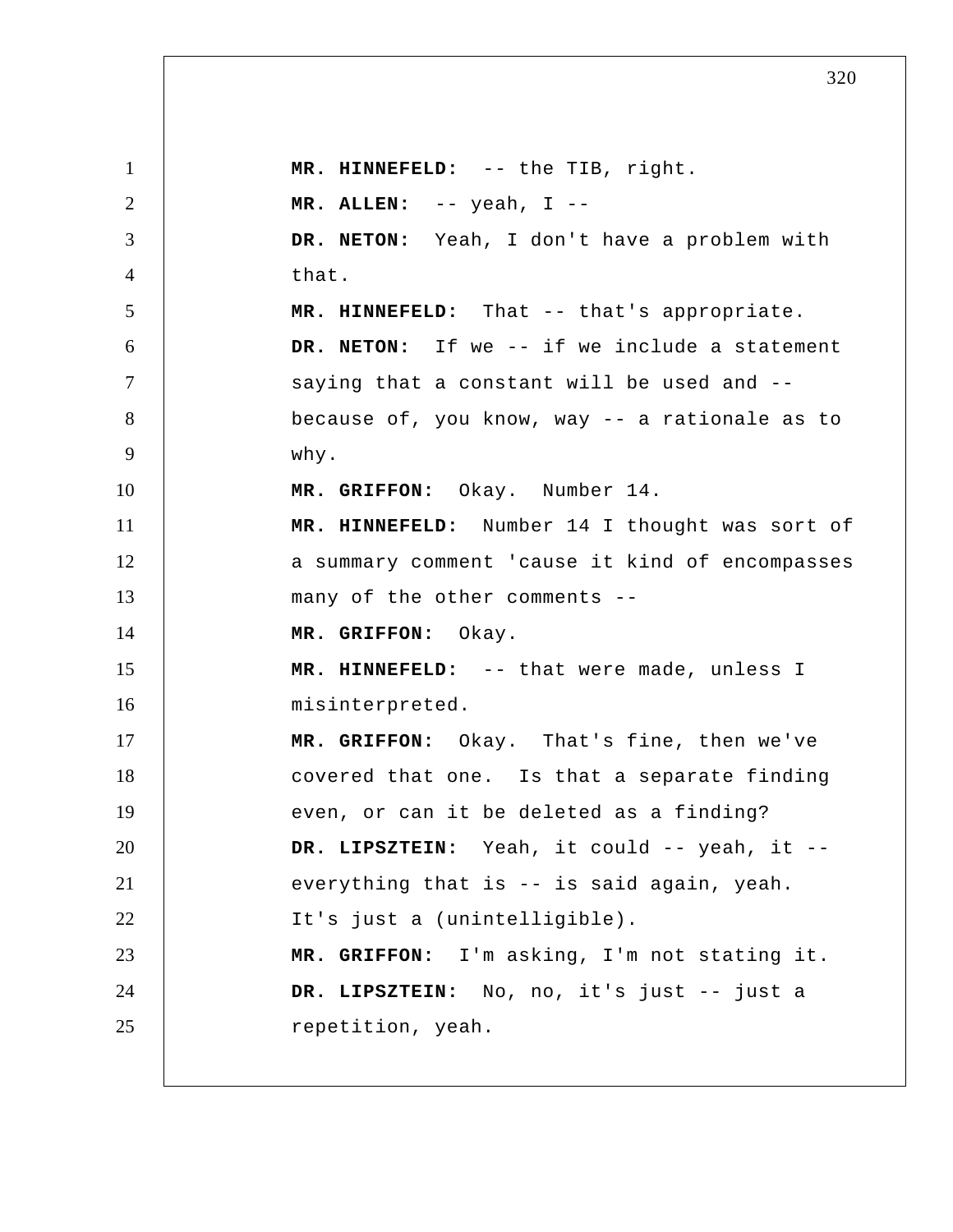1 2 3 4 5 6 7 8 9 10 11 12 13 14 15 16 17 18 19 20 21 22 23 24 25  **MR. GRIFFON:** So just drop -- I think just drop the finding 'cause it's repetitive. Right.  **DR. LIPSZTEIN:** Yeah.  **MR. GRIFFON:** All right. On the next -- we're on to TIB-3 -- **MS. MUNN:** Which is then -- **MR. GRIFFON:** -- and for almost all of these I have see TIB-11 in new review.  **MS. MUNN:** And it's -- it's gone, anyhow.  **MR. GRIFFON:** Right, so we -- we've -- have we committed -- Lew, you have a listing of these, or someone is tracking this -- or John, maybe, TIB-11, have we assigned that? **DR. MAURO:** If it's not on the list we'll put it on the list and we'll -- but I believe it is. Okay -- Kathy, did you bring the list with you?  **MS. BEHLING:** Yes, I did, and it is on the list. **DR. MAURO:** Okay, thank you.  **MR. GRIFFON:** So I don't know that we have to go through these if...  **MS. MUNN:** I think we can dispense with three, can't we?  **DR. BEHLING:** Yes, yes.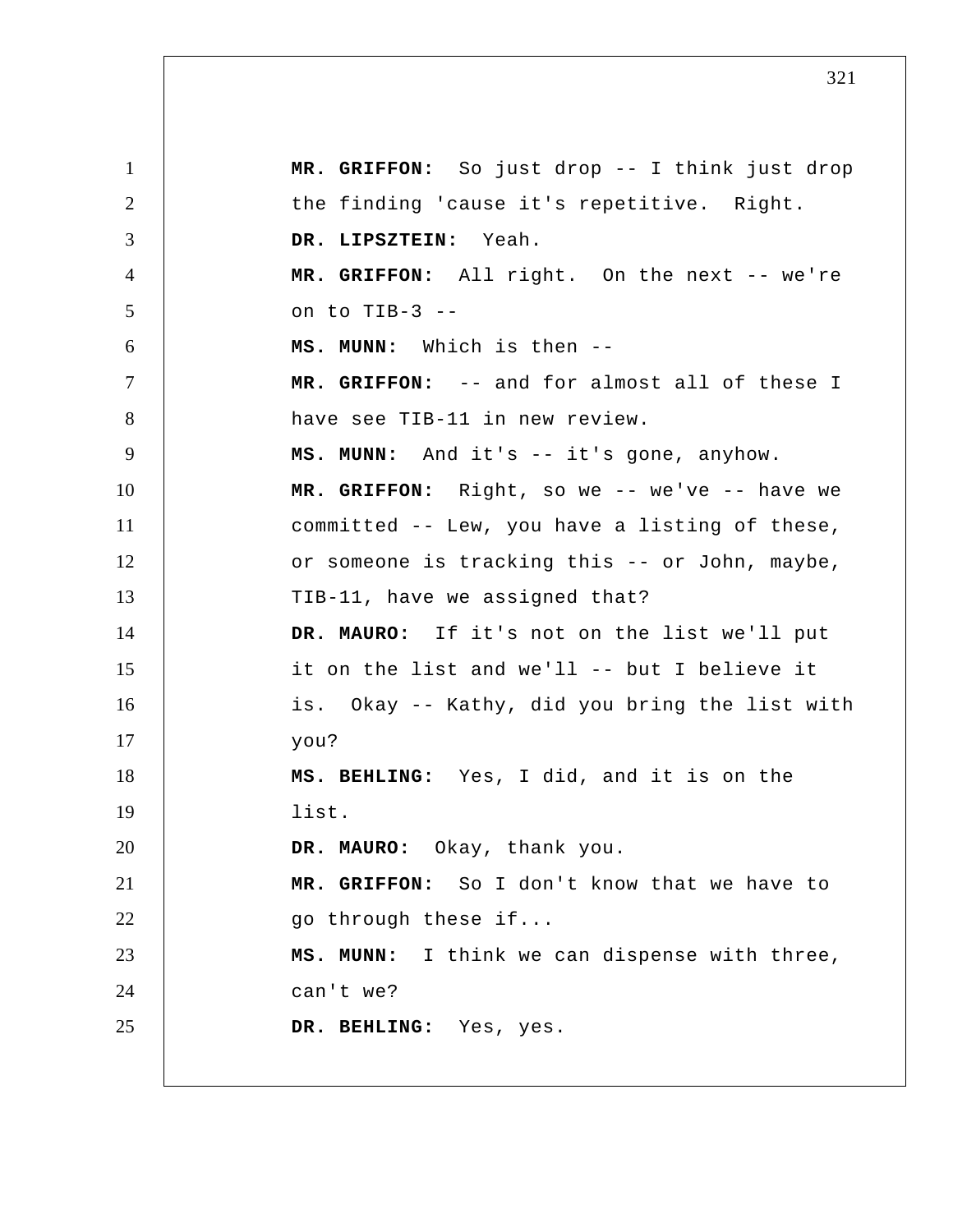| $\mathbf{1}$   | MR. GRIFFON: Now going to the bottom of the     |
|----------------|-------------------------------------------------|
| 2              | page, TIB-4, again, we also committed to        |
| 3              | reviewing TIB-4, P -- Rev. 3-P (unintelligible) |
| $\overline{4}$ | like that?                                      |
| 5              | MS. BEHLING: Yes.                               |
| 6              | MR. GRIFFON: What was the number, for the       |
| $\tau$         | record, TIB --                                  |
| 8              | DR. MAURO: TIB-4, Rev. 3-P-1.                   |
| 9              | MR. GRIFFON: P-1? Okay.                         |
| 10             | DR. NETON: P-1? PC change?                      |
| 11             | MR. HINNEFELD: PC -- probably PC-1.             |
| 12             | DR. MAURO: (Unintelligible) were requested to   |
| 13             | add that to the list, which we will.            |
| 14             | MR. GRIFFON: So I'm not sure, again, if we      |
| 15             | need to -- well, do we need to go through these |
| 16             | if -- if everyone could look down them and see  |
| 17             | if there's anything we need to go through or if |
| 18             | they can wait for the revision. Most of them    |
| 19             | refer to the fact that things have been changed |
| 20             | in the revised TIB.                             |
| 21             | MS. MUNN: Item six, is that still --            |
| 22             | MR. GRIFFON: Yeah, that's what I'm looking at   |
| 23             | is number six.                                  |
| 24             | MS. MUNN: -- still hanging out there?           |
| 25             | MR. GRIFFON: Stu, on item six, is there -- I    |
|                |                                                 |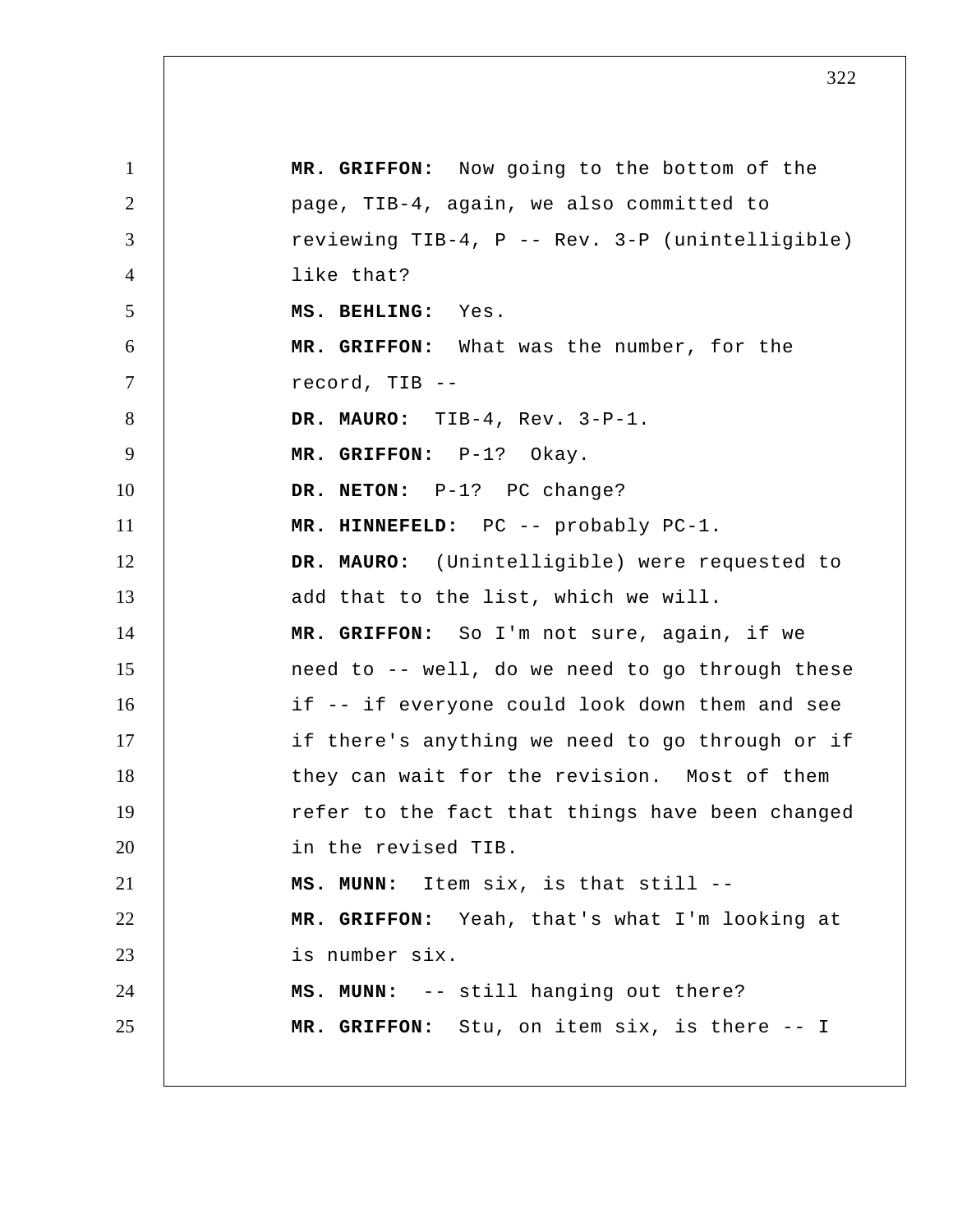1 2 3 4 5 6 7 8 9 10 11 12 13 14 15 16 17 18 19 20 21 22 23 24 25 see disagree.  **MS. MUNN:** Yeah.  **MR. GRIFFON:** And then it refers to TIB -- to - **MR. HINNEFELD:** Yeah, actually it refers you to the next response, which refers to the revision.  **DR. LIPSZTEIN:** The response for seven says that --  **MR. GRIFFON:** A major revision. Right?  **MR. HINNEFELD:** Yeah.  **DR. LIPSZTEIN:** -- a revision.  **MR. HINNEFELD:** So if that -- so the first part there has to go to the -- to the new -- the revised -- the review of the revised version we just talked about. Right? It has to wait for that since the response says it's based on that. And then the parenthetical number two here has -- that has to do with breathing rate, which has kind of been worked over pretty hard on Bethlehem -- in the Bethlehem Steel context, I think, so I don't know where we stand exactly on that today.  **MR. GRIFFON:** Well, I was going to ask that - okay, let's -- let's leave that one for a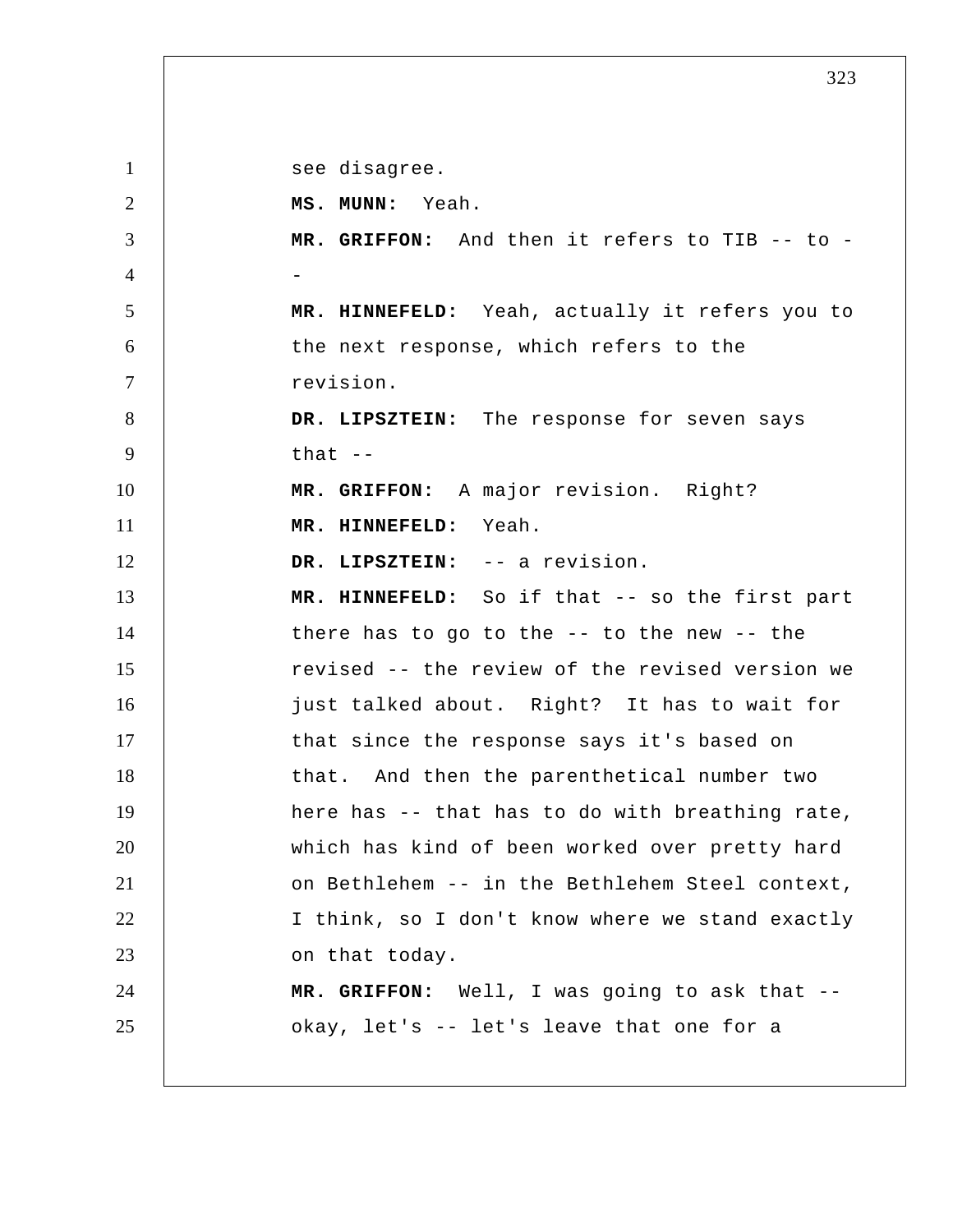1 2 3 4 5 6 7 8 9 10 11 12 13 14 15 16 17 18 19 20 21 22 23 24 25 second and we'll come back to that. Finding number eight, I think this was also discussed - discussed in Bethlehem, this -- the one percent --  **DR. LIPSZTEIN:** Yeah.  **MR. GRIFFON:** -- per day question, and there's a disagreement. But NIOSH is developing a generic position on this, aren't you? **DR. NETON:** What's the specific issue?  **MR. HINNEFELD:** Residual contamination and how quickly it --  **DR. BEHLING:** One percent per day.  **MR. HINNEFELD:** -- how -- how quickly it changes. That's the residual contamination model. DR. NETON: Residual contamination model, right, has been revised. We agreed to review this at other sites where it may be applicable, that's correct.  **MR. GRIFFON:** And you're -- are you going to try to establish some kind of generic -- **DR. NETON:** Yeah, that's a -- that would be more of a generic approach -- well --  **MR. GRIFFON:** At least generic guidance. Right? Yeah.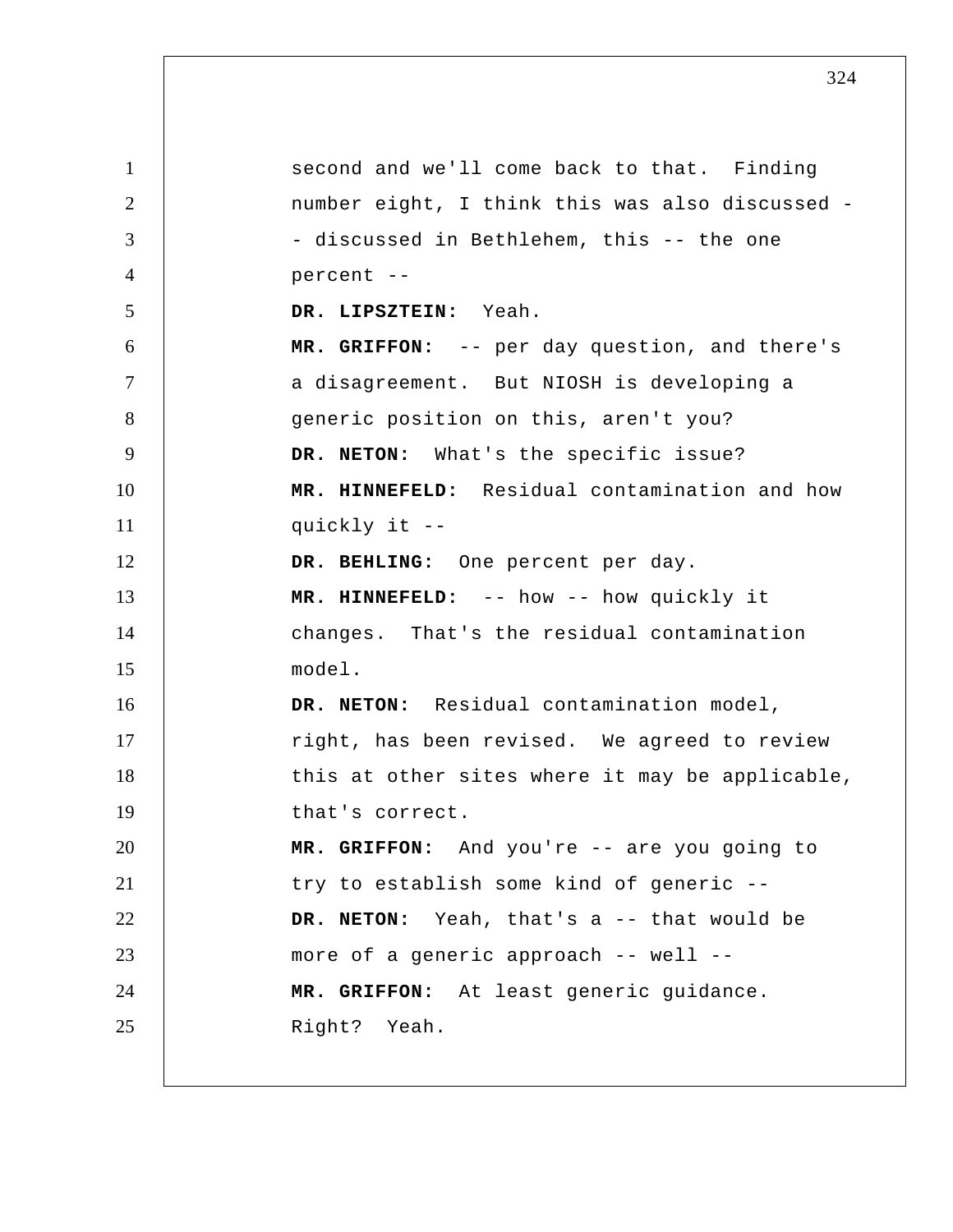1 2 3 4 5 6 7 8 9 10 11 12 13 14 15 16 17 18 19 20 21 22 23 24 25 **DR. NETON:** Is there not a TIB that already has generic guidance?  **MR. GRIFFON:** I don't know. DR. NETON: I thought -- well --**MR. ALLEN:** There is for ingestion. We've --**DR. NETON:** -- yeah, this -- this -- in the context --**MR. ALLEN:** -- got several issues we're - might be mixing up here. DR. NETON: Right, but we do -- we did agree to -- to -- we agreed to review the residual contamination approach at all the sites, based on our experience at the Bethlehem Steel review. I think we did.  **MS. MUNN:** Yeah, I thought you did, too. So we can say generic guidance will be developed?  **MR. GRIFFON:** Am I confusing issues? Is --Dave, did you say -- I think -- **MR. ALLEN:** Either you are or I am, Mark, I'm not sure.  **MR. GRIFFON:** I could be, that's for sure. **MR. ALLEN:** No, I suspect I'm just forgetting what all we've committed to here, I just --**DR. NETON:** Well, remember, I thought -- I thought --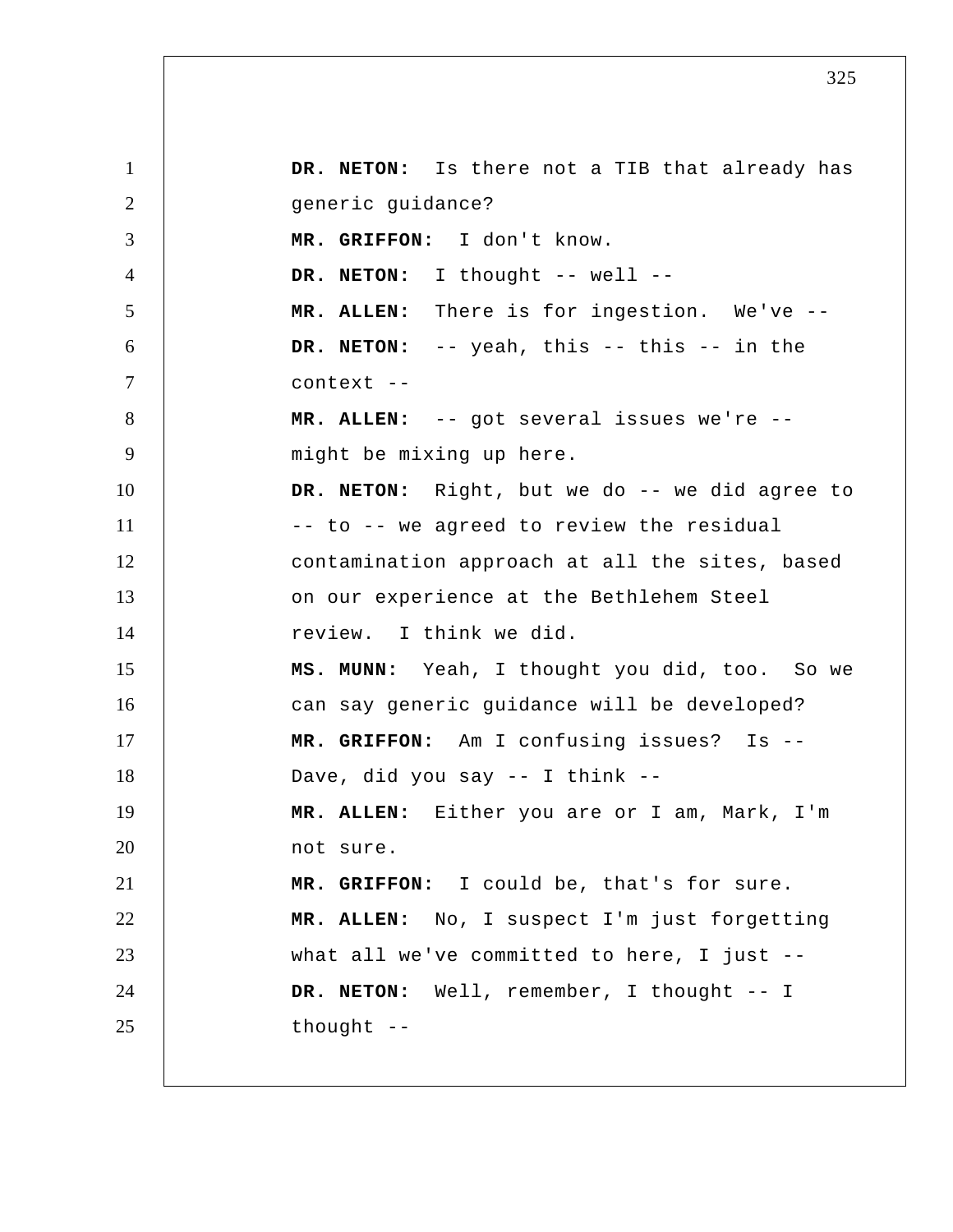1 2 3 4 5 6 7 8 9 10 11 12 13 14 15 16 17 18 19 20 21 22 23 24 25 **MR. ALLEN:** We keep (unintelligible) a list. **DR. NETON:** -- and I'm speaking probably cold here -- I am speaking cold here so it's a little bit vague, but I thought -- remember at Bethlehem Steel how we came up with, you know, the air monitoring model that we used and - and  $--$ **MR. ALLEN:** That was all for ingestion. **DR. NETON:** That was for ingestion. **MR. ALLEN:** The -- Bethlehem Steel, the residual contamination was handled on -- on its own data, it was --**DR. NETON:** Right. **MR. ALLEN:** Actually I take it back, it ended up being that dilution model. **DR. NETON:** Right, so we've adopted a slightly different approach. I think -- I think the best we can commit to here is go back and see what we committed to doing. I've forgotten, honestly, where this stands.  **MR. GRIFFON:** Okay, we'll -- we'll -- yeah, we'll agree --**DR. NETON:** I don't want to -- I don't want to...  **MR. GRIFFON:** Right, this is not -- we won't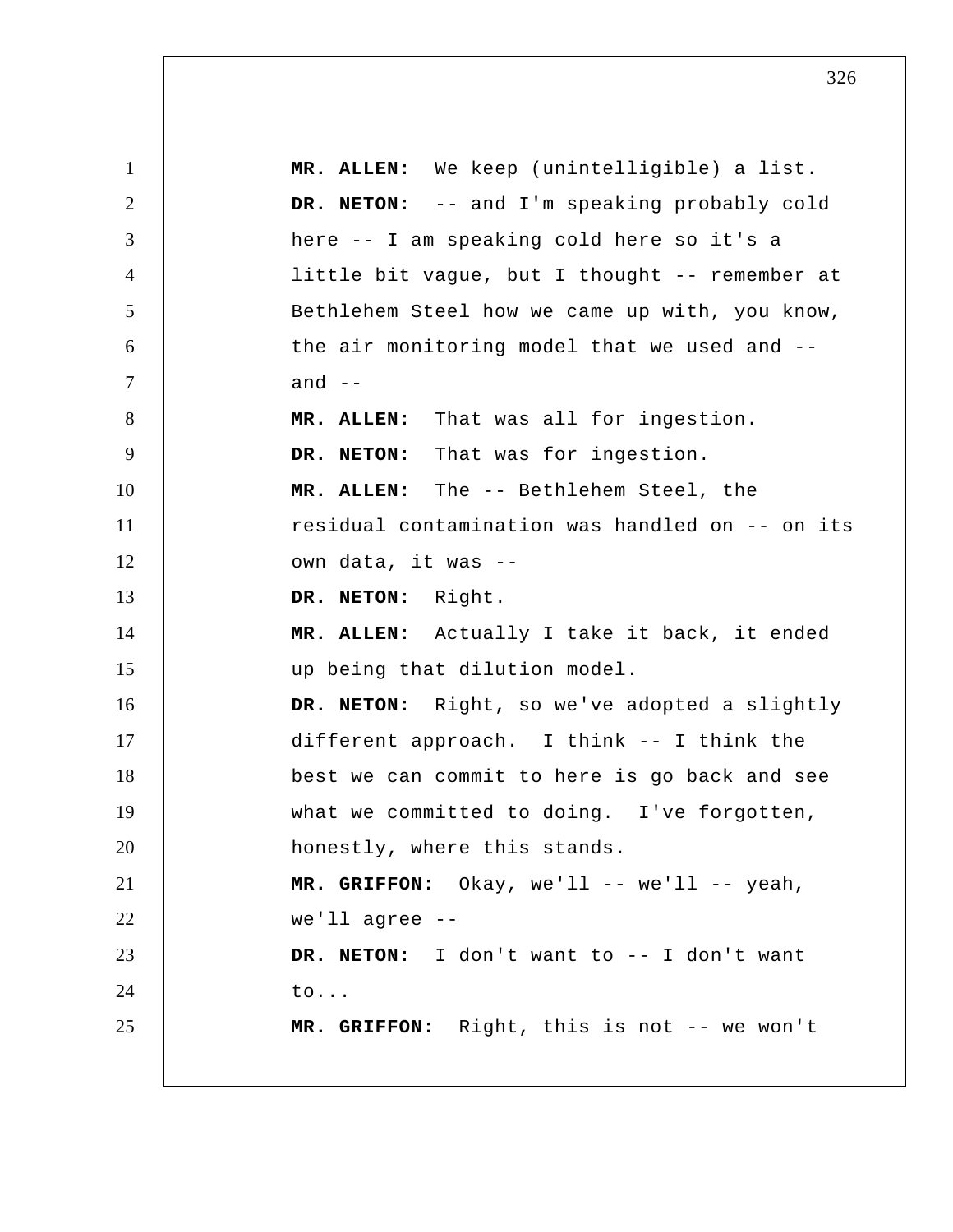1 2 3 4 5 6 7 8 9 10 11 12 13 14 15 16 17 18 19 20 21 22 23 24 25 commit at this point on that action, but I think there was some -- some agreement on some sort of generic... **DR. NETON:** I know with Bethlehem Steel there were two other bigger issues, which were oronasal breathing we committed to evaluating --  **MR. GRIFFON:** Right. **DR. NETON:** -- and also the extent of ingestion at DOE facilities. And those are the two I'm very certain of. The third piece I'm a little fuzzy on.  **MR. GRIFFON:** And those two come down in items ten and 11, I think. **DR. NETON:** Right, and if that -- if those are addressed there, we are going to -- that is true that we are working on generic guidance there. It would be its own separate TIB.  **MR. GRIFFON:** Okay, so -- so eight we'll leave -- we'll leave as a question mark, you know, let's look back at Bethlehem Steel, but possibly generic guidance. Nine I think is - is the new revision -- it's being addressed in the new revision and we'll cover it there. Ten is, again, this breathing rate which was referenced a little earlier on I think also in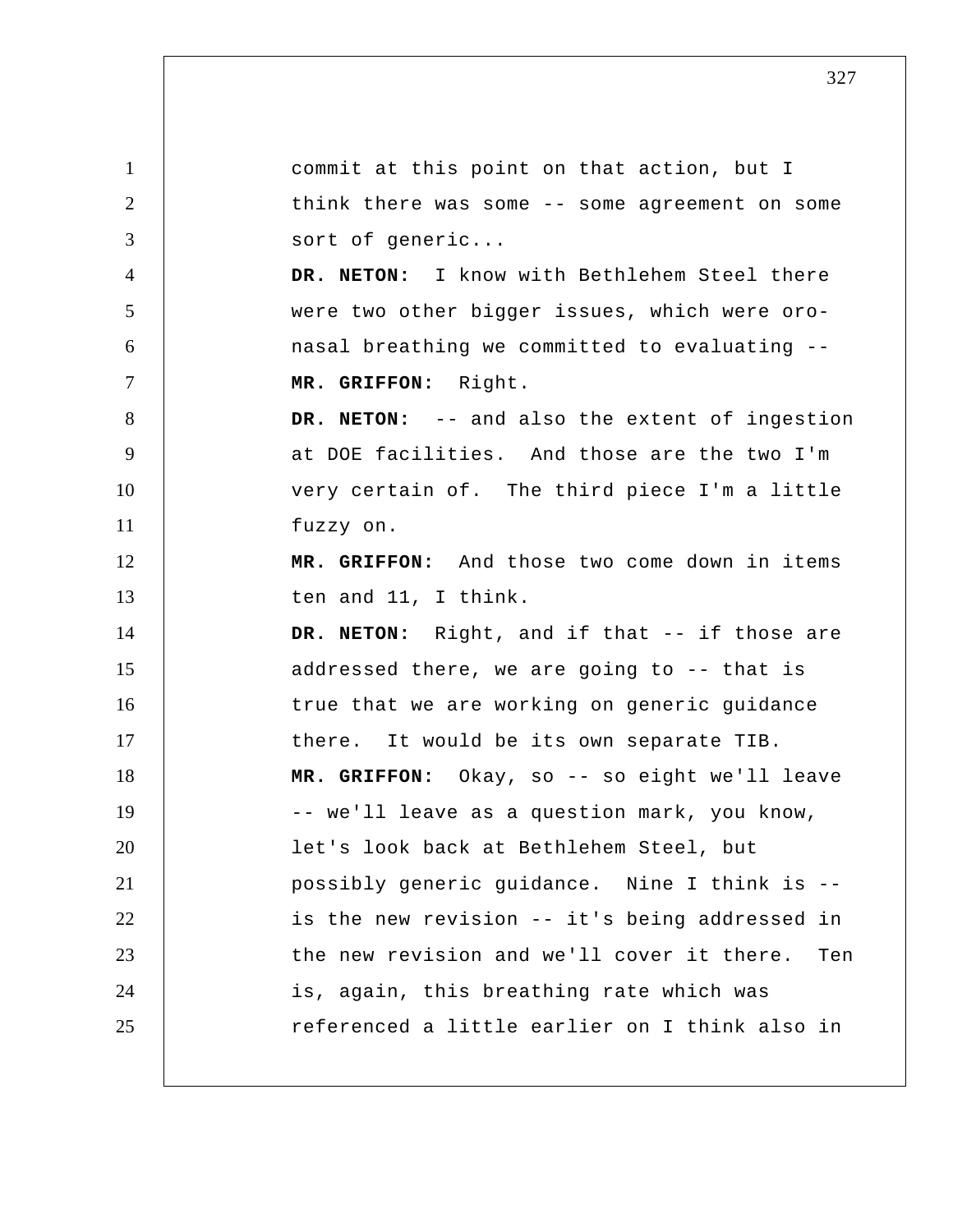1 2 3 4 5 6 7 8 9 10 11 12 13 14 15 16 17 18 19 20 21 22 23 24 25 -- in finding six and the light worker model.  **MS. MUNN:** Yeah, we worked that one pretty hard.  **MR. GRIFFON:** Yeah, but the -- did we commit to -- is this part of that generic guidance?  **MS. MUNN:** My memory is that it was agreed that a generic guidance would be forthcoming with respect to the oro-nasal breathing thing, the light worker, et cetera. That was my memory. I thought we had that one closed and on a working list somewhere.  **MR. GRIFFON:** I -- I think so. Is that true?  **DR. WADE:** It's what I remember.  **MR. HINNEFELD:** (Unintelligible)  **DR. WADE:** Yep, we're saying yes.  **MR. GRIFFON:** Okay. **MR. ALLEN:** Don't ask me, I've slept since then.  **MS. MUNN:** Twice.  **MR. GRIFFON:** And then number 11, do we have a similar response, or no response?  **MS. MUNN:** Yeah. Yeah, I think it was a similar response. **MR. ALLEN:** That one I remember.  **MS. MUNN:** Yeah, they were both --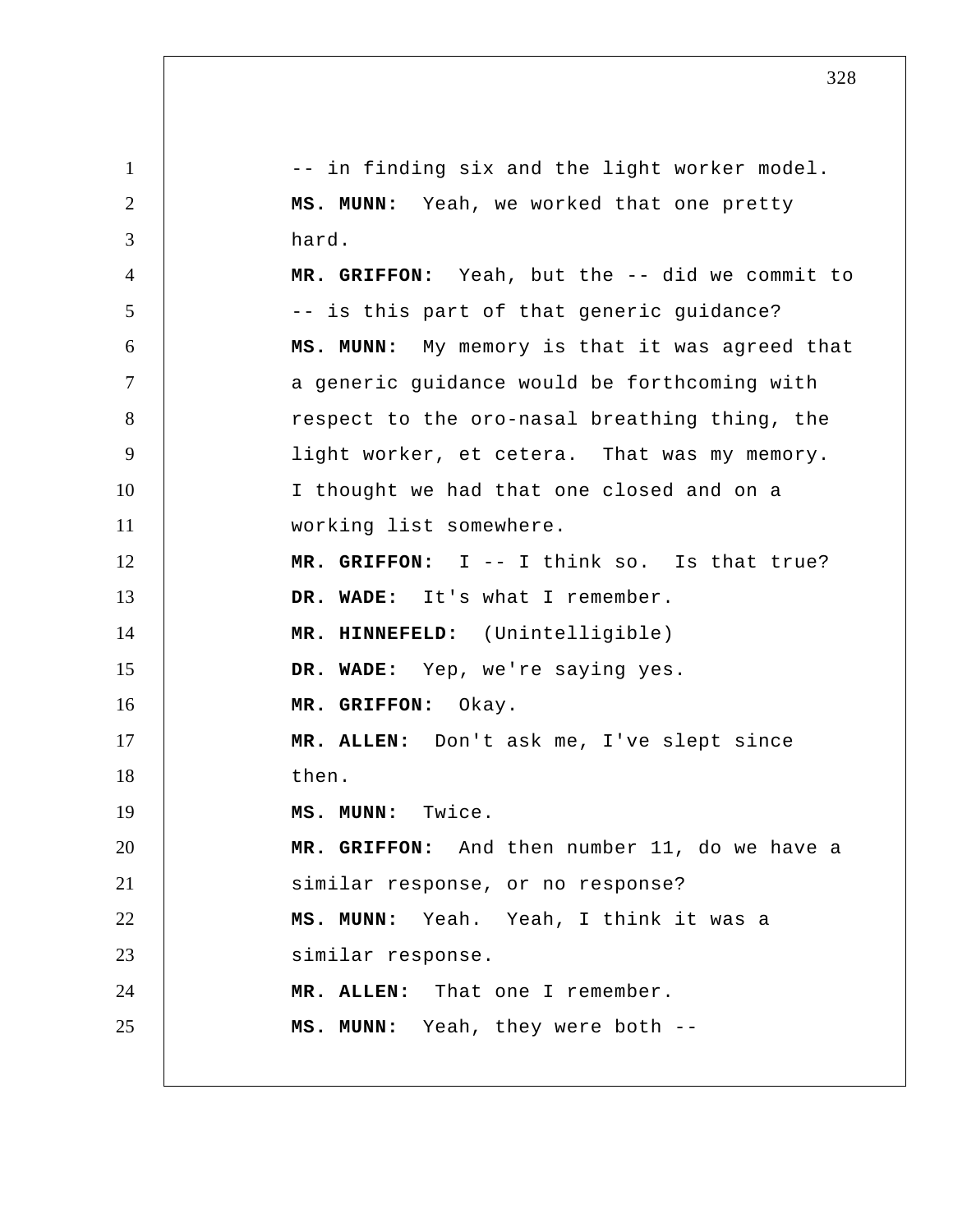1 2 3 4 5 6 7 8 9 10 11 12 13 14 15 16 17 18 19 20 21 22 23 24 25  **MR. GRIFFON:** Yeah, okay. One-third of the way through what we intended to do. Okay, 3:30, shall we move on to the second set of 18?  **DR. WADE:** Might as well.  **MR. GRIFFON:** And at least -- at least make a dent in it if -- I'm not sure how far along we'll get, but at least move it ahead a little. Is everybody ready? I -- wait for you to the document in front of you or...  **MS. MUNN:** On your mark, get set --  **MR. GRIFFON:** Get set -- **MS. MUNN:** -- go.  **MR. GRIFFON:** -- take a deep breath and go. All right. First page, case 21.1, finding - finding one. And -- and I should say in starting this discussion, I've penciled in some -- these other rankings that we've done as a workgroup before, so we don't have to discuss those now, but I've tried to get a handle on this site/program ranking, the category - technical, procedural, otherwise -- the section, external or medical, internal. And lastly, after we hear a NIOSH response or NIOSH resolution, I guess we'll fill in that Board action number that was done in the first set of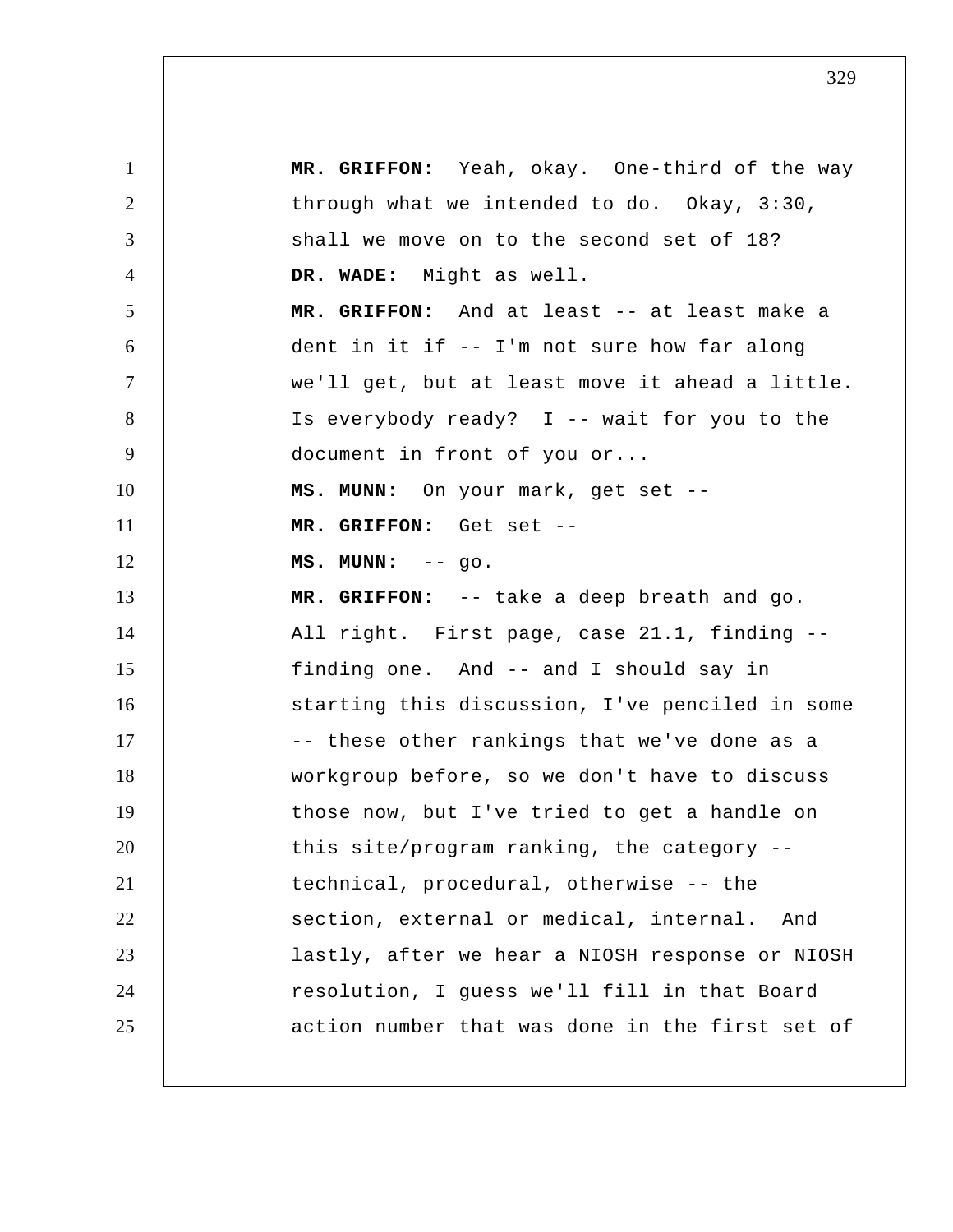| $\mathbf{1}$   | 20.                                             |
|----------------|-------------------------------------------------|
| $\overline{2}$ | So 21.1 says reviewer identified errors in      |
| 3              | calculation of recorded photon doses.           |
| 4              | MR. HINNEFELD: Yeah, it looked to me like       |
| 5              | there are two different records in this         |
| 6              | claimant's folder about getting their exposure  |
| $\overline{7}$ | record. There was one that gives a skin -- or   |
| 8              | a shallow and a deep number that appeared to be |
| 9              | photon only because there was also a neutron    |
| 10             | column on there. And then there's a             |
| 11             | handwritten summarized page that only gives a   |
| 12             | deep and shallow. And if you look at the        |
| 13             | numbers, the neutron -- the neutron number has  |
| 14             | been added to the deep photon on the first      |
| 15             | sheet in order to get the deep number on this   |
| 16             | sheet. And so the years that correspond to the  |
| 17             | arithmetic error were the years when there was  |
| 18             | a neutron number other than zero. So it seems   |
| 19             | like the starting point -- what the dose        |
| 20             | reconstructor did was -- to put a starting      |
| 21             | point on this calculation was to take the       |
| 22             | difference between the shallow and deep photon, |
| 23             | ignoring the neutron part, and used that as the |
| 24             | starting point of the calculation.<br>The       |
| 25             | difference is so small, though, I don't know    |
|                |                                                 |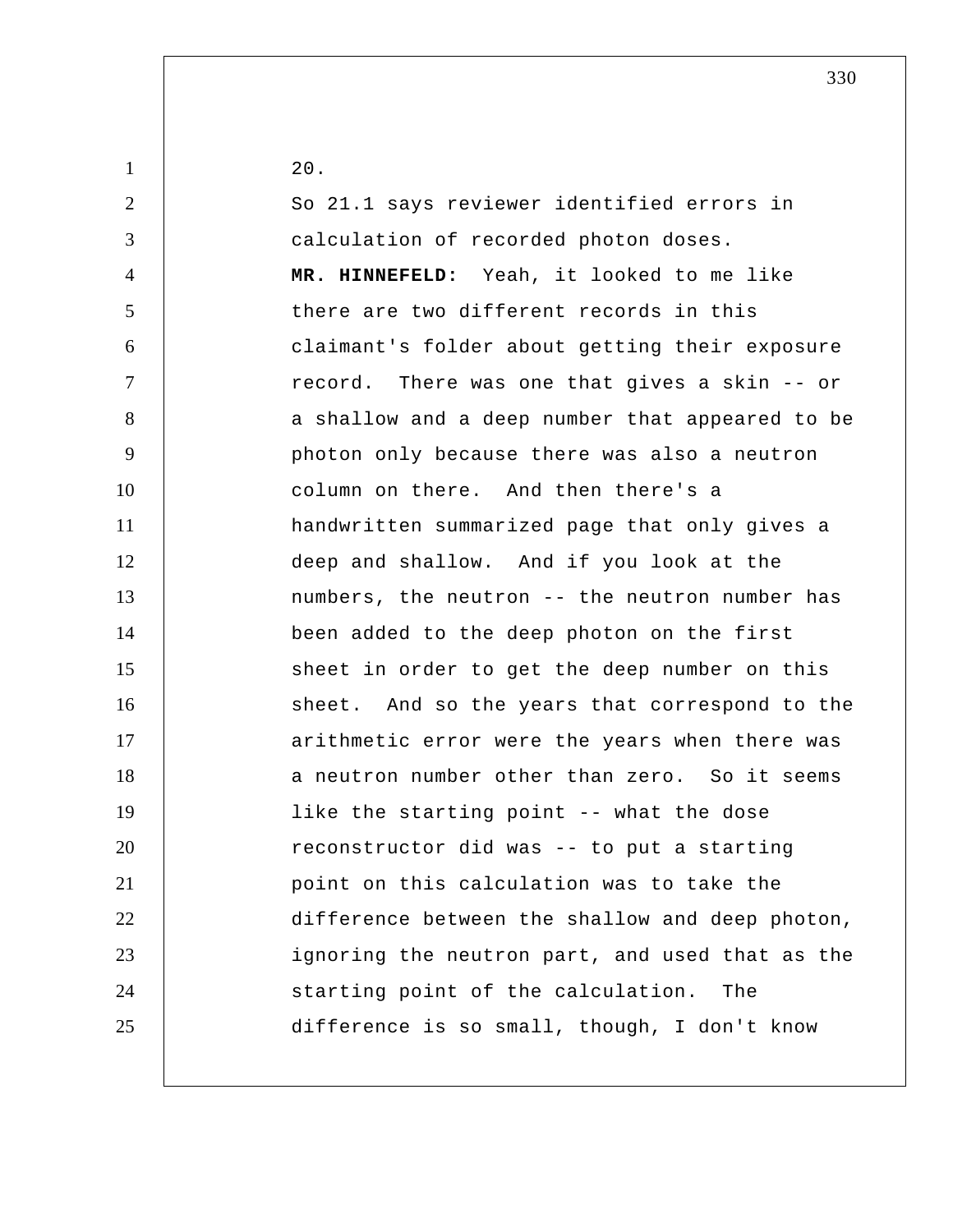1 2 3 4 5 6 7 8 9 10 11 12 13 14 15 16 17 18 19 20 21 22 23 24 25 that we want to spend a lot of time fighting this out.  **MS. BEHLING:** No -- **MR. HINNEFELD:** I mean it's a trivial difference.  **MS. BEHLING:** -- in fact I think what happened in this case, there was an underestimation of the 30 to 250 keV dose and overestimation of the over 30, so they (unintelligible) out.  **MR. HINNEFELD:** Yeah, it kind of balanced out. It really makes no difference in the outcome of the case. I mean we'd have to fight through a lot of details here to come to resolution on it here, so I'd just as soon go on.  **MS. BEHLING:** Yeah. No, it's just one of the things that we look at and we saw that there was an error.  **DR. BEHLING:** Let me -- **MR. GRIFFON:** So -- **DR. BEHLING:** Mark, let me make a couple of comments. I think when -- when we look at the dose reconstruction audits, you can classify some of the findings in several categories. Some of -- some of those categories may not require any resolution. And what do I mean by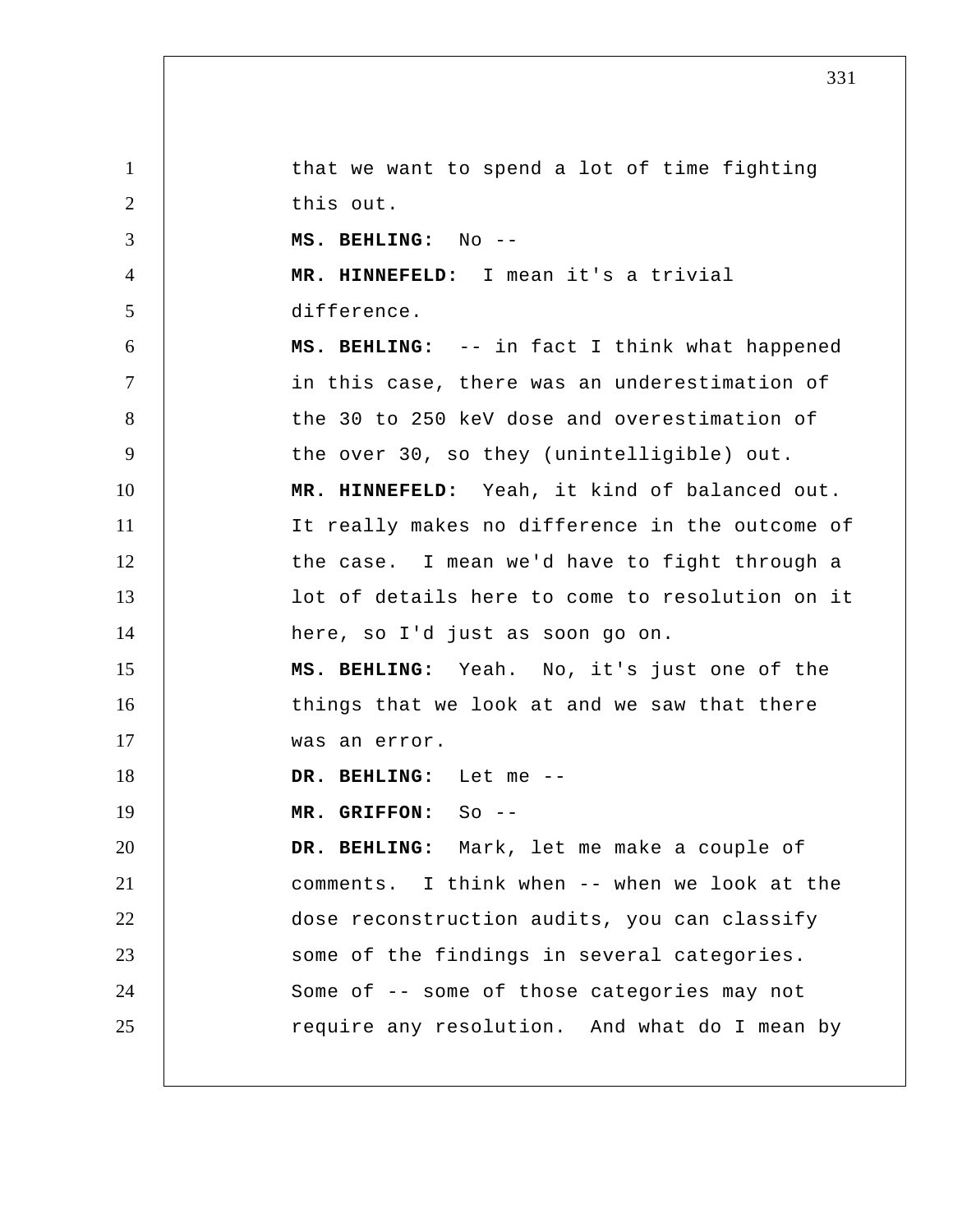1 2 3 4 5 6 7 8 9 10 11 12 13 14 15 16 17 18 19 20 21 22 23 24 25 that? If -- if we see, for instance, that there was a mathematical error done by one dose reconstructor, it's a finding for that particular audit, but it has no implications for the program and for the process of dose reconstruction, and I don't think we need to invest a lot of time under those conditions. If, on the other hand, we find that there is recurrent error committed by --  **MR. GRIFFON:** Right.  **DR. BEHLING:** -- a dose reconstructor after dose reconstructor, and we find that root cause is an ambiguously-phrased procedure, then I think there is reason to request that changes be made in order to rectify that. And so I think -- let's be careful in identifying errors that are one of a kind because a dose reconstructor was -- probably had his mind on something else, as opposed to systemic errors that reflect ambiguous procedures or -- or insufficient training on the part of the dose reconstructor, et cetera. Those we can fix.  **MR. GRIFFON:** Yeah -- yeah, I agree with you, Hans, or -- or the other reason for looking for those patterns might be a quality control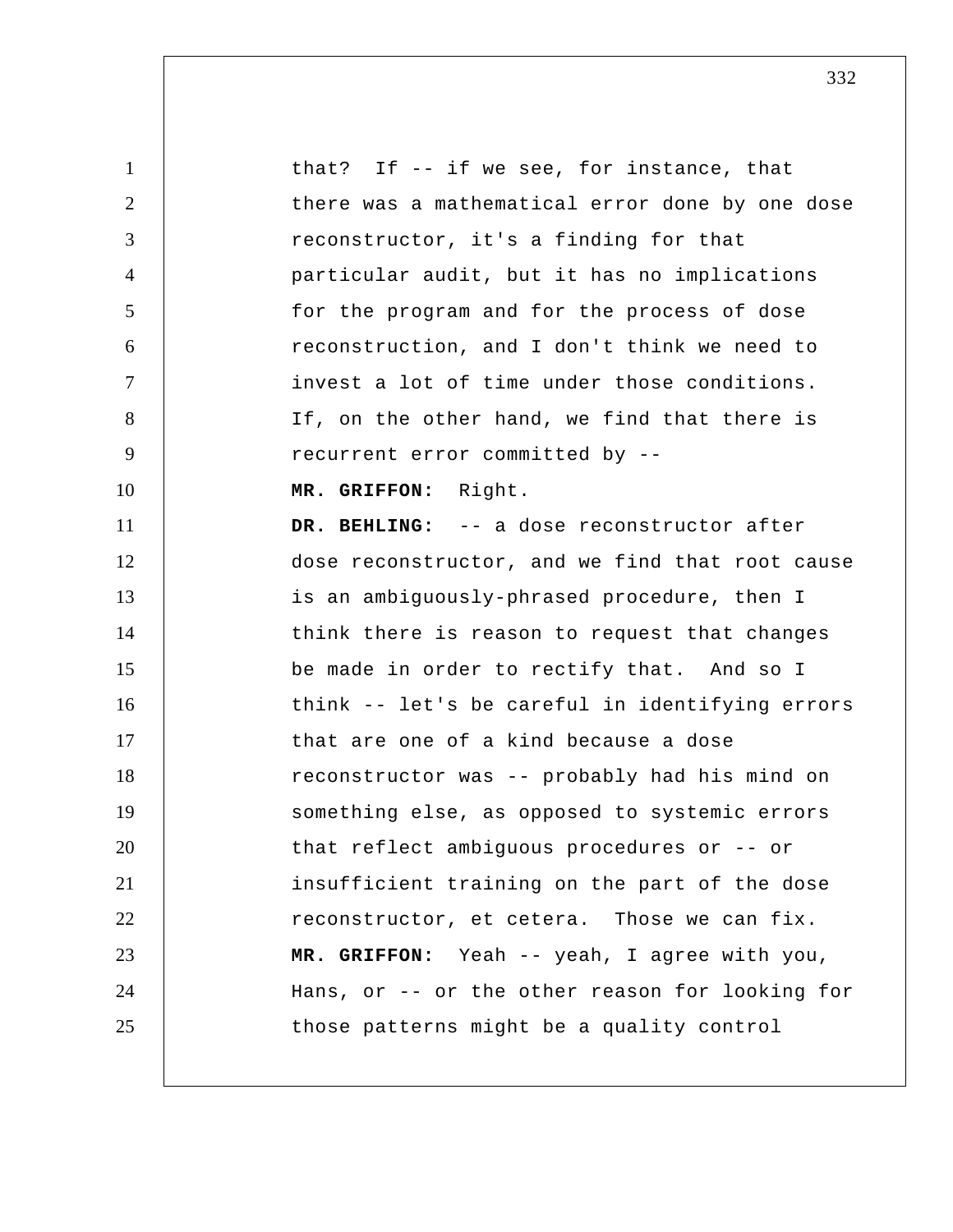1 2 3 4 5 6 7 8 9 10 11 12 13 14 15 16 17 18 19 20 21 22 23 24 25 effort --  **DR. BEHLING:** Yes.  **MS. BEHLING:** Exactly.  **MR. GRIFFON:** -- which -- which, again, in these maximizing cases is, you know, probably not as -- as relevant. But as we get into the best estimates, certainly --  **DR. BEHLING:** Yes. Yes.  **MR. GRIFFON:** Yeah. So for this, I think - you know, we have SC&A and NIO-- I'm just writing this in the NIOSH resolution column, SC&A and NIOSH agree with minor technical errors; however it would have no effect on --  **DR. BEHLING:** Yes. And for that reason, we have that checklist that says what is the implication of the findings, and we you see a low finding that says yeah, technically it's incorrect, but does it really impact anything regarding the dose, let alone the POC. And if the answer's no, then it's just a technical issue that -- because we started off with the - with the -- on the premise that we have to demonstrate to the members of the Board that we understand the dose reconstruction process by tracking each and every number through all of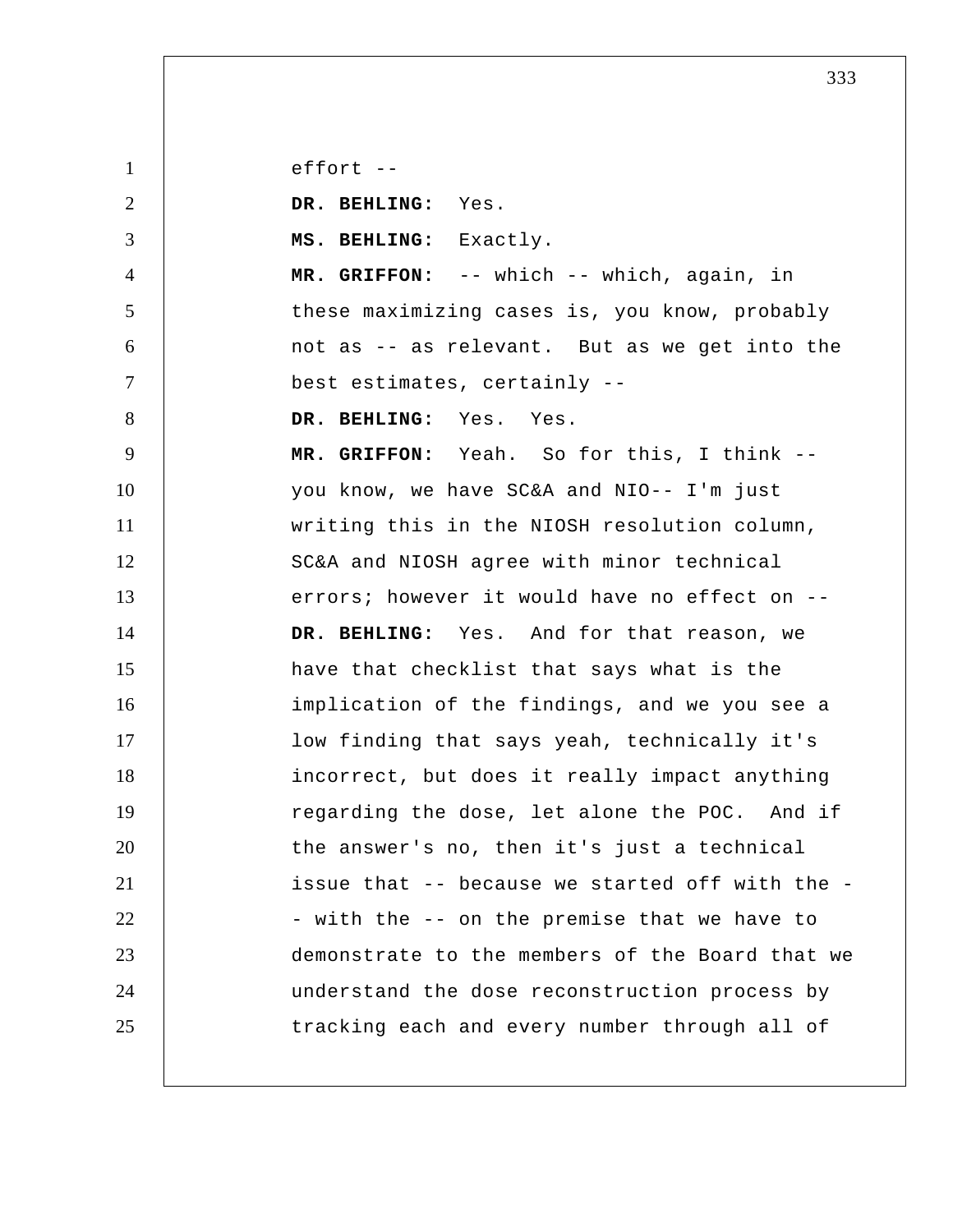1 2 3 4 5 6 7 8 9 10 11 12 13 14 15 16 17 18 19 20 21 22 23 24 25 the manipulations that went into the dose reconstruction. And in the process we uncovered errors that oftentimes are so minimal and so subtle -- subtle that they require no resolution.  **MR. GRIFFON:** Right. Okay.  **DR. LIPSZTEIN:** May I ask where are you, because I'm completely lost.  **MS. BEHLING:** Joyce, we're onto a new matrix. This is the Task IV matrix.  **DR. BEHLING:** You may not have it, Joyce.  **DR. LIPSZTEIN:** I don't have it, so -- okay, so then I think -- do you need me or should I hang up, because I don't have it. **DR. MAURO:** Well, Joyce, you know what you could do -- because I'm working from the actual report, the big report, the three-ring binder. It tracks very nicely to the matrix 'cause that's how he built it, and so I'm able to track it even though I don't actually have the matrix in front of me.  **MS. BEHLING:** I apologize, Joyce. I didn't know if you were going to participate in this portion, but you certainly -- you can do -- you know, do what John is suggesting here.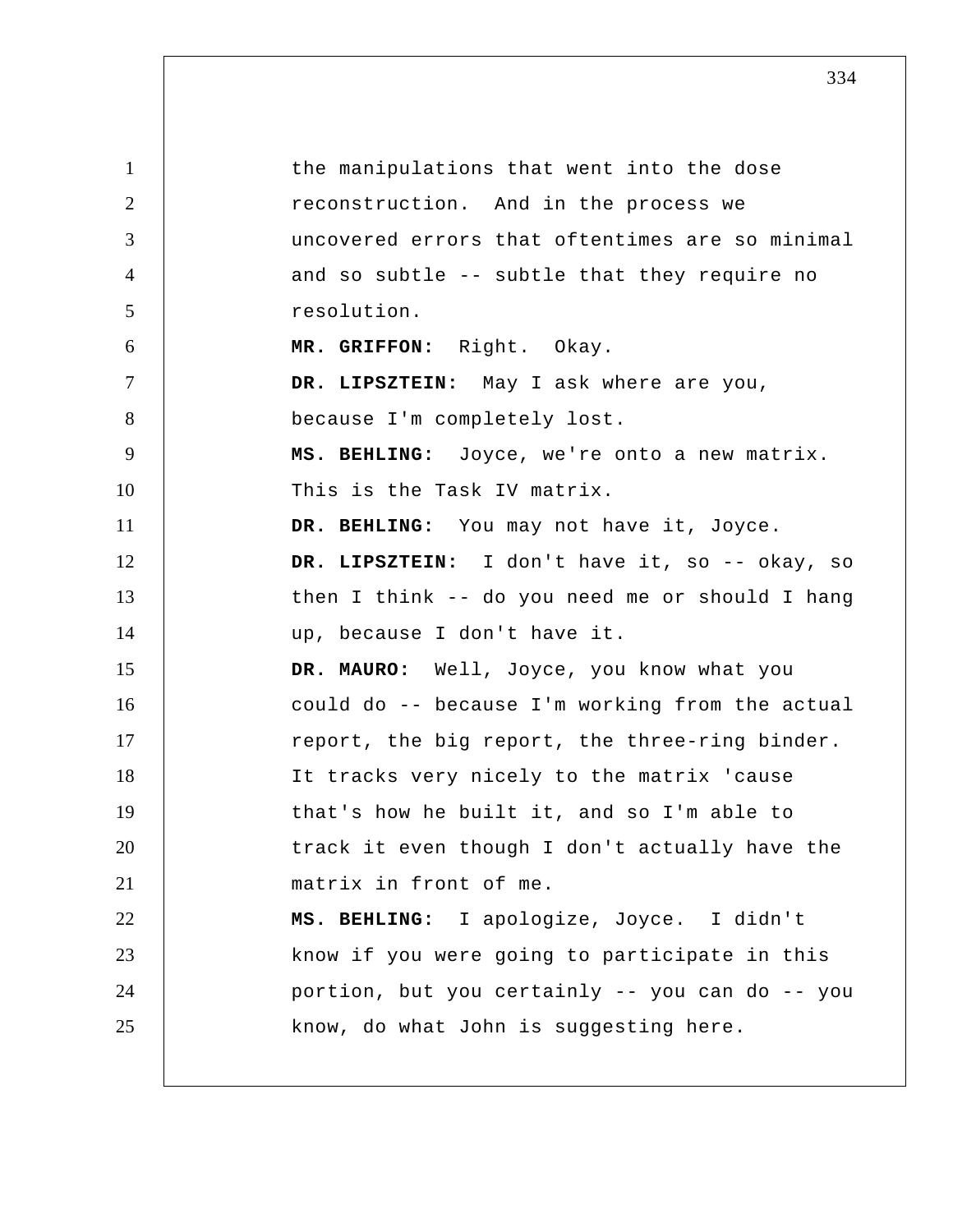1 2 3 4 5 6 7 8 9 10 11 12 13 14 15 16 17 18 19 20 21 22 23 24 25 DR. LIPSZTEIN: Uh-huh, which -- which document is it? **DR. MAURO:** You know the big white book, three ring binder -- **DR. LIPSZTEIN:** Uh-huh. **DR. MAURO:** -- it says (unintelligible) second set of cases, May 2005.  **DR. LIPSZTEIN:** Oh, okay.  **MR. GRIFFON:** Second -- second set of cases, yeah.  **MS. MUNN:** Cases 21 through 38.  **DR. LIPSZTEIN:** Okay, I'll try to look for it and I'll come back if I find it.  **MS. MUNN:** Mark -- **DR. LIPSZTEIN:** Okay?  **MR. GRIFFON:** Yeah.  **DR. BEHLING:** Okay.  **MS. BEHLING:** Okay, thanks, Joyce.  **DR. LIPSZTEIN:** 'Bye. Thank you.  **MS. MUNN:** Mark, I -- **MR. GRIFFON:** Yeah.  **MS. MUNN:** I know that we haven't done this in the past, but it has occurred to me that perhaps the most effective way for us to address these very detailed findings on the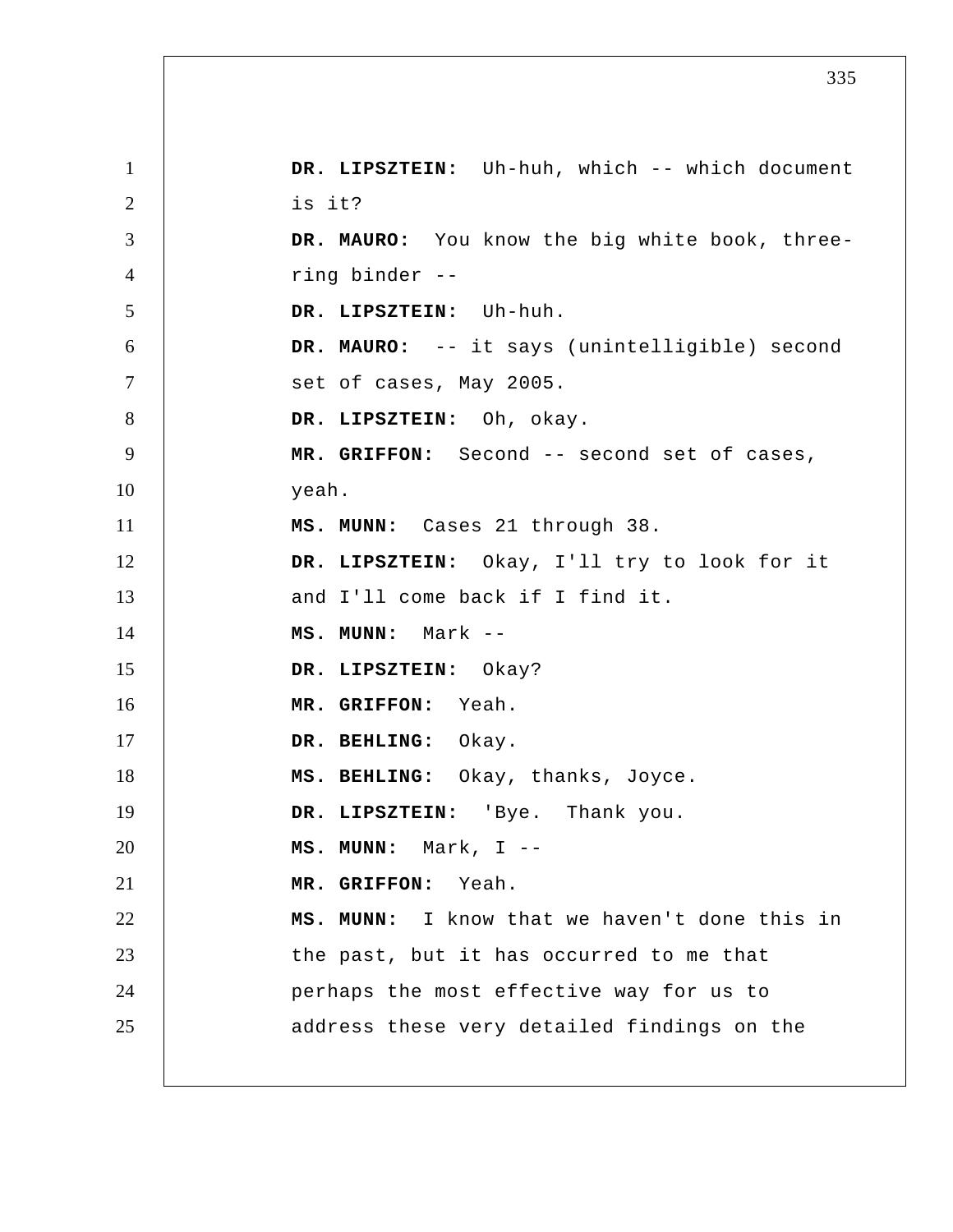1 2 3 4 5 6 7 8 9 10 11 12 13 14 15 16 17 18 19 20 21 22 23 24 25 case reviews would be to change our approach just a little bit and perhaps look at those - only those cases that are going to have a large impact or a definable impact first, and then go back and see -- then go through the lower case ones. Perhaps that -- that may not be effective in the long run, but I'd certainly like to try that at some juncture. As Hans has pointed out, are findings that are not repeatable things or are findings about which we really cannot do anything. And if that's the case, then -- then our -- our resolution will need to end up being no action necessary. On the other hand, if there is an appreciable effect, potentially, from the error, then that's something that we may have an amount of discussion about.  **MR. GRIFFON:** I don't disagree with you, Wanda. I -- I've actually tried this in the past, though, and it ends up that we end up going back through them one by one. I think part of the problem is that we -- you know, the matrix is useful, but it's also written in very shorthand summary fashion. And if we skip some of these I think we might -- we might miss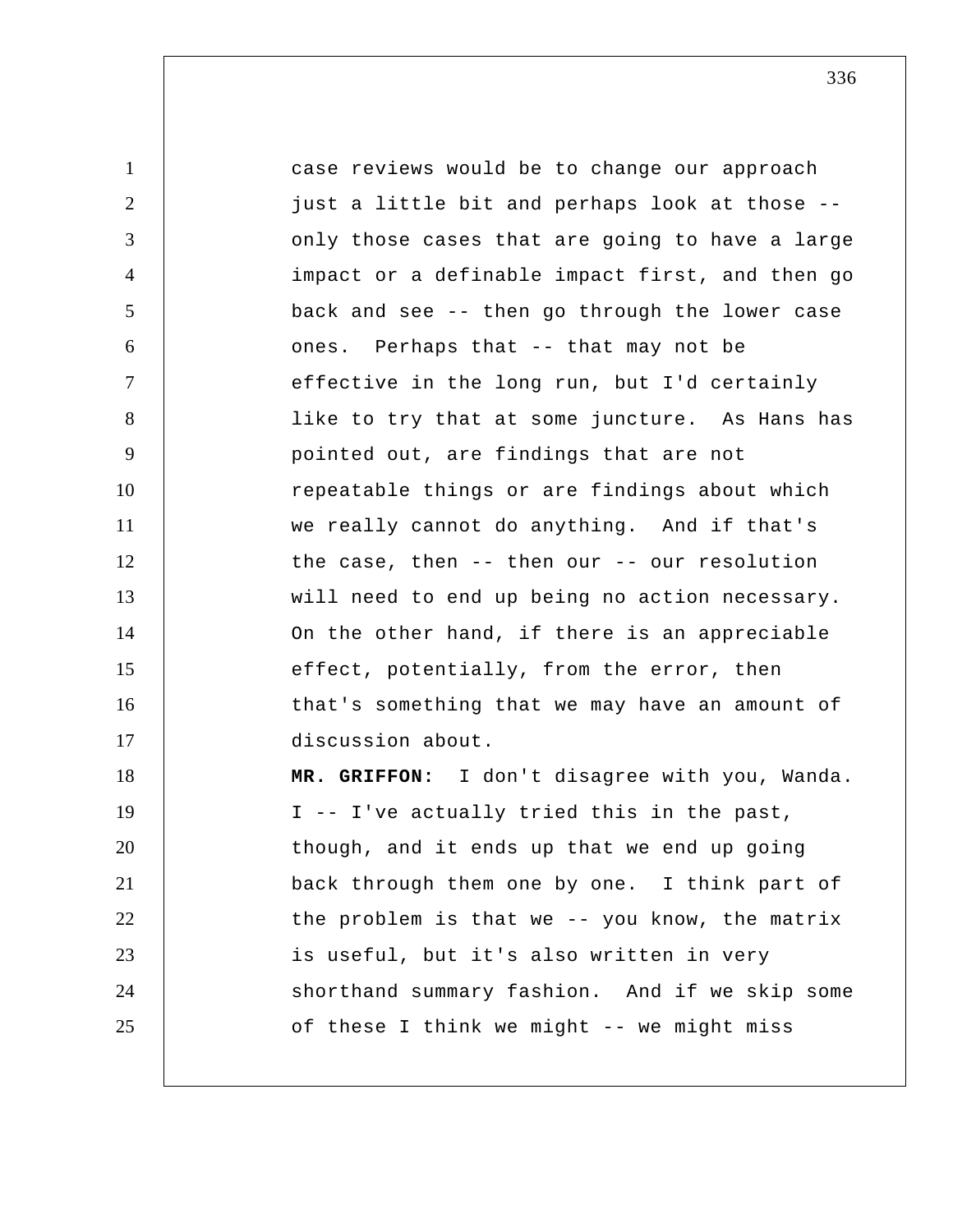1 2 3 4 5 6 7 8 9 10 11 12 13 14 15 16 17 18 19 20 21 22 23 24 25 something that we should have probably went through.  **MS. MUNN:** Oh, I wasn't suggesting that we skip them. I just --  **MR. GRIFFON:** Oh, okay.  **MS. MUNN:** -- suggest that we reprioritize our approach to them so that the ones that are of significance we can tell, that those be the ones we discuss first so that the others, which may respond only -- the result -- the resulting response may only be no action necessary, no action necessary -- **MR. GRIFFON:** Yeah, okay, I -- I just think -- I mean my -- my impression is that if we go through them one by one we might -- I think those ones are going to pop out that are easy to dispose of and we won't have a lengthy discussion on them.  **MS. MUNN:** Okay, you're the guy that --  **MR. GRIFFON:** I hope. I hope. I mean I --'cause I'm looking through -- I highlighted on -- on the computer and I have little tidbits highlighted sporadically here, and it's not obvious -- **MS. MUNN:** That's fine. You don't -- you don't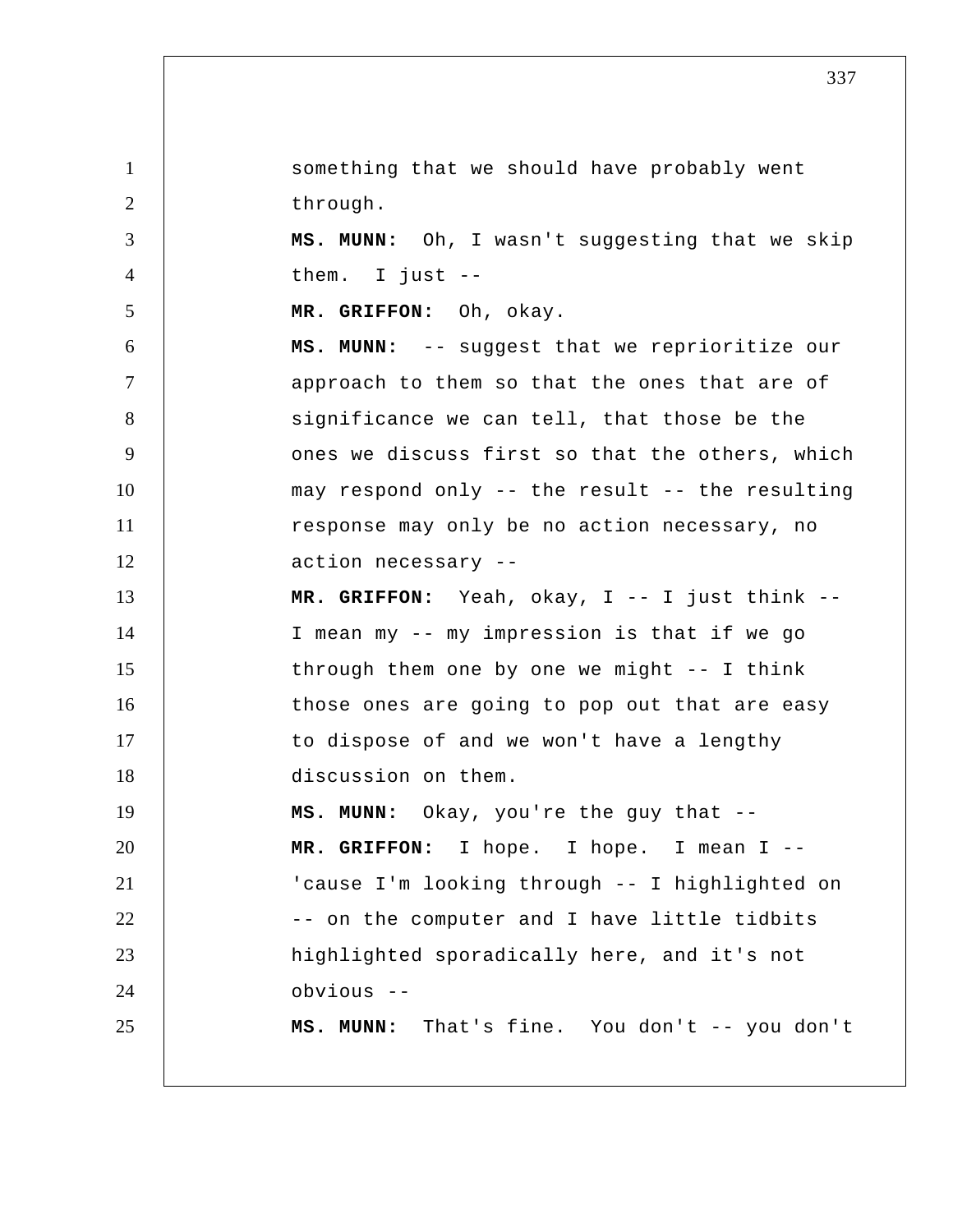1 2 3 4 5 6 7 8 9 10 11 12 13 14 15 16 17 18 19 20 21 22 23 24 25 need to -- **MR. GRIFFON:** It's not obvious how to --  **MS. MUNN:** -- placate me, just go -- go with it.  **MR. GRIFFON:** -- prioritize, that's what I'm trying to say. Okay.  **MS. BEHLING:** Now I agree with you, Mark, because in some of these cases we might be able to say let's go through the case rankings and pick mediums or highs, but we will miss issues that I think -- **MR. GRIFFON:** Right.  **MS. BEHLING:** -- are important to discuss along the way.  **MS. MUNN:** Well, I think we need to discuss them all.  **MS. BEHLING:** Yeah.  **MS. MUNN:** I wasn't suggesting not discussing them.  **MR. GRIFFON:** Yeah, I'm just trying to --  **DR. BEHLING:** And -- and when you --  **MR. GRIFFON:** I'm try-- I think right now it'd be better just to go through and maybe --  **MS. BEHLING:** Be sen-- **MR. GRIFFON:** -- for the next -- for the next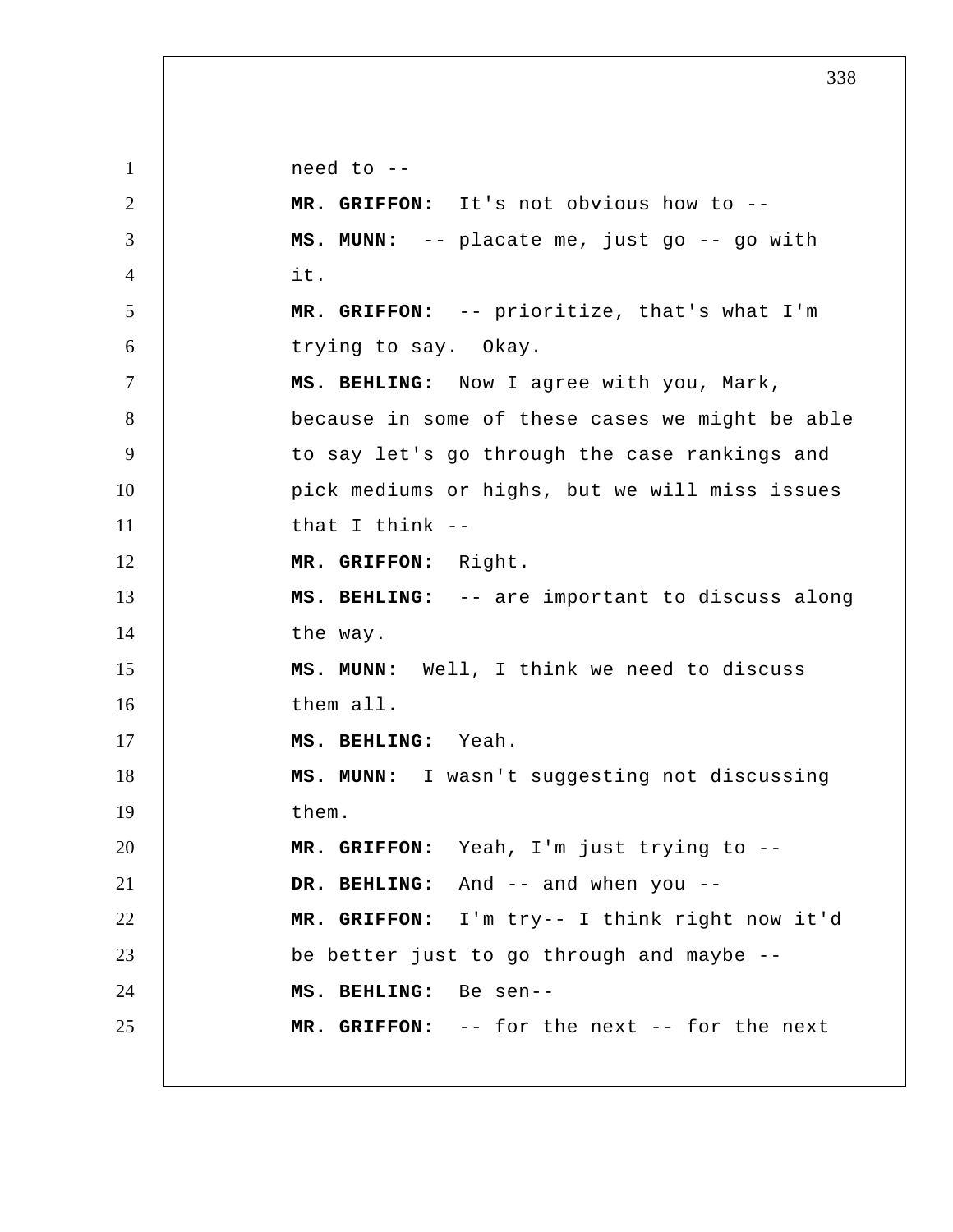| $\mathbf{1}$ | version we'll try to prioritize ahead of time.  |
|--------------|-------------------------------------------------|
| 2            | That's not a bad idea, but --                   |
| 3            | MS. BEHLING: Yeah, in fact that's something I   |
| 4            | want to discuss as we go through these. But I   |
| 5            | -- I think we do need to go through these       |
| 6            | sequentially, and we'll be sensitive to the     |
| $\tau$       | fact that there's some that we can just move    |
| 8            | along.                                          |
| 9            | DR. BEHLING: In fact, you'll -- you'll see an   |
| 10           | awful lot of findings that are repetitious      |
| 11           | because the -- in fact, the first three sets    |
| 12           | were maximized -- mostly maximized, some were   |
| 13           | minimized dose reconstructions, and -- and you  |
| 14           | will find that there's a repetition of errors   |
| 15           | that -- that you see throughout these different |
| 16           | sets. And so when we come across them you're    |
| 17           | going to probably realize that well, we've      |
| 18           | discussed that before so let's go on.           |
| 19           | MR. GRIFFON: Yeah, okay. $21.2$ actually $-1$   |
| 20           | think this is one that can be fairly quickly    |
| 21           | disposed of. NIOSH agrees, but it -- again,     |
| 22           | this is an overestimating approach --           |
| 23           | MS. BEHLING: Yes, that's fine. It's             |
| 24           | uncertainty, so we can move on.                 |
| 25           | MR. GRIFFON: And 21.3 --                        |
|              |                                                 |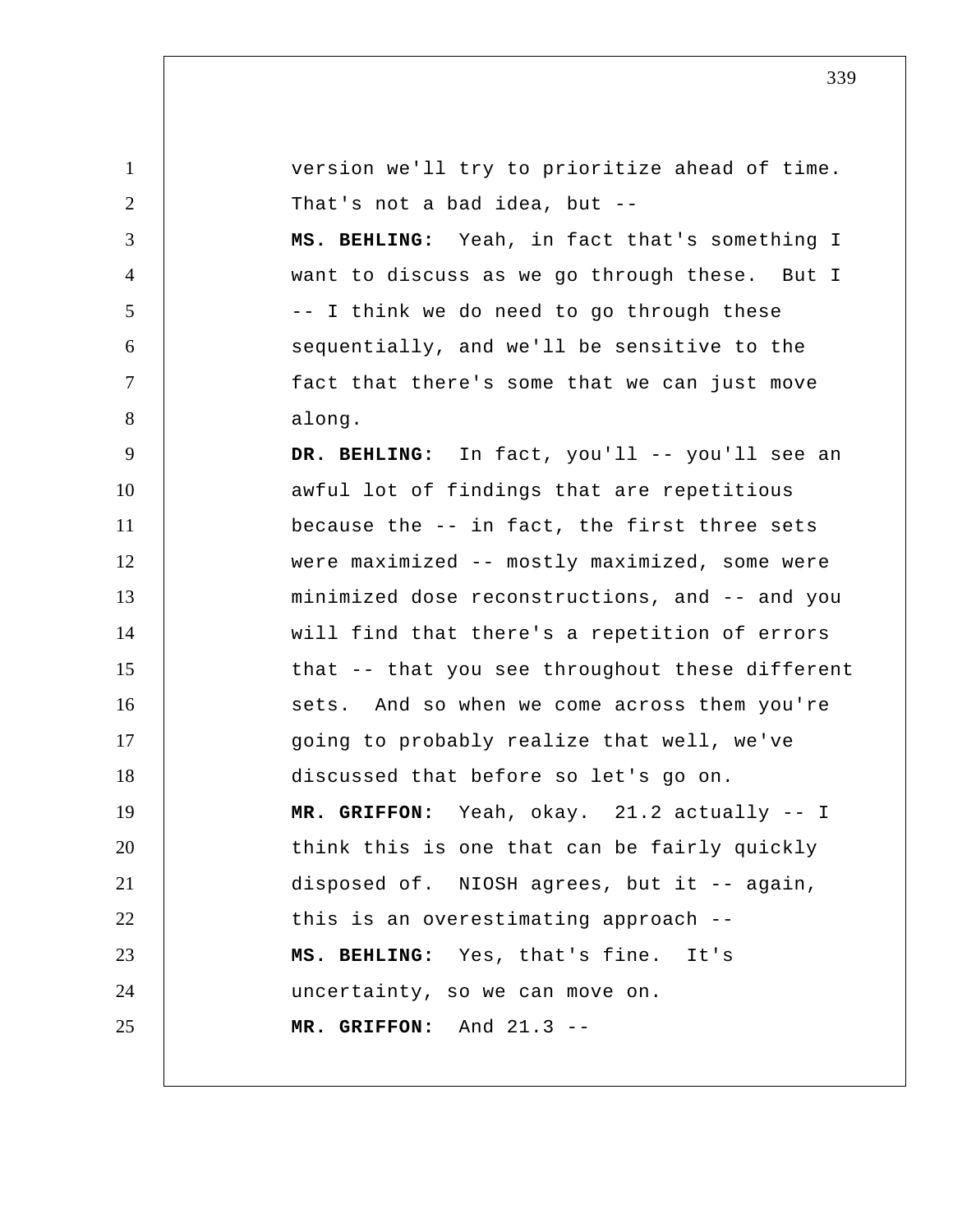| $\mathbf{1}$   | MS. BEHLING: Same, it's an uncertainty issue    |
|----------------|-------------------------------------------------|
| $\overline{2}$ | and it is a high -- it's unnecessarily high.    |
| 3              | MR. GRIFFON: Right. 21.4 -- and stop me,        |
| $\overline{4}$ | anybody, if we need a longer discussion on any  |
| 5              | of these.                                       |
| 6              | MS. BEHLING: Okay. I'm not sure                 |
| $\overline{7}$ | (unintelligible), can NIOSH explain this?       |
| 8              | MR. HINNEFELD: Well, I can --                   |
| 9              | MR. GRIFFON: Yeah, this is a lengthy one.       |
| 10             | MR. HINNEFELD: I think the -- the numbers       |
| 11             | aren't worth spending a lot of time on because  |
| 12             | the numbers are very small, no matter how you   |
| 13             | do it. When I went through the TBD tables I     |
| 14             | could reproduce essentially the 38 -- I         |
| 15             | actually got 37 millirem for the total dose     |
| 16             | over the (unintelligible) years because it      |
| 17             | breaks at various years, and I got one year at  |
| 18             | the highest $-$ he only had one pre-1970 X-ray  |
| 19             | when the dose would have been 25, and then the  |
| 20             | others -- the table calls for lower doses, but  |
| 21             | it doesn't really matter. And then I thought    |
| 22             | that the medical exposure was pretty much right |
| 23             | on light, maybe a slight overestimate as        |
| 24             | opposed to the underestimate, but the values    |
| 25             | were so small I don't think it warrants much    |
|                |                                                 |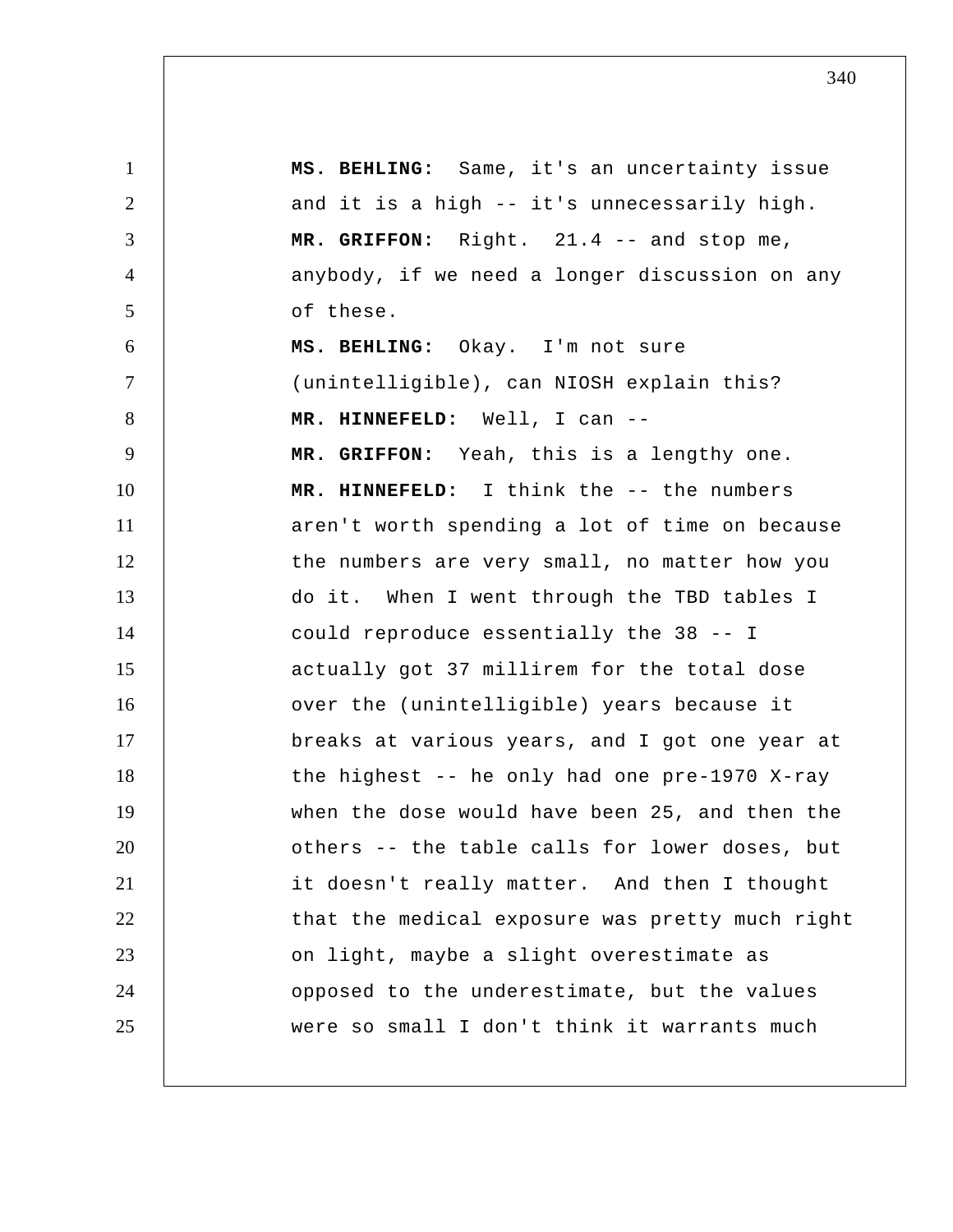time.

| $\overline{2}$ | MS. BEHLING: Okay. Okay, I just --              |
|----------------|-------------------------------------------------|
| 3              | MR. GRIFFON: I mean do you need to go back to   |
| $\overline{4}$ | this one, Kathy? That's -- you know --          |
| 5              | MS. BEHLING: No, it just surprises me that we   |
| 6              | would have identified this as a finding if it   |
| $\tau$         | was a one millirem difference. We just -- we    |
| 8              | wouldn't have done that, and so --              |
| 9              | MR. GRIFFON: Right, I don't think so, so --     |
| 10             | MS. BEHLING: -- and so that's why I'm           |
| 11             | questioning --                                  |
| 12             | MR. HINNEFELD: No, it was -- your -- your       |
| 13             | estimate was 25 millirem a year for the entire  |
| 14             | employment period times the 1.3, and then what  |
| 15             | I said was well, the 25 millirem is only the    |
| 16             | pre-1970 value. The TBD gives lower values for  |
| 17             | later years for X-rays, so I essentially        |
| 18             | reproduced what -- what I thought the number    |
| 19             | should be and didn't quite get the 38, which is |
| 20             | what the DR-ist (sic) had. I got to 37. So I    |
| 21             | think that's what the -- the issue was was that |
| 22             | there's a certain cut year where the medical    |
| 23             | doses are lower.                                |
| 24             | MS. BEHLING:<br>Okay.                           |
| 25             | MR. HINNEFELD: And then there is a discussion   |
|                |                                                 |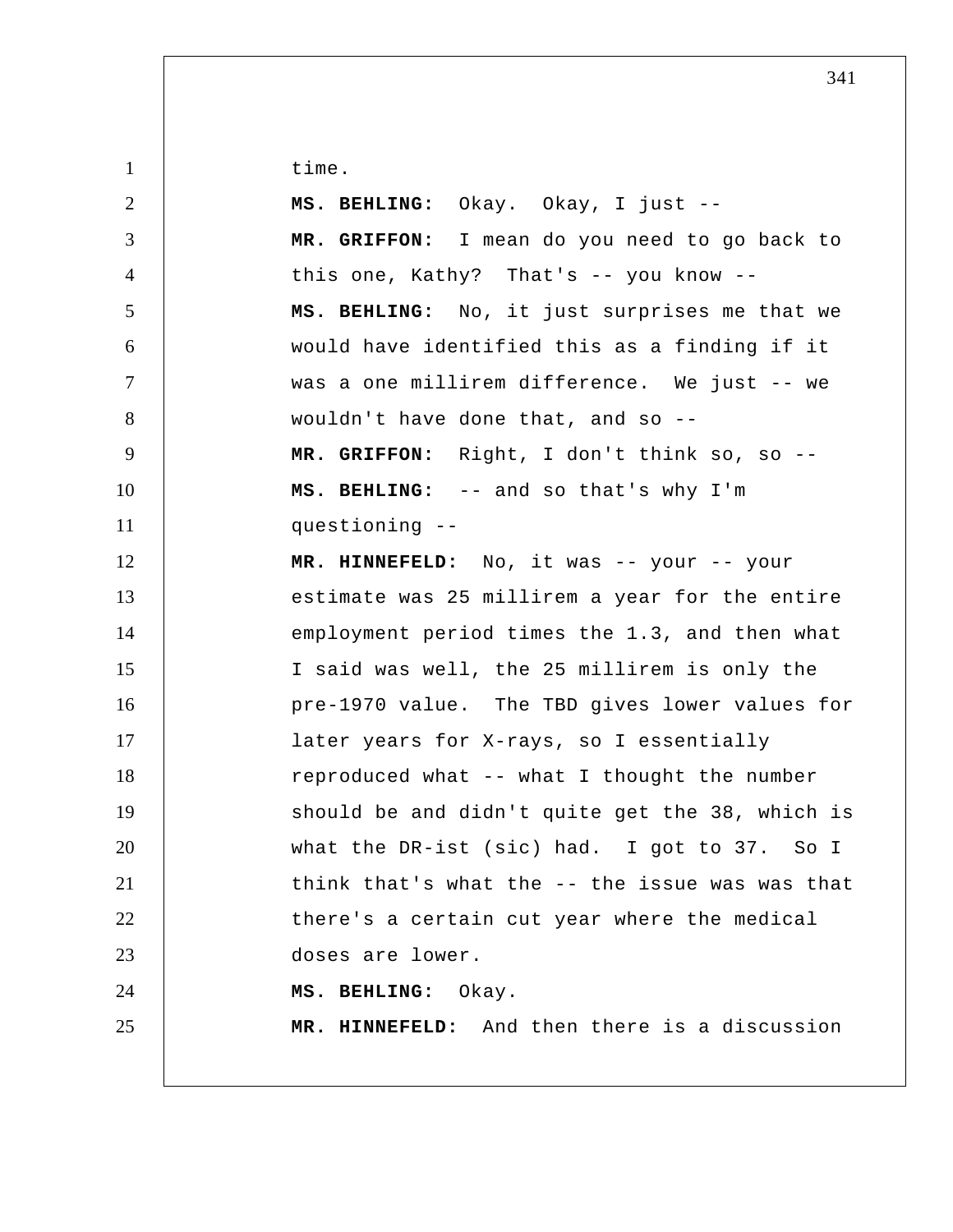1 2 3 4 5 6 7 8 9 10 11 12 13 14 15 16 17 18 19 20 21 22 23 24 25 in here about the -- the lumbar spine X-ray that the person got. The -- it looks like the -- the DR-ist just doubled one of the views, the higher exposure view. There's two views on the lumbar spine X-ray and it looks like what the DR-ist did was just double the higher exposure view rather than to put two separate lines in for the different -- for the different views.  **MS. BEHLING:** But I think what we wrote here in -- is saying that we thought there was 21 years of dose that may have been missing, which would have -- which would have resulted in about 700 millirem, or -- yeah, 700 millirem.  **MR. HINNEFELD:** What I'd like you to do is look back at the site profile for Rocky Flats and the X-ray doses that are cited for years because I think -- I think what you've done - if you take 21 years of X-ray dose at 25 millirem, when in fact, based on the site profile -- the equipment changed in 1970, so only the 1969 X-ray would be 25 millirem, and the later X-rays would be lower doses.  **MS. BEHLING:** Yeah, we have down here that you used OTIB-6 for this, and that only one chest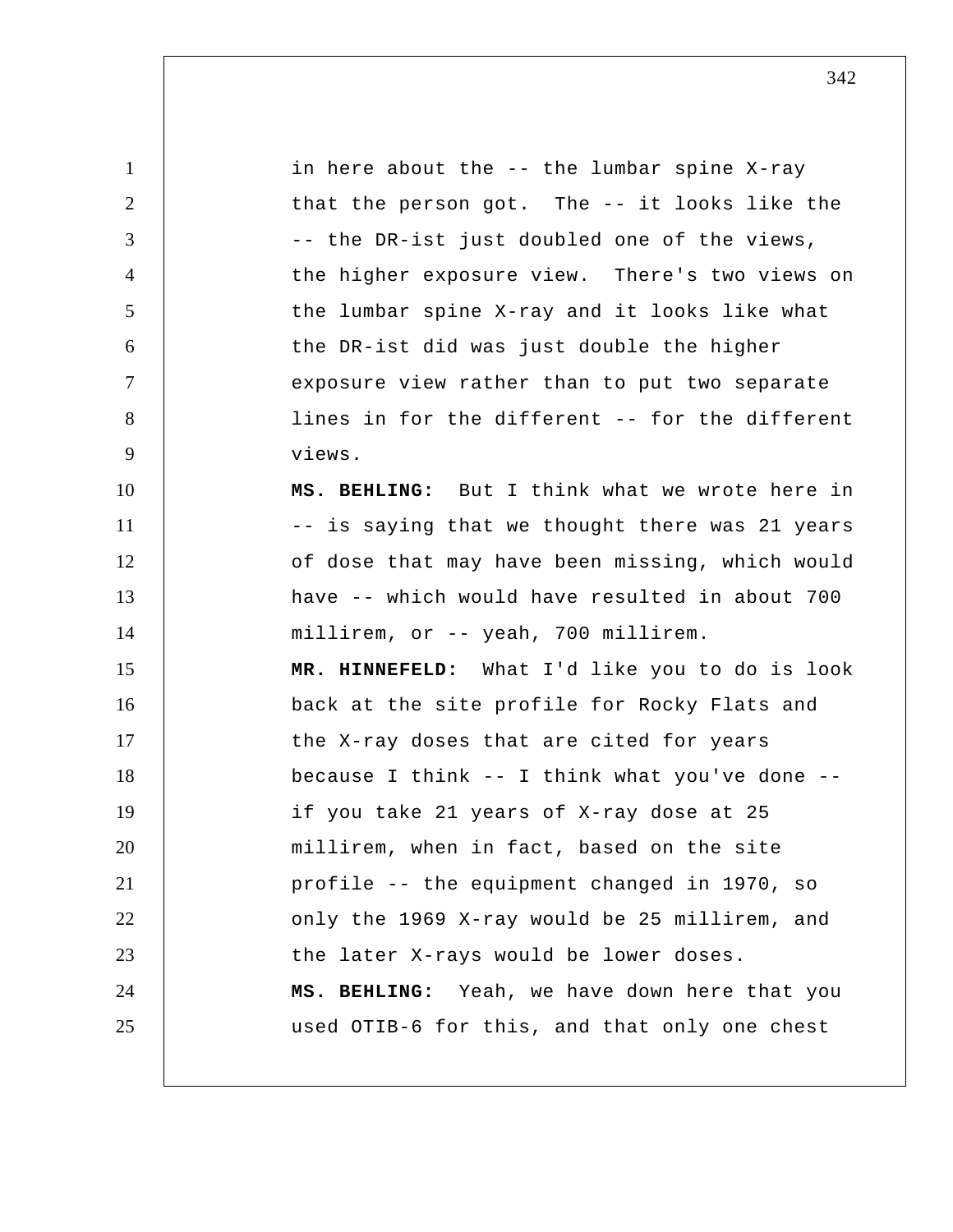1 2 3 4 5 6 7 8 9 10 11 12 13 14 15 16 17 18 19 20 21 22 23 24 25 X-ray was assigned rather than for -- one for every year of employment. I believe that's what we are saying.  **DR. BEHLING:** You have to go back to the actual audit itself to identify -- **DR. MAURO:** I have the report open in front of me. It's very helpful to -- it's written up here and Kathy, will you just -- I don't know if you have the report --  **DR. BEHLING:** Yeah, we do, John --  **MS. BEHLING:** Yes, we do.  **DR. BEHLING:** -- and the matrix is not very clear in identifying the issues.  **MS. BEHLING:** Right, it's too -- it's too abbreviated.  **DR. BEHLING:** It's too abridged.  **MR. GRIFFON:** Well -- **MS. BEHLING:** But I think that our point was that you only assigned chest X-ray dose for one year where --  **DR. BEHLING:** It was 21 years.  **MS. BEHLING:** -- there was 21-year employment and we -- I guess we came to the conclusion that he probably -- or this person probably had an annual chest X-ray. That's what I said, I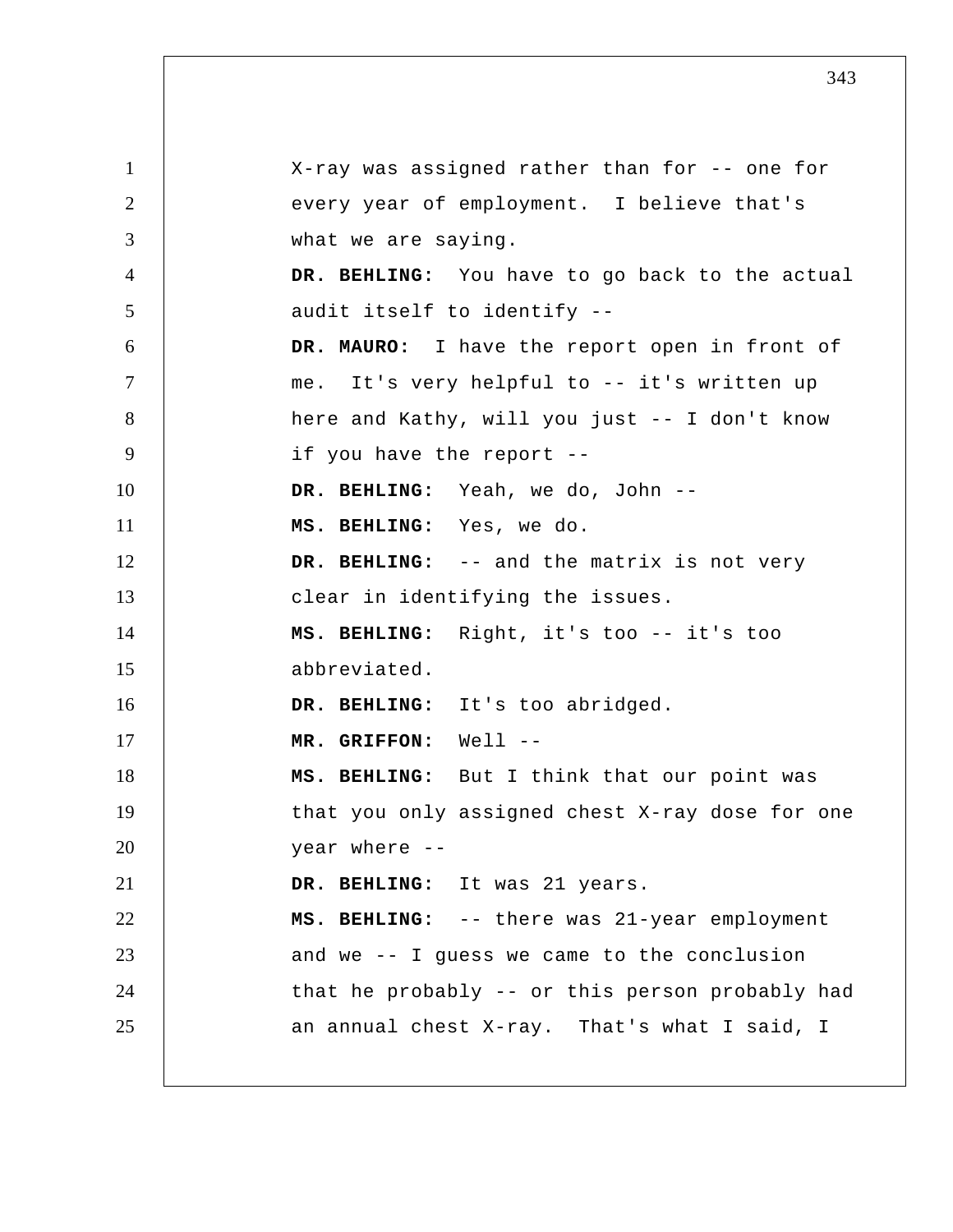1 2 3 4 5 6 7 8 9 10 11 12 13 14 15 16 17 18 19 20 21 22 23 24 25 couldn't imagine we would have written something up for one millirem.  **DR. BEHLING:** No.  **MR. GRIFFON:** Right, right, so there's still a discrepancy here. I mean I think --  **MS. BEHLING:** Yes.  **MR. GRIFFON:** -- maybe -- I -- I think this can be done off-line, though. Right? That's -- **MS. BEHLING:** Yes.  **DR. BEHLING:** Yes.  **MR. GRIFFON:** You can go back and look at your numbers and maybe talk to Stu and --  **MS. BEHLING:** Okay, we'll look at that again.  **MR. GRIFFON:** -- try to figure this out or resolve this calculation discrepancy.  **MS. MUNN:** Might have depended on his job description. He might have only had --  **MR. GIBSON:** (Unintelligible) this is Mike. My phone died. I had to get another one and get back on line. Where are we at here?  **MR. GRIFFON:** We're in the second set of cases, Mike, on finding number 21.5.  **MR. GIBSON:** Okay.  **MS. BEHLING:** Yeah, matrix for cases 21 through 38.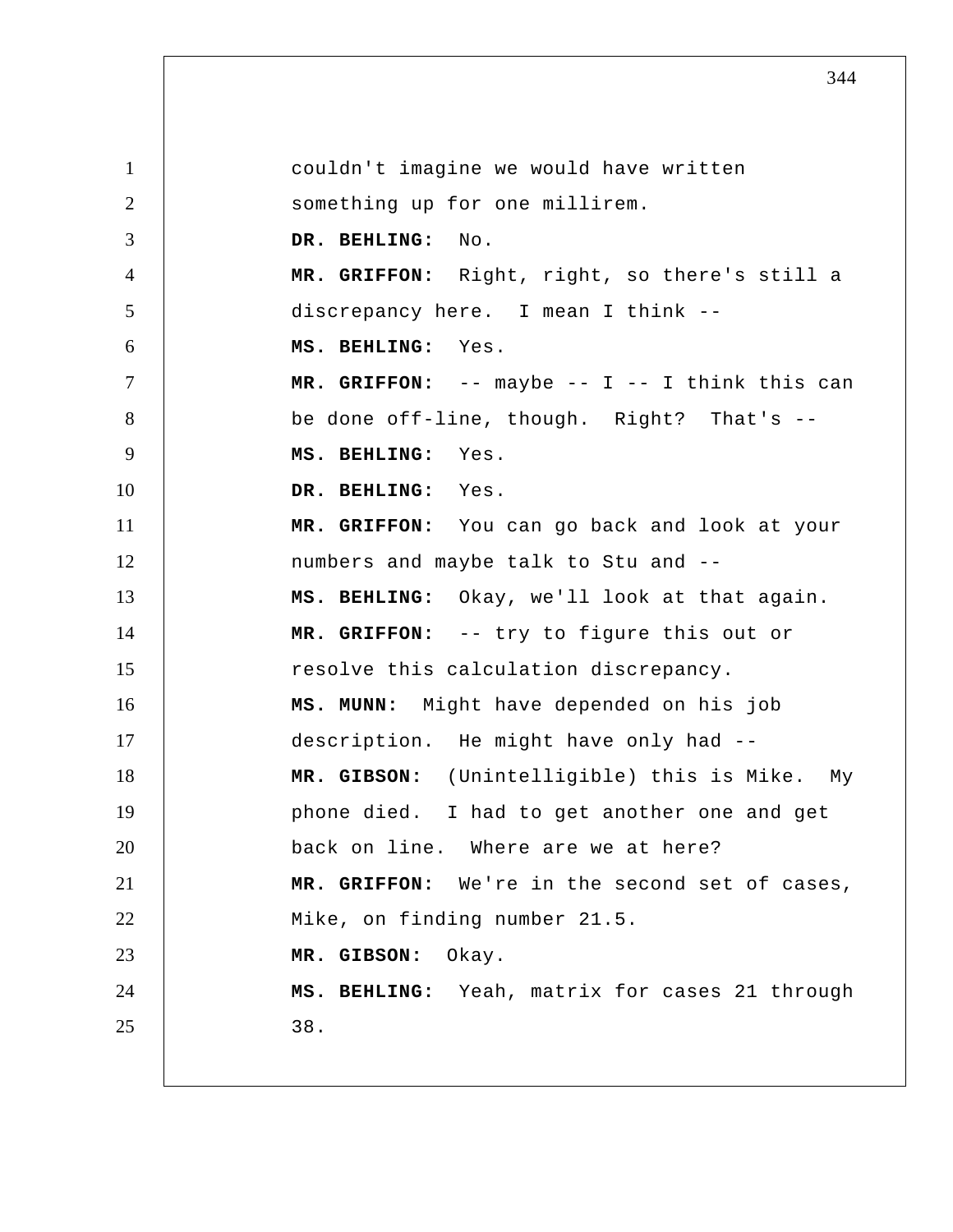1 2 3 4 5 6 7 8 9 10 11 12 13 14 15 16 17 18 19 20 21 22 23 24 25  **MR. GRIFFON:** Second pa-- third page into it, whatever, something like that -- 21.5 in the matrix.  **MR. GIBSON:** Okay, great. Thanks.  **MR. HINNEFELD:** Kathy, the medical X-ray exposures are lines 212 through 233 in the dose reconstruction.  **MR. GRIFFON:** All right. Thanks. Yeah, we'll  $--$  let's see, so  $--$  are we on 21.5? We can  $--$ I mean you don't have to redo those calculations while we're on the line. I think it'd be better served to work our way through the matrix and you guys can work that out. Right?  **MS. BEHLING:** Okay, yeah, we'll look at that.  **MR. GRIFFON:** Okay.  **MS. BEHLING:** I see they're all zeroes below that, so maybe that's where it's changed.  **MR. HINNEFELD:** They round -- less than one millirem.  **MS. BEHLING:** Is that what the -- okay. I'll look at that.  **MR. GRIFFON:** And if you're in agreement, that's fine, we can get -- you know.  **MS. BEHLING:** I just -- I want to look at it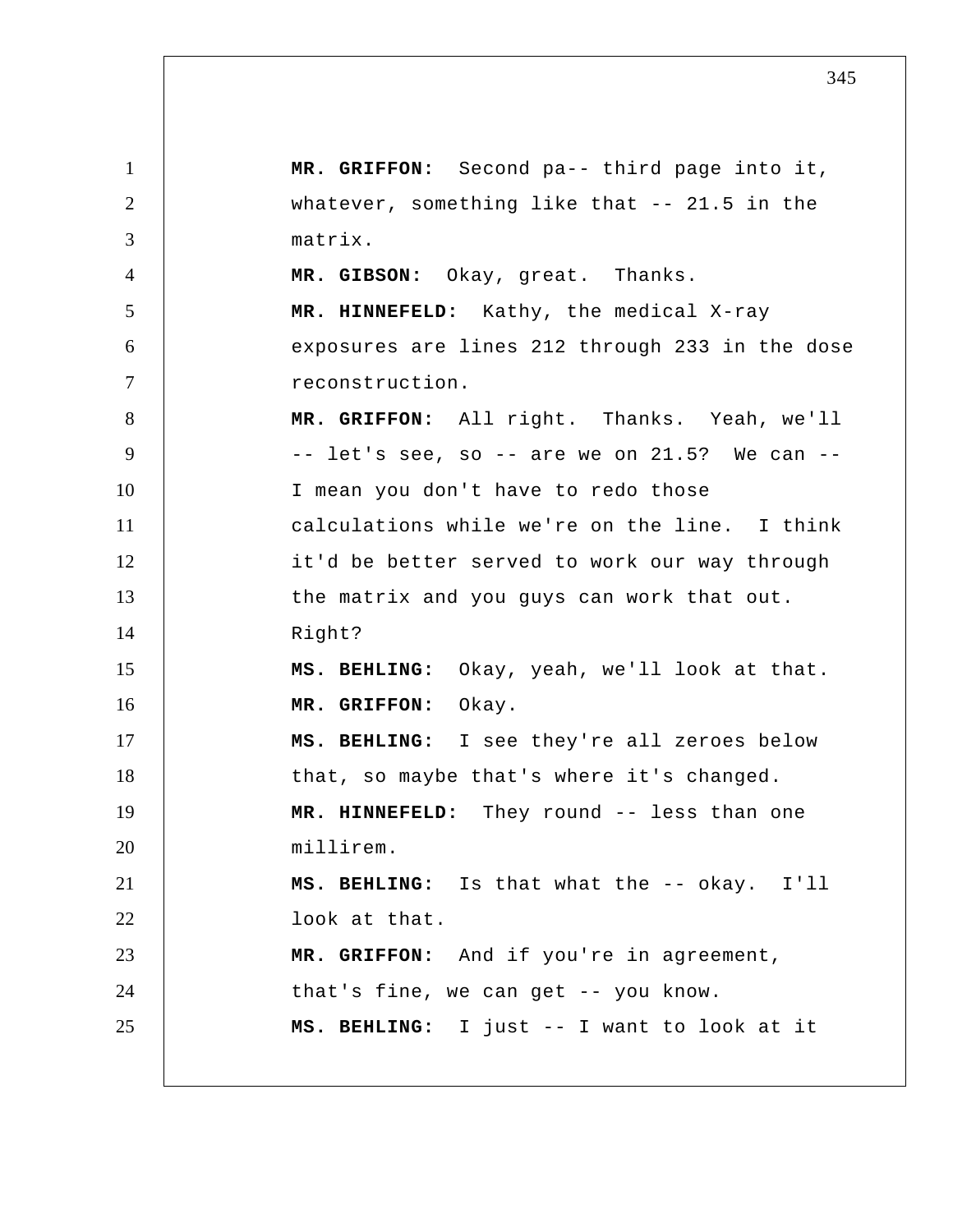again.

1

2 3 4 5 6 7 8 9 10 11 12 13 14 15 16 17 18 19 20 21 22 23 24 25  **MR. GRIFFON:** All right. 21.5 -- **MS. MUNN:** Incorrectly calculated on-site ambient dose.  **MS. BEHLING:** Let's see -- **DR. BEHLING:** (Unintelligible)  **MS. BEHLING:** I don't know. We don't quite understand NIOSH's response. (Unintelligible)  **MR. HINNEFELD:** I copied some pages out of the site profile, hang on a second. (Pause)  **MS. BEHLING:** And as you see in our write-up, we said that the discussion on the on-site ambient dose in the Technical Basis Document is very confusing, so maybe we misunderstood it.  **MR. HINNEFELD:** We agree it's very confusing. Hang on, I thought I copied the pages.  **MR. GRIFFON:** And we're looking at that profile, too. Right? So...  **MS. BEHLING:** This is what, Rocky?  **MR. GRIFFON:** Yeah.  **MS. BEHLING:** This is Rocky Flats? Yes. Yeah, we should make note of that in the Technical Basis Document review.  **MR. GRIFFON:** So is this another one that --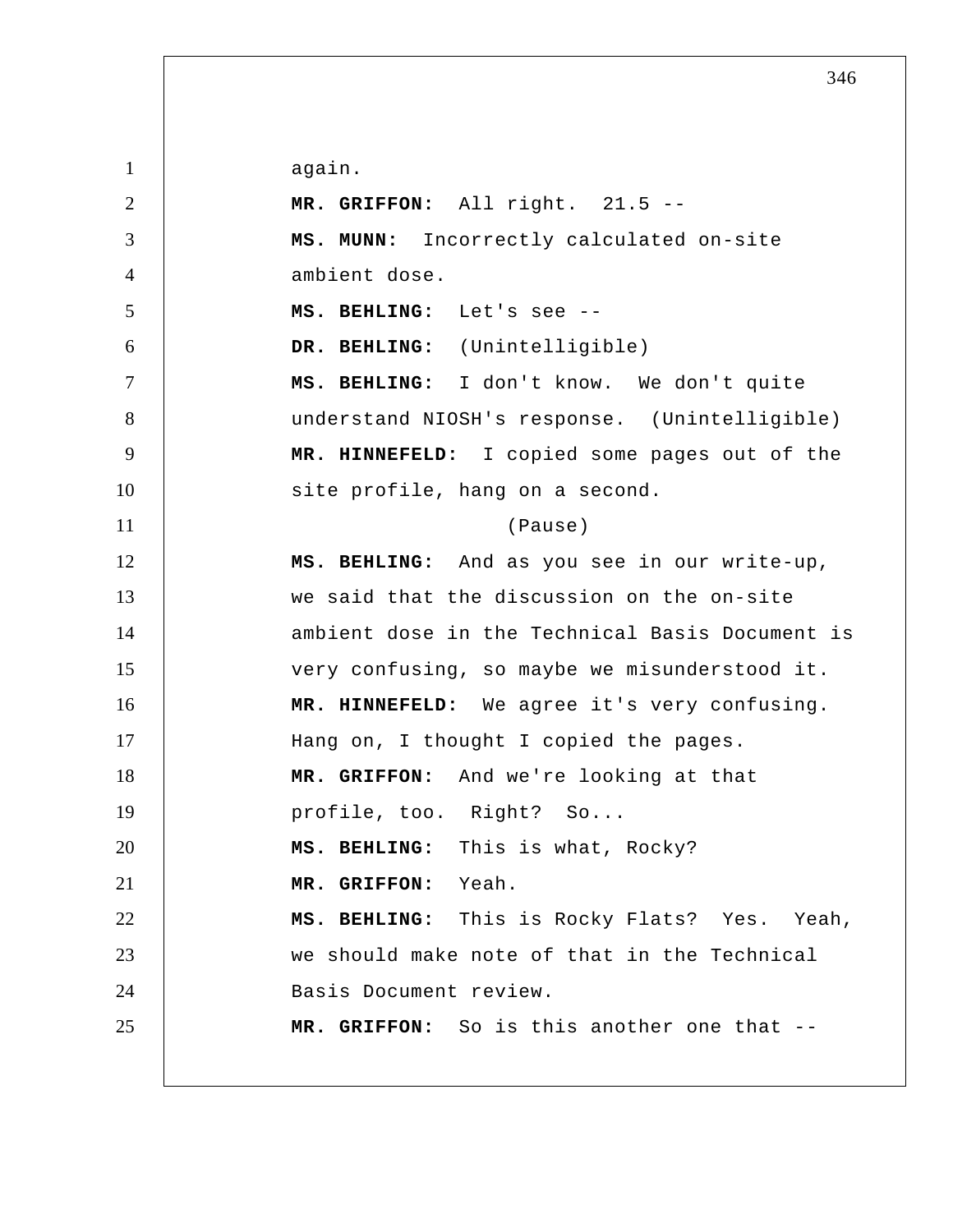1 2 3 4 5 6 7 8 9 10 11 12 13 14 15 16 17 18 19 20  $21$   $-$ 22 23 24 25  **MS. BEHLING:** Well, Stu right now is trying to get us some information. He's trying to dig out some of the pages.  **MR. HINNEFELD:** Our response refers to the pag - to the tables in the site profile, and there's a text -- I thought I had it a while ago, I don't seem to be able to get my hands on it real quick.  **MR. GRIFFON:** I'll tell you one thing that jumped out at me, just to stall so Stu has some time, is the highest annual value in the table is for 1989. I don't know, that struck me as interesting.  **MS. BEHLING:** Yeah, it is interesting.  **MS. MUNN:** There was a lot going on there in '98 (sic).  **MR. GRIFFON:** Yeah, there was. There was.  **MS. MUNN:** Ask the Feds.  **MS. BEHLING:** I guess to keep things moving along, we could also do this off-line when Stu  **MR. GRIFFON:** Yeah, okay.  **MR. HINNEFELD:** I apologize, I thought I had copied some pages.  **MS. BEHLING:** That's okay.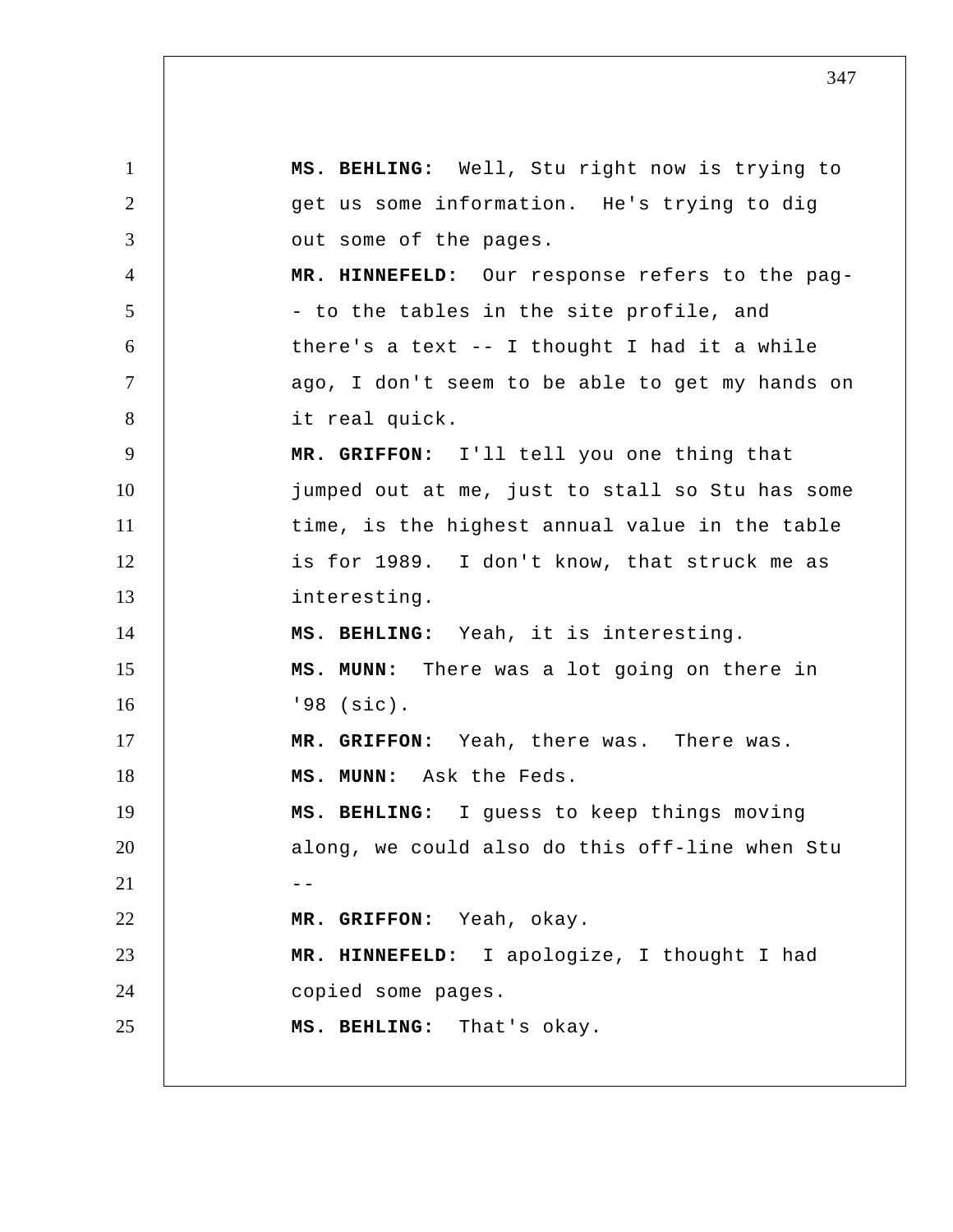**MR. GRIFFON:** That's okay.

| $\overline{2}$ | MS. BEHLING: Usually when on-site ambient is    |
|----------------|-------------------------------------------------|
| 3              | not significant doses here, but --              |
| $\overline{4}$ | MR. GRIFFON: Right.                             |
| 5              | MS. BEHLING: -- this guidance was very          |
| 6              | confusing. We'll deal with that one separate.   |
| $\tau$         | MR. GRIFFON: Okay, let's move to 21.6 then.     |
| 8              | MS. BEHLING: Okay, now here's where I want to   |
| 9              | pause for just a second because I believe that  |
| 10             | this -- this finding is one that we've talked   |
| 11             | about over and over again, and everybody's very |
| 12             | well aware of this excessive claimant-favorable |
| 13             | approach to things. And I think that there is   |
| 14             | -- based on the response from NIOSH on this --  |
| 15             | no, no, right here. NIOSH's response is they    |
| 16             | agree, however it's a high dose and this is a   |
| 17             | case that's less than 50 percent. Here is       |
| 18             | where -- where I might pause to say I think     |
| 19             | that there's a difference in philosophy between |
| 20             | what NIOSH is doing and what SC&A would maybe   |
| 21             | recommend that is being done with these, quote, |
| 22             | claimant-favorable cases. And I think it's      |
| 23             | best to explain it in terms of our -- and I     |
| 24             | think the regulations state claimant            |
| 25             | favorability is in cases of unknowns. And so    |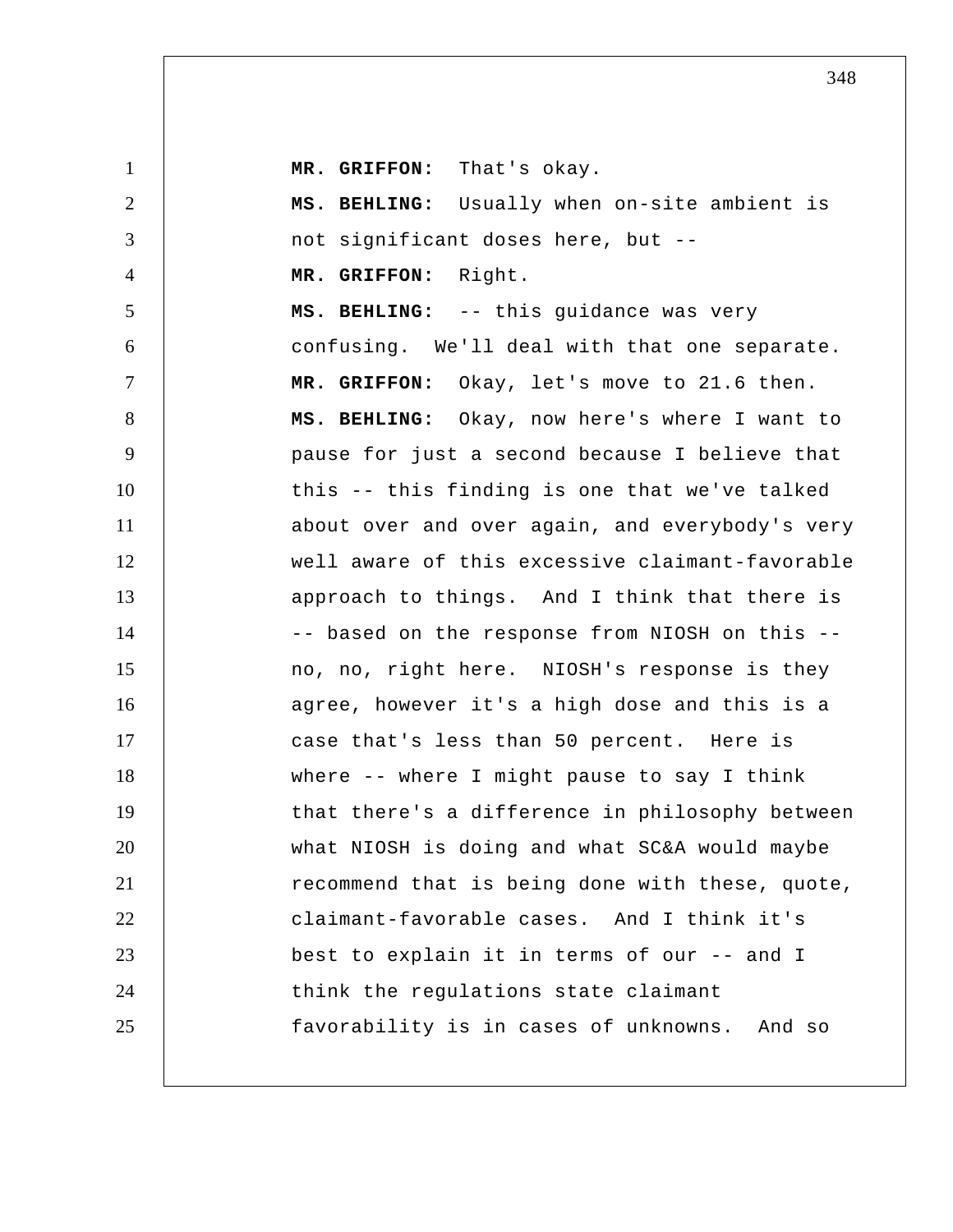| $\mathbf{1}$   | if you don't know if the person was monitored   |
|----------------|-------------------------------------------------|
| 2              | and if you have to go back and calculate missed |
| 3              | dose and you don't know whether he was --       |
| $\overline{4}$ | received internal doses, you do want to         |
| 5              | calculate a hypothetical internal. However,     |
| 6              | you do know what the cancer is, and there's --  |
| $\tau$         | you haven't lost any efficiency by pulling the  |
| 8              | correct cancer model from your hypothetical     |
| 9              | internal dose and using 12 radionuclides as     |
| 10             | opposed to 28 radionuclides when                |
| 11             | (unintelligible) doesn't have a reactor,        |
| 12             | doesn't have all your fission products. So I    |
| 13             | don't know that I agree with NIOSH's response   |
| 14             | that we can just -- it's okay because this was  |
| 15             | less than 50 percent and it was excessively     |
| 16             | high. I feel, and you hear it in the public     |
| 17             | comment area, that --                           |
| 18             | MS. MUNN: If it's wrong, it's wrong.            |
| 19             | MS. BEHLING: Yeah, and it's not necessarily     |
| 20             | scientifically sound to do this. So I believe   |
| 21             | this is an approach that has been adopted by    |
| 22             | NIOSH and it's a way of thinking today, and I'm |
| 23             | not sure that we want the dose reconstructors   |
| 24             | to continue to think in this way.               |
| 25             | MR. HINNEFELD: It was -- it was a way of        |
|                |                                                 |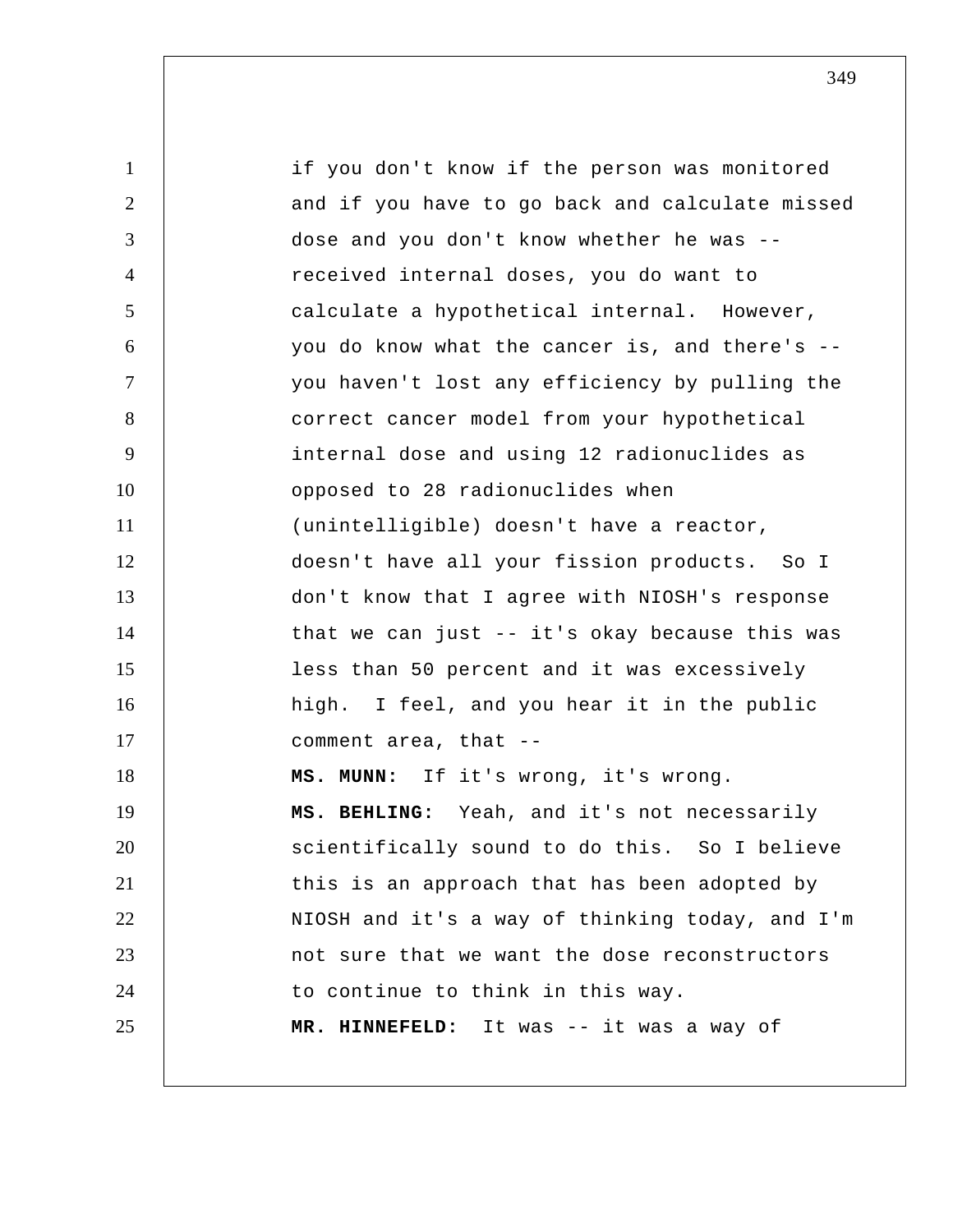| $\mathbf{1}$   | thinking up until a few months ago.             |
|----------------|-------------------------------------------------|
| $\overline{2}$ | MS. BEHLING: Okay.                              |
| 3              | DR. BEHLING: I mean I think it would be very,   |
| $\overline{4}$ | very difficult to defend when a person says     |
| 5              | they modeled it, even though it was claimant    |
| 6              | favorable, for a cancer that -- I didn't have   |
| $\tau$         | colon cancer and it -- and it lets somebody     |
| 8              | who's on the sidelines say well, boy, they're   |
| 9              | not even looking to see which cancer this guy   |
| 10             | had.                                            |
| 11             | MR. HINNEFELD: I think -- well, this is         |
| 12             | actually the -- we selec-- (unintelligible)     |
| 13             | selected 28 radionuclides rather than 12 in     |
| 14             | this specific case.                             |
| 15             | MS. BEHLING: That's right.                      |
| 16             | MR. HINNEFELD: But this was an attitude up      |
| 17             | until a few months ago, and -- and it's not the |
| 18             | attitude now because of the recurring issue of  |
| 19             | returns coming back from the Department of      |
| 20             | Labor with new information and now we're in the |
| 21             | process of explaining why the dose              |
| 22             | reconstruction's so much lower. So I'd say the  |
| 23             | days of sort of being -- shall we say cavalier  |
| 24             | about overestimates in non-compensable cases is |
| 25             | pretty much gone now.                           |
|                |                                                 |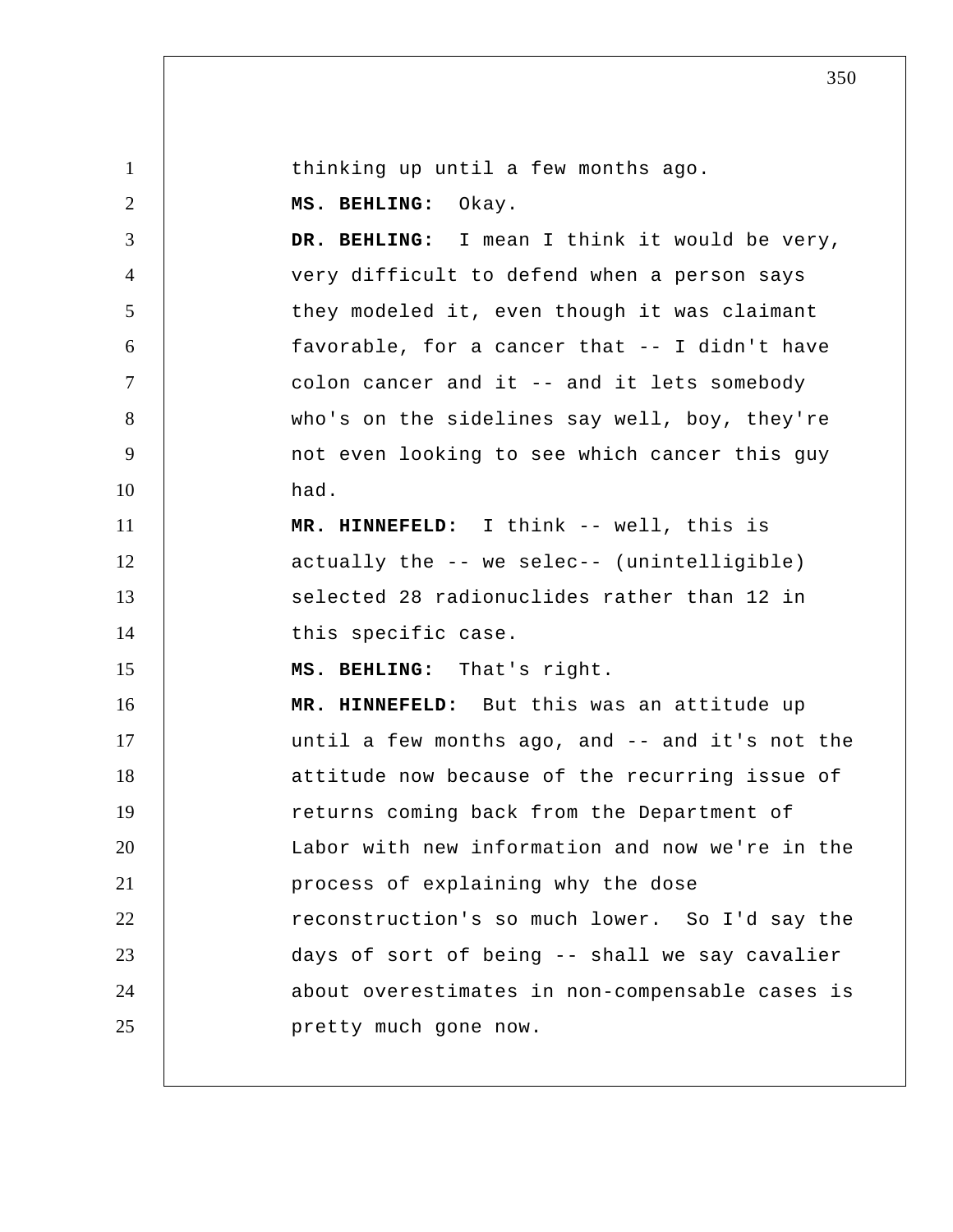1 2 3 4 5 6 7 8 9 10 11 12 13 14 15 16 17 18 19 20 21 22 23 24 25  **MS. BEHLING:** It was just based on NIOSH's response.  **MR. HINNEFELD:** I originally wrote that a few months ago. MR. GRIFFON: So -- so Stu, what -- what -what concrete changes have been made? You said it's -- there's a change in attitude now? Are there concrete procedural changes that have been made as a result of this or --  **MR. HINNEFELD:** I don't know that I'd say they're procedural changes, but I'd say it's a fact that we don't typically see just these artificial inflated dose reconstructions just for the sake of having a high dose. I think it's -- more attention is paid to choosing the right model now. Am I wrong? You guys read more than I do.  **MS. BEHLING:** Okay --**MR. ALLEN:** Generally.  **MR. HINNEFELD:** Okay.  **MS. BEHLING:** Now the other thing -- and I know in this particular case I may have jumped the gun a little bit because, although I -- I guess I phrased this finding incorrectly, they used the hypothetical -- the 12 radionuclide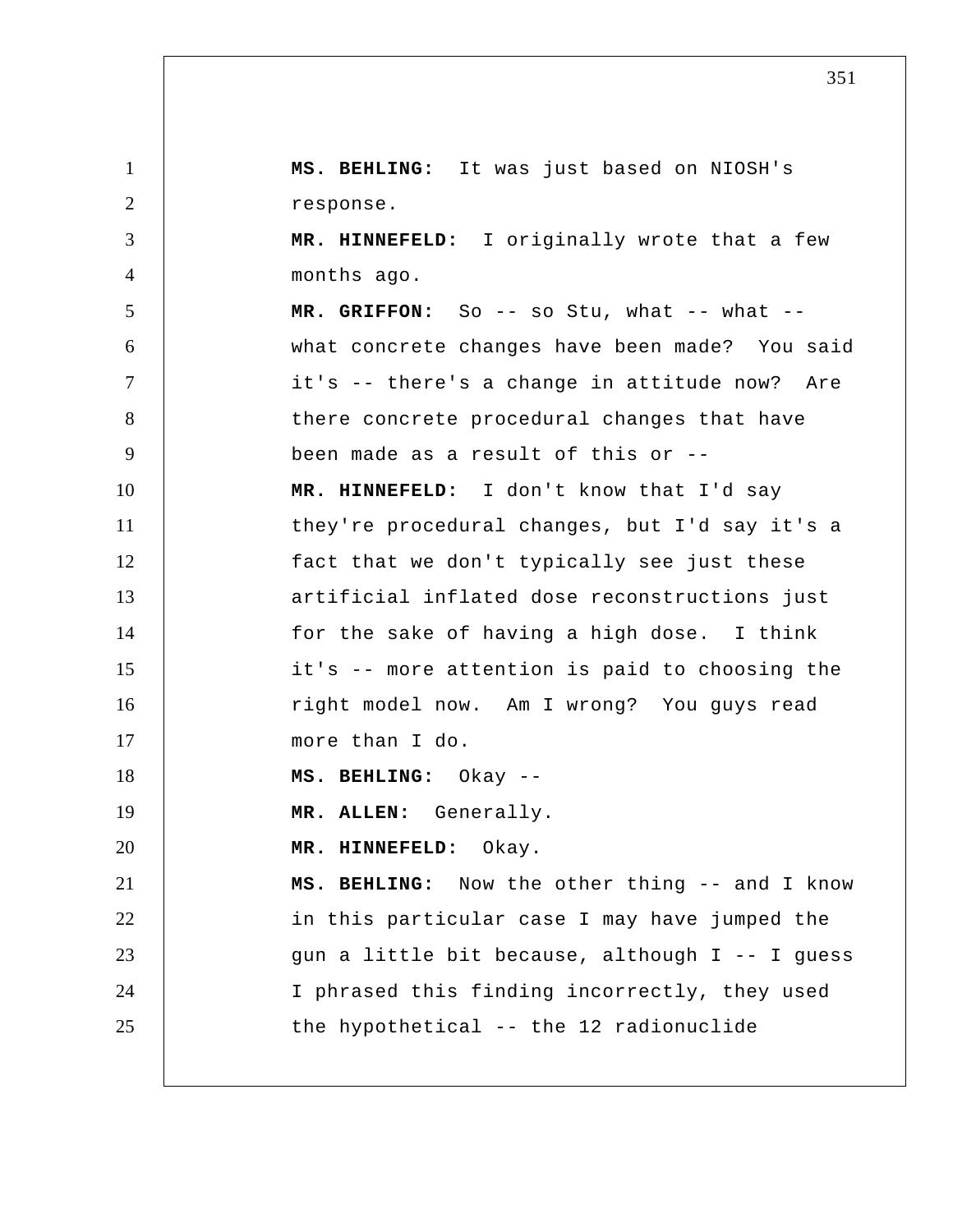1 2 3 4 5 6 7 8 9 10 11 12 13 14 15 16 17 18 19 20 21 22 23 24 25 hypothetical intake model, and I guess they did probably select the right cancer here, I'm not sure. But in the cases where they do select the colon as the highest non-metabolic cancer, I believe that that's stated in TIB-2 that that's recommended. I haven't read through TIB-2 in a while, but I do think that that's recommended in one of the procedures. No? You're shaking your head. **MR. ALLEN:** Not TIB-2, maybe a procedure, 'cause I remember when we first did that they calculated the dose for all 28 nuclides to the colon, and when we first started doing some claims by that and we started seeing the same dose on each one, saying this is not right.  **MR. GRIFFON:** Right. **MR. ALLEN:** Then ORAU explained that they had one set of numbers calculated, that they were going to fire through as much as they could with that set of numbers, and we reluctantly agreed to it, essentially.  **MS. BEHLING:** Okay. I just would like -- you know, need to be sure that that's not stated anywhere in the procedures for the dose reconstructors to -- to use the col-- I thought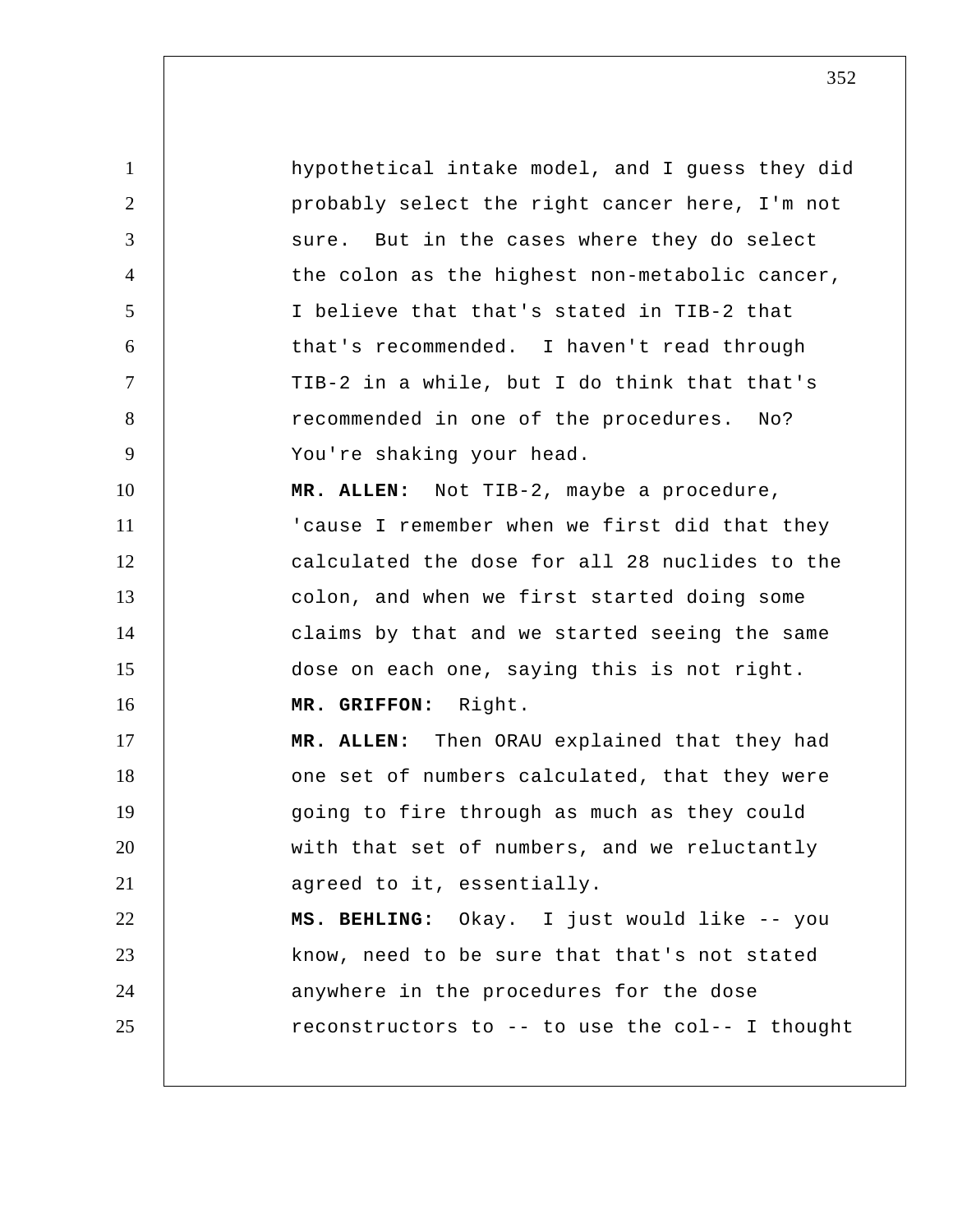1 2 3 4 5 6 7 8 9 10 11 12 13 14 15 16 17 18 19 20 21 22 23 24 25 I read that --**MR. ALLEN:** Yeah, I can't -- **MS. BEHLING:** -- somewhere. **MR. ALLEN:** -- can't guarantee on the procedure, but the TIB --  **DR. BEHLING:** Well, I -- I think that we -- it may be in the procedure that it says --  **MS. BEHLING:** Yes.  **DR. BEHLING:** -- the colon ends up being the highest non-metabolic organ, so if you have prostate cancer we'll go with the colon. But it just looks awfully stupid for us to use a cancer -- a site that doesn't even apply to the individual claim, even though it gives -- it gives you a higher dose.  **MS. BEHLING:** And I just want to be sure the dose reconstructors aren't being -- it's not being suggested to them that they --  **MR. GRIFFON:** Right. **MR. ALLEN:** I think the NIOSH response there applies to the individual claim. We wouldn't go back and rework that to lower the dose since it was already a denial --  **MR. GRIFFON:** Right. **MR. ALLEN:** -- but as far as the programmatic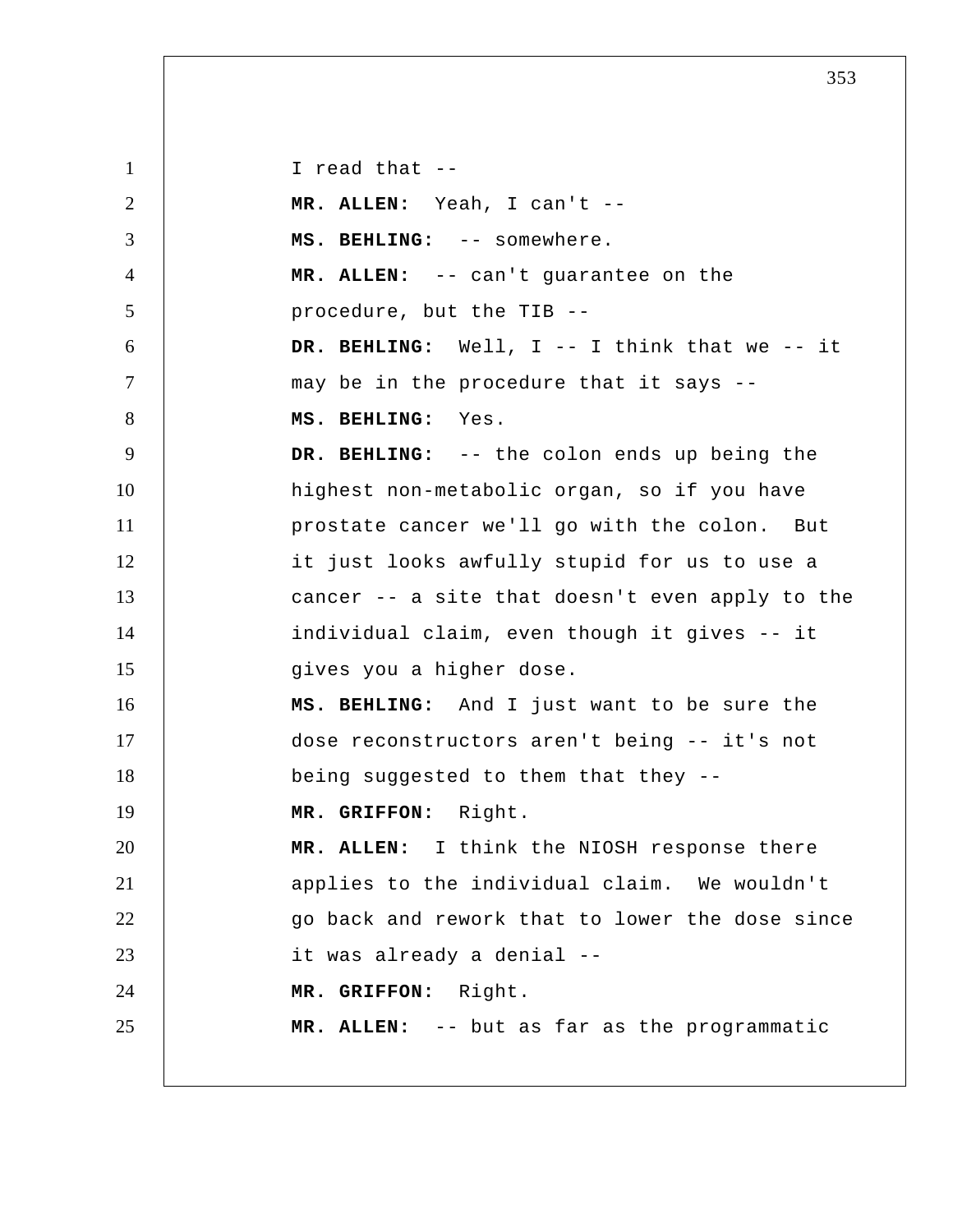1 2 3 4 5 6 7 8 9 10 11 12 13 14 15 16 17 18 19 20 21 22 23 24 25 issue goes, you -- we're trying to get better.  **DR. WADE:** We all remember the lady who stood up at the last Board meeting in public comment and talked about the pain of getting a letter where the wrong cancer was identified. And for the record, that wasn't a NIOSH letter she received, but I think we all need to take care.  **MR. GRIFFON:** Right, right. Okay, 22.1 I think we're on.  **DR. BEHLING:** Yeah, this is one that has cropped up over and over again. I think we have beaten up Stu on this one on more than one occasion regarding TIB-8 and 10 that are -- and here's a classic case of a procedure that consistently, among every one of the dose reconstructors, has been misinterpreted and - and fortunately -- or unfortunately, I guess fortunately for the claimant, it results in doses that are usually higher than -- than what the true interpretation would yield and -- and I think Stu's fully aware of it. I don't know if at this point TIB-8 and 10 have been revised to clarify --  **MR. HINNEFELD:** Coming soon, yeah. We hope to -- we expect to see them this month, but we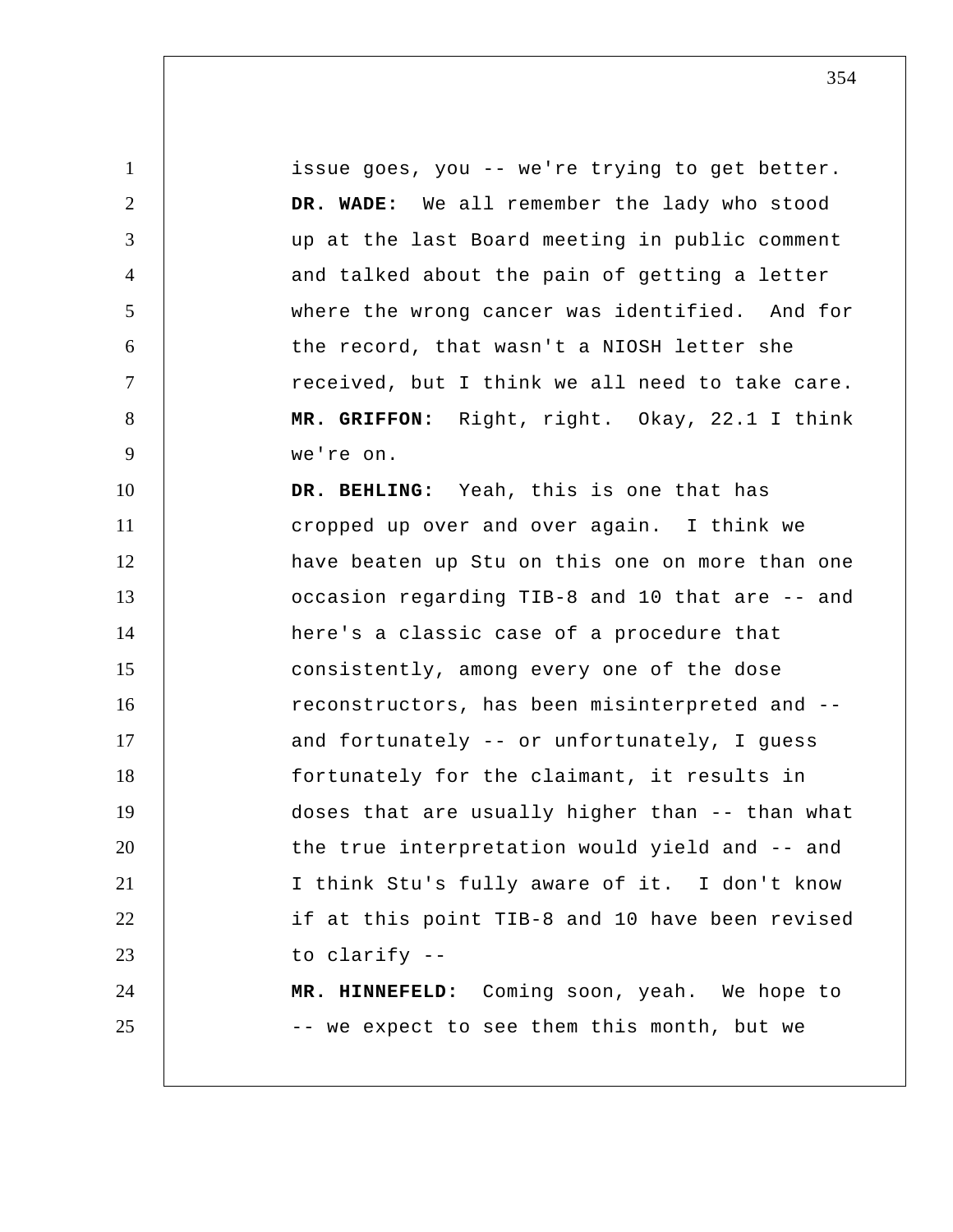1

have not seen them yet.

| 2              | DR. BEHLING: And -- and in short, if you        |
|----------------|-------------------------------------------------|
| 3              | recall, Mark, the issue is one of using LOD     |
| $\overline{4}$ | times N multiply that yet by two, then divide   |
| 5              | by two and ultimately end up with a GSD, and so |
| 6              | an error one cancels error two, left with error |
| $\tau$         | three, which is GSD, which doesn't belong when  |
| 8              | you have a 95th percentile value. It's three    |
| 9              | errors, two cancel out, one error's left which  |
| 10             | is the GSD for a maximized dose. That's --      |
| 11             | that's a consistent error that has been         |
| 12             | introduced over and over again.                 |
| 13             | MR. GRIFFON: And this was over and over in the  |
| 14             | first 20, yeah, we saw several times.           |
| 15             | MS. BEHLING: Yes.                               |
| 16             | MR. GRIFFON: Yeah.                              |
| 17             | DR. BEHLING: And we're still seeing it.         |
| 18             | MS. BEHLING: And actually what I've decided to  |
| 19             | do, unless someone wants to make a              |
| 20             | recommendation different from this, for this    |
| 21             | fourth set of cases, because I didn't see a     |
| 22             | revision to TIB-8 and 10 yet, I felt that it    |
| 23             | was necessary for us to include it again as a   |
| 24             | finding. And when we finally see a revision     |
| 25             | that we're satisfied with, I think at that      |
|                |                                                 |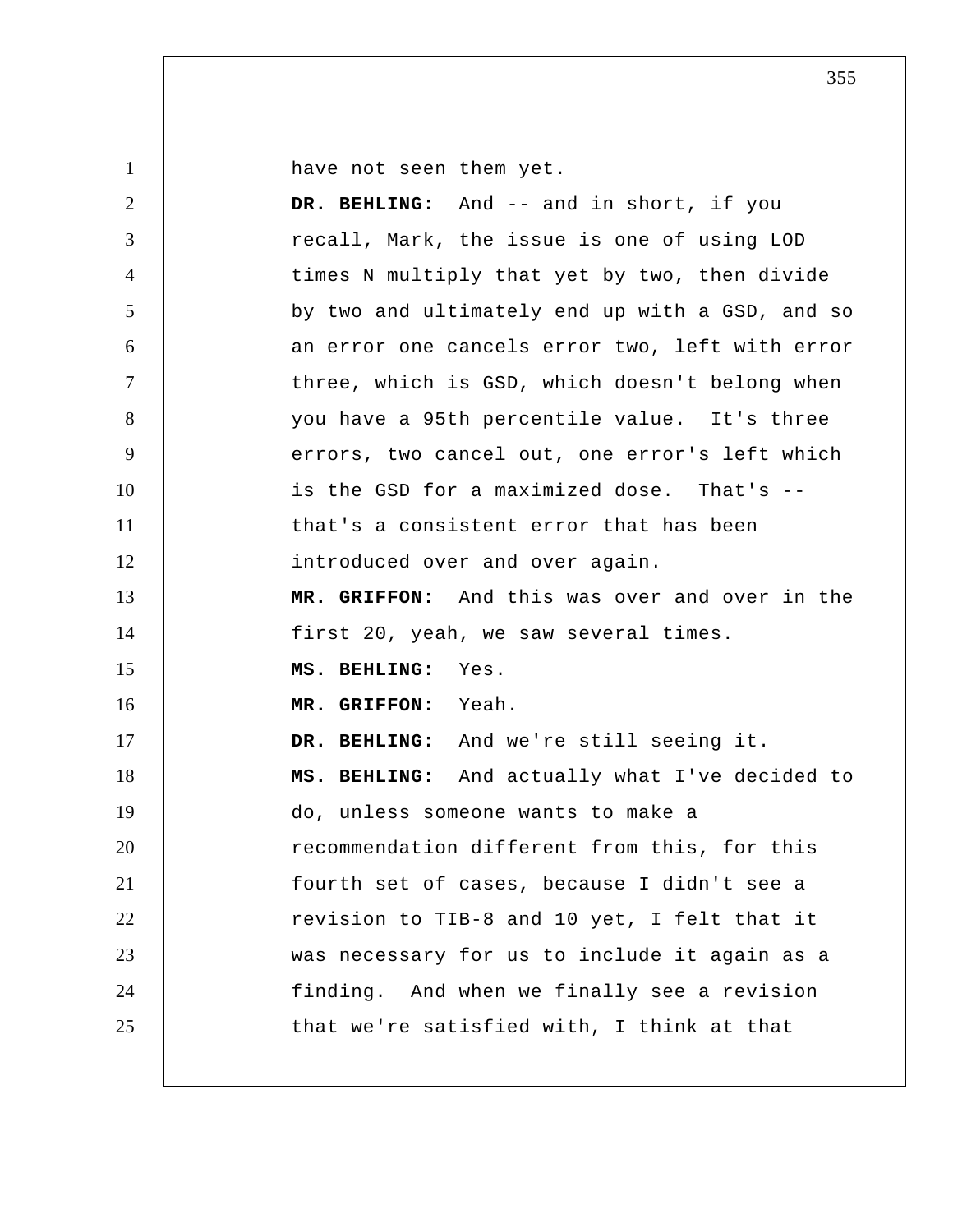| $\mathbf{1}$   | point we will make something like an            |
|----------------|-------------------------------------------------|
| $\overline{2}$ | observation and not include it on this -- this  |
| 3              | matrix -- this matrix list anymore and --       |
| $\overline{4}$ | unless it has some significant impact on the    |
| 5              | case.                                           |
| 6              | MR. GRIFFON: On the case, right, I agree.       |
| $\overline{7}$ | MS. MUNN: But for the time being, that's        |
| 8              | right, this is what we're looking for. That's   |
| 9              | exactly it.                                     |
| 10             | DR. BEHLING: But I think once there is a        |
| 11             | resolution such as a revision to a TIB that     |
| 12             | clarifies the issue, even though we may be      |
| 13             | auditing a case that was done two years ago, we |
| 14             | will cease to make it a finding because the     |
| 15             | resolution has already occurred.                |
| 16             | MS. MUNN: Yeah.                                 |
| 17             | MS. BEHLING: Exactly.                           |
| 18             | MR. GRIFFON: Okay, 22.2?                        |
| 19             | MS. BEHLING: Gives you a motivation to make     |
| 20             | those changes in the procedure.                 |
| 21             | MS. MUNN: Yes, it does.                         |
| 22             | DR. BEHLING: We're at 22.2, Mark?               |
| 23             | MR. GRIFFON: Yeah.                              |
| 24             | MR. HINNEFELD: This is more -- this is another  |
| 25             | of the same --                                  |
|                |                                                 |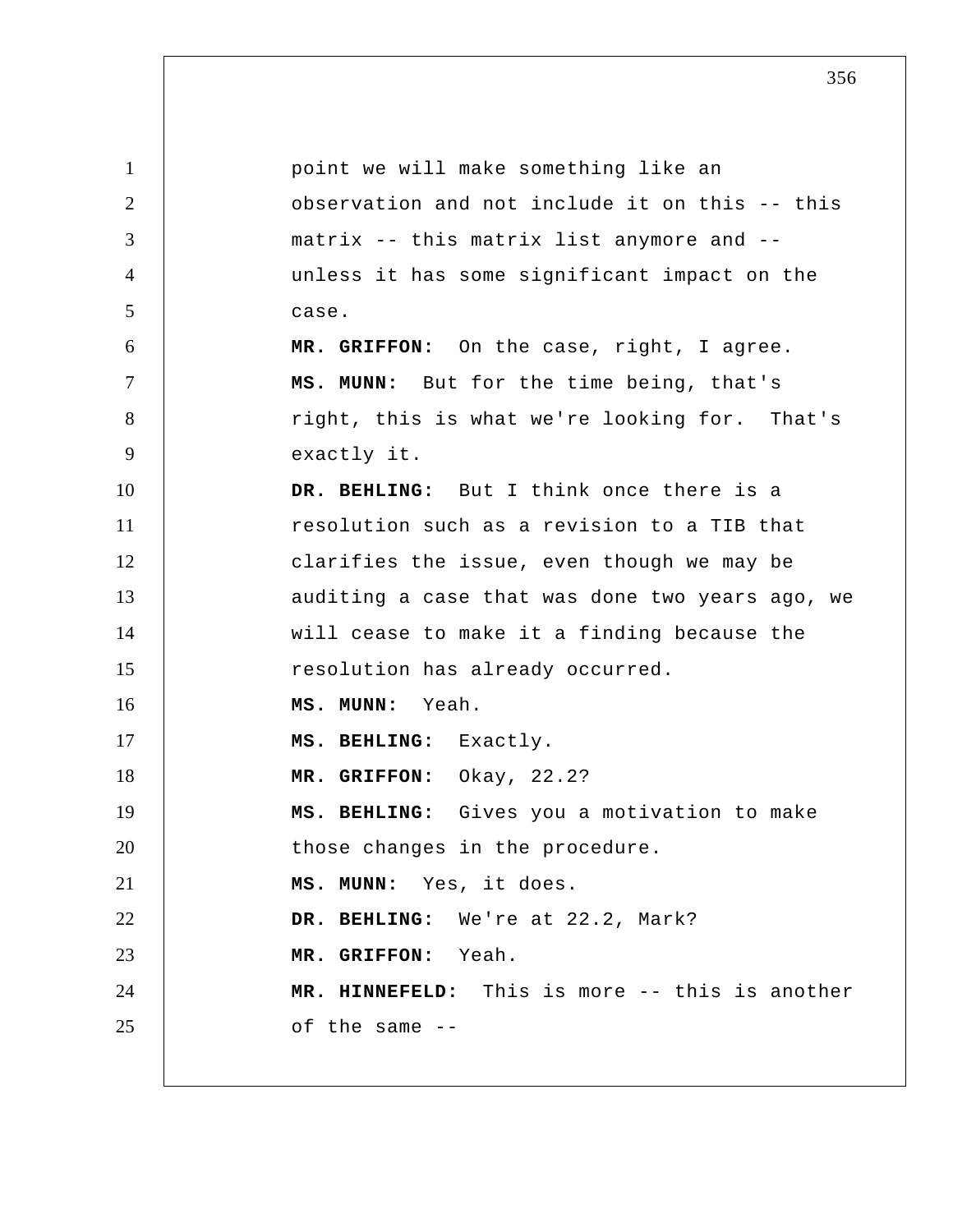1 2 3 4 5 6 7 8 9 10 11 12 13 14 15 16 17 18 19 20 21 22 23 24 25  **DR. BEHLING:** Yeah --  **MS. BEHLING:** Yeah, this is the same.  **DR. BEHLING:** -- this is a case where --  **MR. HINNEFELD:** -- why use 12 when it says four.  **DR. BEHLING:** -- the records indicate the person was monitored quarterly, and there's firm evidence to that, and so, again, there was an excessive assignment of missed dose assuming a 12-cycle per year exchange and when the records clearly say there's only -- he was only monitored four times, we're assigning, you know, three times as many -- or an excess of three times more than what he should. And again, I would say stick with the facts when you have it. If you're not sure, give the benefit of the doubt, but here we have the facts.  **MS. MUNN:** Is this the continuing problem?  **MR. GRIFFON:** It's the same as the 21.6, pretty much as a follow-up.  **MS. BEHLING:** Well -- just one second, Mark. Say what?  **MR. GRIFFON:** I'm saying the response or the resolution to that is similar to 21.6, that --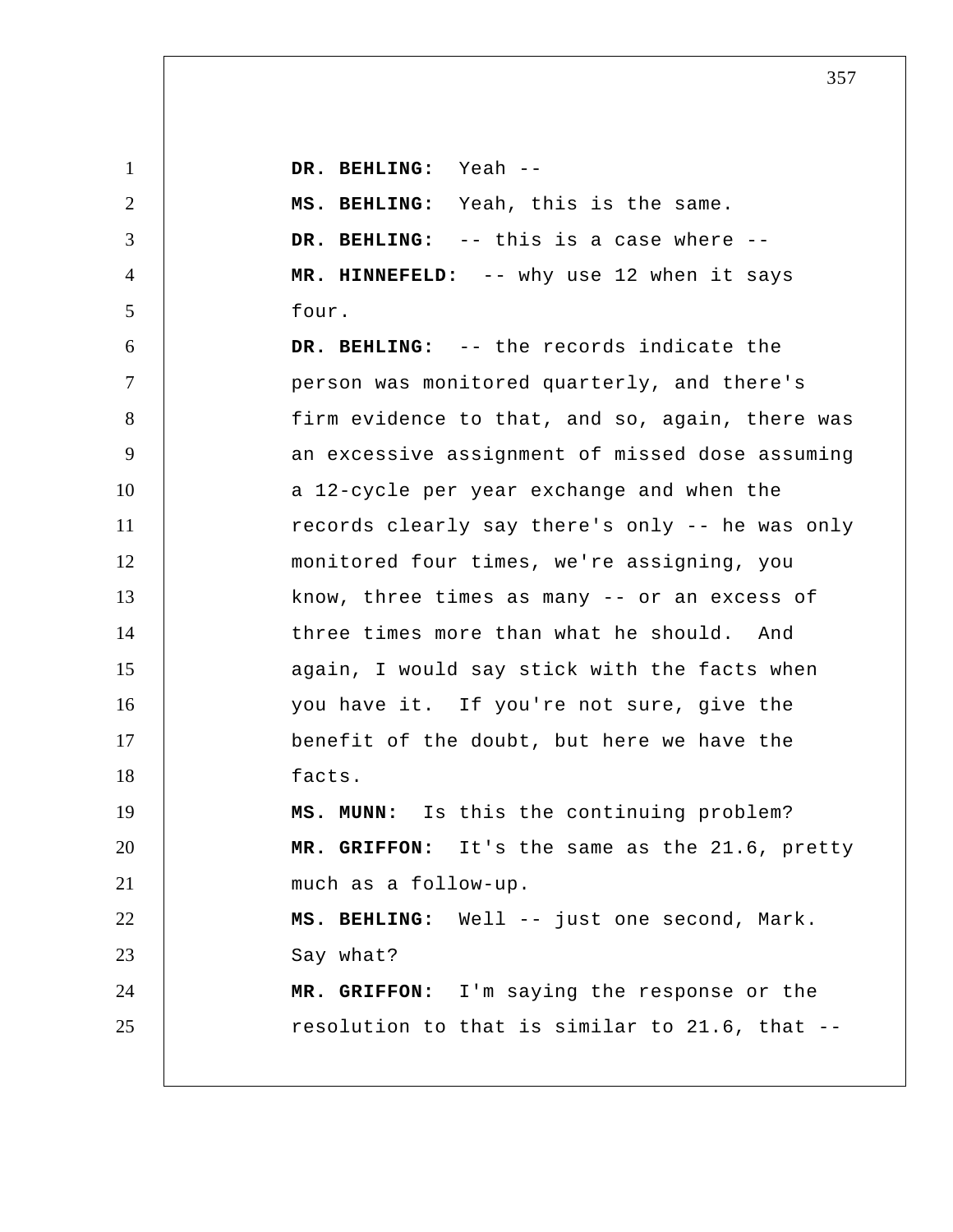1 2 3 4 5 6 7 8 9 10 11 12 13 14 15 16 17 18 19 20 21 22 23 24 25 you know, there's agreement, but no change for that case is needed, but --  **MS. BEHLING:** Yes.  **MR. GRIFFON:** -- programmatically --  **DR. BEHLING:** Well, that -- that may be again a one-time deal. I'm not saying that every dose reconstructor opts to give excess number of cycles when in fact the data suggests otherwise. Again, this could -- this is perhaps a flaw that is linked to one dose reconstructor and as a result there may not be a resolution to that other than to perhaps maybe issue a memo from NIOSH that says please don't engage in overly-excessive assignment of doses when there's no need for it --  **MR. GRIFFON:** Well, and I think that -- **DR. BEHLING:** -- or the data suggests otherwise.  **MS. BEHLING:** Exactly.  **MR. GRIFFON:** I think that's the programmatic response that Stu just alluded to is that they're not going to -- as a policy matter, they're sort of -- going to kind of shy away from that -- **MS. BEHLING:** Yes.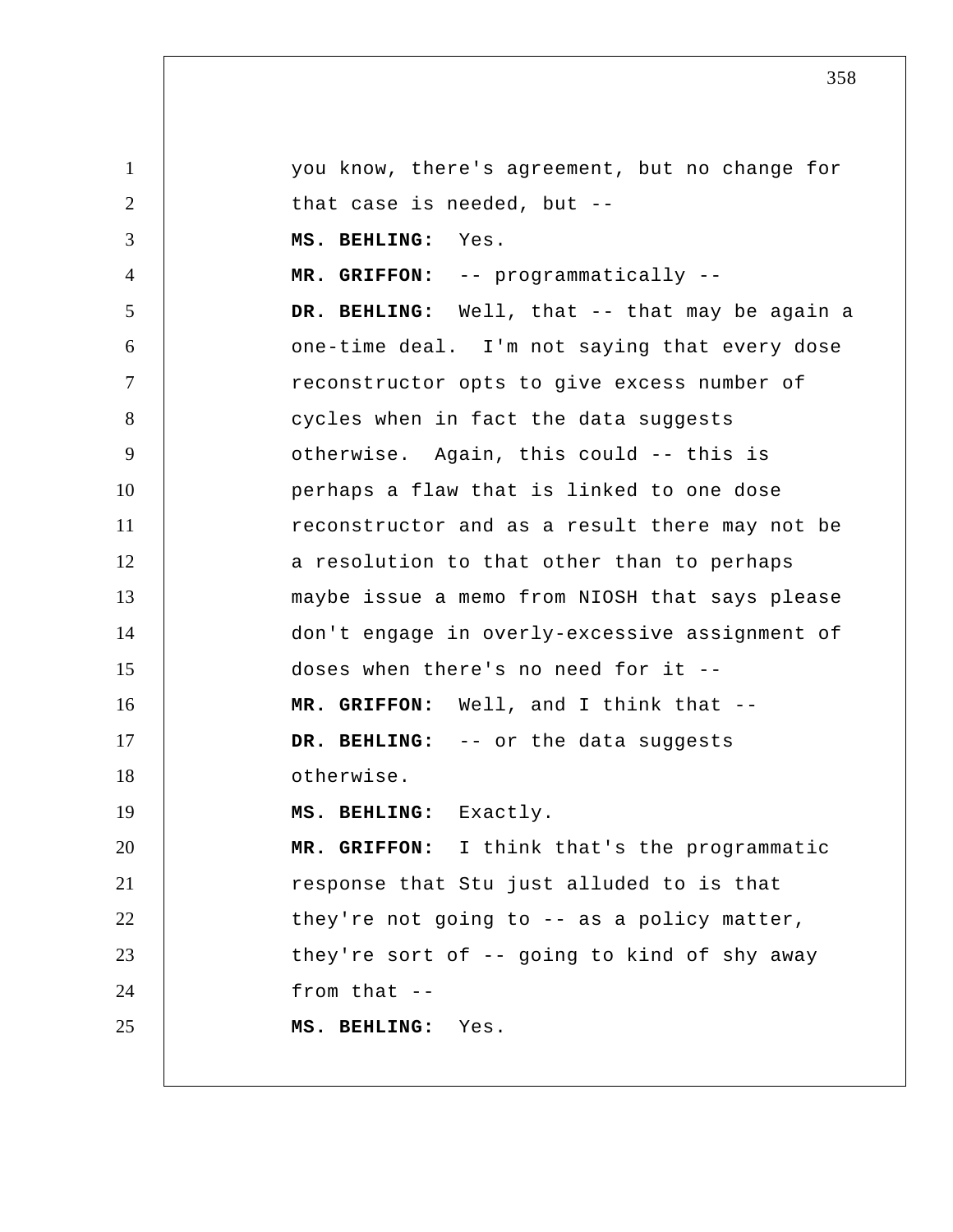1 2 3 4 5 6 7 8 9 10 11 12 13 14 15 16 17 18 19 20 21 22 23 24 25  **MR. HINNEFELD:** Yes.  **MR. GRIFFON:** -- both internal and external, I would assume, you know.  **MR. HINNEFELD:** Send them a directive at least -- average at least one a day, do this, honest to goodness.  **DR. BEHLING:** Does it come return mail?  **MR. HINNEFELD:** (Unintelligible) no, I send them e-mail so they can't  $-$  can't come back address unknown.  **MS. BEHLING:** This is -- goes back to that philosophy issue.  **MS. MUNN:** Well, yeah, and I continue to be very concerned that -- that the Board perhaps unrealistically over-emphasized that -- the claimant-favorability aspect of every decision that's being made -- and that's not a smart thing to do and we  $--$  if  $--$  if we, as  $--$  if the Board needs to take some action in this regard, please tell us that it would be wise for us to be more specific with respect to our claimant favorable comments that started this whole business.  **DR. WADE:** I don't -- I don't -- **MR. GRIFFON:** Well, I don't -- I don't think it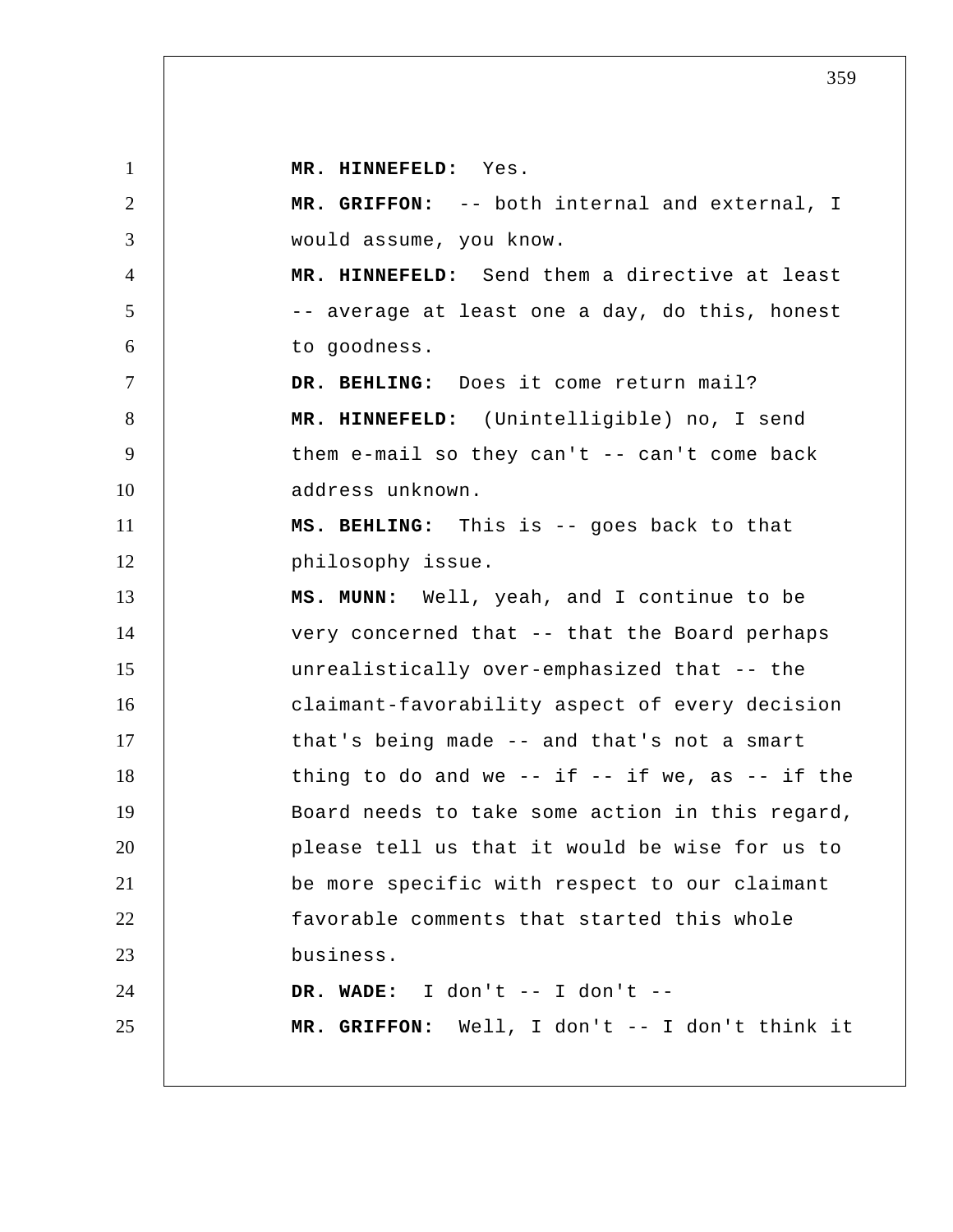| $\mathbf{1}$   | started the whole business --                   |
|----------------|-------------------------------------------------|
| $\overline{2}$ | DR. WADE: No, I don't think so, either.         |
| 3              | MR. GRIFFON: -- Wanda. I'd take exception to    |
| $\overline{4}$ | that, 'cause I think the efficiency mode        |
| 5              | started this -- this business. I --             |
| 6              | MS. MUNN: Well, yeah, but the effi--            |
| $\overline{7}$ | MR. GRIFFON: -- I think you give us too credit  |
| 8              | -- too much credit. I'm not sure that our com-  |
| 9              | - our recommendations are carrying that much    |
| 10             | weight.                                         |
| 11             | MS. MUNN: But the efficiency mode more --       |
| 12             | doesn't just duplicate, it more than -- more    |
| 13             | than amplifies our original position about      |
| 14             | being claimant-friendly. And that's where --    |
| 15             | DR. WADE: I think this was really a pressure    |
| 16             | to -- to -- to move things through the system   |
| 17             | and a little bit of sloppiness developed and it |
| 18             | was tolerated because it really didn't make a   |
| 19             | difference. But I think we're realizing that    |
| 20             | when you live in a fishbowl like this, those    |
| 21             | things can matter --                            |
| 22             | MS. MUNN: They do matter.                       |
| 23             | DR. WADE: -- so it's a matter of just getting   |
| 24             | it right.                                       |
| 25             | MS. MUNN: Yeah.                                 |
|                |                                                 |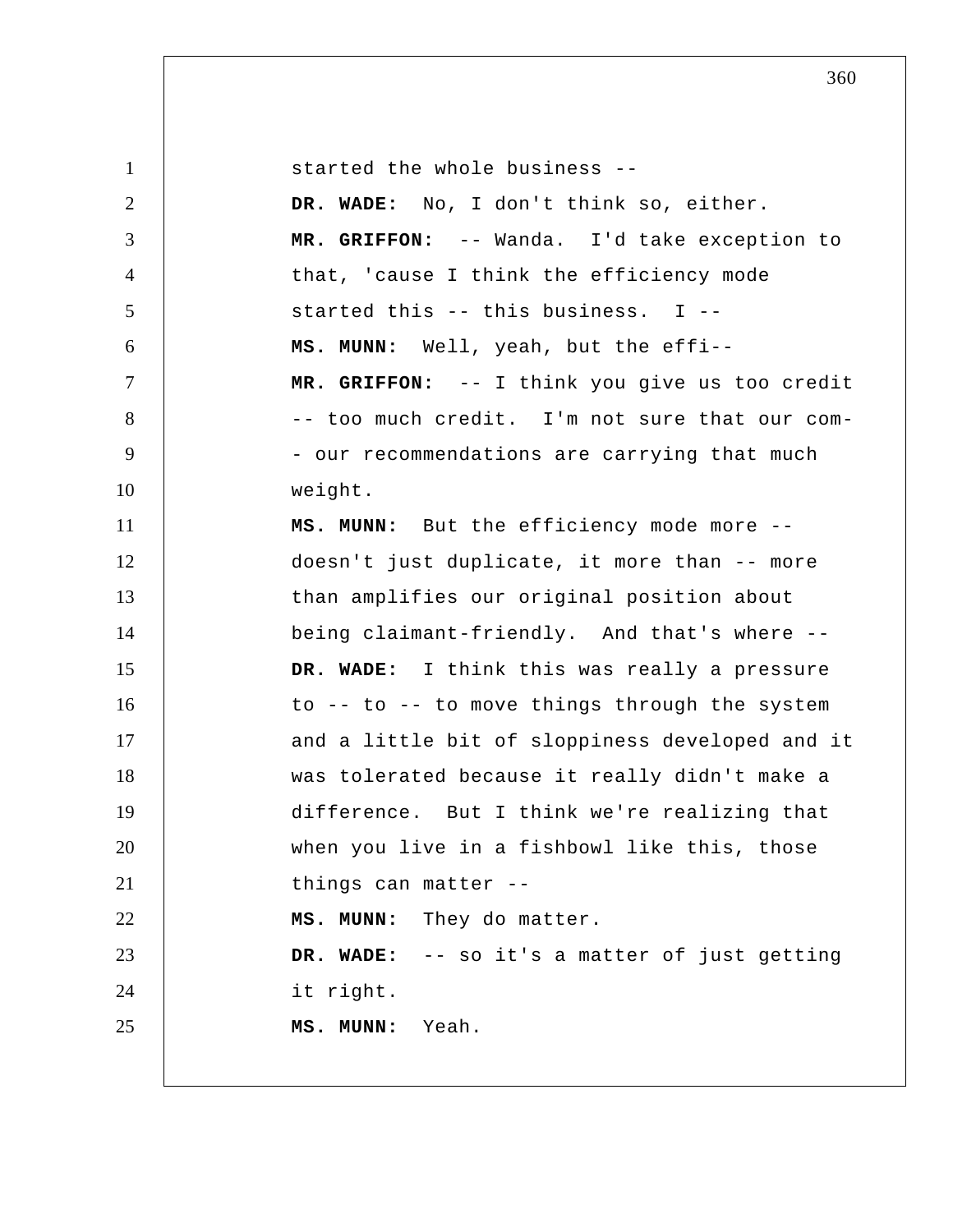1 2 3 4 5 6 7 8 9 10 11 12 13 14 15 16 17 18 19 20 21 22 23 24 25  **MR. GRIFFON:** Okay, 22.3?  **DR. BEHLING:** Again you have to look at the actual report. I think TIB-8 was used for that and -- let me see here -- **MS. BEHLING:** TIB-8 spe-- **DR. BEHLING:** -- yeah, and TIB-8 clearly states this is not to be used for skin doses or those doses that may require a shallow dose reconstruction. That includes the testes and the breast and so in -- in essence the procedure was incorrect for -- for deriving a skin dose. They should have really used Proc. 6 and one of those appendices that are defined under Proc. 6 for deriving skin dose. I do think -- **MR. GRIFFON:** (Unintelligible) do you agree with that?  **MR. HINNEFELD:** Yeah, I don't -- I don't dispute that.  **MR. GRIFFON:** I -- I mean I think this a -- I - and -- and Hans, do you agree with the NIOSH respon-- inasmuch as it doesn't affect -- that -- that still the approach --  **DR. BEHLING:** Well, again, you know, we --  **MR. GRIFFON:** -- sufficiently maximized the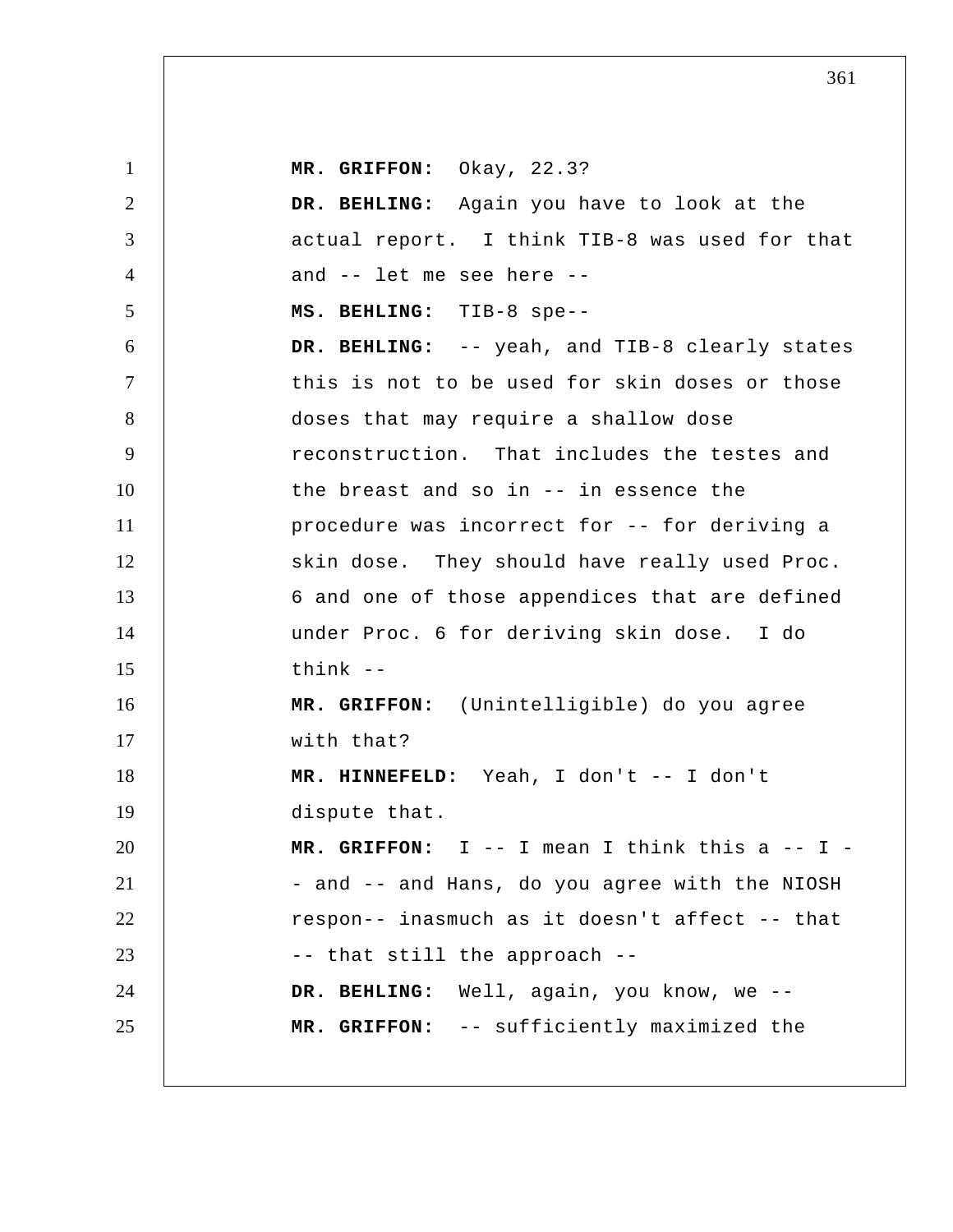dose for this case?

1

2 3 4 5 6 7 8 9 10 11 12 13 14 15 16 17 18 19 20 21 22 23 24 25  **DR. BEHLING:** Yeah, we have been dealing principally with maximized doses for the first three sets, and even in the fourth set. So I suppose in the end if the ultimate excuse is that well, is this a maximized and it's noncompensable, so all these errors really don't mean anything, there's -- there's an element of truth in that. Clearly we're not going to turn anything over on the basis of these things, but it's a matter of technical accuracy and, again, the issue of the optics. Which procedure did you use that you should have used but failed to use in arriving at these doses, whether or not they contribute to a significant difference that would affect the compensability of the claim. Well, that's really a second level of concern and -- and we would -- and during our audit we were not looking at that other than to identify the findings under the checklist as having a low. And as you will see in just about every one of these the checklist identifies this error as a low impact. So nevertheless, it's a technical issue that we want to bring to everyone's attention. We're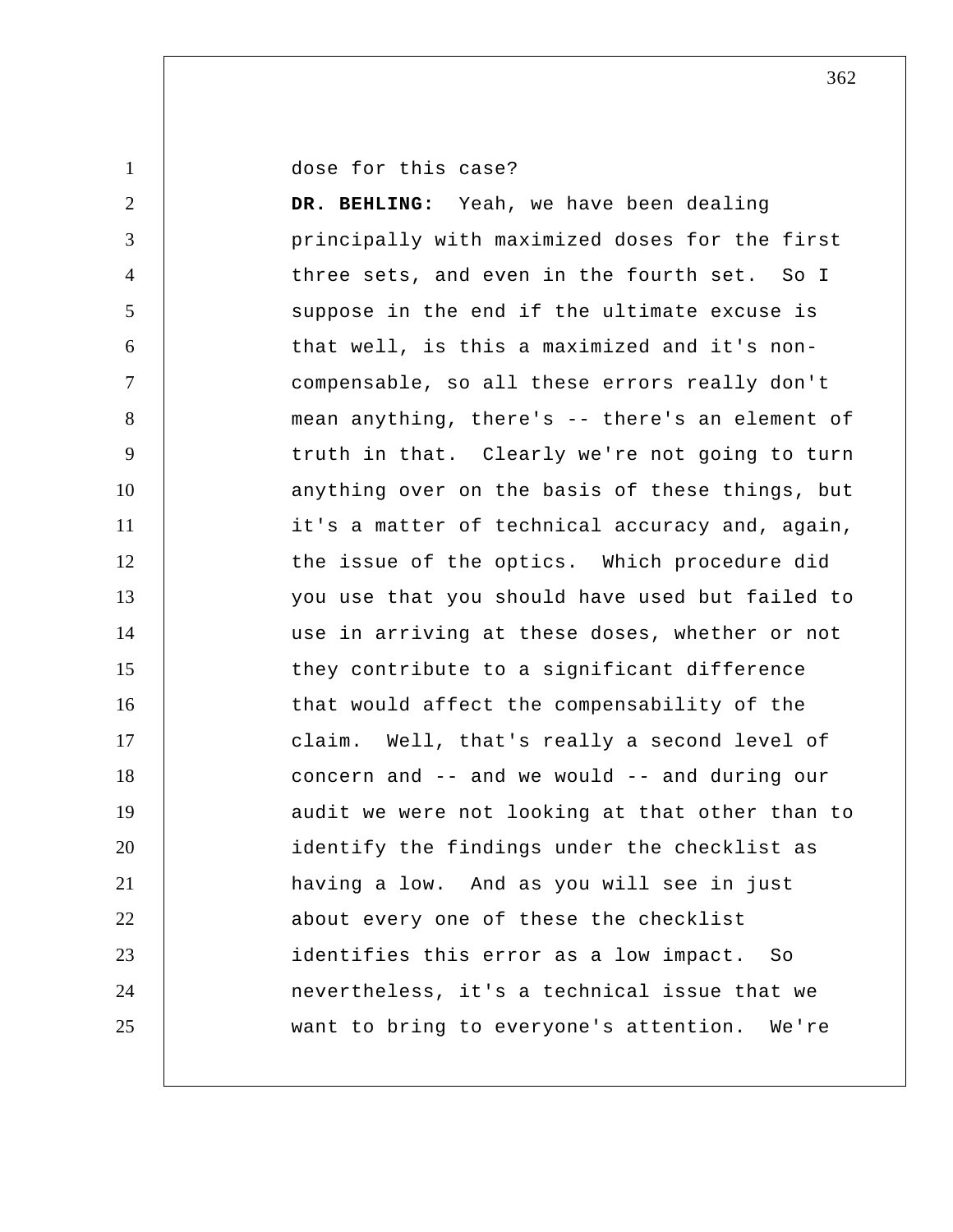| $\mathbf{1}$   | not saying it's going to change anything.         |
|----------------|---------------------------------------------------|
| $\overline{2}$ | MR. GRIFFON: Oh, yeah, no, I'm not -- I'm not     |
| 3              | taking away the finding. I'm just saying for      |
| $\overline{4}$ | this particular case the dose would have not      |
| 5              | been a lot different or a lot greater or would    |
| 6              | it have been or did you assess that?              |
| 7              | DR. BEHLING: Well, the skin dose I guess under    |
| 8              | Proc. 6 would have been higher.                   |
| 9              | MR. GRIFFON: High-- high-- higher enough to       |
| 10             | make a significant difference or -- in your       |
| 11             | opinion, or --                                    |
| 12             | DR. BEHLING: Well, again, that's subjective       |
| 13             | when you say significant. Significant, would      |
| 14             | it have changed the compensability? No. Would     |
| 15             | it be a significant fractional increase in        |
| 16             | dose? Probably. But again, it's in context        |
| 17             | with all the other doses that are assigned        |
| 18             | under maximized, chances are it's not all that    |
| 19             | much of a dose.                                   |
| 20             | MS. BEHLING: It's not that significant.           |
| 21             | DR. BEHLING: In fact, on that issue -- and I      |
| 22             | talked to Dave Allen -- there's a concern on my   |
| 23             | part that people still haven't recognized that    |
| 24             | when you deal with a skin dose and especially a   |
| 25             | skin cancer, forget about the HP-10 dose.<br>Look |
|                |                                                   |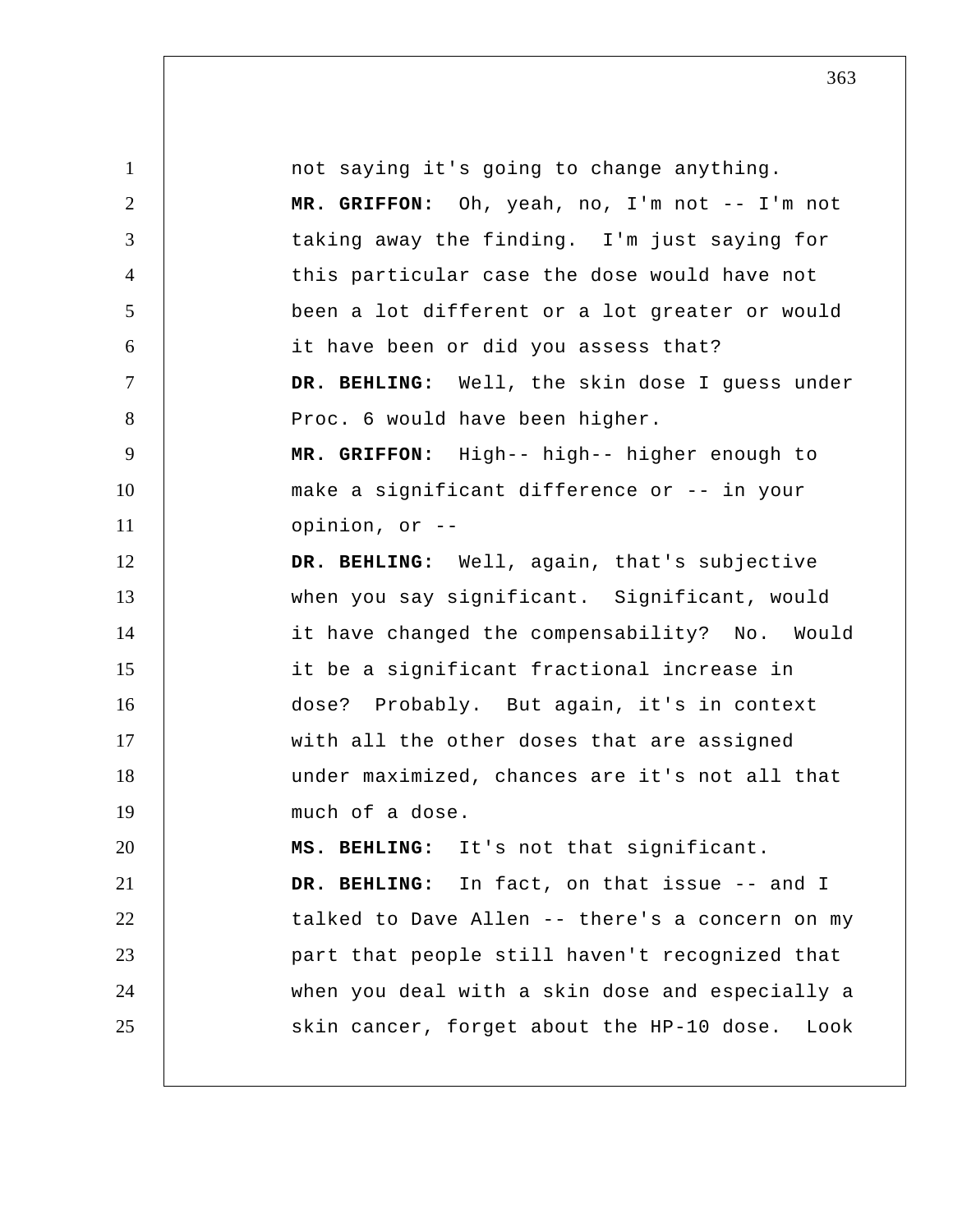| $\mathbf{1}$   | at the shallow dose. That's your dose of        |
|----------------|-------------------------------------------------|
| $\overline{2}$ | reference, and don't worry about whether it's   |
| 3              | beta -- 200 -- greater than 250 or 30 to 250,   |
| $\overline{4}$ | none of these matter. It's your skin dose, and  |
| 5              | that should be the dose that should be entered  |
| 6              | as your dose for determining whether or not the |
| $\tau$         | -- the cancer is -- is compensable, and -- and  |
| 8              | too many of the people are still not looking at |
| 9              | the footnote that is in Appendix B of           |
| 10             | Implementation Guide 1 that clearly says if     |
| 11             | you're talking about a skin cancer, forget      |
| 12             | about the HP-10 dose because if the HP-10 dose  |
| 13             | is cited, also -- there is also the likelihood  |
| 14             | that the shallow dose is also cited, and use    |
| 15             | that and forget everything else.                |
| 16             | MR. GRIFFON: Right.                             |
| 17             | MS. MUNN: Can we put the footnote in bold?      |
| 18             | Move it up from footnote status, put it         |
| 19             | somewhere else?                                 |
| 20             | MR. GRIFFON: Okay, 22-- Hans, just to let you   |
| 21             | know, part of the reason I asked you those      |
| 22             | questions was I -- I think I'd define this more |
| 23             | as a procedural -- I'm categorizing here, too,  |
| 24             | in my little ma-- in the matrix, and I think I  |
| 25             | see that more as a procedural finding in this   |
|                |                                                 |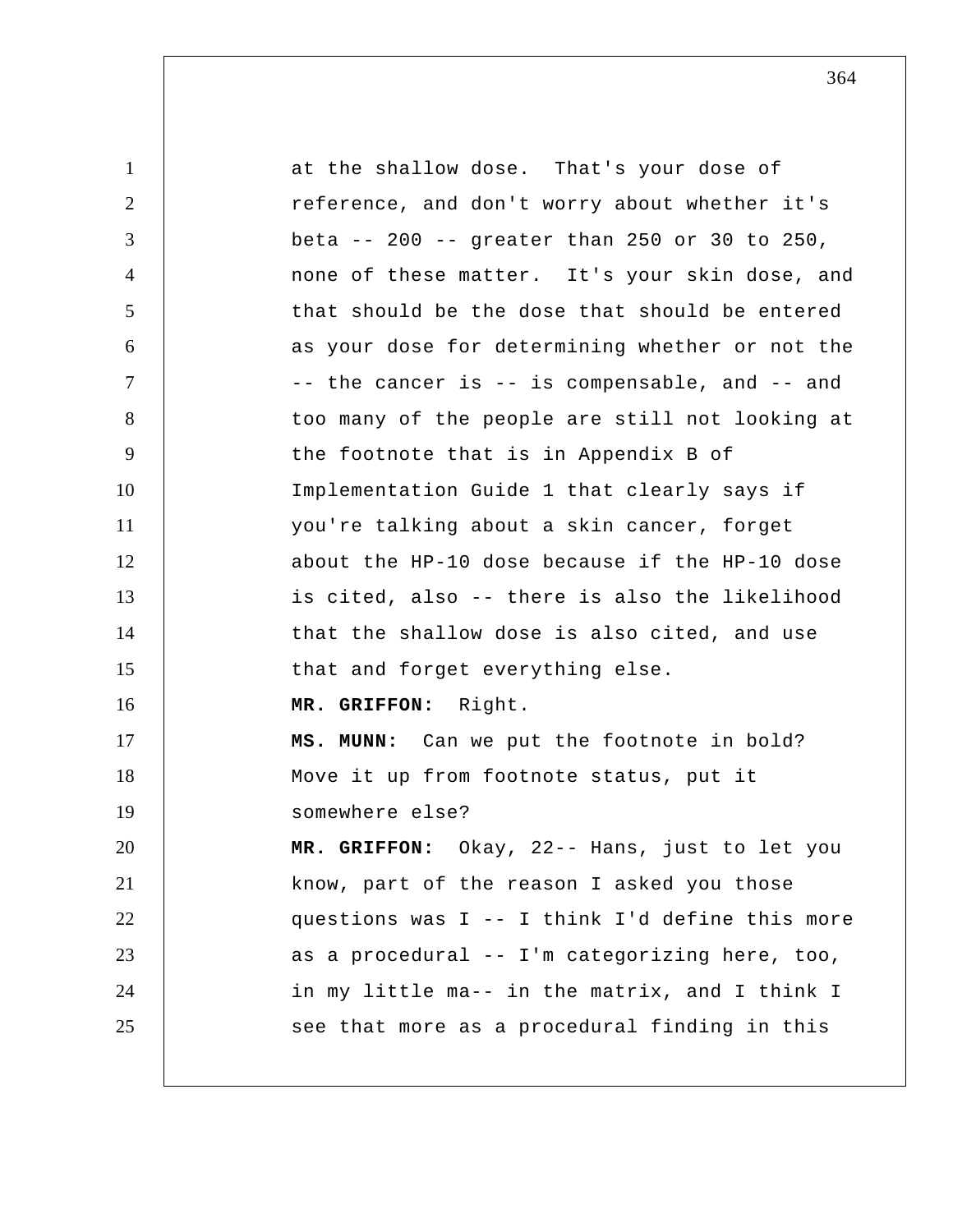case.

| $\overline{2}$ | DR. BEHLING: Yeah, it is.                       |
|----------------|-------------------------------------------------|
| 3              | MR. GRIFFON: And so that's why I'm -- I'm       |
| $\overline{4}$ | going down this -- aiming these questions for   |
| 5              | you. I totally agree with your assessment, but  |
| 6              | $I$ -- anyway, 22.4?                            |
| $\tau$         | MS. BEHLING: Here again they just used --       |
| 8              | NIOSH used I guess 40 millirem for LOD and      |
| 9              | we're not sure -- it was not referenced, and    |
| 10             | actually I believe that Attachment F of Proc. 6 |
| 11             | was not even issued at this time, which would   |
| 12             | have recommended 50 millirem, so it's -- it's a |
| 13             | minor difference, but we didn't know where they |
| 14             | came up with that LOD value.                    |
| 15             | DR. BEHLING: It's a generic value that's        |
| 16             | commonly used in the early years during film    |
| 17             | dosimetry, but I think under Proc. 6 or 17 I    |
| 18             | think for the beta component 50 is a common     |
| 19             | used value for LOD for shallow or beta          |
| 20             | component. So again it's a marginal             |
| 21             | difference.                                     |
| 22             | MR. GRIFFON: Okay, but $-$ and $-$ and this $-$ |
| 23             | when it says see response for finding 22.3-D.1, |
| 24             | that should have been D.1.2? Is that correct?   |
| 25             | I don't see any D.1.1.                          |
|                |                                                 |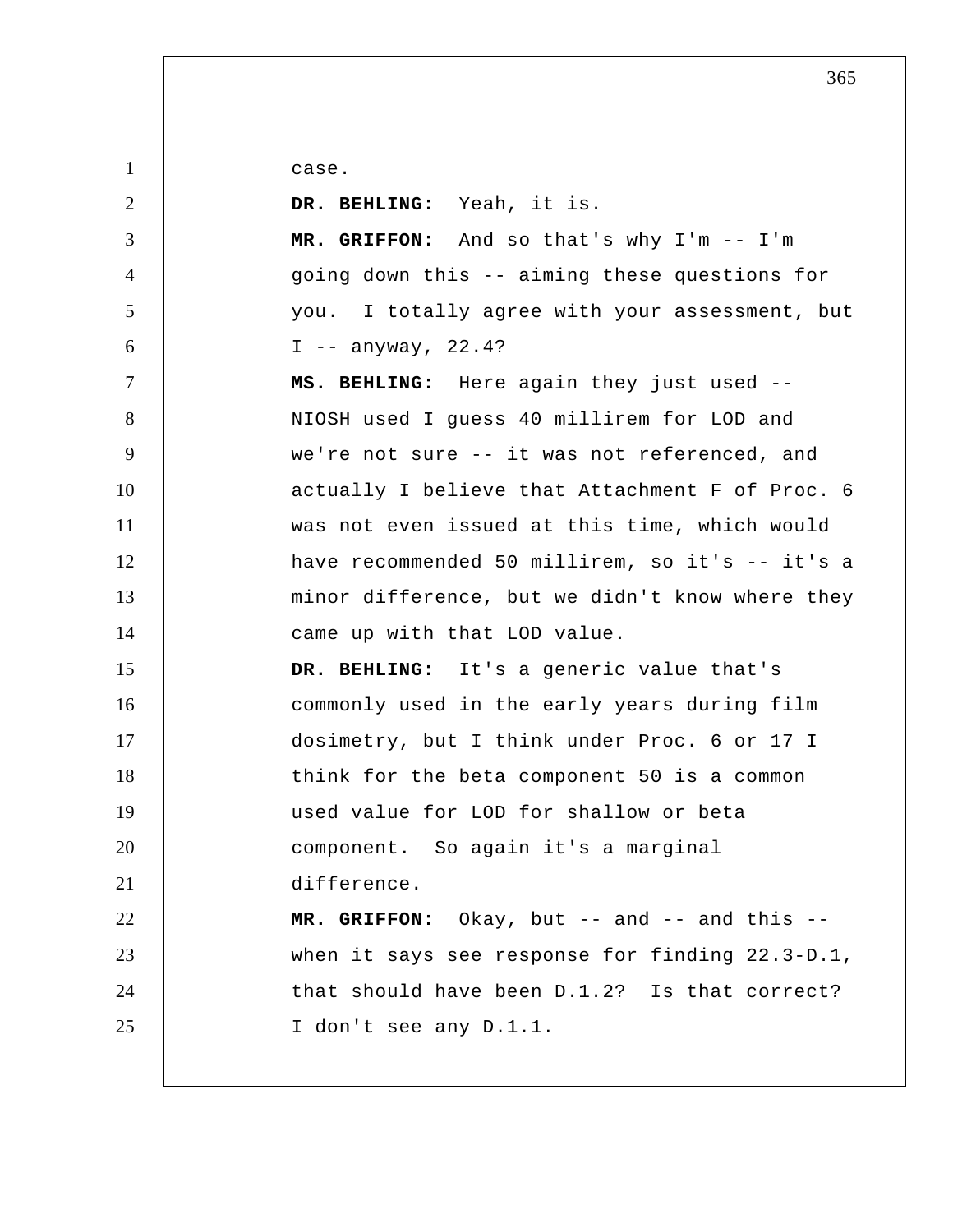1 2 3 4 5 6 7 8 9 10 11 12 13 14 15 16 17 18 19 20 21 22 23 24 25  **DR. BEHLING:** No, I don't either.  **MS. BEHLING:** Actually I -- I marked that -- I'm not sure if I incorrectly identified those finding numbers in the matrix, because in our report finding 22.3 is D.1.1 and 22.4 is D.2.1.  **MR. GRIFFON:** Okay, so we -- I can work with you, Kathy --  **MS. BEHLING:** Yes.  **MR. GRIFFON:** -- on these edit -- **MS. BEHLING:** Yes.  **MR. GRIFFON:** -- things, but we should just make that consistent.  **MS. BEHLING:** Yes, I'm sorry.  **MR. GRIFFON:** All right.  **MS. MUNN:** That -- that same nomenclature appears in the preceding finding.  **MR. GRIFFON:** Right.  **MS. BEHLING:** Yeah, I -- **MR. GRIFFON:** Right. 22.5?  **MS. BEHLING:** Okay, this (unintelligible) internal.  **DR. BEHLING:** We've probably gone through this one again already, the selection of the cancer that yields a dose higher than necessary.  **MS. BEHLING:** Uh-huh.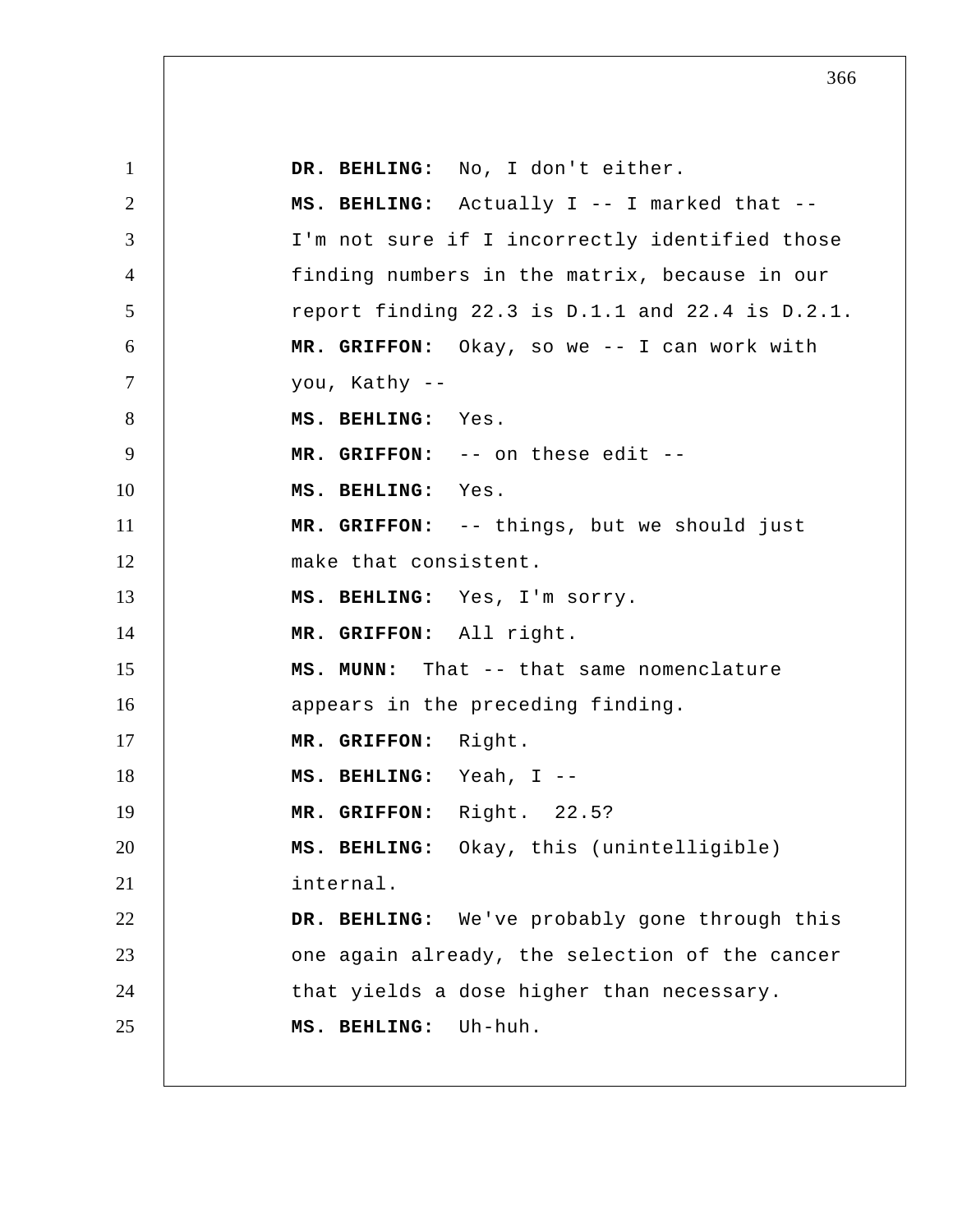1 2 3 4 5 6 7 8 9 10 11 12 13 14 15 16 17 18 19 20 21 22 23 24 25  **MR. GRIFFON:** In this case you have case ranking unresolved, though. Why is that? That's different than your other ones, Hans.  **DR. BEHLING:** Let's see here, where are we? (Unintelligible)  **MS. BEHLING:** I don't know.  **MS. MUNN:** You gave it a UR.  **MS. BEHLING:** Oh, unresolved?  **DR. BEHLING:** (Unintelligible)  **MR. GRIFFON:** That stuck out to me as something --  **MS. BEHLING:** Yes, (unintelligible) --  **MR. GRIFFON:** -- was going on --  **MS. BEHLING:** -- was that.  **MR. GRIFFON:** -- differently there.  **MS. BEHLING:** I don't know why we did that. That's not correct.  **MR. GRIFFON:** We can check that out, but -- but otherwise the response is similar to the previous one. Right?  **MS. BEHLING:** Yes. Uh-huh, yes.  **MR. GRIFFON:** All right. And the same -- is the same true with 22.6?  **MS. BEHLING:** Yes. There again -- let me look -- there again they selected colon as the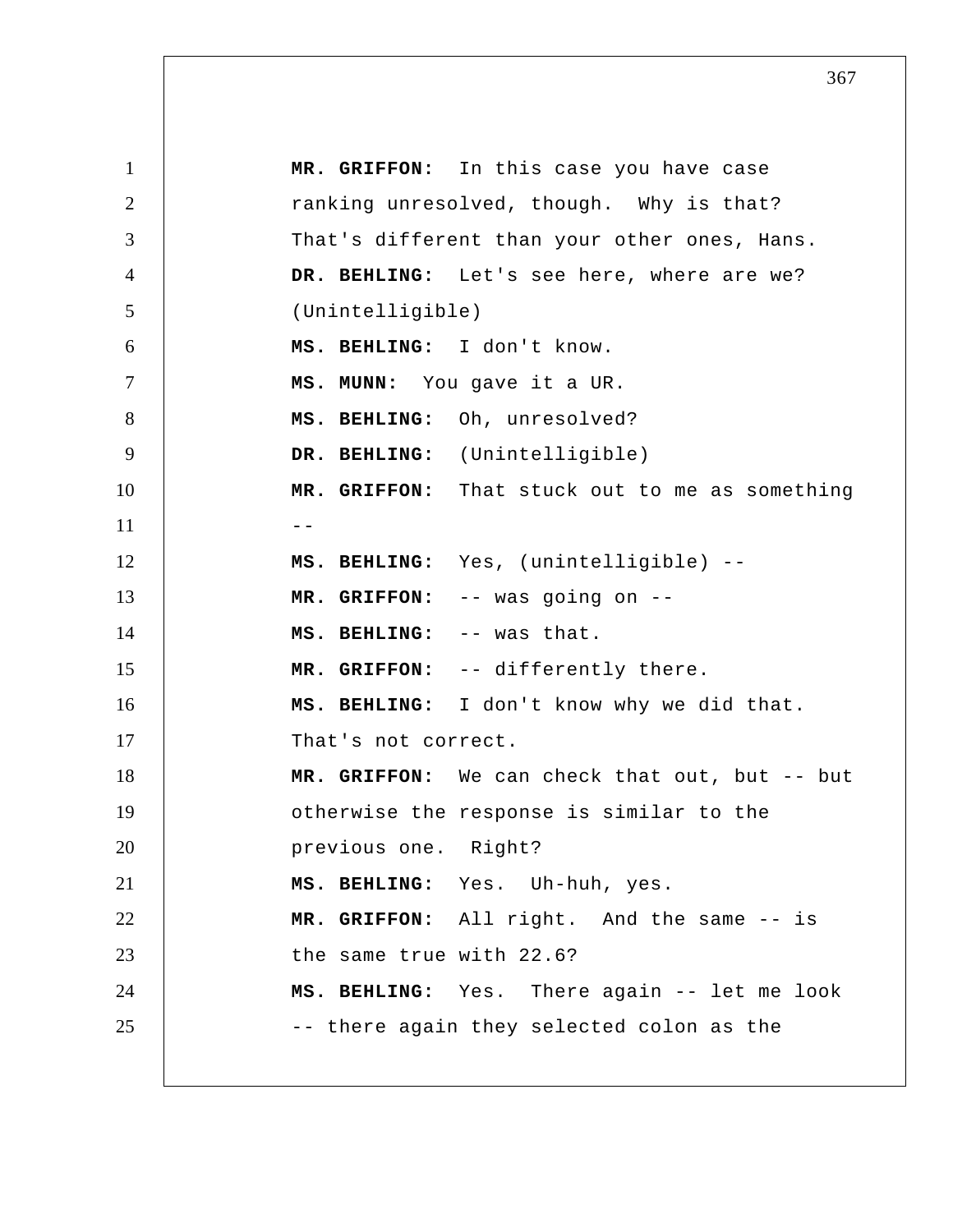1 2 3 4 5 6 7 8 9 10 11 12 13 14 15 16 17 18 19 20 21 22 23 24 25 cancer as opposed to the actual cancer, which is -- breast?  **DR. BEHLING:** (Unintelligible)  **MS. BEHLING:** Yeah, as opposed to the breast, and here again if you would have used the breast for running the hypothetical internal, your dose would have been significantly lower.  **MR. GRIFFON:** Is that -- that finding -- if you look up above, 21.6 versus -- versus what you have here, 22.6 --  **MS. BEHLING:** Uh-huh.  **MR. GRIFFON:** -- they're -- they're written differently. Are they the same fin-- type of finding?  **MS. BEHLING:** Yes. When we were on 21.6 --  **MR. GRIFFON:** 'Cause cancer type for modeling - **DR. BEHLING:** It -- no (unintelligible) -- **MS. BEHLING:** No, it --  **MR. GRIFFON:** -- says something differently to me --  **DR. BEHLING:** Yes, it -- **MR. GRIFFON:** -- in summary form than -- that - **MS. BEHLING:** Yes.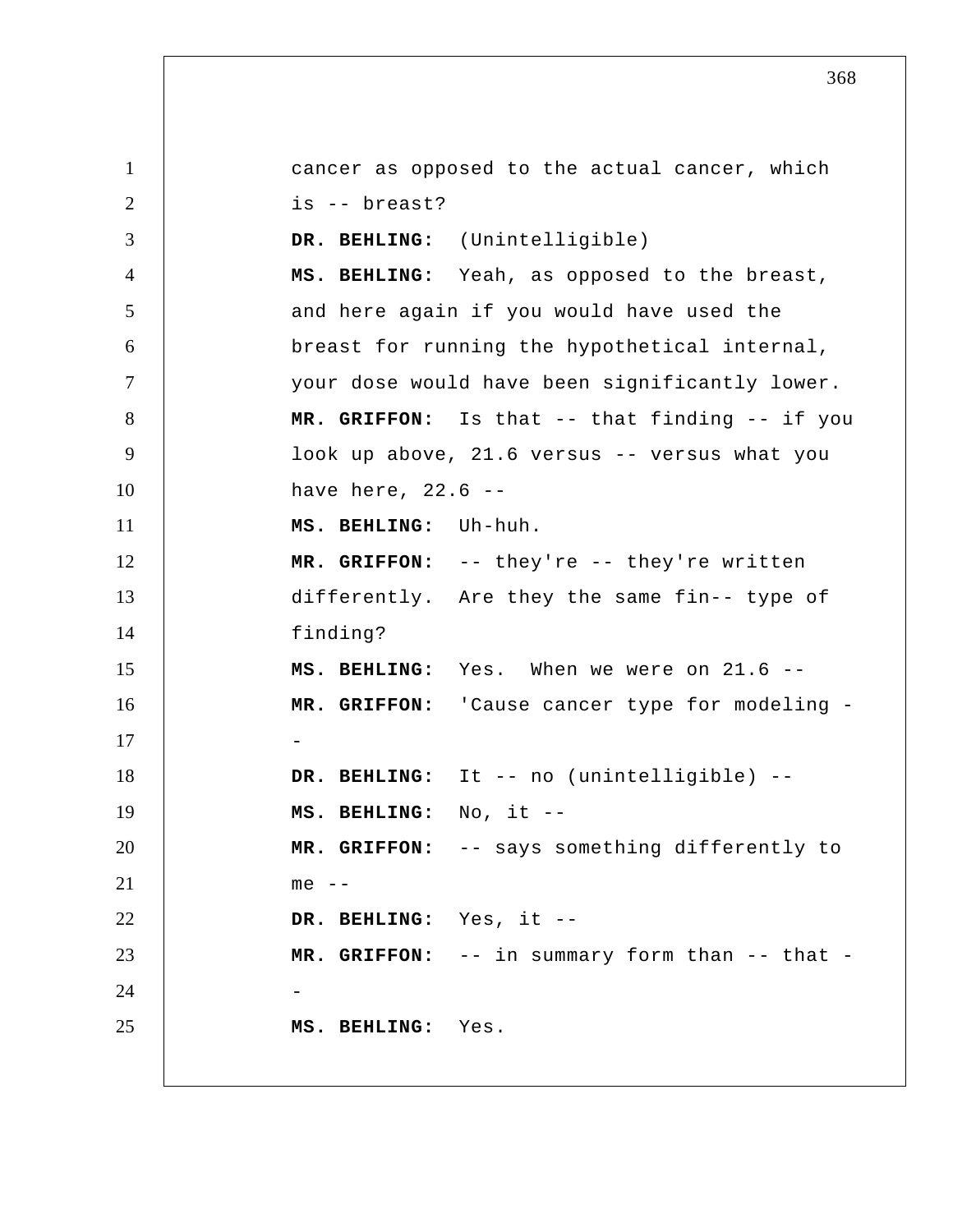| $\mathbf{1}$   | DR. BEHLING: Mark, it should have said          |
|----------------|-------------------------------------------------|
| $\overline{2}$ | reviewer disagrees with NIOSH's selection of    |
| 3              | the hypothetical dose model for modeling the    |
| $\overline{4}$ | hypothetical intake. In other words, the        |
| 5              | difference between the 12 and 28.               |
| 6              | MS. BEHLING: You need to make that change to    |
| $\tau$         | the matrix.                                     |
| 8              | MR. GRIFFON: Okay, I wi-- yeah.                 |
| 9              | MS. BEHLING: Okay.                              |
| 10             | MR. GRIFFON: I'm just trying to get my notes    |
| 11             | up -- up to speed here. Okay, what time is it?  |
| 12             | 4:10, we've got a little while more. 22.7.      |
| 13             | MS. BEHLING: Okay.                              |
| 14             | MS. MUNN: We're all in the same boat.           |
| 15             | MS. BEHLING: We were talking about this         |
| 16             | earlier, and this speaks to the CATI -- there's |
| 17             | an unresolved discrepancy between the CATI      |
| 18             | report and DOE records. Apparently in this      |
| 19             | case I believe the claimant indicated that they |
| 20             | participated in the bioassay monitoring         |
| 21             | program, but the records didn't show that and   |
| 22             | so we identified this as a discrepancy.         |
| 23             | DR. BEHLING: Unresolved.                        |
| 24             | MS. BEHLING: Unresolved.                        |
| 25             | MR. GRIFFON: And -- and NIOSH's response refer  |
|                |                                                 |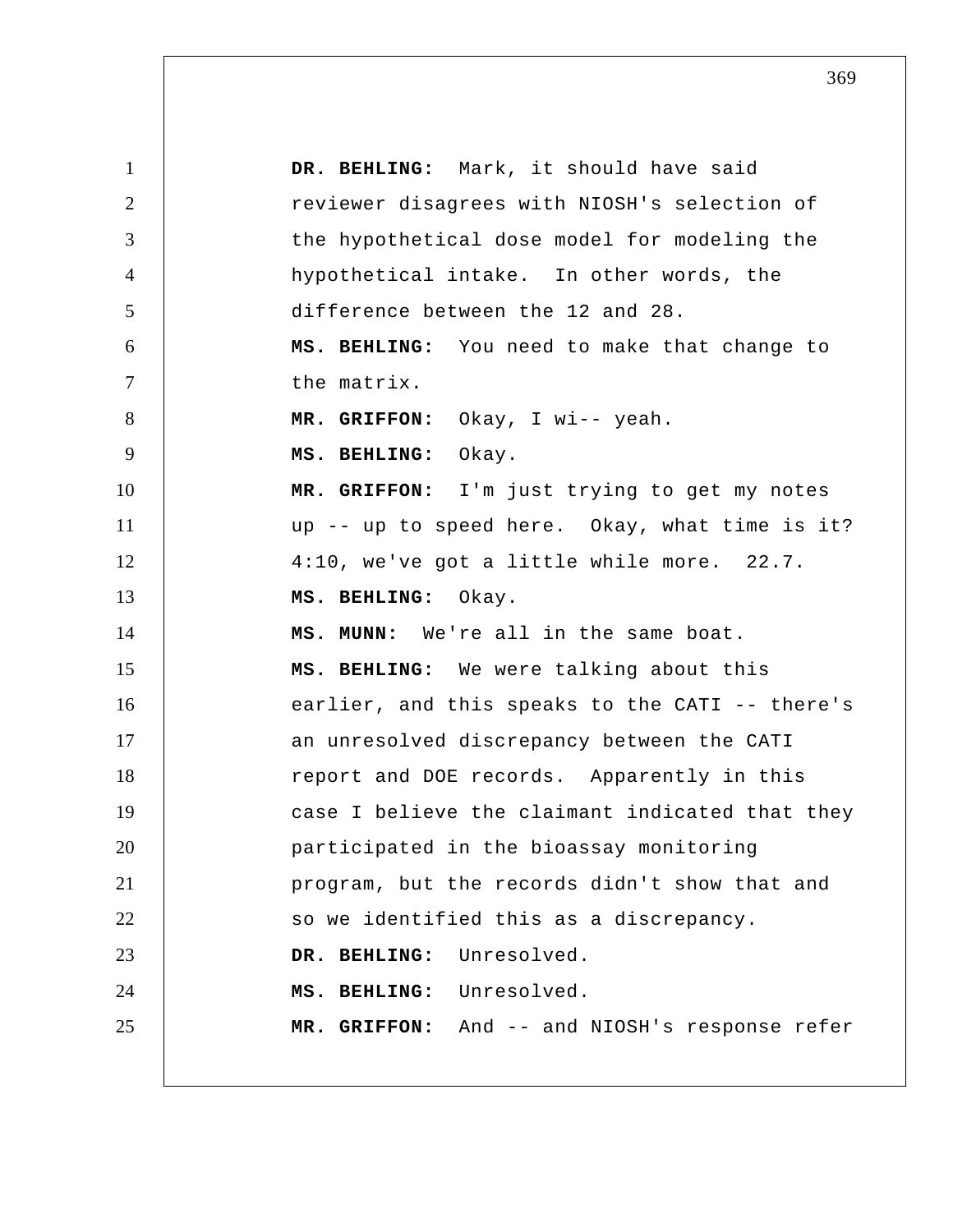1 2 3 4 5 6 7 8 9 10 11 12 13 14 15 16 17 18 19 20 21 22 23 24 25 to bullets one, two and three, and I don't have the full report opened.  **MR. HINNEFELD:** Bullet one was about the claimant claimed that he had participated in in vivo program, but we didn't get any DOE records. Bullet three was the claimant stated that worker had whole body counts annually through '92, but we only got records for four of them conducted from 1980 to '84. And then the second bullet was the claimant also stated that a medical X-ray was taken in all but the last year of employment. However, the DOE records provide no evidence of any chest X-ray examinations. The second bullet, we -- the dose reconstruction assigns an annual X-ray anyway, so despite the fact the record didn't show - the DOE record didn't show any medical X-rays, that -- we didn't feel like that mattered. We assigned an annual X-ray. For the first and third bullets, this has to do with the bioassay record of the individual, and we feel that the hypothetical intake is higher than this person would have received. There's more information available on this specific claimant in terms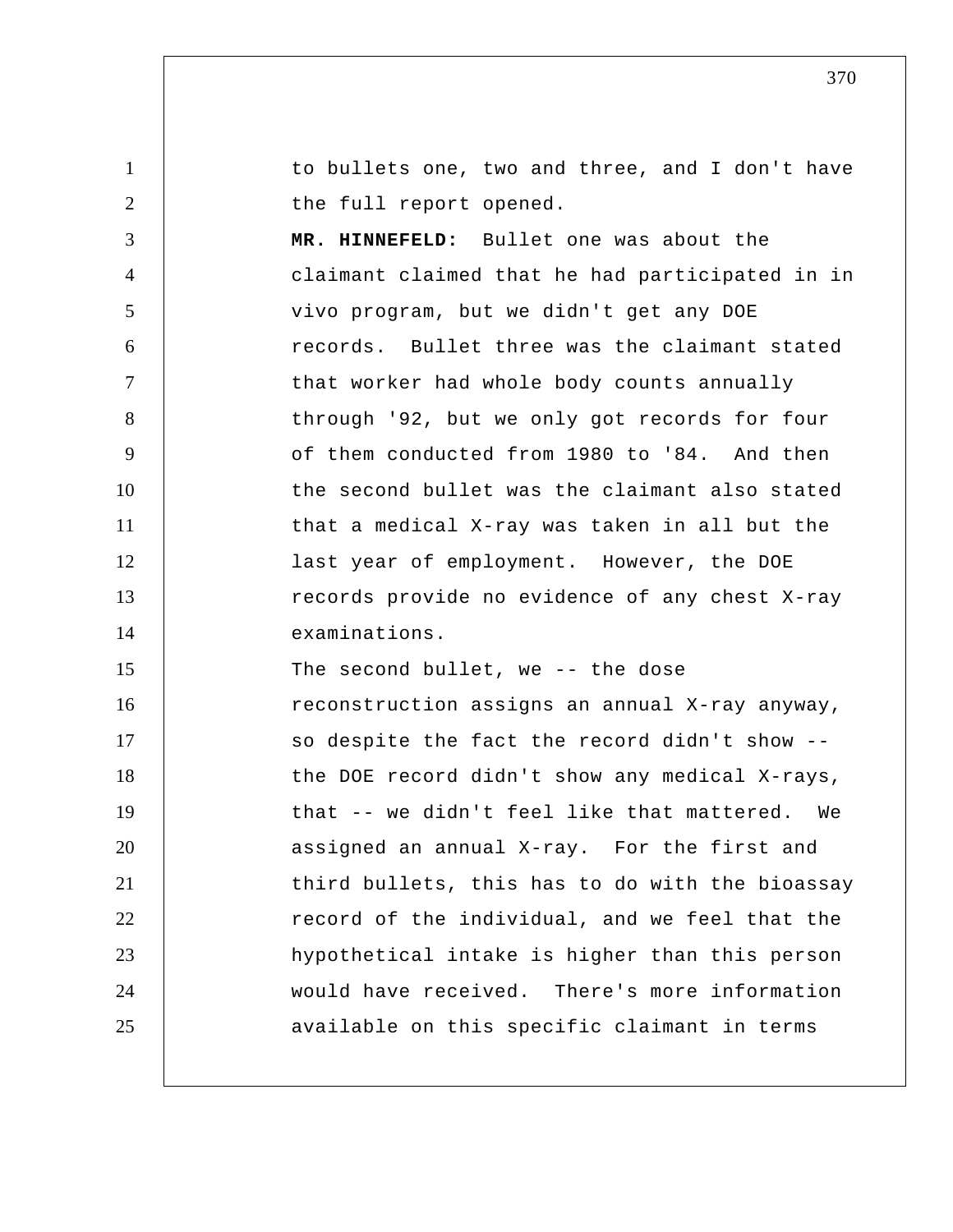1 2 3 4 5 6 7 8 9 10 11 12 13 14 15 16 17 18 19 20 21 22 23 24 25 of, you know, work and when they worked and the type of job they did that would lead us to believe that they truly were unexposed or moderately exposed and that the hypothetical intake is the appropriate one to use. And so the absence of that record we didn't think was -- prevented the dose reconstruction from going forward.  **MR. GRIFFON:** I guess -- I guess the follow-up from this morning would be was this adequately communicated in the DR report. And -- and I mean I know you're advising that now, but you know, I guess that would be, you know, one question I would have is if it was clearly explained to the claimant that this is what we did and even though you may have participated, we believe this would be bounding, you know.  **MR. HINNEFELD:** I don't know if it was said. I would be a little surprised if it was that specific.  **MR. GRIFFON:** Probably not, another early on. Right.  **MR. HINNEFELD:** At the time it was done, I would be really surprised.  **MR. GRIFFON:** So at this point I don't think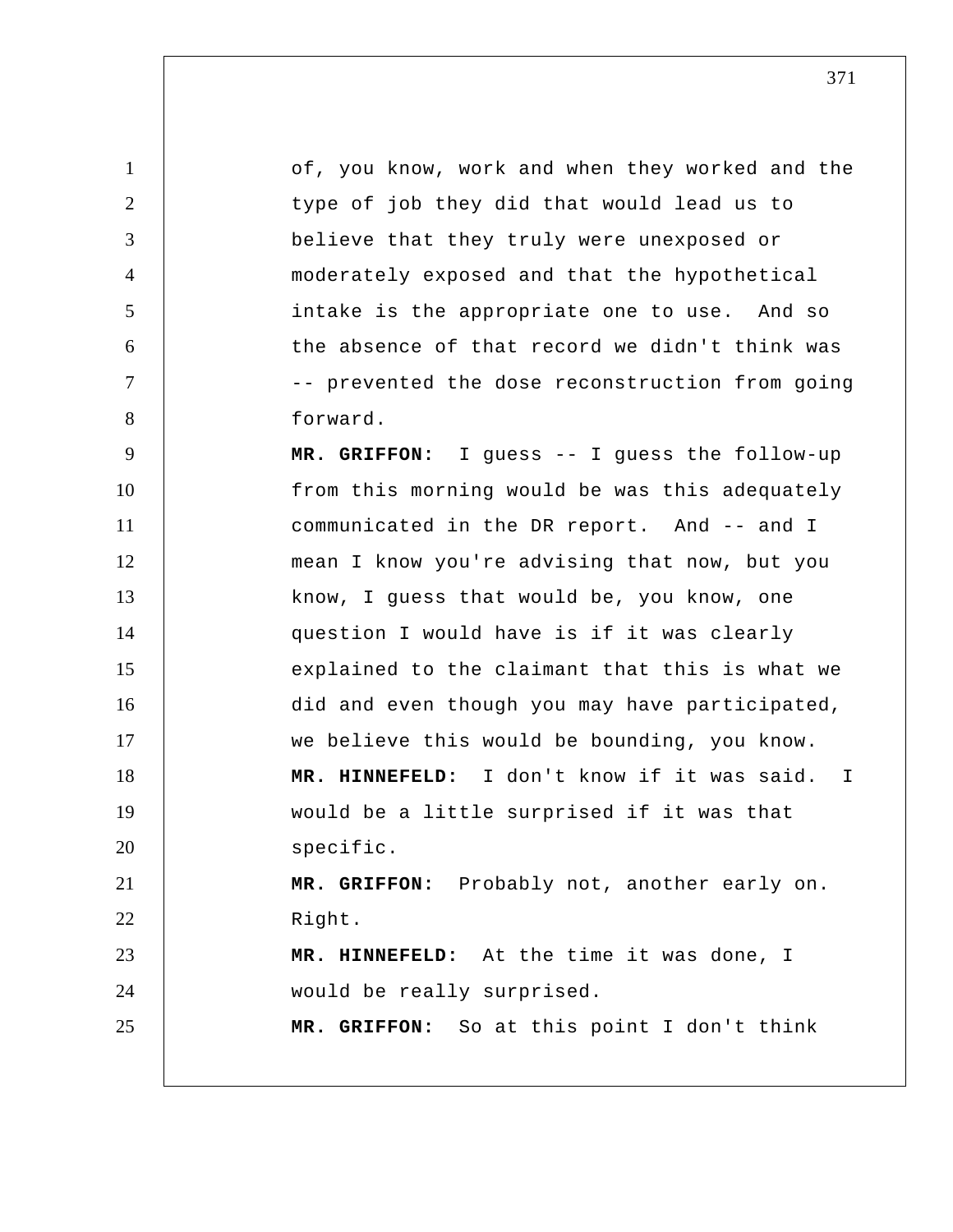1 2 3 4 5 6 7 8 9 10 11 12 13 14 15 16 17 18 19 20 21 22 23 24 25 this is any case-specific ramification, but I would I guess in a -- one resolution I see from the programmatic standpoint is that NIOSH, you know, is modifying the DR reports and is undertaking modifications on the CATI procedures. Right? I don't know if they're specifically addressing this comment, but...  **MS. BEHLING:** Stu, (unintelligible).  **MR. HINNEFELD:** Oh, you want me to say something? All right, let me say that the CATI -- the CATI procedure modification would not specifically address this comment. I would think the dose reconstruction modification, the new model dose reconstruction would address this to some fashion, would at least put in front of the claimant at closeout interview time this is the record we had. And whether or not the interviewer will be prepared to say "and it differs from what you said in the CATI", I don't know if that -- I don't know how far that can go. It might -- that might be possible. I don't know. So certainly we -- we intend to have in the dose reconstruction this is the exposure record we had and with the - with the expectation that the claimant would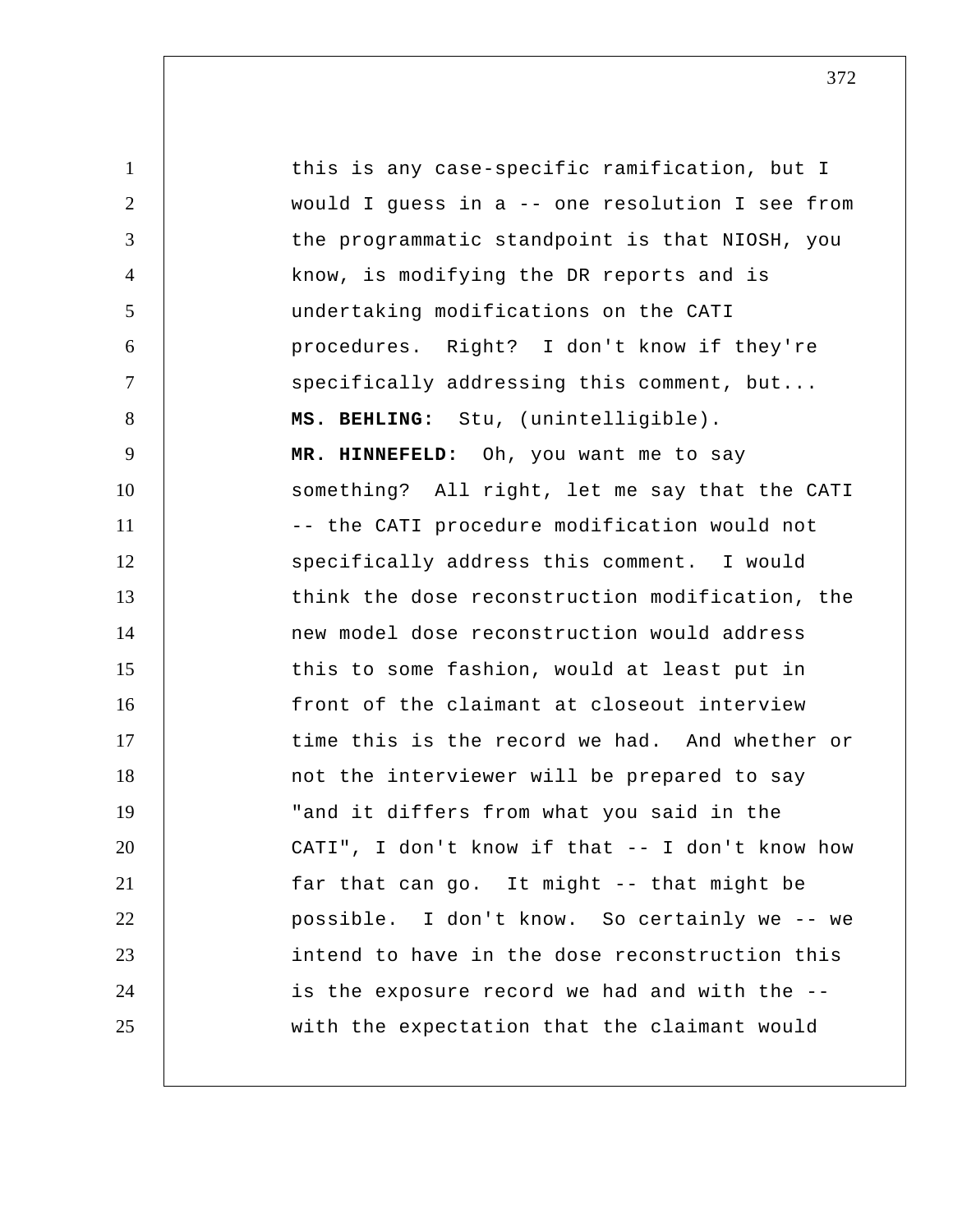1 2 3 4 5 6 7 8 9 10 11 12 13 14 15 16 17 18 19 20 21 22 23 24 25 say that's not right, I was monitored more than that, or something like that.  **MR. GRIFFON:** Right.  **MR. HINNEFELD:** Also the CATI sometimes is a little difficult to interpret in terms of the information that's written on it. I mean it may say in vivo annually, and the claimant may not recognize that -- he -- you know, that may not -- he may not have meant that to mean annually for my entire employment. It may have been annually for the times when I was monitored, or annually for a while, things like that. I personally don't remember my bioassay record from Fernald. I cannot tell you what years I was bioassayed monthly, what years I was bioassayed quarterly and what years I was in vivo'd and what years I was not in vivo'd.  **MS. MUNN:** Huh-uh.  **MR. GRIFFON:** Right, 'cause -- and it varied over time --  **MR. HINNEFELD:** Sure.  **MR. GRIFFON:** -- and what jobs for people, sure, sure.  **MS. MUNN:** Nobody can remember that.  **MR. GRIFFON:** Okay, so I'm -- I'm grasping for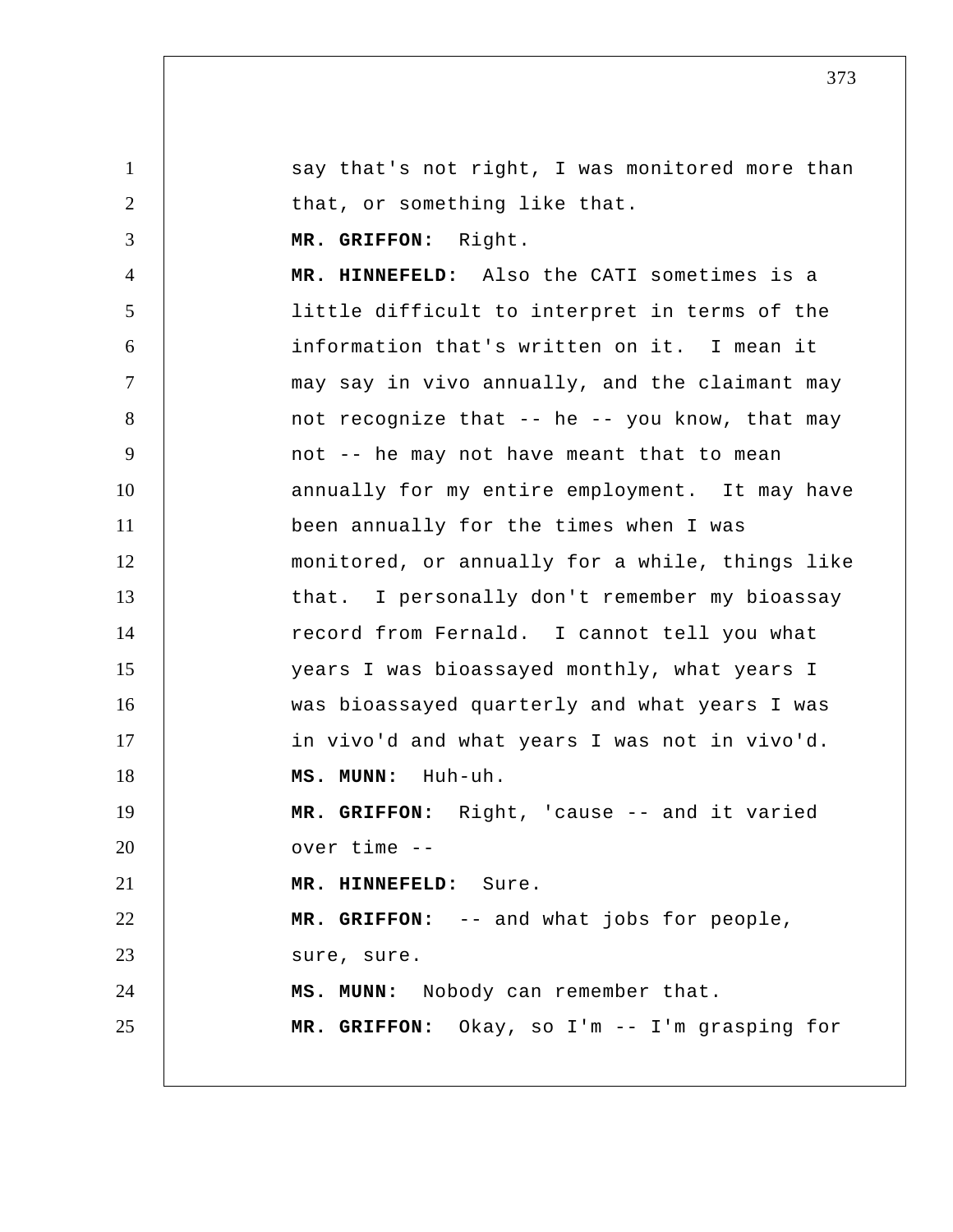1 2 3 4 5 6 7 8 9 10 11 12 13 14 15 16 17 18 19 20 21 22 23 24 25 a response on this, but -- DR. BEHLING: Well, from -- **MR. GRIFFON:** -- I think one thing is that the DR report -- the boilerplate language is being -- changes are being considered and are underway by NIOSH to improve the communication of how, you know, these discrepancies are dealt with.  **MS. BEHLING:** Yes.  **MR. GRIFFON:** And I think -- I guess that's about it. I don't know -- is it -- it seems to be the consensus that this would not have impacted this case. Again, I -- you know, most of these cases that's true for, but I figure I should ask.  **DR. BEHLING:** No, it's clear that the assigned dose of 12.4 rem based on the hypothetical intake and using the colon as the surrogate for the breast was obviously going to be a claimant-favorable assignment of dose. It's just still a discrepancy here. SC&A does not question that the doses that he would have - that she would have received had a more detailed and complete internal bioassay dataset been supplied would have exceeded anything she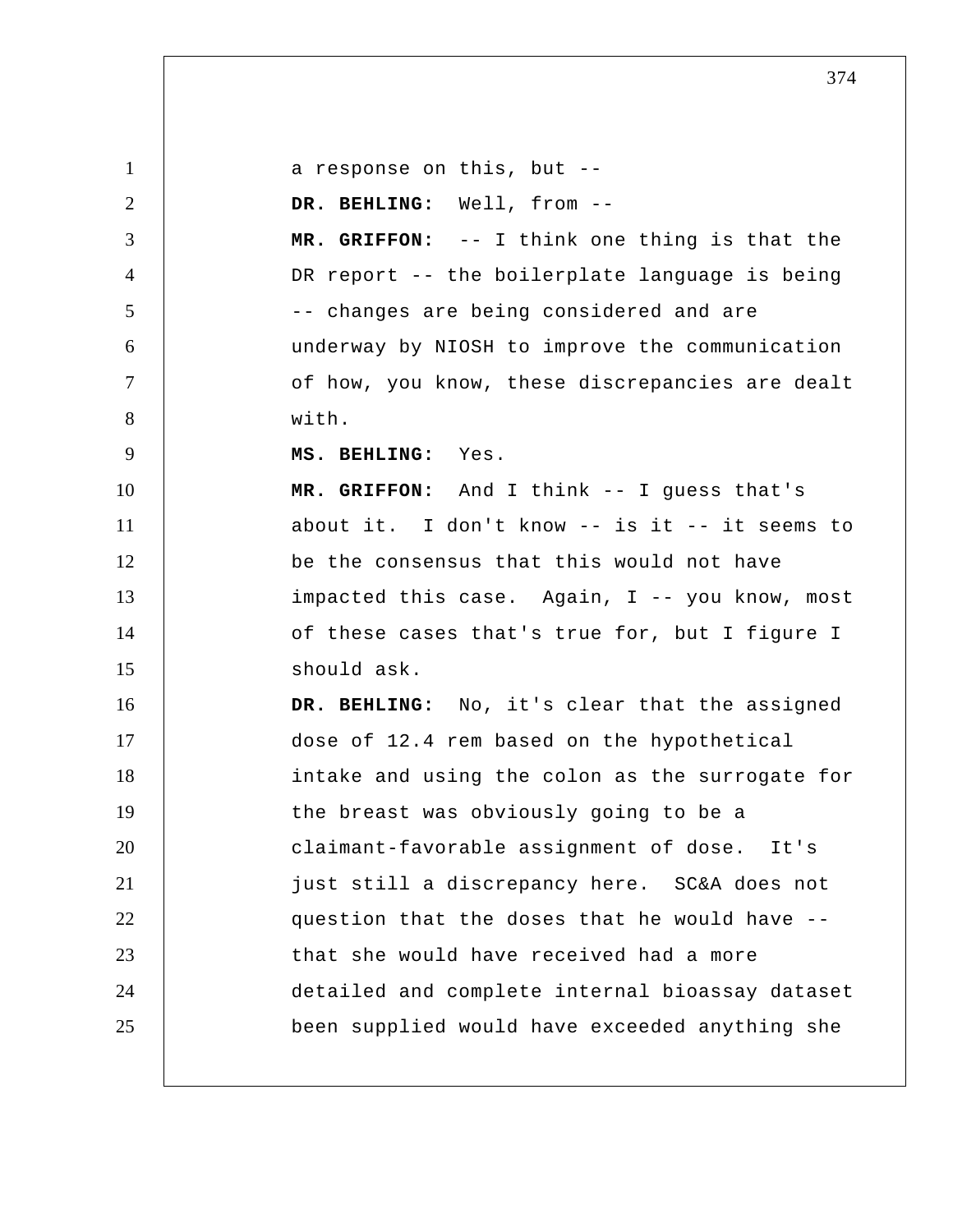1 2 3 4 5 6 7 8 9 10 11 12 13 14 15 16 17 18 19 20 21 22 23 24 25 would have gotten. I think it's clear that which would -- doses were assigned are bounding values.  **MS. BEHLING:** In fact, I --  **MR. GRIFFON:** For this -- for this case was the -- the job title information consistent with someone who should not have been monitored that often or  $--$  or do you recall or  $--$  I  $--$  I  $-$ again, I don't have the specifics in front of me.  **MS. BEHLING:** Let's see -- **MR. GRIFFON:** The job title or -- **DR. BEHLING:** She was a machine cleaner, that's what it says here.  **MR. GRIFFON:** Oh, okay.  **MS. BEHLING:** Oh, okay, yeah.  **DR. BEHLING:** Yeah, and I guess those people were subjected to a certain amount of potential contamination during the process of cleaning machinery.  **MS. MUNN:** Well, it depends on what machinery they were cleaning.  **MR. GRIFFON:** Yeah, it depends on the machinery, but machine cleaners in certain areas would have been pretty --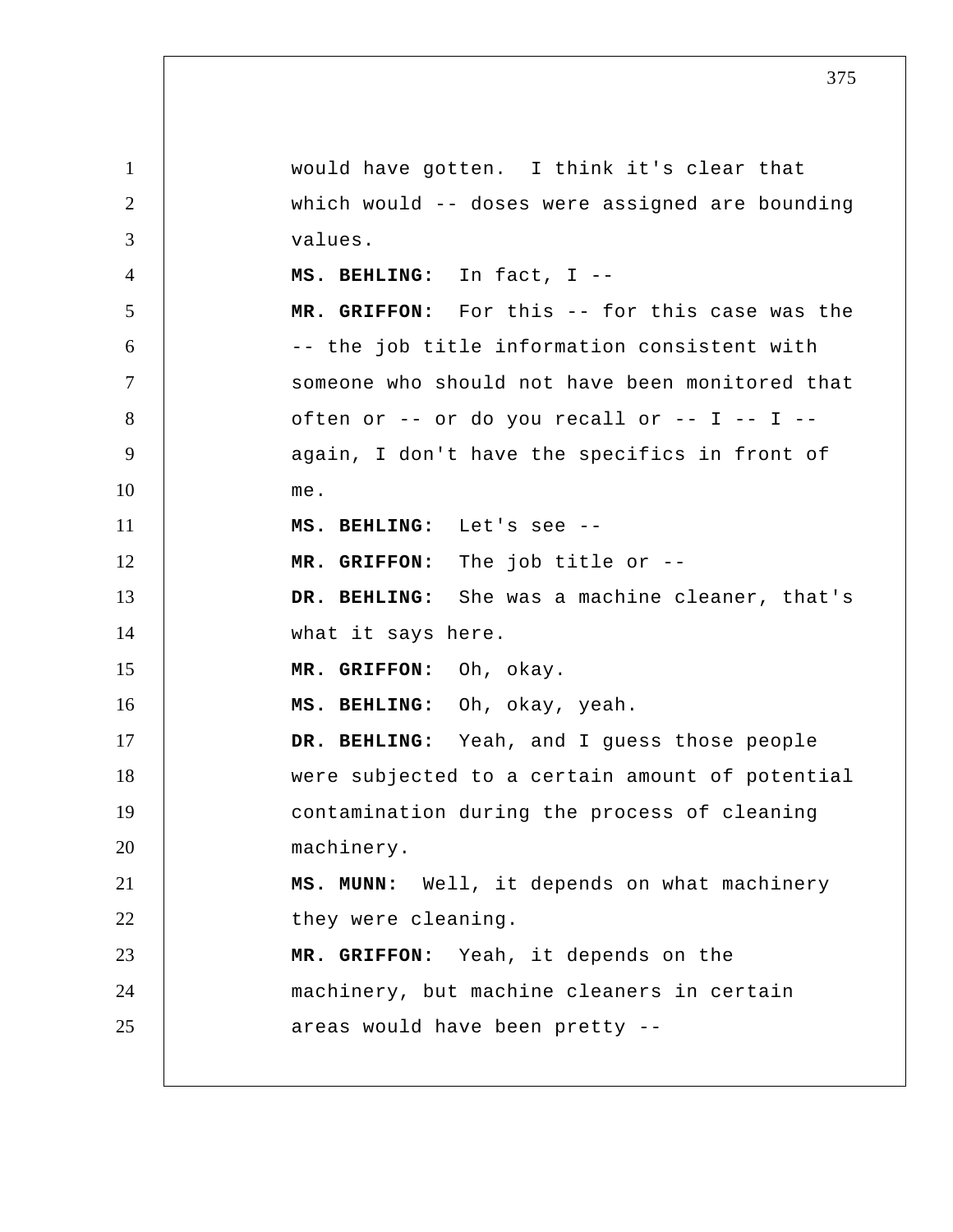**MS. MUNN:** Yeah.

1

| $\overline{2}$ | MR. GRIFFON: -- potentially exposed, yeah.     |
|----------------|------------------------------------------------|
| 3              | MS. BEHLING: Yeah, but I think that we go on   |
| $\overline{4}$ | to elaborate in finding 22.8 the fact that,    |
| 5              | although there is this inconsistency, we do    |
| 6              | recognize that NIOSH did assign the 28         |
| $\tau$         | radionuclides and actually we state that that  |
| 8              | may have been the reason that they selected to |
| 9              | use the 28 radionuclides and use the colon as  |
| 10             | the surrogate organ for the breast and -- in   |
| 11             | order to potentially account for any records   |
| 12             | that were missing. We go on to elaborate on    |
| 13             | that in the next finding.                      |
| 14             | MR. GRIFFON: And -- and -- I mean the other    |
| 15             | reason I'm pausing on this one is 'cause on    |
| 16             | both of these, 22.7 and 8, you have a case     |
| 17             | ranking unresolved, so again I'm won-- you     |
| 18             | know, is there                                 |
| 19             | MS. BEHLING: I guess at this point we -- based |
| 20             | on looking at this case a little closer, we    |
| 21             | could make those low just because the          |
| 22             | hypothetical internal is used for the          |
| 23             | (unintelligible) --                            |
| 24             | DR. BEHLING: Well, certainly it encompass      |
| 25             | anything that --                               |
|                |                                                |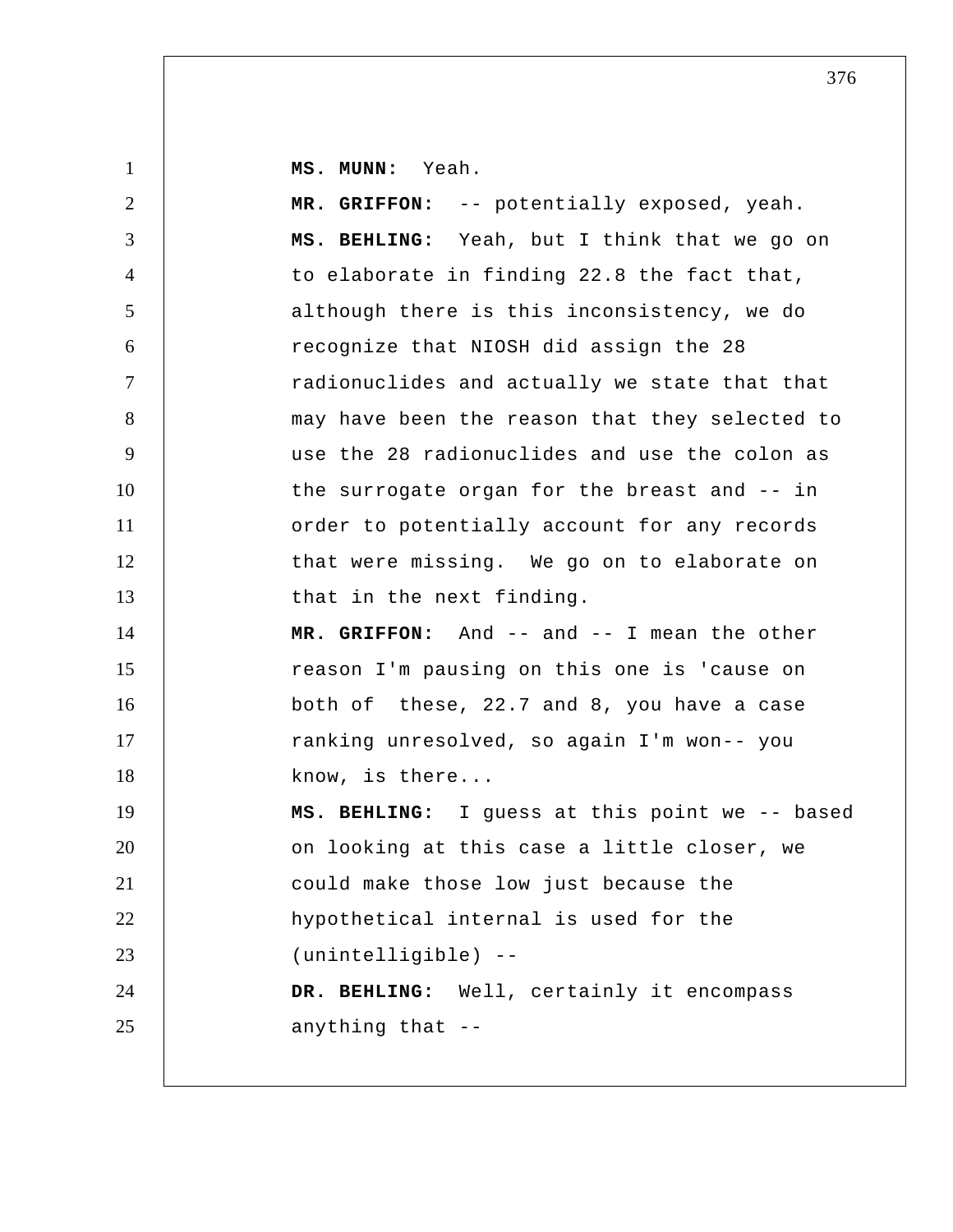1 2 3 4 5 6 7 8 9 10 11 12 13 14 15 16 17 18 19 20 21 22 23 24 25  **MS. BEHLING:** Yes.  **DR. BEHLING:** -- might have been missed.  **MS. BEHLING:** Yes.  **DR. BEHLING:** If there -- if it turns out to be a case of missing records.  **MS. BEHLING:** Yeah. The reason it was categorized initially as under review is in order to potentially -- **MR. GRIFFON:** Oh, under review, not unresolved, I'm sorry.  **MS. BEHLING:** Yeah, under review.  **MR. GRIFFON:** Okay.  **MS. BEHLING:** Is in order to encourage NIOSH to look to see if they could find any bioassay data.  **DR. BEHLING:** I mean to -- Mark, to answer a question earlier you had, you know, I'm looking at -- again at the summary table up front in our dose audit, and this person had a total of 26 millirem of assigned -- of recorded photon dose, and that's usually an indication of a low exposure environment, and so she may have been a machine cleaner, chances are these kinds of exposures are -- are almost background or within the error band of a TLD or film badge.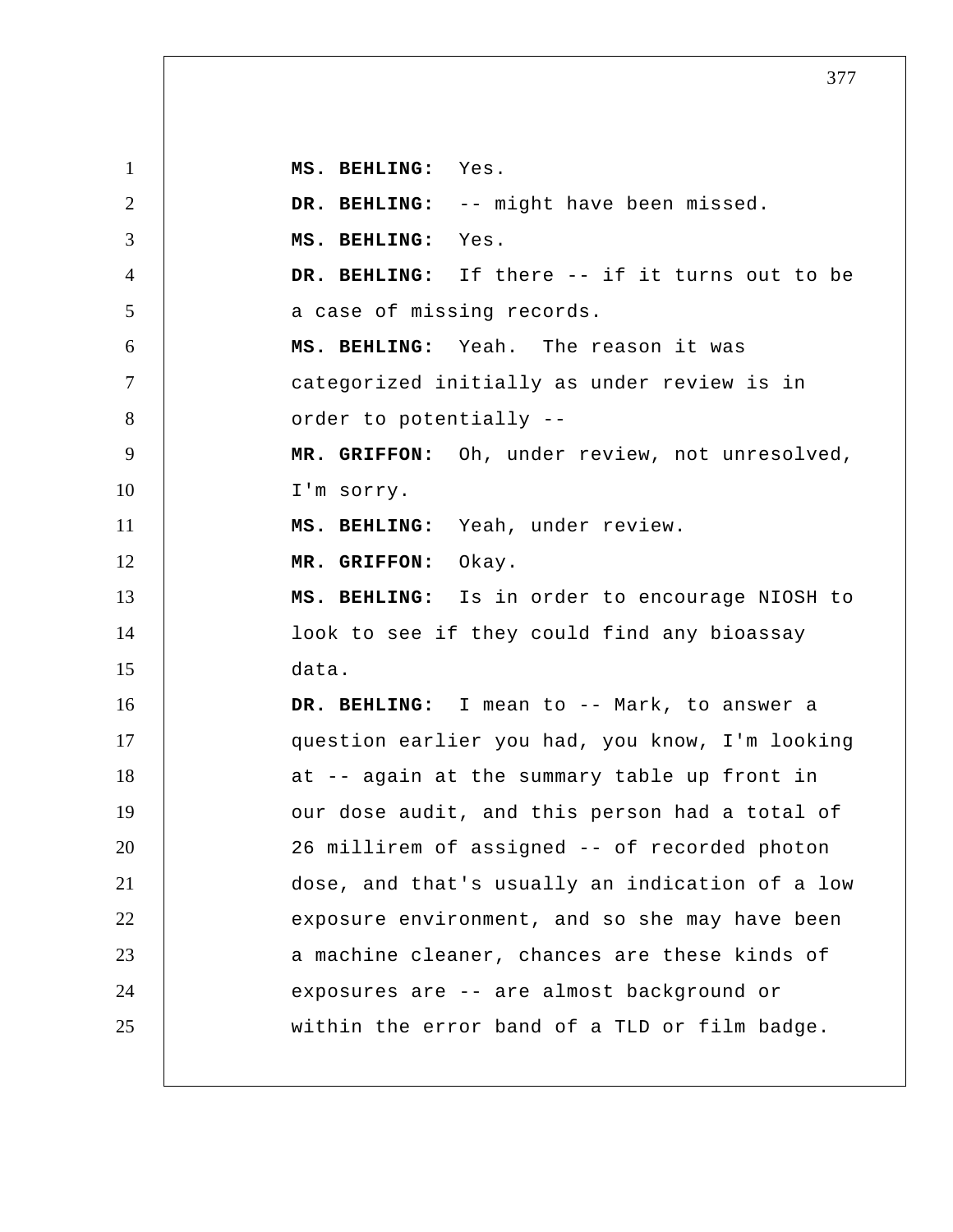1 2 3 4 5 6 7 8 9 10 11 12 13 14 15 16 17 18 19 20 21 22 23 24 25 So again, my gut feeling is that whatever she was assigned is more than going to compensate any missed exposure that involved missing records.  **MR. GRIFFON:** Yeah, that -- that certainly reinforces the determination, sure.  **DR. WADE:** Well, I think that the strength and the importance of this finding generically is that -- is the discrepancy between the CATI report and the DOE records. The question is was that discrepancy recognized and dealt with, and I think you're saying yes in this case, but it could be in another finding it wasn't.  **MS. BEHLING:** It wasn't.  **DR. BEHLING:** I think it would be helpful if - just if there was a recognition in the dose reconstruction report that emphatically states yes, it's possible that we're missing records, but look, we're giving you 12.3 rem of internal exposure using a model that is more than likely to overestimate anything by an order of magnitude, and having stated that, you sort of walk away from this missing data -- potentially missing data, without feeling that you're potentially hurting the claimant in -- in not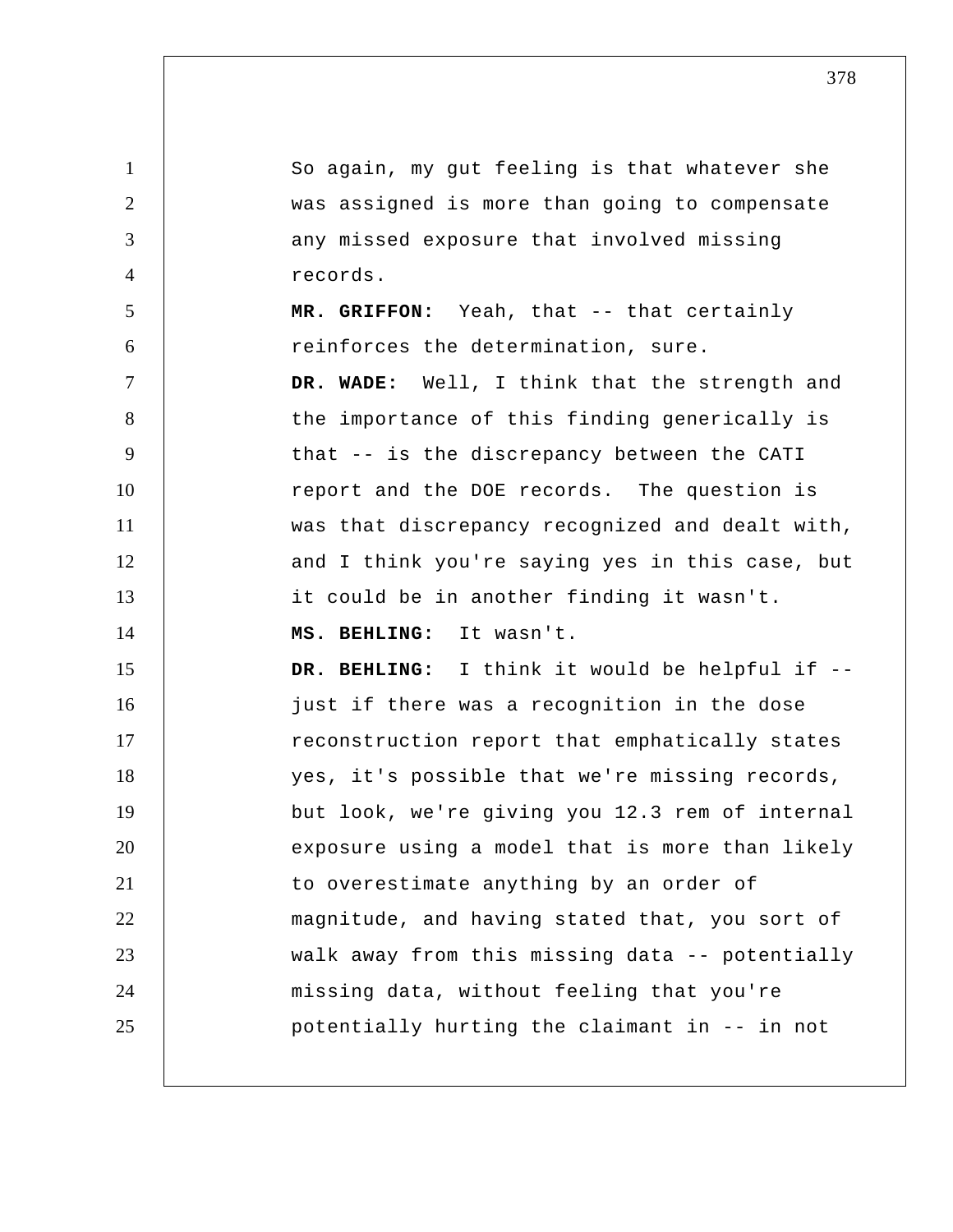1

considering it.

2 3 4 5 6 7 8 9 10 11 12 13 14 15 16 17 18 19 20 21 22 23 24 25  **MR. GRIFFON:** Right, right.  **MS. MUNN:** As long as they understand that any shortcoming that they perceive their employers as having foisted upon them was taken into consideration and more than adequately compensated for.  **DR. WADE:** But what we don't know at this point, Stu, I guess is whether or not the revised dose reconstruction report would identify the discrepancies and speak to how the discrepancies were dealt with.  **MR. GRIFFON:** Yeah, that's what I put as the - you know, ongoing action that NIOSH is modifying the DR report boilerplate language, you know, and we've captured that in the procedures review, too, so we'll -- we're certainly going to be looking at that.  **DR. WADE:** Certainly that would be a good thing. Whether or not the investment in time will be made to do that is something that we have to determine.  **MR. GRIFFON:** Right.  **MS. MUNN:** Uh-huh.  **MR. GRIFFON:** Right. All right. Was that the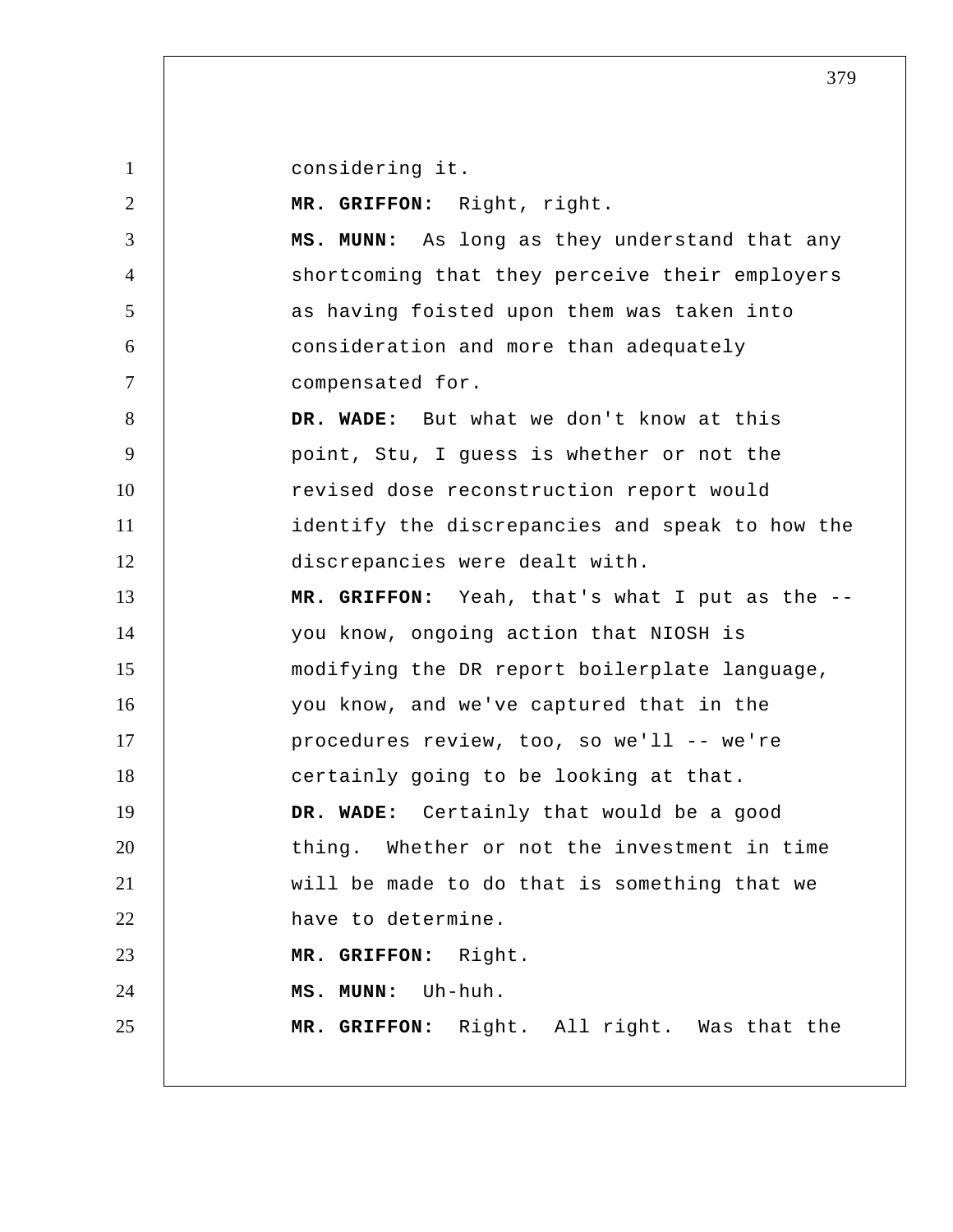1 2 3 4 5 6 7 8 9 10 11 12 13 14 15 16 17 18 19 20 21 22 23 24 25 time clock? All right -- **MR. GIBSON:** (Unintelligible) phone going bad.  **MR. GRIFFON:** What? Yeah, I know, I'm on my second phone, too, Mike. 23.1.  **MS. BEHLING:** Okay, in this case -- this is something that we've discussed with NIOSH before -- this was a prostate cancer and, let's see, OCAS Implementation Guide 1 indicates that the testes should be used as the surrogate organ and TIB-5 states the bladder. And I think TIB-5 is correct and there needs to be a change made to the Implementation Guide.  **MR. HINNEFELD:** Yeah, we've done that.  **MS. BEHLING:** You've done that.  **MR. HINNEFELD:** Yeah.  **MS. BEHLING:** Okay.  **MR. GRIFFON:** So IG -- IG has been modified.  **MR. HINNEFELD:** Yeah, there's a page change from like October or (unintelligible).  **MS. BEHLING:** Okay, great.  **MR. GRIFFON:** NIOSH agrees, IG has been modified. Okay.  **MS. MUNN:** I would submit, however, that this is one of those things where the technical reality may not be  $-$  is  $-$  is not likely to be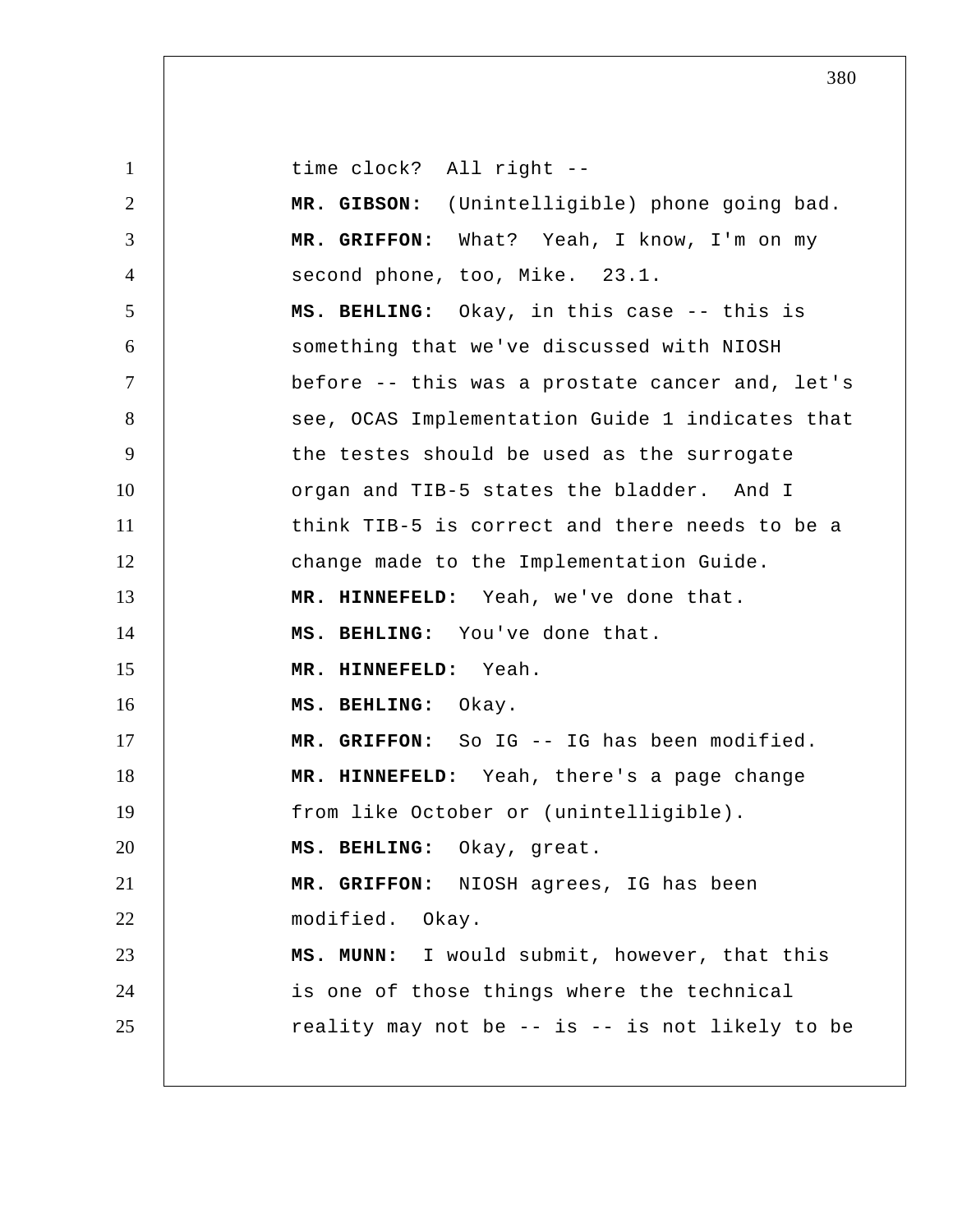1 2 3 4 5 6 7 8 9 10 11 12 13 14 15 16 17 18 19 20 21 22 23 24 25 the same way the patient -- the client sees it. That -- that is -- the use of that surrogate organ would, in the patient's mind, probably more likely be testes than bladder and --  **MS. BEHLING:** Sure.  **MS. MUNN:** -- it's one of those things that perhaps requires some additional explanation.  **DR. BEHLING:** Well, that the difference being is the DCF which accommodates an attenuation component --  **MS. MUNN:** Yeah.  **DR. BEHLING:** -- and of course the bladder is more proximal to the prostate than for -- for external radiation -- **MS. MUNN:** That's not what they're going to think.  **DR. BEHLING:** I know.  **MR. GRIFFON:** Yeah, I...  **MS. BEHLING:** Okay.  **MR. GRIFFON:** Good point, though. All right, 23.2.  **MS. BEHLING:** Again this is an issue that we've discussed many times. It's -- they did not assign any uncertainty associated with the recorded dose, and it's because the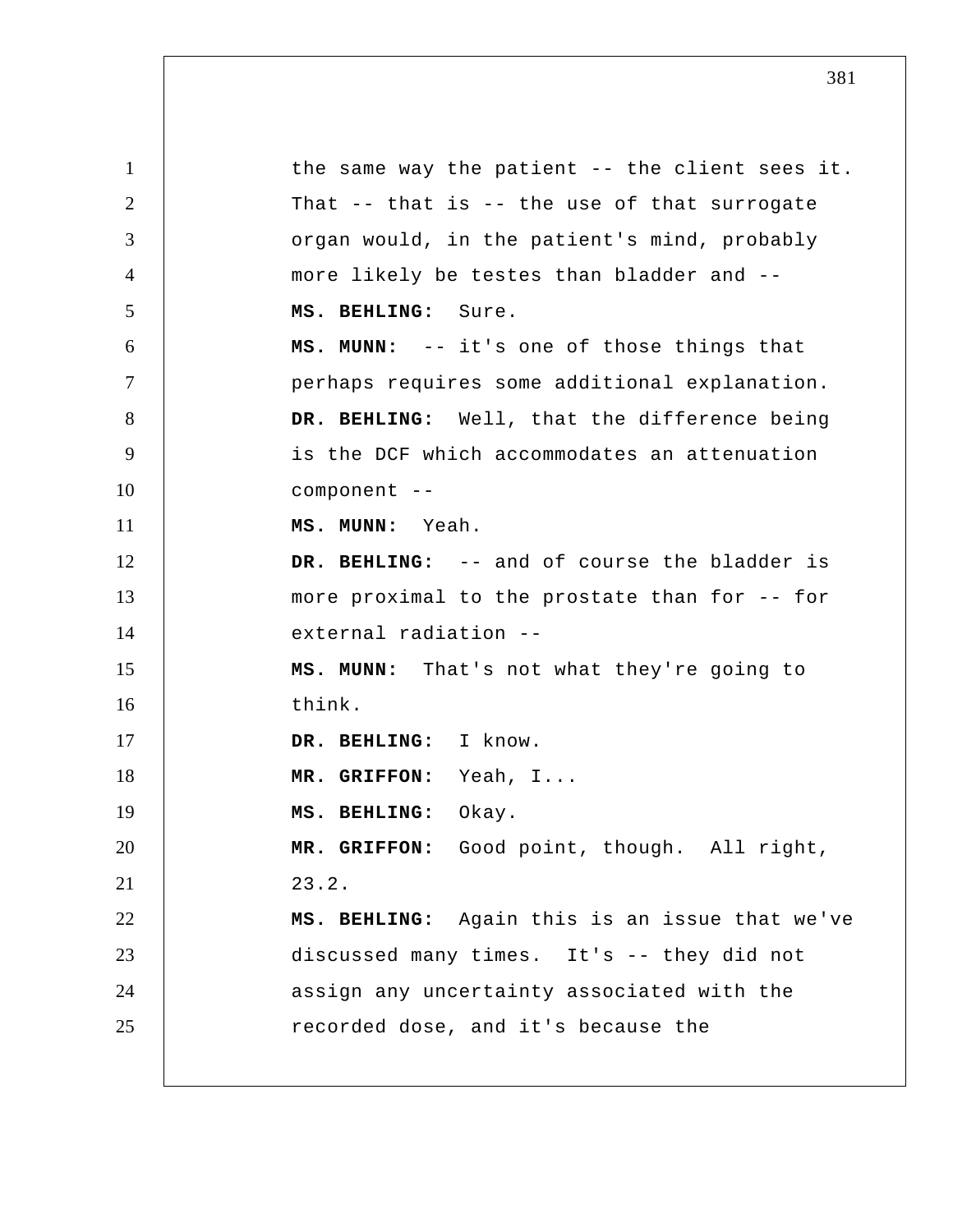1 2 3 4 5 6 7 8 9 10 11 12 13 14 15 16 17 18 19 20 21 22 23 24 25 Implementation Guide has such complex procedure and equations for calculating what the uncertainty should be surrounding that recorded dose. Now this is one of those cases when there is a best estimate used or the workbook is used and they do Monte Carlo techniques, this is taken into consideration. But I think here again the Implementation Guide just needs to be changed.  **DR. BEHLING:** Well, I think the -- the current workbooks that have been developed make -- make an attempt to introduce that calculation that's identified in -- in the Implementation Guide and -- and does it for you. You can't do it manually. It's impossible.  **MR. GRIFFON:** So this was a pre-workbook phase --  **DR. BEHLING:** Yes.  **MR. GRIFFON:** -- case?  **DR. BEHLING:** Yes.  **MR. GRIFFON:** Okay.  **DR. BEHLING:** And people have either circumvented the need for uncertainty calculation by doing one of two things. They multiply everything by two, which gives you the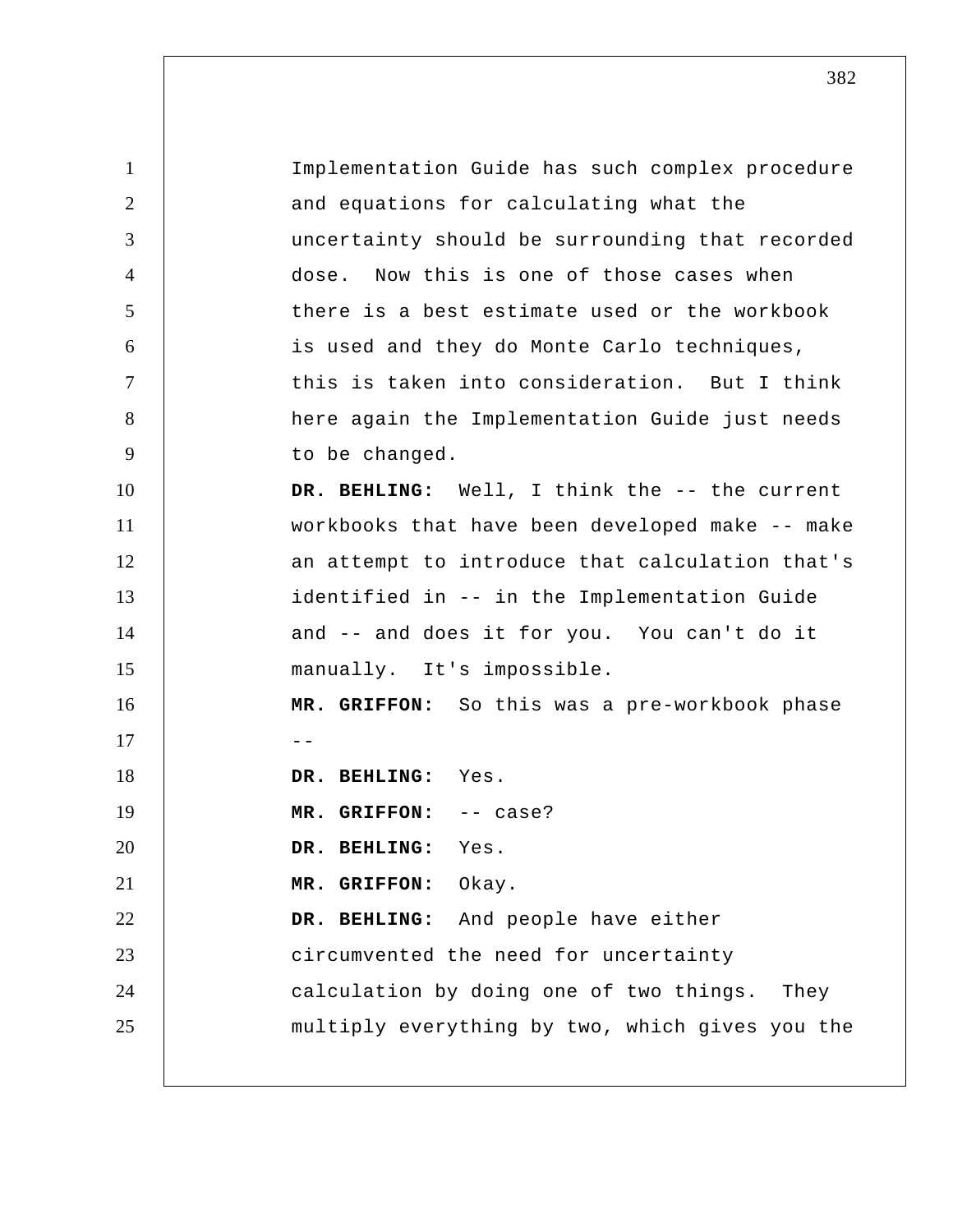1 2 3 4 5 6 7 8 9 10 11 12 13 14 15 16 17 18 19 20 21 22 23 24 25 95th percentile value which is allowable under TIB-8 and 10, or they -- and then enter it as a constant, or they simply ignore it, which is now missing an uncertainty value. So we cite it, even though I'm very sympathetic in saying if I had to do it, I wouldn't know how. And so I have to say the workbook has taken care of that, but that has only been recently introduced.  **MS. BEHLING:** However -- **MR. GRIFFON:** Well, can I ask NIOSH that? Has the -- have the workbooks taken care of this issue? I mean are --  **MS. BEHLING:** No, and maybe I can answer that with -- just quickly. I believe actually the workbook takes care of it, and this is what I was trying to say, when they're using -- when they're doing a best estimate because that's when they run Crystal Ball and --  **MR. GRIFFON:** Oh, right.  **MS. BEHLING:** -- that's when all of the uncertainty, so -- so this is not resolved on most cases. I feel that the Implementation Guide should be changed to either put in something that's a reasonable --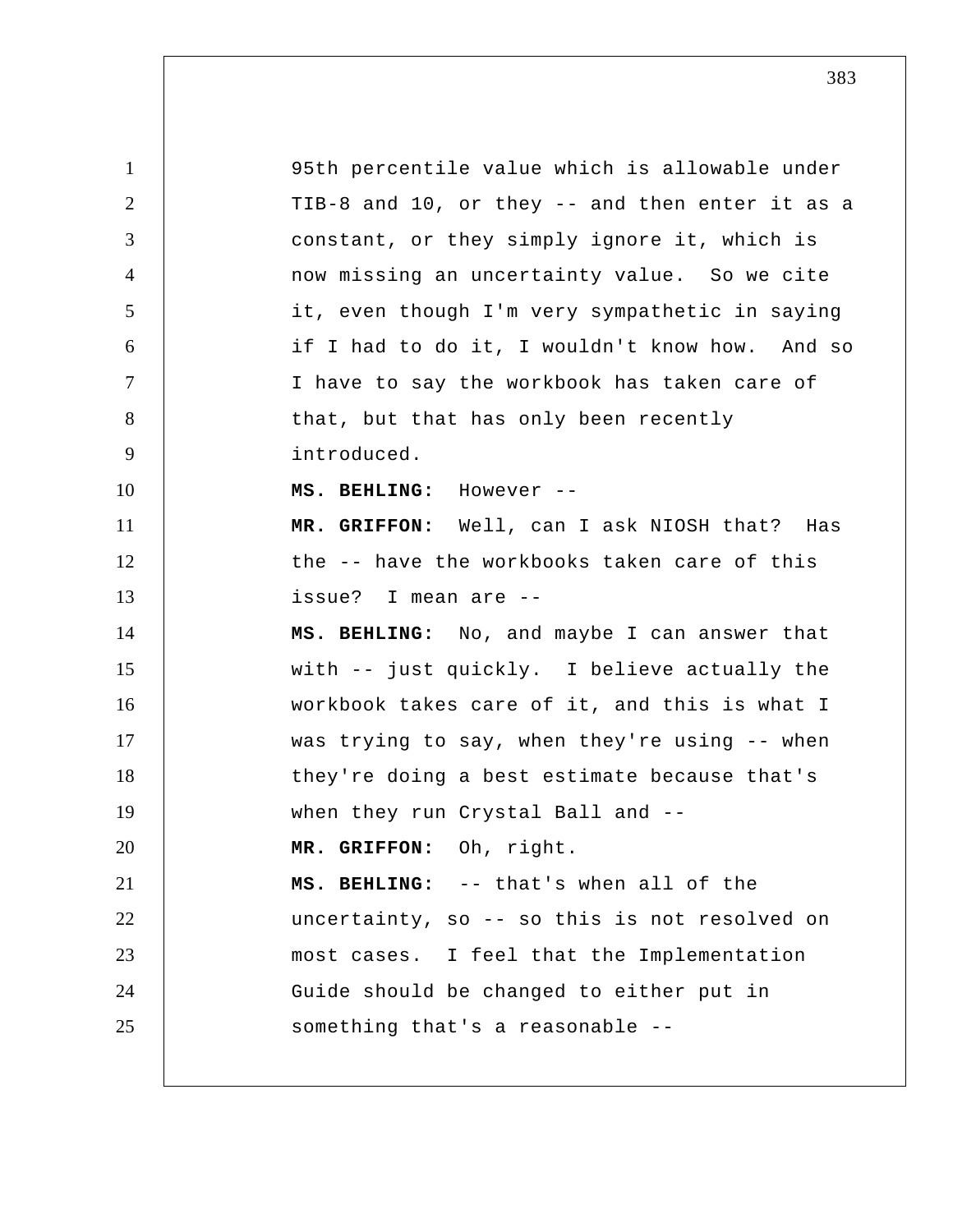| $\mathbf{1}$   | DR. BEHLING: Thirty percent.                    |
|----------------|-------------------------------------------------|
| 2              | MS. BEHLING: -- 30 percent, exactly, that's     |
| 3              | what I was going to suggest -- uncertainty be   |
| $\overline{4}$ | put in with these recorded doses.               |
| 5              | MR. HINNEFELD: Well, in our view --             |
| 6              | MR. GRIFFON: For cases that aren't best         |
| $\tau$         | estimate? Is that what --                       |
| 8              | MS. BEHLING: Yes.                               |
| 9              | MR. HINNEFELD: Yeah. In our view, a -- a        |
| 10             | measured -- measured dosimeter dose is normally |
| 11             | distributed, and so the way that -- there --    |
| 12             | there are a few acceptable ways of getting      |
| 13             | around that, we think. One is that if you're    |
| 14             | doing a -- an underestimating approach, for     |
| 15             | instance, so you -- you don't include all of    |
| 16             | it, for instance, you shave it down, you submit |
| 17             | it as a constant 'cause it's at least that      |
| 18             | high. There is a way to get around it by -- if  |
| 19             | you're -- if the target organ has a dose        |
| 20             | conversion factor that is completely less than  |
| 21             | one, like below -- usually about .8 or so, or   |
| 22             | .9, the entire breadth of the triangular        |
| 23             | distribution is below that number, you can      |
| 24             | enter one as a DCF which overestimates that,    |
| 25             | and then enter your -- read a dose number as a  |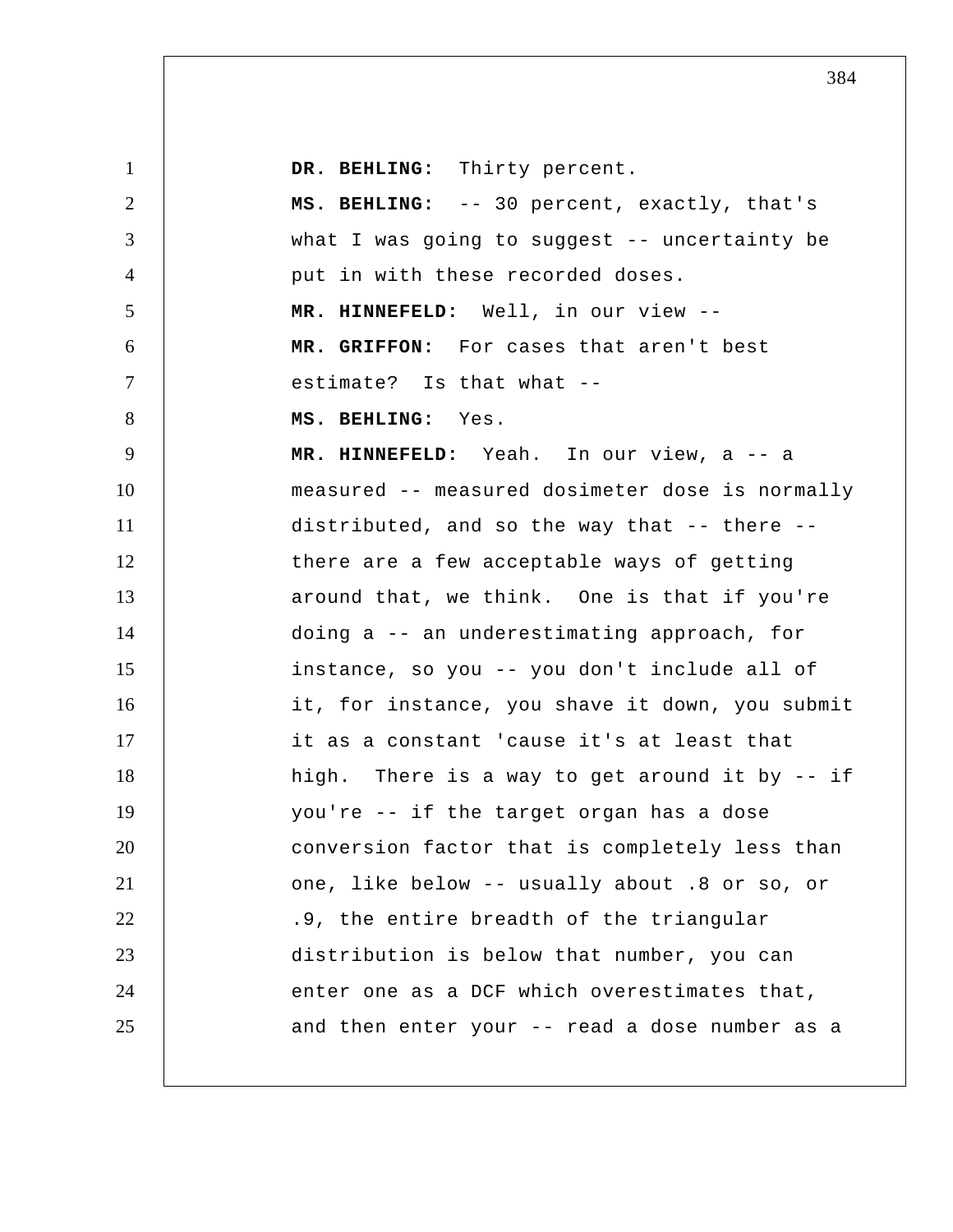1 2 3 4 5 6 7 8 9 10 11 12 13 14 15 16 17 18 19 20 21 22 23 24 25 constant. We've been doing that for a while. We're verifying right now that that's appropriate, that that is in fact more favorable than a 30 percent distribution -- (unintelligible) normal distribution -- 30 percent uncertainty (unintelligible) normal distribution. We are doing that verification now. So so far it's looking pretty good, 30 percent -- 30 percent distribution normally distributed times the triangular DCF so far is -- is consistently less than using the measured value as a constant times one for DCF and reporting that value as a -- as a constant. So we're in -- we're in the middle of verifying --  **DR. BEHLING:** And -- but if that is adopted, I guess I would recommend you proceduralize that option so it's clear to -- to the dose reconstructor if you're going to use (unintelligible) as a DCF for those organs where the DCF is well below some value, then that accounts for uncertainty, so skip it.  **MR. HINNEFELD:** It is certainly -- it is certainly our position that you cannot just ignore the uncertainty 'cause it's hard. You know, there should be a way to do it, like --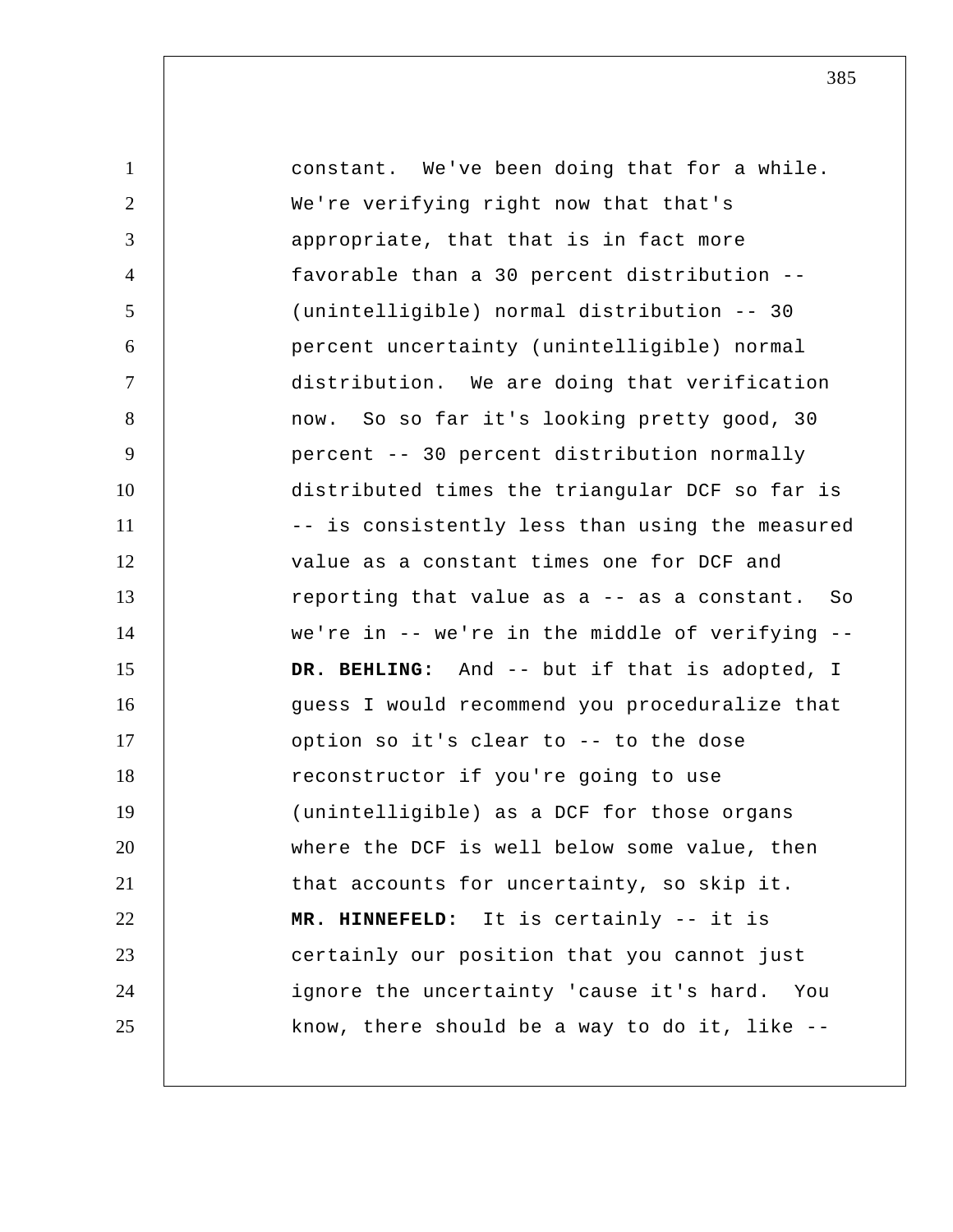1 2 3 4 5 6 7 8 9 10 11 12 13 14 15 16 17 18 19 20 21 22 23 24 25 like you said, 30 percent and -- on the measured dose. A measured value is normally distributed.  **MR. GRIFFON:** Okay. So can -- can I say, Stu, this is -- you're -- you're doing -- you're in the throes of a final evaluation for this or...  **MR. HINNEFELD:** Well, on this particular one, the dose conversion factor isn't entirely below one, I don't think, so that shorthand wouldn't be appropriate for this case.  **DR. BEHLING:** No, for skin, for instance, it wouldn't be appropriate.  **MR. GRIFFON:** Right.  **MR. HINNEFELD:** Right.  **MR. GRIFFON:** Right, for this case, but then for the -- for the broader issue of this general finding -- **MR. HINNEFELD:** Yeah.  **MR. GRIFFON:** -- you're -- are you going to revise -- **MR. HINNEFELD:** I think we -- we promised that. I mean that's been promised -- that's part of our response in the first 20 DR reviews.  **MR. GRIFFON:** And -- and to revise what? In -in the -- in the --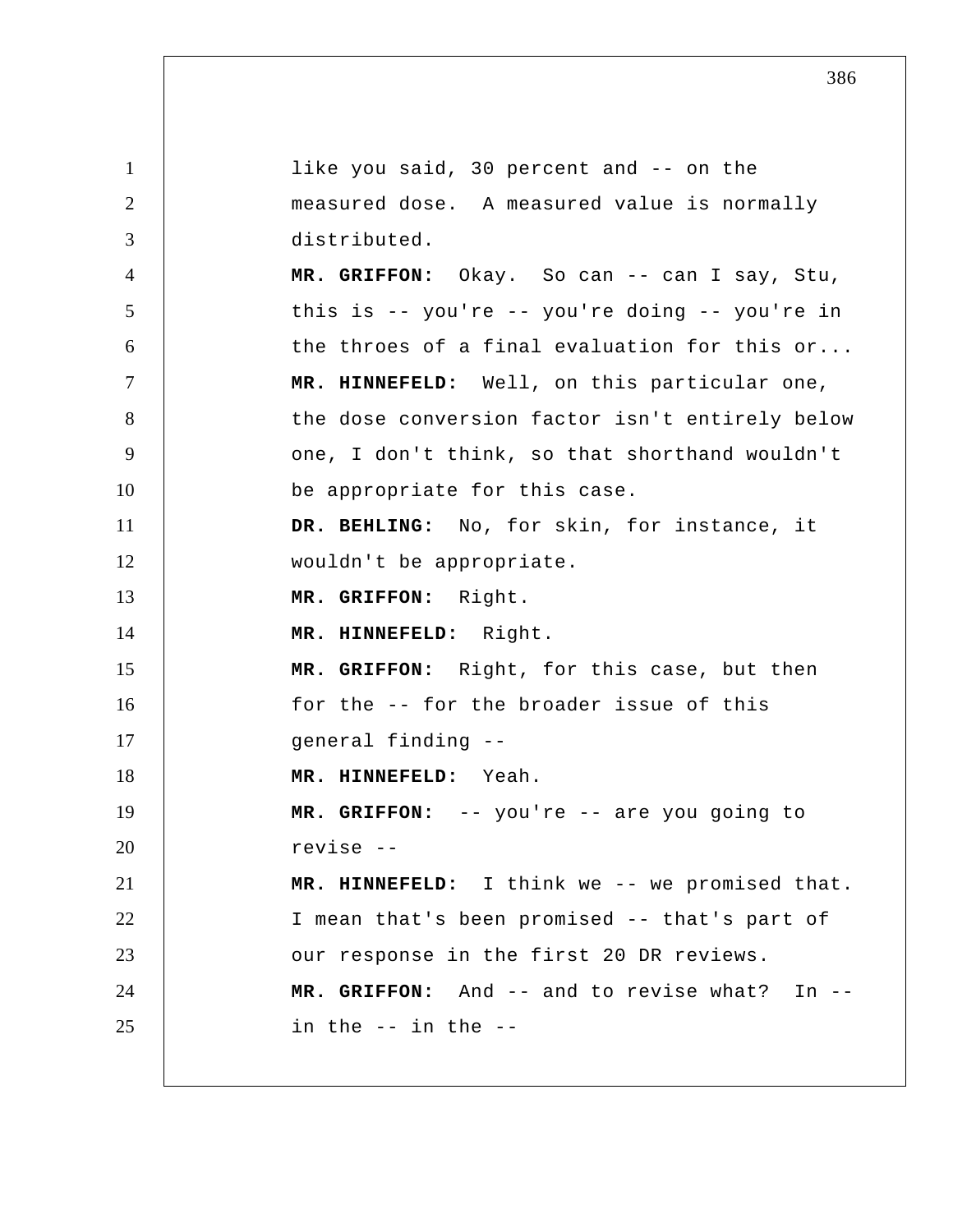1 2 3 4 5 6 7 8 9 10 11 12 13 14 15 16 17 18 19 20 21 22 23 24 25  **MR. HINNEFELD:** Well, the first thing --  **MR. GRIFFON:** -- IG or where -- where is the procedural revision going to take place?  **MR. HINNEFELD:** I'll have to get with ORAU and find out from them where it belongs because they're the ones who worked on the procedures more than us.  **MR. GRIFFON:** And 23.3?  **MS. MUNN:** Before we do anything else on 23.3, how about turning the page up to page six and making sure that all names are removed from this.  **MR. GRIFFON:** Yeah, I was going to -- I saw that, too.  **MS. MUNN:** Please, mark out the name.  **MR. GRIFFON:** Yeah, a name got in there.  **DR. BEHLING:** I'm very cautious about ever using --  **MR. HINNEFELD:** That was ours. That was ours.  **MS. BEHLING:** That was NIOSH's. In this particular finding we --  **MR. GRIFFON:** We're on 22. -- we're at 23.3.  **MS. BEHLING:** 23.3.  **MR. GRIFFON:** Yes.  **MS. BEHLING:** Yeah, looking at the records and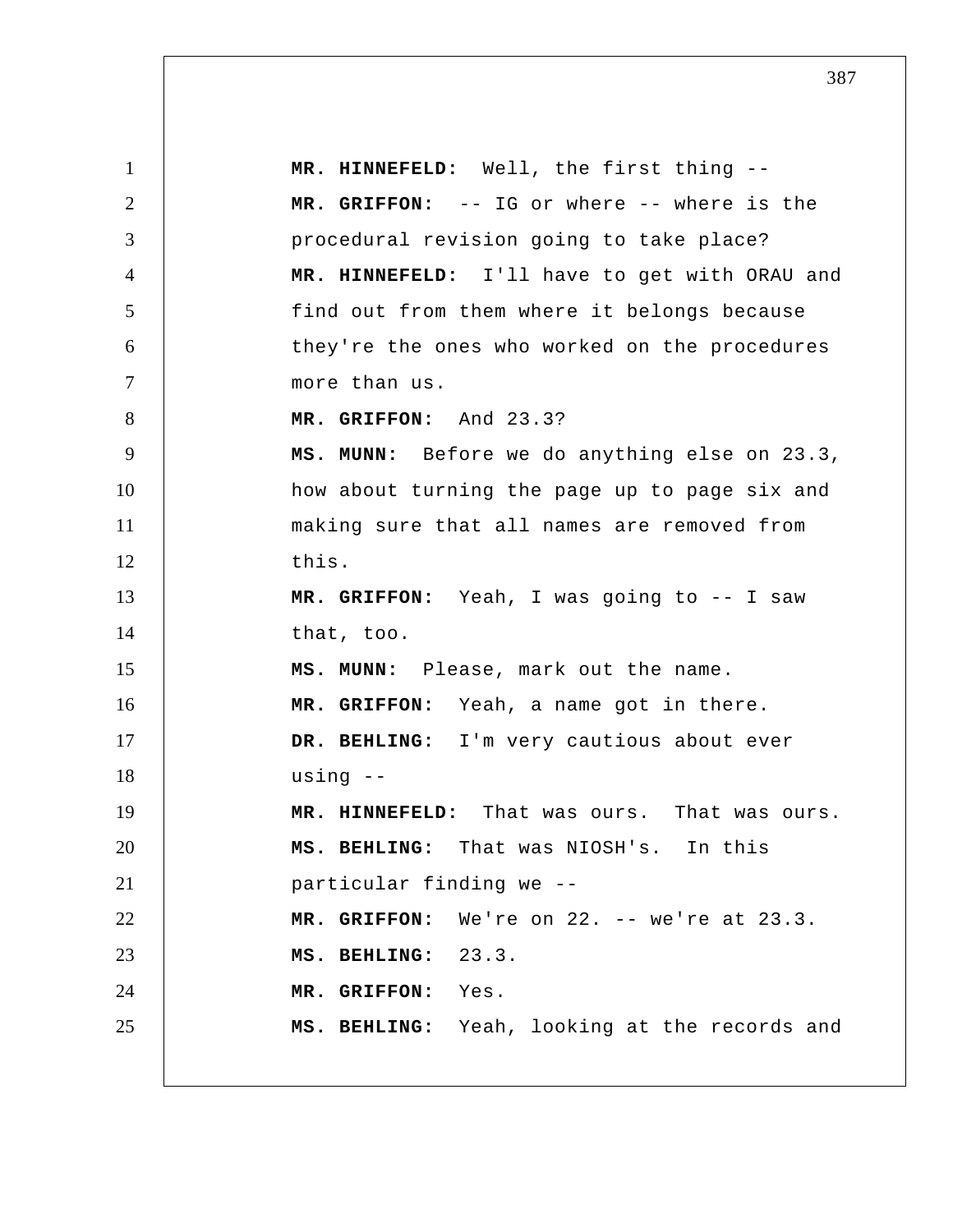1 2 3 4 5 6 7 8 9 10 11 12 13 14 15 16 17 18 19 20 21 22 23 24 25 looking at the CATI report, we came to the conclusion that possibly this individual should have been assigned missed neutron dose. I believe the records actually had zeroes under neutron dose for '61 through '90, and then there were blanks from -- no, no, I guess there were zeroes between '61 through '74 and then --  **DR. BEHLING:** After 1974 they were recorded as blanks.  **MS. BEHLING:** -- after '74 there were blanks, and so -- and also based on the fact that in the CATI report the individual indicated that he may have been exposed to californium and uranium, and so based on that information we just felt that possibly missed neutron dose should have been assessed.  **MS. MUNN:** He said he may have been, did not - was not clear?  **MS. BEHLING:** What happens on the CATI report, there's a list of radionuclides and --  **MS. MUNN:** Yeah, I remember that.  **MS. BEHLING:** -- they're asked to checkmark those that they have been exposed to or they (unintelligible) -- **MS. MUNN:** But there wasn't any verbal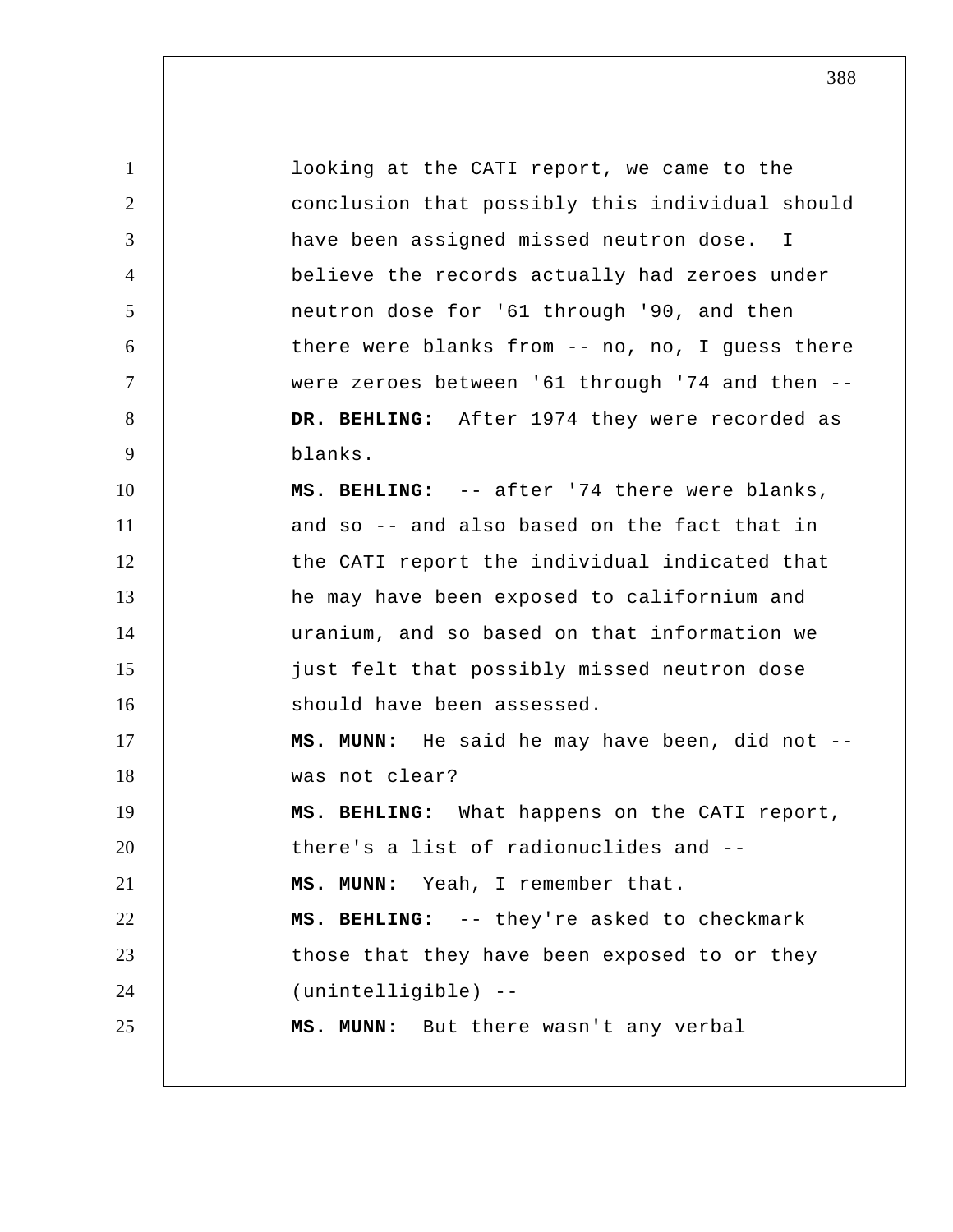1

expansion on that?

2 3 4 5 6 7 8 9 10 11 12 13 14 15 16 17 18 19 20 21 22 23  $24$  --25  **MS. BEHLING:** No, it's just check marked.  **MS. MUNN:** Okay.  **DR. BEHLING:** But also his work station loc- location was building 92-12 and I think if I looked at the TBD that might suggest potential exposures to neutrons.  **MS. BEHLING:** Stu's digging for papers again.  **MR. HINNEFELD:** Yeah, I'm digging -- I thought I'd brought something -- I'm digging. I thought I brought something on this, but maybe not.  **MS. MUNN:** These kind of judgment calls are the kind that I have the most difficulty with, and I guess I've always had difficulty with assigning dose to people who are monitored and show zero exposure. It's one thing if you're not monitored and there's reason to believe you might have been exposed. But if you're monitored and you're showing zero exposure, then how much -- how can we just dismiss that as being unacceptable, inaccurate --  **MS. BEHLING:** We don't write the procedures on  **MS. MUNN:** I know, I know.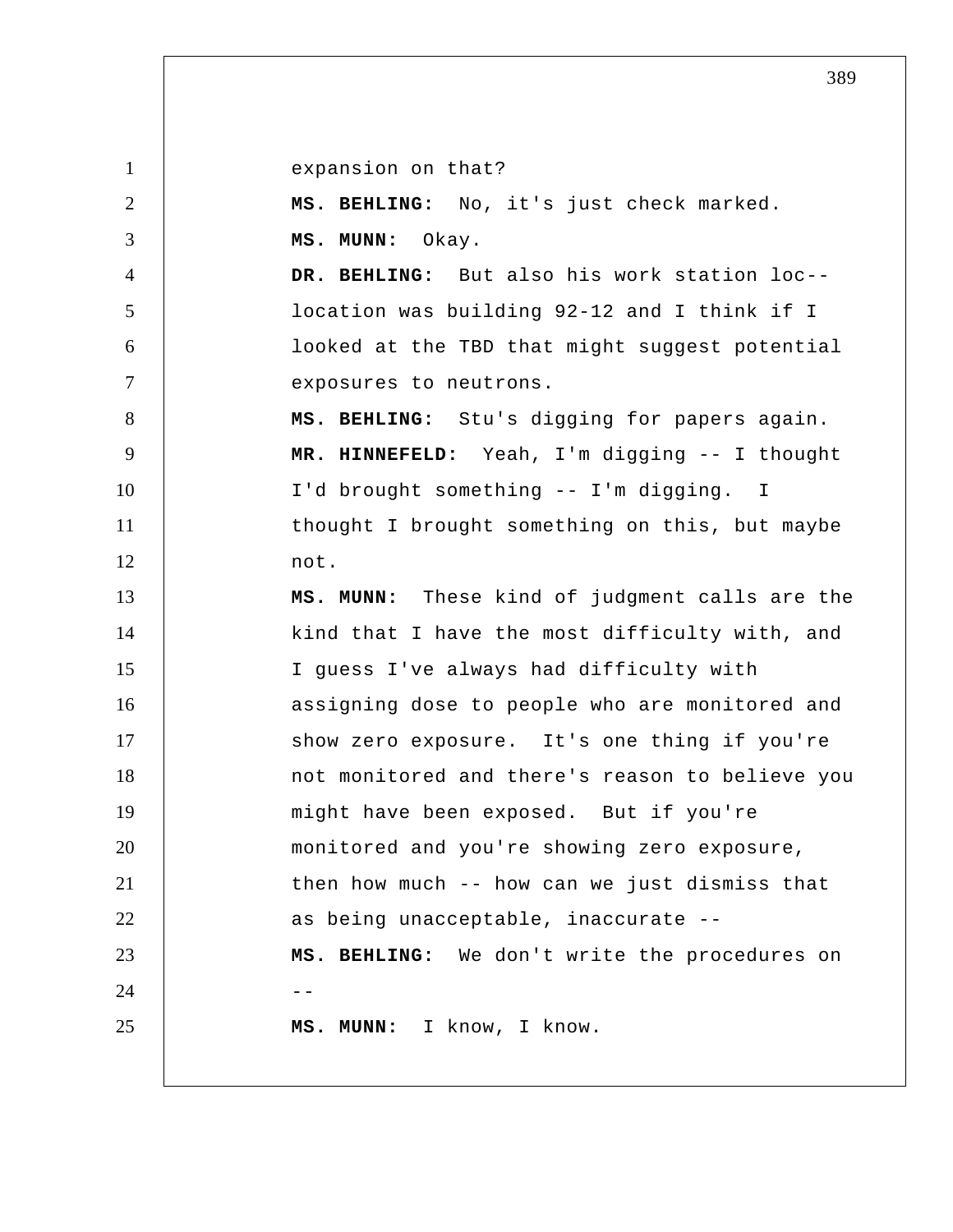1 2 3 4 5 6 7 8 9 10 11 12 13 14 15 16 17 18 19 20 21 22 23 24 25  **MS. BEHLING:** -- how to calculate missed dose.  **MR. GRIFFON:** (Unintelligible)  **DR. BEHLING:** Wanda, what I always do is I look at the report. If I see out of a -- let's say five years' worth or ten years' worth of monitoring a handful of positive ones, I say okay, now he was -- the exposure must have been very nominal where a few of them went over the point where there are recorded dose but the rest are zeroes. Now that gives me reason to believe that I'm not near zero, but I'm somewhere between zero and recordable, and that's evidenced by a few that went over the top that actually became recorded dose, so I usually try to look at that in saying where am I. If a secretary was monitored and she has ten years' worth of zeroes, you're closer to zero down here, there's no question about that. But if you have someone who was monitored for a period of time and even a handful went above that LOD level and reported as positive, then you can be sure that the missing data or the missed dose data is somewhere between zero and LOD.  **MS. BEHLING:** And I think the other thing that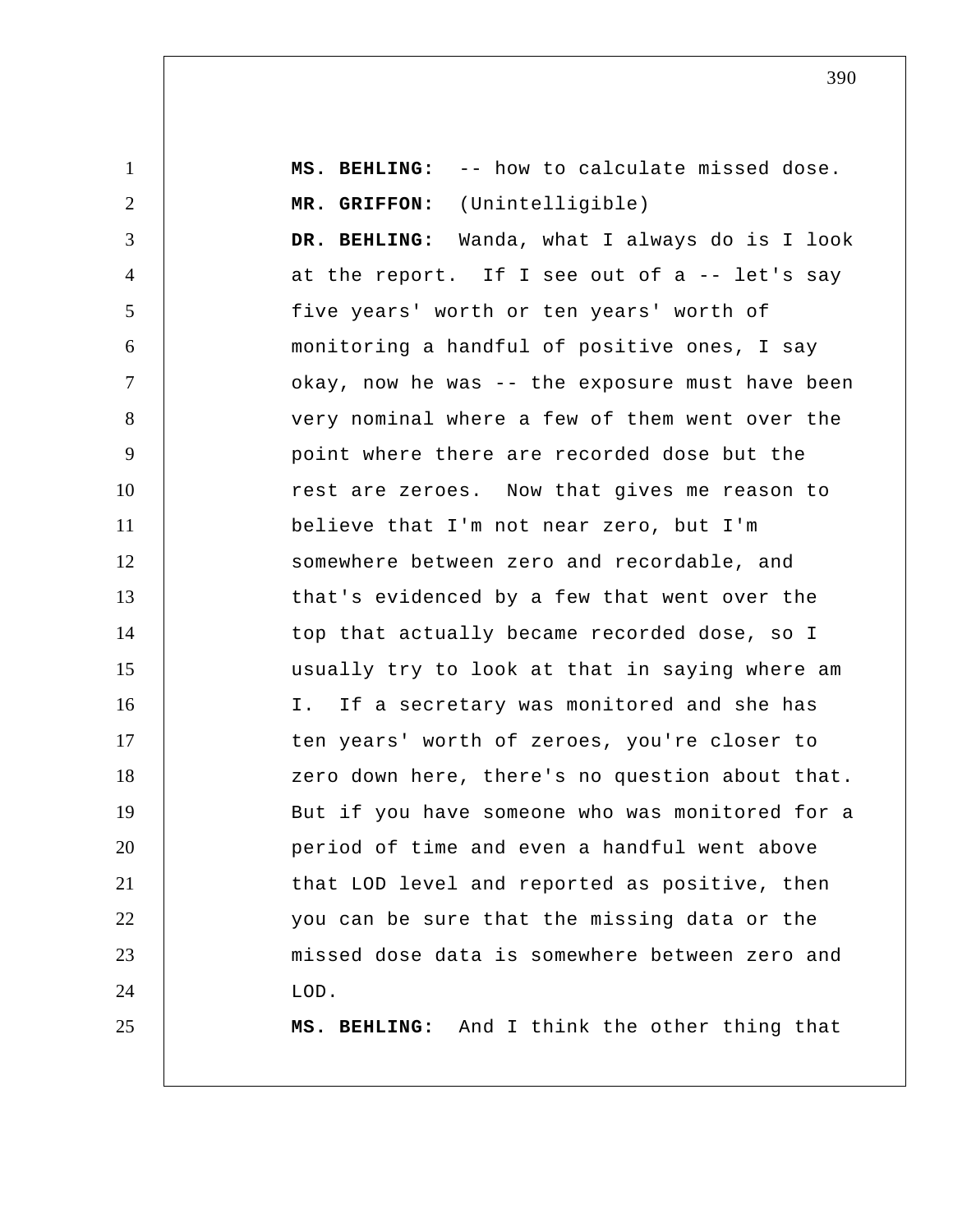| $\mathbf{1}$   | we do, and you'll see it in this particular       |
|----------------|---------------------------------------------------|
| $\overline{2}$ | case, we try to look at supporting data such      |
| 3              | as, in this case, first of all the CATI report    |
| $\overline{4}$ | indicated the uranium and the californium. We     |
| 5              | also went back and verified what buildings he     |
| 6              | worked at -- in and checked the TBD to            |
| $\tau$         | determine could he have been exposed to           |
| 8              | neutrons in this building, 92-12. So we look      |
| 9              | at a number of issues before we make a decision   |
| 10             | as to whether we believe that there -- there      |
| 11             | should have been missed dose -- neutron dose      |
| 12             | assigned, not just zeroes on the -- the DOE       |
| 13             | records.                                          |
| 14             | MR. HINNEFELD: Yeah, Y-12 hung a badge that       |
| 15             | included a neutron component on everybody. I      |
| 16             | mean when they badged them, the neutron           |
| 17             | component went along, regardless of their         |
| 18             | potential for exposure to neutrons. It's just     |
| 19             | part of (unintelligible).                         |
| 20             | DR. BEHLING: Yeah, in fact that's a question I    |
| 21             | When the TLND was introduced at Savannah<br>have. |
| 22             | River or at Hanford, was a person who was not     |
| 23             | even remotely likely to be exposed to neutron,    |
| 24             | was that badge analyzed? Was the algorithm        |
| 25             | followed to see if there was a neutron            |
|                |                                                   |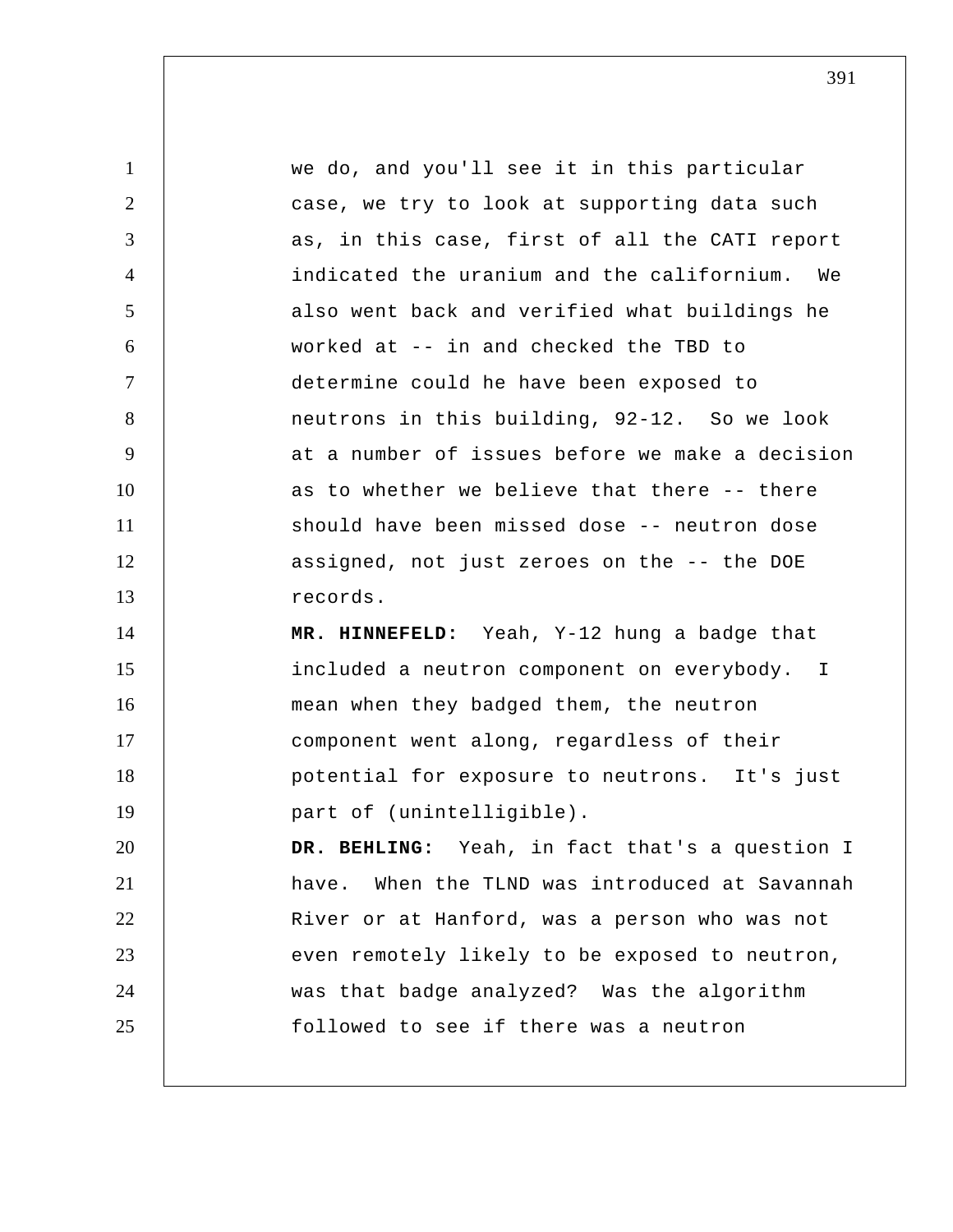1 2 3 4 5 6 7 8 9 10 11 12 13 14 15 16 17 18 19 20 21 22 23 24 25 component even though, based on location, the likelihood of a neutron exposure was zilch?  **MR. HINNEFELD:** Well, I guess sitting here today I don't know. I really don't (unintelligible).  **DR. BEHLING:** Because I never know how to interpret -- if I see a blank, I feel more comfortable the person wasn't exposed. If I see a zero, there must have been a reason why that badge was processed.  **MS. BEHLING:** Uh-huh.  **MR. HINNEFELD:** So -- and I don't know, sitting here. We could provide, you know, additional research with the dose reconstructors and people who know more about Y-12 and Y-12 dose reconstructions than I do and -- and come up with maybe a better explanation, but from our view, that -- you know, this was someone who - well, a machinist at Y-12, you know, other than californium, you know, is there really going to be that much neutron around the uranium - chunk of uranium, you know. You're not going to find it around uranium unless he happened to be around the californium source, which must have been a calibration source of some sort.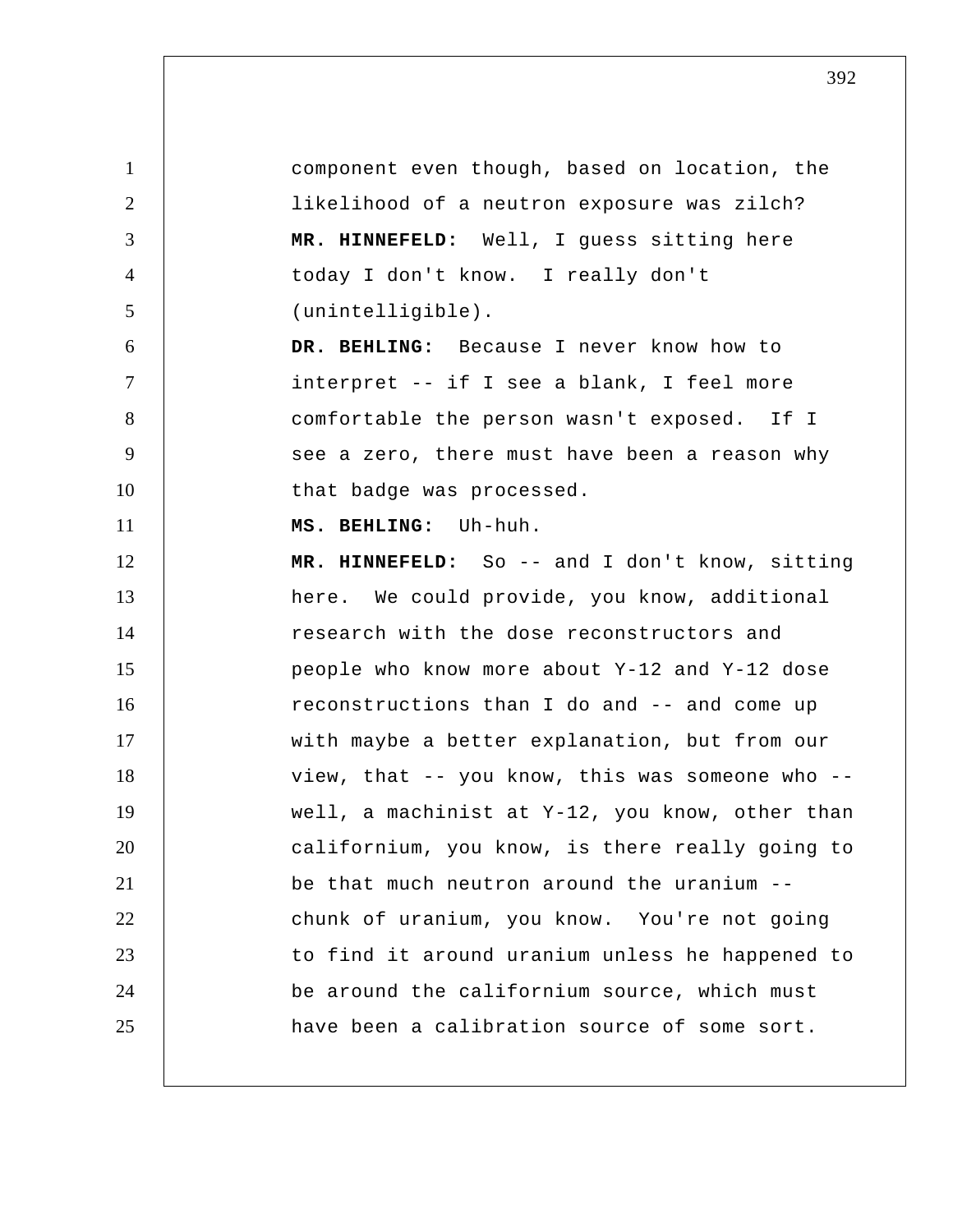1 2 3 4 5 6 7 8 9 10 11 12 13 14 15 16 17 18 19 20 21 22 23 24  $25$  --Really where's the neutron exposure, and as a machinist, would he have spent that much time around the californium source. So there's a number of questions that play in your mind about why -- was this guy really -- you know, was there really significant potential for neutron doses here beyond some nominal amount that we feel like the overestimating approaches address. But we can -- I mean we can get additional information from more expert dose reconstructors than I to look through this and say okay, what's the thought process here and why is this not a missed neutron dose in the case.  **DR. WADE:** Well, I think we're at the witching hour, so I (unintelligible) --  **MR. GRIFFON:** Yeah, I think we're at the -- so -- so what -- just to conclude that last one, though, is -- are you going to look into this further -- **MR. HINNEFELD:** Yes.  **MR. GRIFFON:** -- Stu?  **MR. HINNEFELD:** Yes.  **MR. GRIFFON:** Okay. Yeah, I think it's time to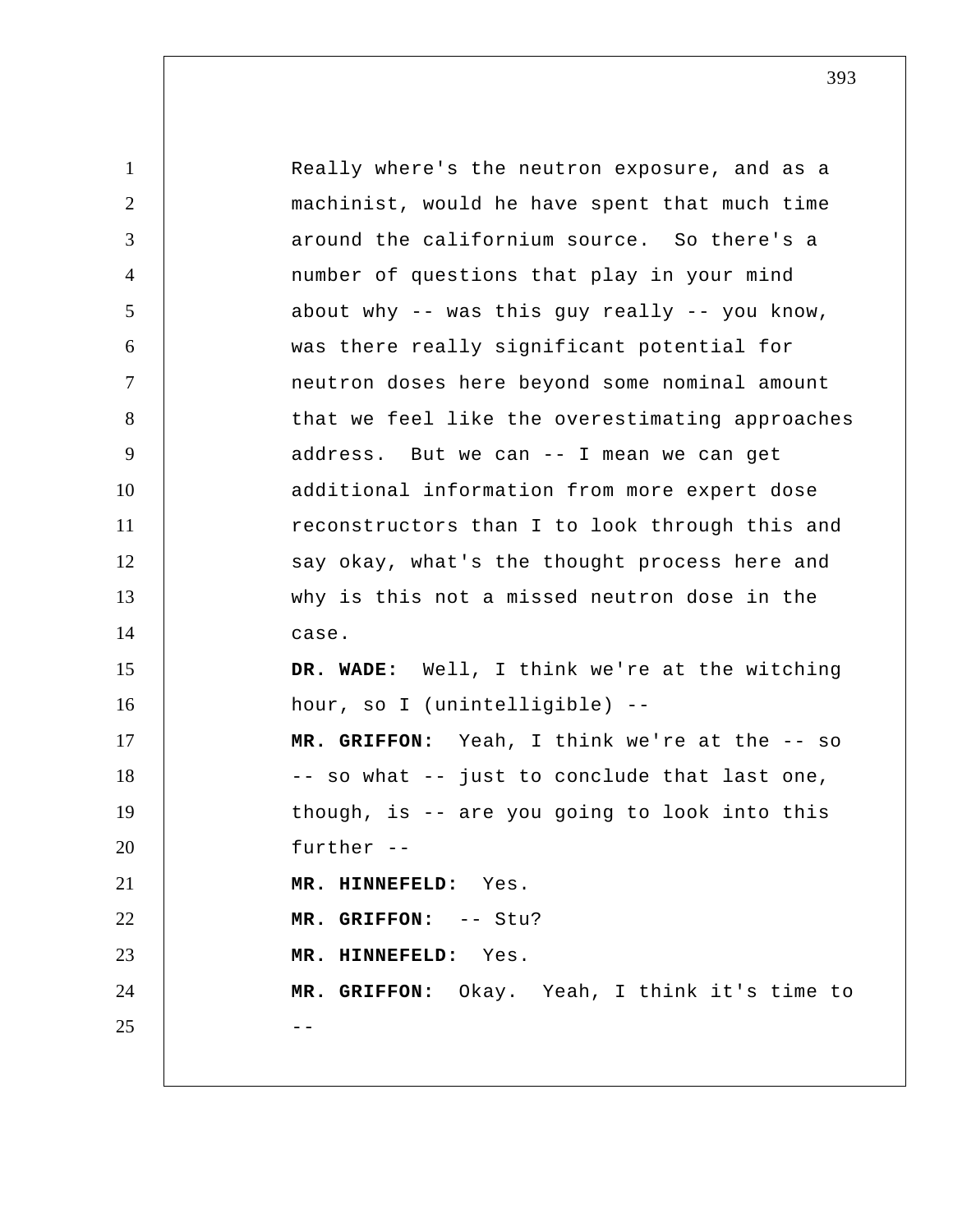1 2 3 4 5 6 7 8 9 10 11 12 13 14 15 16 17 18 19 20 21 22 23 24 25  **MS. BEHLING:** I guess we could close out this - this number 23, though, because the last finding is one that we've discussed before, so we've -- this is, again, the selection of 28 radionuclides as opposed to 12 radionuclides, and this is not necessarily a site with a reactor, so we just questioned that, so just --  **MR. GRIFFON:** No, I see three more findings, though.  **MS. BEHLING:** Oh --  **MR. GRIFFON:** 23.4, 23.5 --  **MS. BEHLING:** -- oh, I'm sorry, I jumped ahead.  **MR. GRIFFON:** Yeah, I was going to try to close it out, too, but I think there's more CATI discussion there and it looks like a pretty lengthy one.  **MS. BEHLING:** Okay, never mind.  **MR. GRIFFON:** Or I -- yeah, let's just break here at 23.3 -- **MR. HINNEFELD:** I think -- I think we just ought to take another look at the case in general. We'll take all the comments on this case and make it all part of our additional evaluation of -- of the components of this dose reconstruction and what support do we have for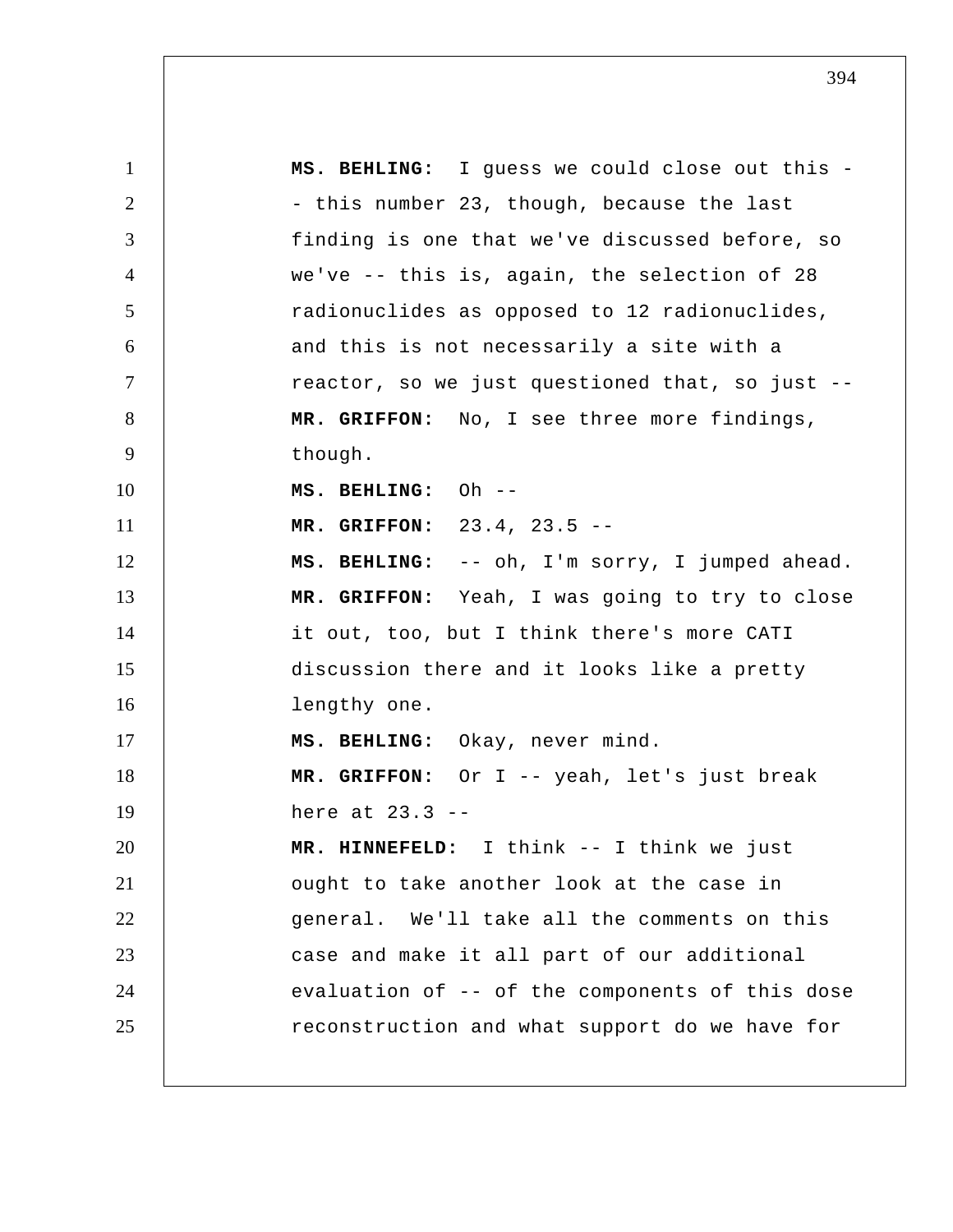1 2 3 4 5 6 7 8 9 10 11 12 13 14 15 16 17 18 19 20 21 22 23 24 25 the approach that was taken.  **MR. GRIFFON:** That sounds reasonable. All right, we're -- **DR. WADE:** Now I don't have any --  **MR. GRIFFON:** -- at a good break point. I'm sure everybody is just about broken.  **DR. WADE:** -- information -- I don't have any information on the -- the Boston hotels, but LaShawn is working on that. That'll be our operative strategy. We'll try and meet the 27th, close to the Logan Airport. We'll get information to you as soon as we have it.  **MR. GRIFFON:** There is -- there is a Hilton right at the airport which -- you can -- you don't even have to leave the terminal, but I don't know what -- you know, that's -- that's one option, anyway.  **DR. WADE:** Right, I just don't know that availability. LaShawn's working on that.  **MR. GRIFFON:** Okay.  **DR. WADE:** And then, you know, I'll leave to the working group how it wants to conclude its work on this set of 20 and the next 20. You know, it'd be good to get this thing wrapped up before the next Board meeting --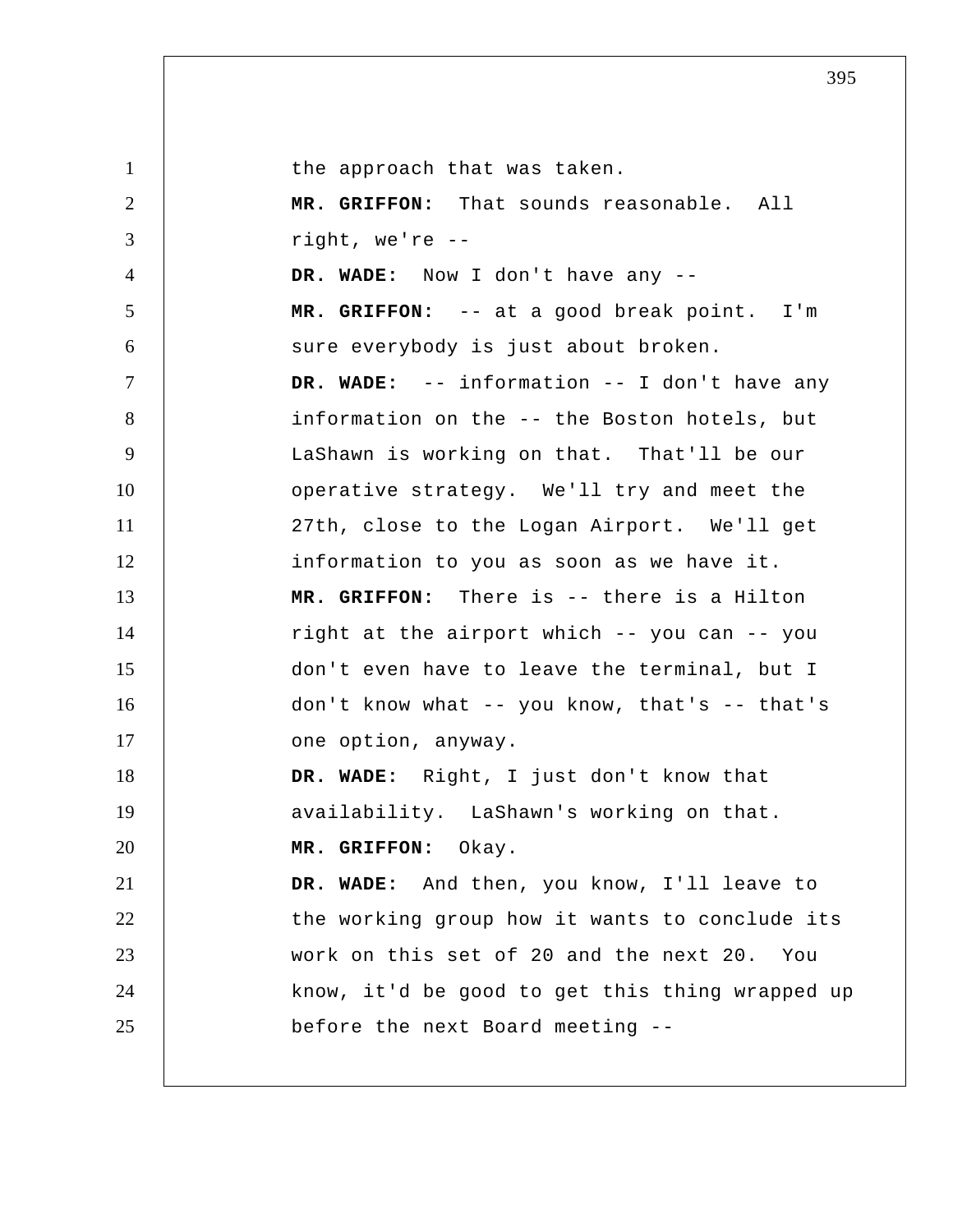1 2 3 4 5 6 7 8 9 10 11 12 13 14 15 16 17 18 19 20 21 22 23 24 25  **MS. MUNN:** Sure would.  **DR. WADE:** -- that's at the end of April.  **MS. MUNN:** That means March.  **MR. GRIFFON:** Yeah.  **DR. WADE:** March, both the month and the activity required.  **MS. MUNN:** Yes.  **MR. GRIFFON:** All right.  **MS. MUNN:** And any other definitions you can (unintelligible) trickle on downwards.  **DR. WADE:** On that note, thank you for your --  **MR. GRIFFON:** Yeah, let -- let's think of -- of -- I mean I think we might want to reconvene this group --  **MS. MUNN:** Yeah.  **MR. GRIFFON:** -- and maybe piggyback with one of the other site profile groups -- I'm not on any other workgroup on the other site profiles, so  $--$  but  $--$  but we can discuss that maybe in Boston, if we come up to Boston --  **MS. MUNN:** Well -- **MR. GRIFFON:** -- on the -- **MS. MUNN:** -- it would really be very helpful for me if we could do that sooner than Boston.  **MR. GRIFFON:** Well, do -- do you know the other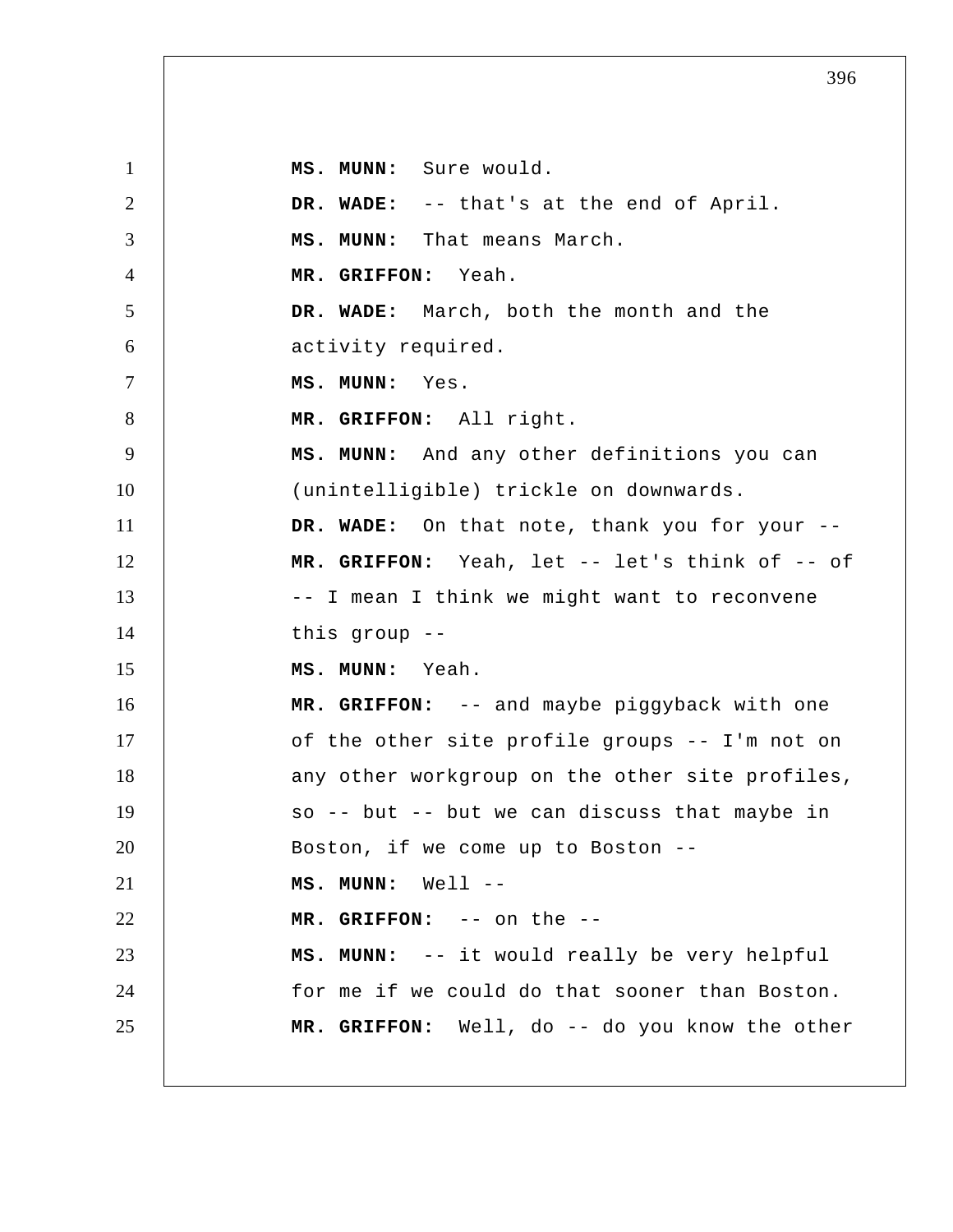1 2 3 4 5 6 7 8 9 10 11 12 13 14 15 16 17 18 19 20 21 22 23 24 25 dates, though, for the other meetings, or do you have your own -- **MS. MUNN:** Well, I do know that the Nevada Test Site working group does not have a date established. Right, Bob?  **MR. PRESLEY:** That's correct.  **MS. MUNN:** Because our original choice of the 28th couldn't be met by NIOSH staff. They didn't have enough time -- not enough hours in their lives -- **MR. GRIFFON:** Right.  **MS. MUNN:** -- to get there, so that group is going to have to meet sometime in March, and that has not been determined yet. And my calendar is looking kind of funny. I don't know, it just -- what does your calendar look like, Mark?  **MR. GRIFFON:** Disastrous, but you know.  **MS. MUNN:** Well, can we squeeze out another day in March out of this somehow to -- to get - finish this one up?  **DR. WADE:** Could be if you pick the day, others will sort of gather around you, so...  **MR. GRIFFON:** I think we -- I think we have to. Right? We could do -- I could do March 7th or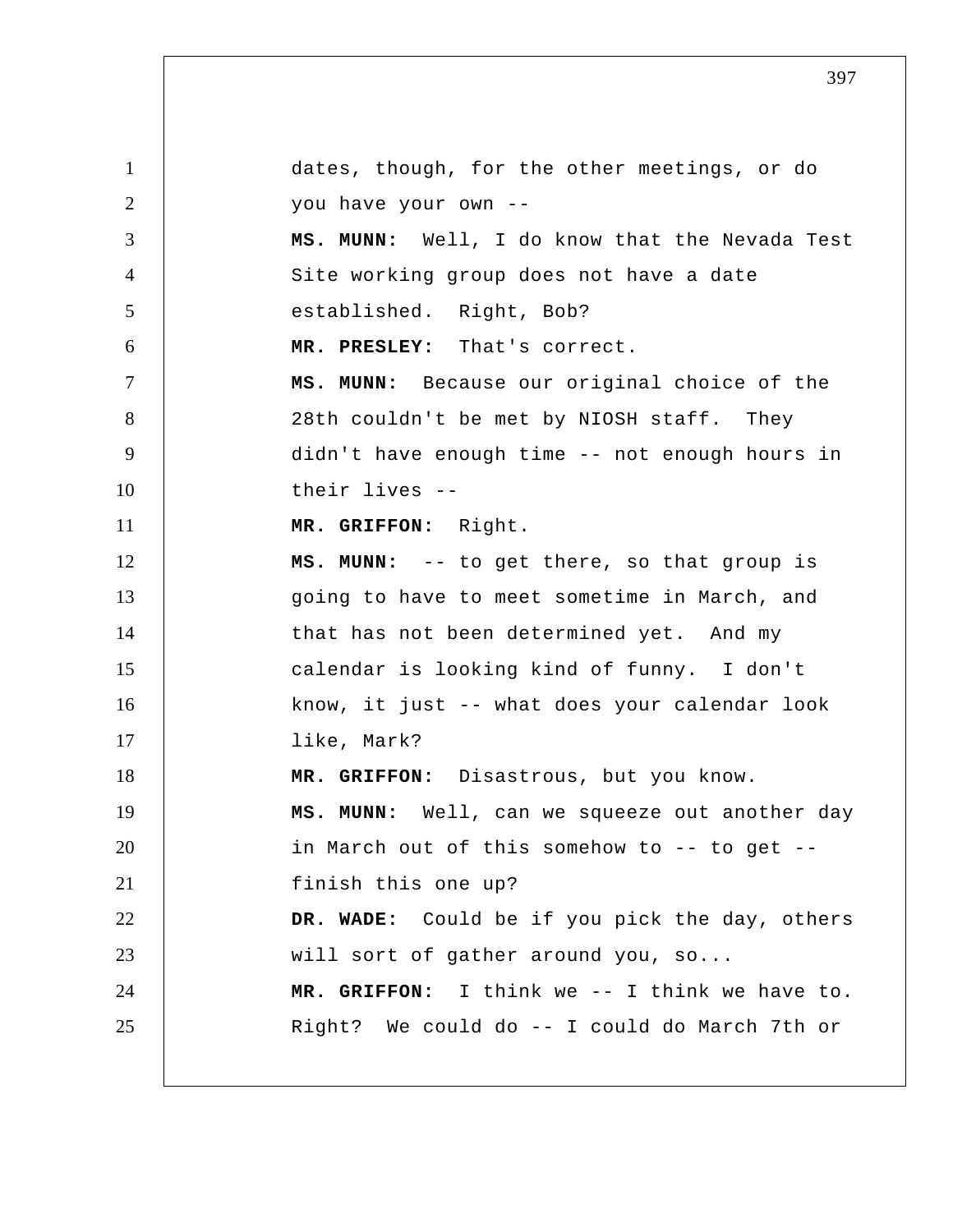1 2 3 4 5 6 7 8 9 10 11 12 13 14 15 16 17 18 19 20 21 22 23 24 25 8th.  **MS. MUNN:** I (unintelligible) 8th. As I said, I'm -- I'm tied up with a caucus on the 7th which will make it impossible for me to fly on the 7th.  **MR. GRIFFON:** 7th, 8th or 9th I can do, actually. How about --  **MR. PRESLEY:** The day of the 8th and the 9th I'm tied up.  **MS. MUNN:** Okay. How about Friday?  **MR. GRIFFON:** The 10th?  **MR. PRESLEY:** Well, that's -- that'd -- that'd be a problem for me 'cause I -- **MR. GRIFFON:** Getting there?  **MR. PRESLEY:** -- my meeting is all day on the  $9<sub>th</sub>$ .  **MS. MUNN:** Okay. Well, we have our full Board call on the 14th. Can we -- **MR. PRESLEY:** That's correct.  **MS. MUNN:** Can we do this the day before or something, or -- well, no, that'd put us traveling, wouldn't it?  **MR. GRIFFON:** Yeah.  **MS. MUNN:** Can't do that. I guess we could all be in one place for the call on the 14th and --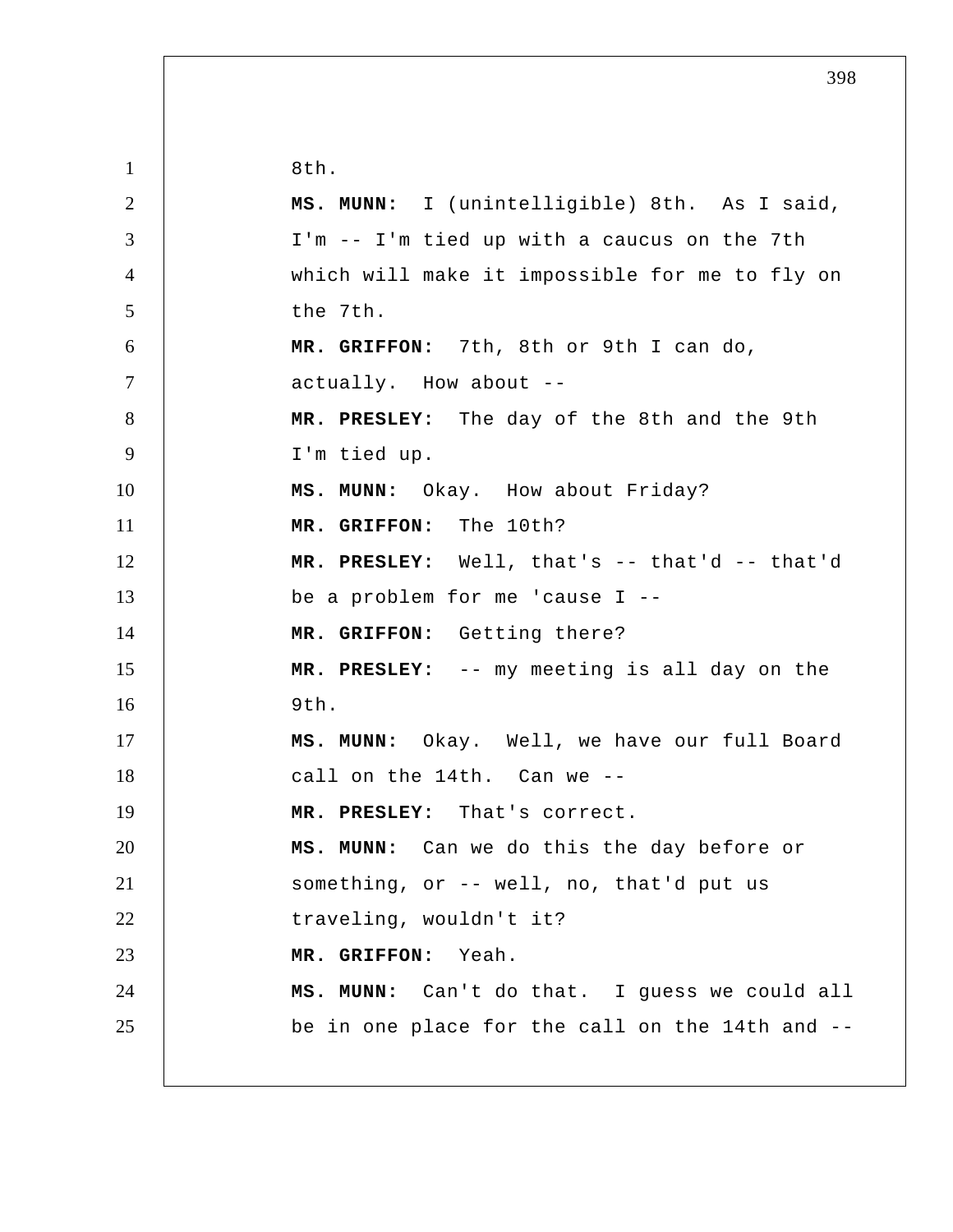1 2 3 4 5 6 7 8 9 10 11 12 13 14 15 16 17 18 19 20 21 22 23 24 25  **MR. GRIFFON:** Other-- otherwise I'm kind of out to like March 28th or 29th or 30th.  **MS. MUNN:** That's awful.  **MR. GRIFFON:** Yeah, that's a ways away.  **MS. MUNN:** We need to be able to do that before then.  **DR. WADE:** How about March 2nd?  **MS. MUNN:** I can't do it, but you can certainly work around me. I have Oregon State's NE Department in my lap on the 2nd.  **MR. PRESLEY:** Let me ask you something. Can we have another conference call? This has worked pretty good today.  **MS. MUNN:** Yeah.  **DR. WADE:** We can.  **MR. GRIFFON:** Ray, what do you think about that? Was it okay for you?  **DR. WADE:** Say again?  **MR. GRIFFON:** I'm asking Ray if it was okay for him. **THE COURT REPORTER:** Yeah, the phone has been good today.  **MR. GRIFFON:** Yeah.  **MS. MUNN:** As long as we can get one or two of us somewhere and the -- the NIOSH folks and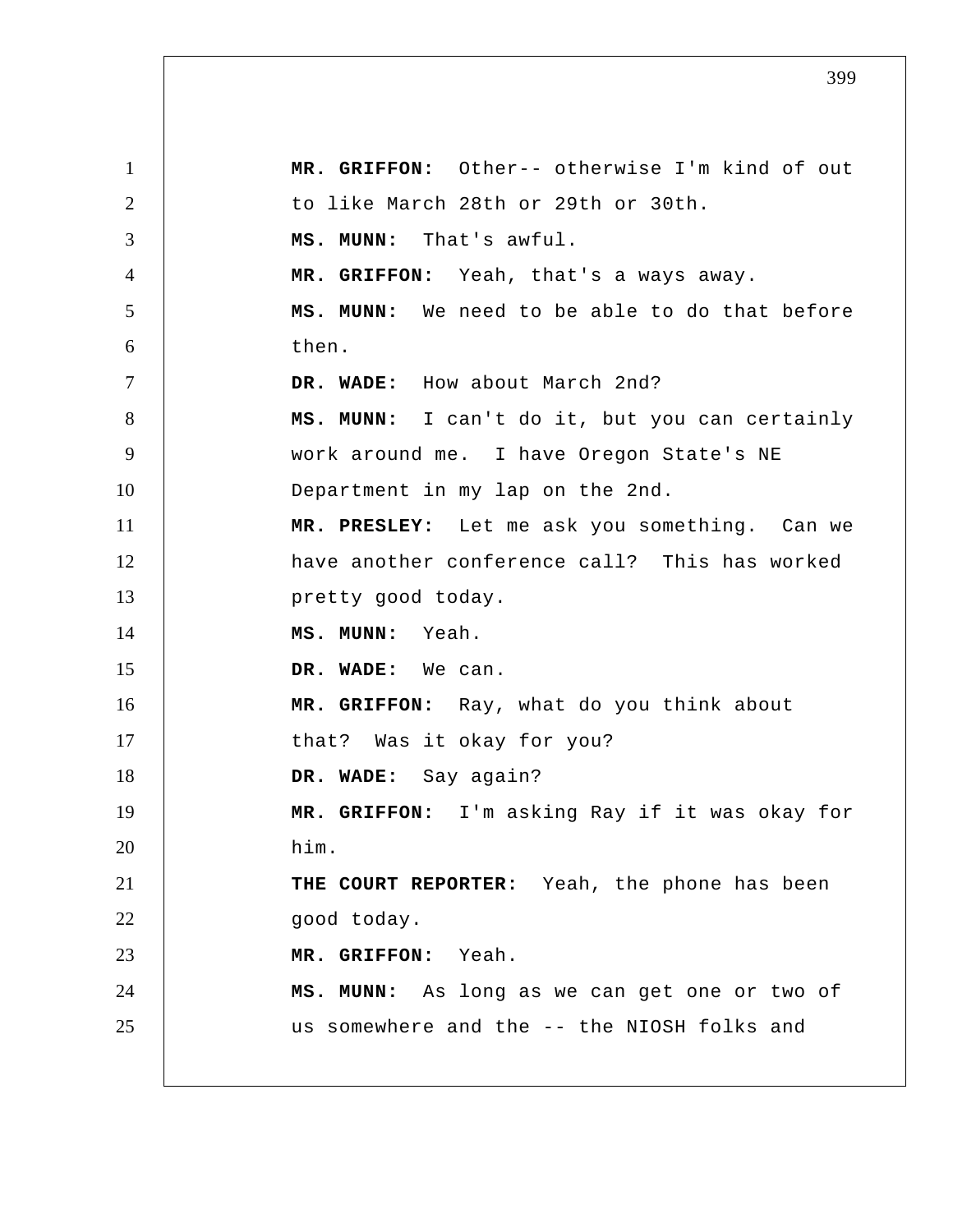1 2 3 4 5 6 7 8 9 10 11 12 13 14 15 16 17 18 19 20  $21$   $-$ 22 23 24 25 SC&A face to face. They're the people who need to be together with the paper more than anything else.  **MR. GRIFFON:** That gives us more flexibility.  **DR. WADE:** How about the 3rd of March with that model?  **MR. GRIFFON:** (Unintelligible) -- with that model.  **DR. WADE:** Well, I mean some -- **MR. GRIFFON:** Yeah.  **DR. WADE:** -- NIOSH and some SC&A people here, others by phone.  **MR. PRESLEY:** I can make it the 3rd up until about 4:30, then I've got to back off of that, but I'm available.  **MR. GRIFFON:** But we -- can we do that model on the 2nd? Is that possible?  **DR. WADE:** This is Wanda's visit.  **MR. GRIFFON:** Oh, is that your -- **MS. MUNN:** Yeah, I've -- I've got Oregon State  **MR. GRIFFON:** The 3rd I've got -- **MS. MUNN:** -- (unintelligible) people.  **MR. GRIFFON:** The 3rd I've got a conflict in the morning.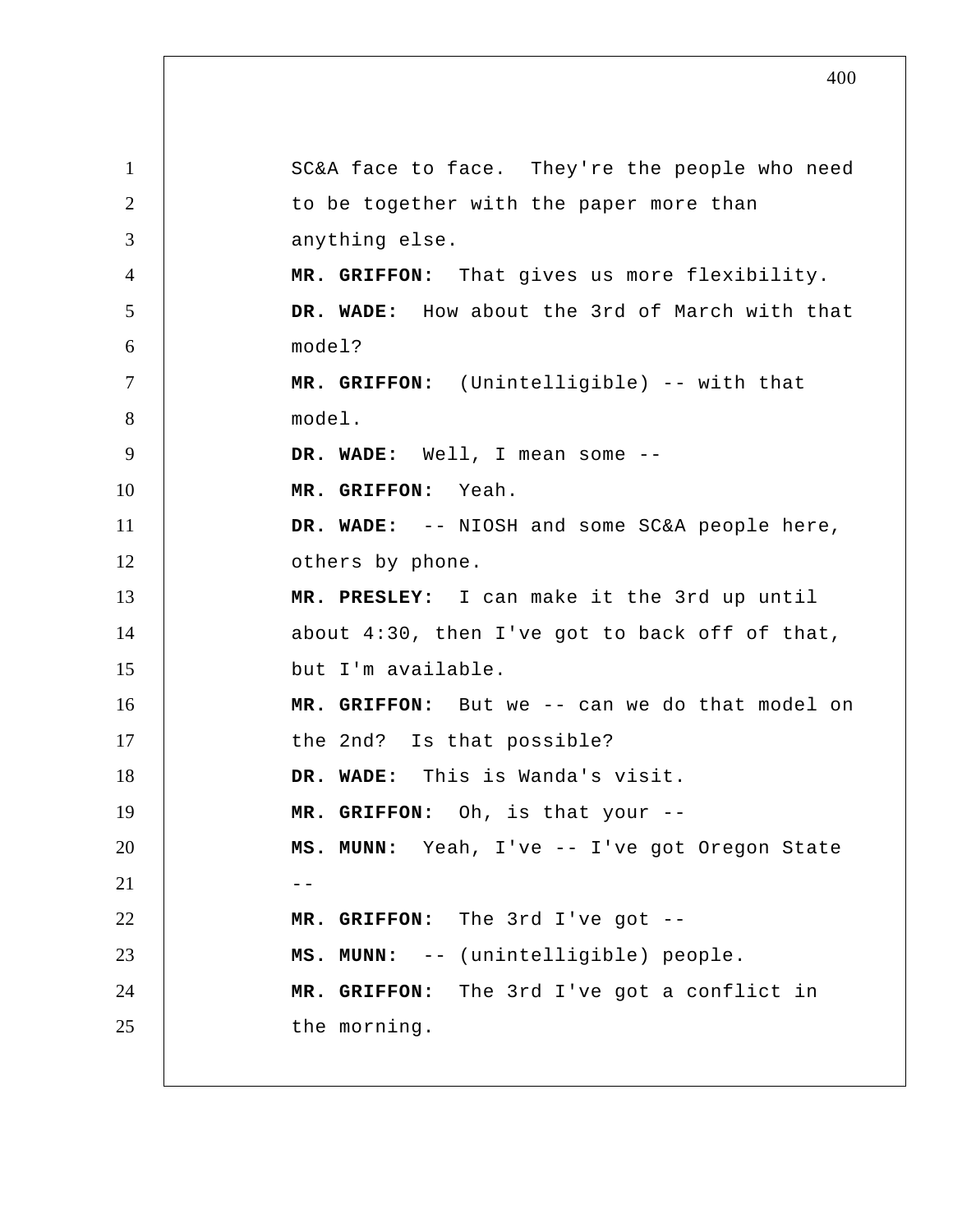1 2 3 4 5 6 7 8 9 10 11 12 13 14 15 16 17 18 19 20 21 22 23 24 25  **MS. MUNN:** We've got -- well -- **MR. PRESLEY:** Y'all know (unintelligible) --  **MS. MUNN:** -- we're meeting on the 27th on the Y-12 and SEC and -- and Rocky thing.  **MR. GRIFFON:** Right.  **MS. MUNN:** And NIOSH has said they couldn't support the 28th for a different thing, but could we -- would it be possible for us to finish up these procedures that day?  **MR. HINNEFELD:** It's okay with us.  **MR. PRESLEY:** When's that?  **MS. MUNN:** Huh?  **MR. PRESLEY:** When is that?  **MS. MUNN:** The 28th.  **MR. GRIFFON:** 28th, be back onto the -- **MS. MUNN:** If we were going to meet in Boston anyway.  **MR. PRESLEY:** I can handle that now -- oh, you mean two days in Boston?  **MS. MUNN:** Well, or -- yeah -- yeah. Two days wherever we're going to be. Since we're going to be in -- in the face-to-face process anyhow on a -- **MR. GRIFFON:** Yeah, I could do that.  **MS. MUNN:** -- on a different tack, and Jim has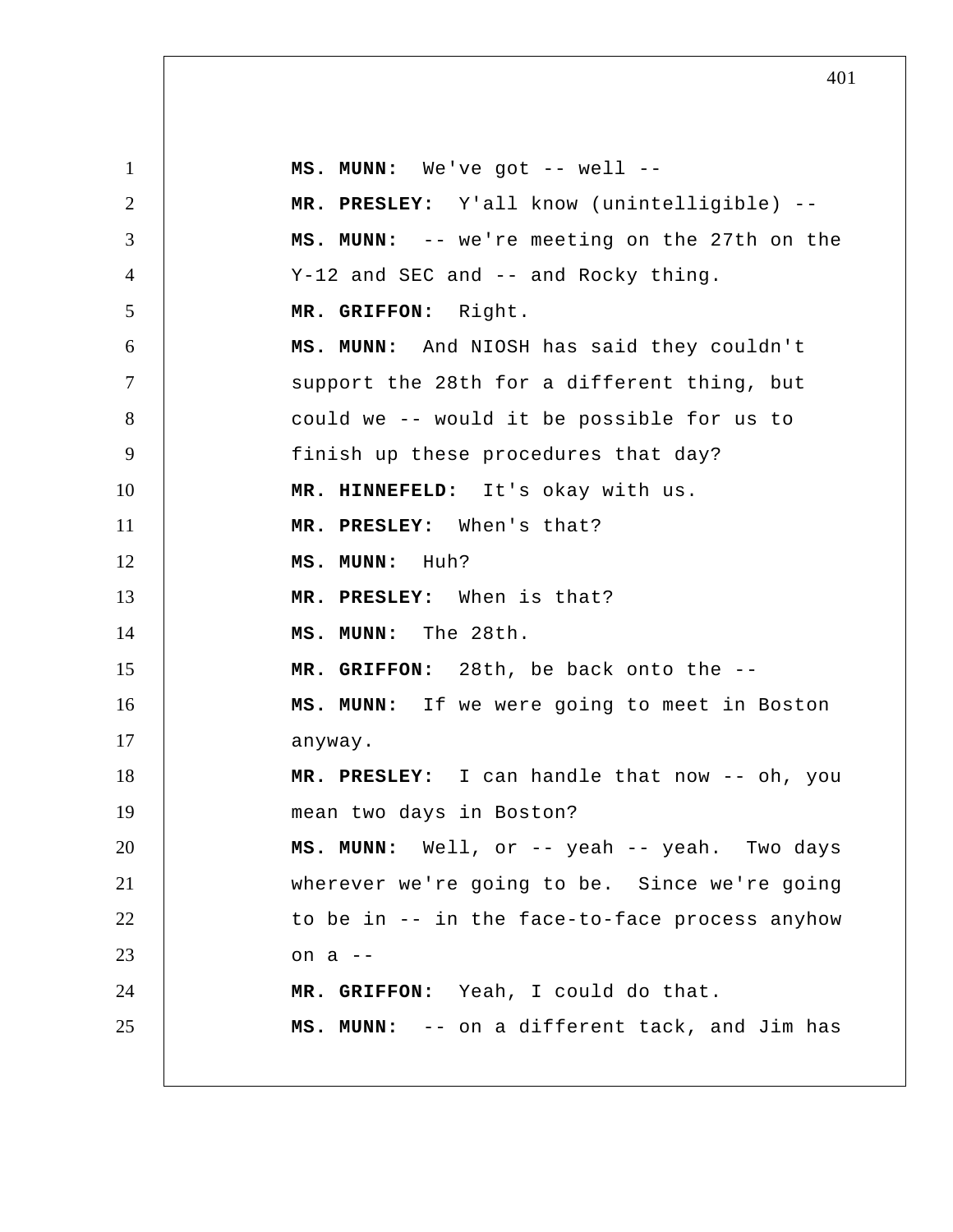1 2 3 4 5 6 7 8 9 10 11 12 13 14 15 16 17 18 19 20 21 22 23 24 25 said the NIOSH folks couldn't work up NTS for the other working group, but --  **MR. HINNEFELD:** We can -- we can be -- we can attend your -- on -- we can do it the 28th.  **MS. MUNN:** Good.  **MR. PRESLEY:** I -- I can make the two days in Boston.  **MS. MUNN:** Okay, let's --  **DR. WADE:** I'll tentatively schedule that.  **MS. MUNN:** Okay.  **MR. GIBSON:** So that -- that's February 27th and 28th?  **MS. MUNN:** Correct.  **MR. GIBSON:** Okay.  **MR. HINNEFELD:** We'll have to travel out on the 28th. We'll have to leave Boston and come home on the 28th. We have to be in the office on the 1st.  **DR. WADE:** Okay. Okay.  **MR. GRIFFON:** Okay.  **DR. WADE:** So we can start early that morning 'cause we'll be there already.  **MS. MUNN:** Uh-huh.  **DR. WADE:** And we'll try and leave people time to get home to their -- their homes by the --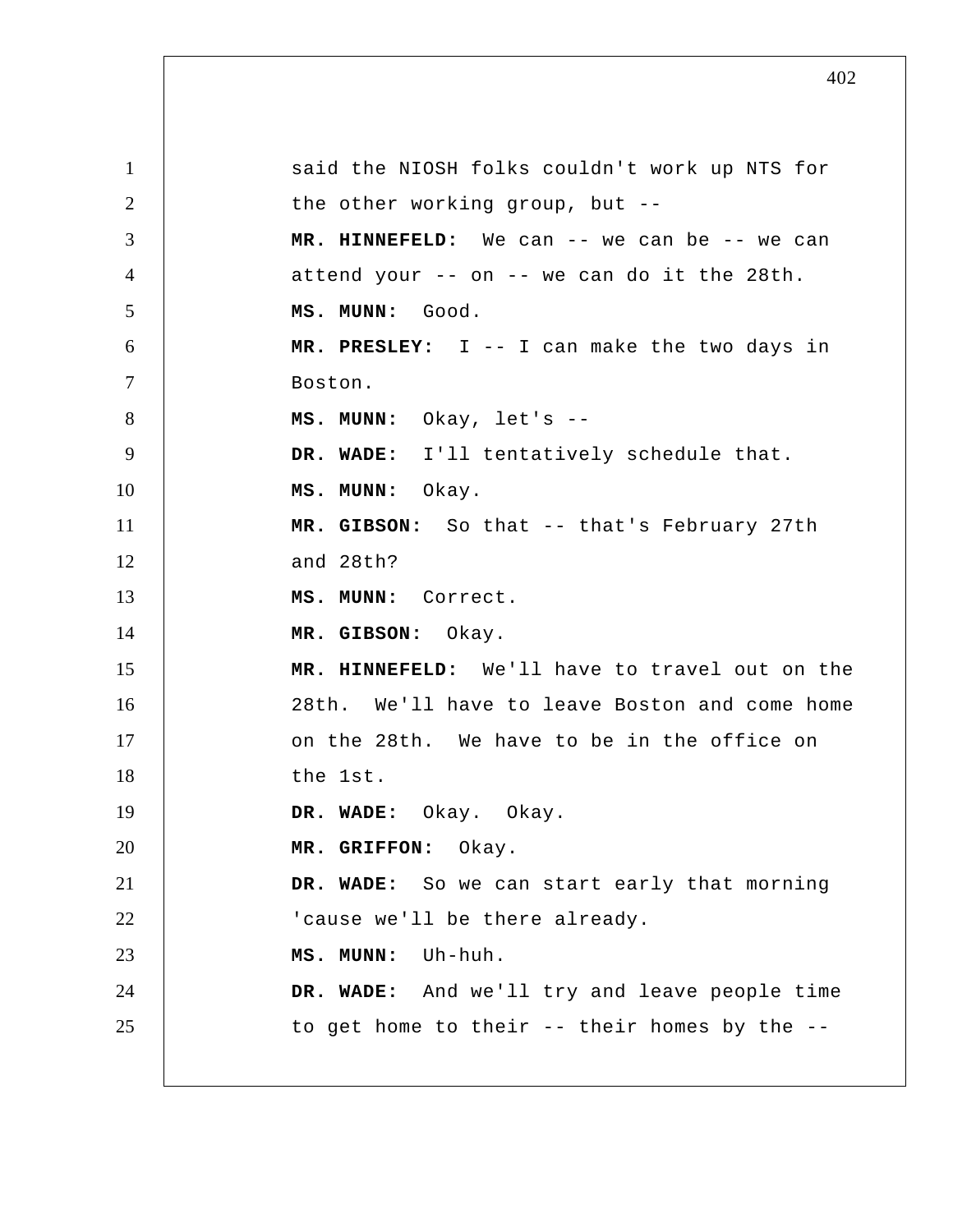1 2 3 4 5 6 7 8 9 10 11 12 13 14 15 16 17 18 19 20 21 22 23 24 25 by close of the shift on the 28th.  **MS. MUNN:** Yeah.  **DR. WADE:** It's a plan.  **MS. MUNN:** Everybody but me.  **MR. PRESLEY:** I don't know how much I can fly out of Boston that late in the afternoon, either.  **MS. MUNN:** No, might as well hang out.  **MR. HINNEFELD:** Oh, shoot -- **DR. WADE:** What (unintelligible) --  **MR. HINNEFELD:** Forget -- forget it, we'll get out of it.  **MR. GIBSON:** Mark, they have flights back to Cincinnati on the 28th. Right?  **MS. MUNN:** Sure.  **MR. GRIFFON:** They should -- they should go -- I think -- I think at least till 9:00 or so -- 8:00 or 9:00.  **MR. GIBSON:** Okay.  **MR. GRIFFON:** Yeah. So you should be (unintelligible) --  **MR. GIBSON:** (Unintelligible)  **MR. GRIFFON:** -- yeah, you should be all right.  **MR. GIBSON:** I've got the kids to take care of, so...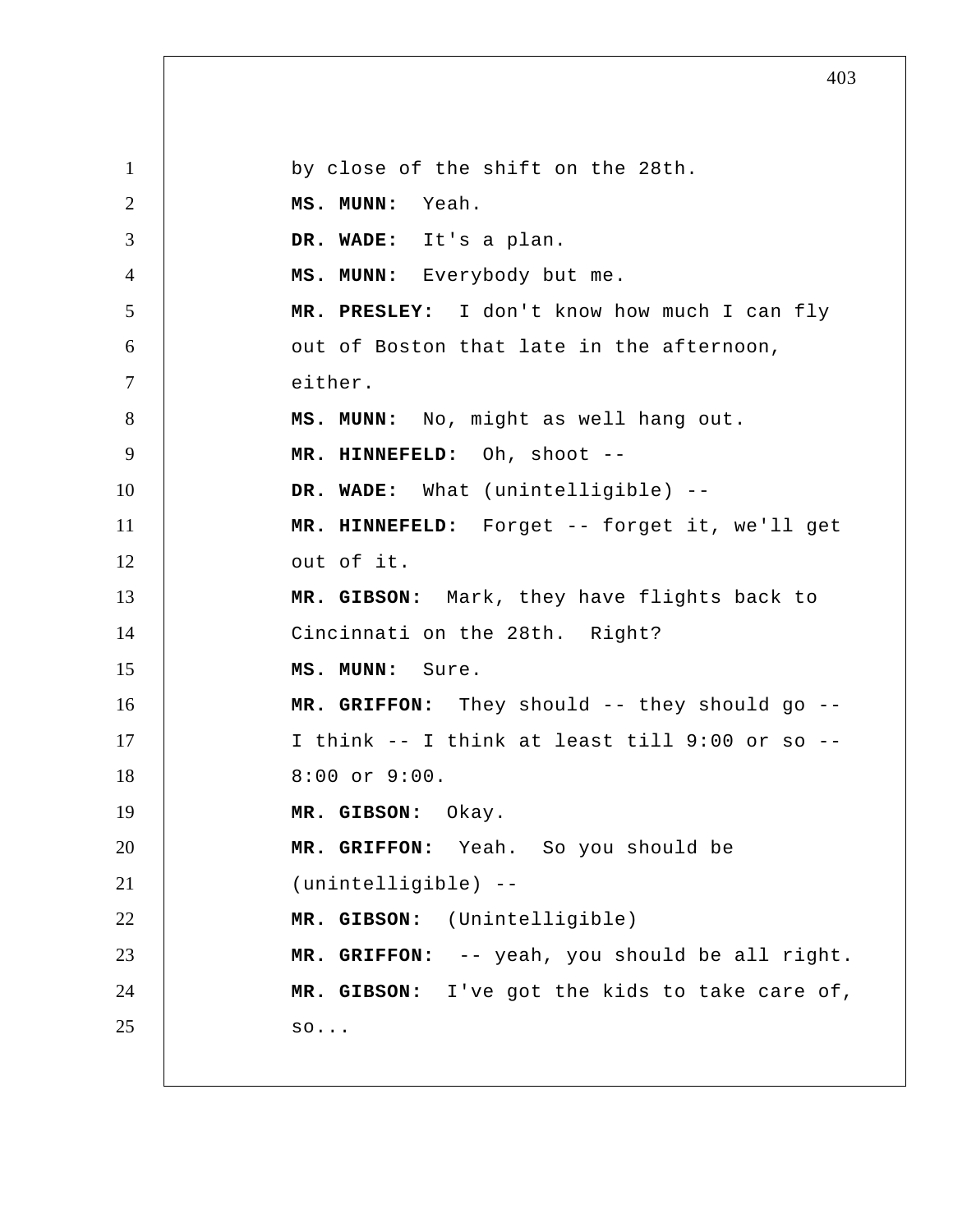1 2 3 4 5 6 7 8 9 10 11 12 13 14 15 16  **MR. GRIFFON:** Yeah. Okay, that -- that should work, 27th and 28th then in Bos-- hopefully in Boston.  **MS. MUNN:** Yeah, we'll all be numb by then.  **MR. HINNEFELD:** You're not already?  **DR. WADE:** I'll let you know as soon as I know about the hotel availability.  **MS. MUNN:** Good.  **MR. GRIFFON:** All right.  **MS. MUNN:** It ought to be someplace close.  **DR. WADE:** We'll figure out something.  **MR. GRIFFON:** Thanks a lot, everyone. Sorry I couldn't be there in person.  **MS. MUNN:** Thank you. (Whereupon, the working group meeting was adjourned at 4:45 p.m.)